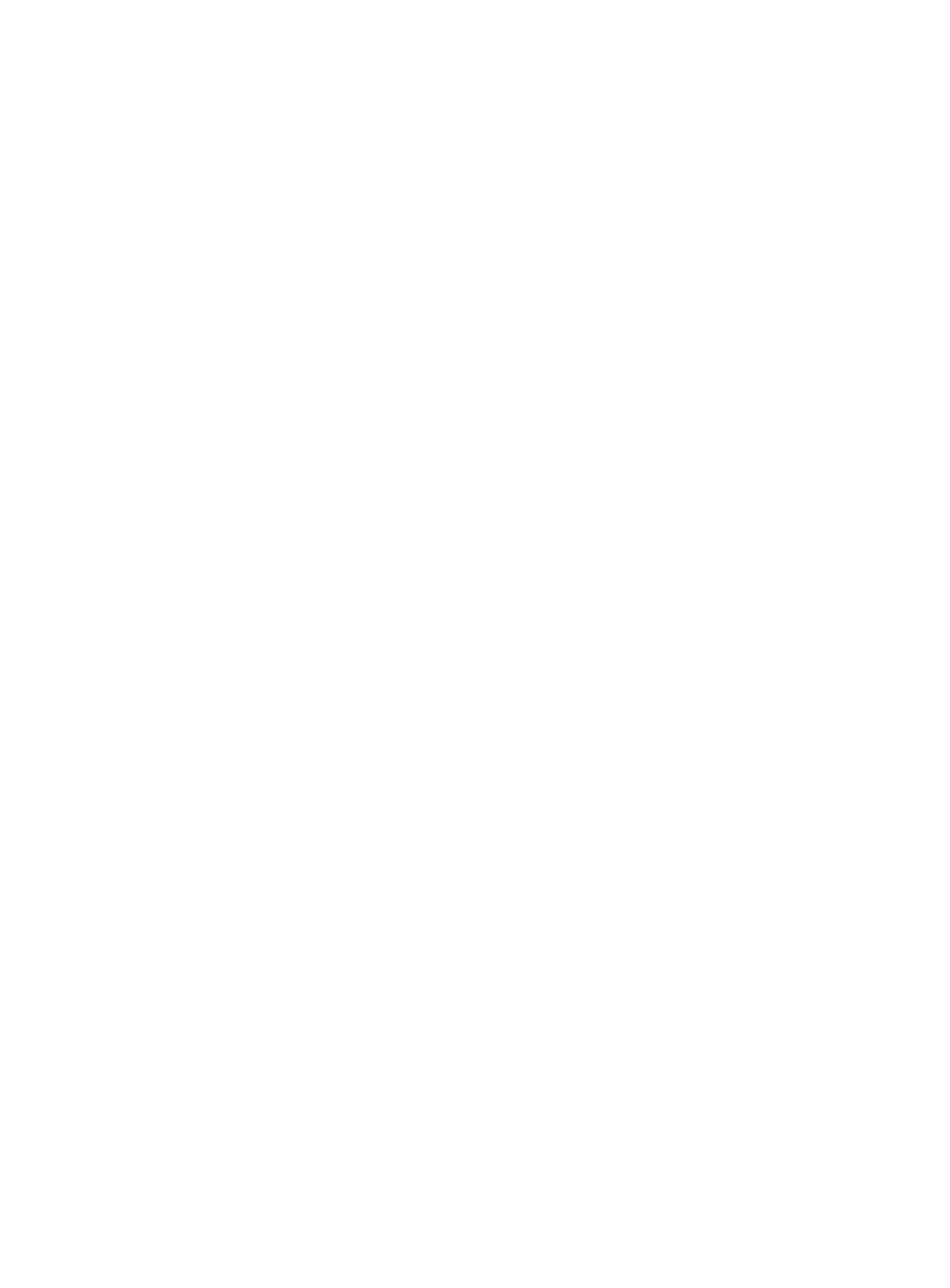# **Contents**

| Corporate Information                                   | $\overline{2}$ |
|---------------------------------------------------------|----------------|
| Highlights                                              | $\overline{3}$ |
| Chairman's Statement                                    | $\overline{4}$ |
| Management Discussion and Analysis                      | 6              |
| Biographical Details of Directors and Senior Management | 10             |
| Report of the Directors                                 | 13             |
| Corporate Governance Report                             | 24             |
| Independent Auditors' Report                            | 34             |
| <b>Audited Financial Statements</b>                     |                |
| Consolidated Statement of Profit or Loss                | 36             |
| Consolidated Statement of Comprehensive Income          | 37             |
| Consolidated Statement of Financial Position            | 38             |
| Consolidated Statement of Changes in Equity             | 39             |
| Consolidated Statement of Cash Flows                    | 40             |
| Notes to Financial Statements                           | 42             |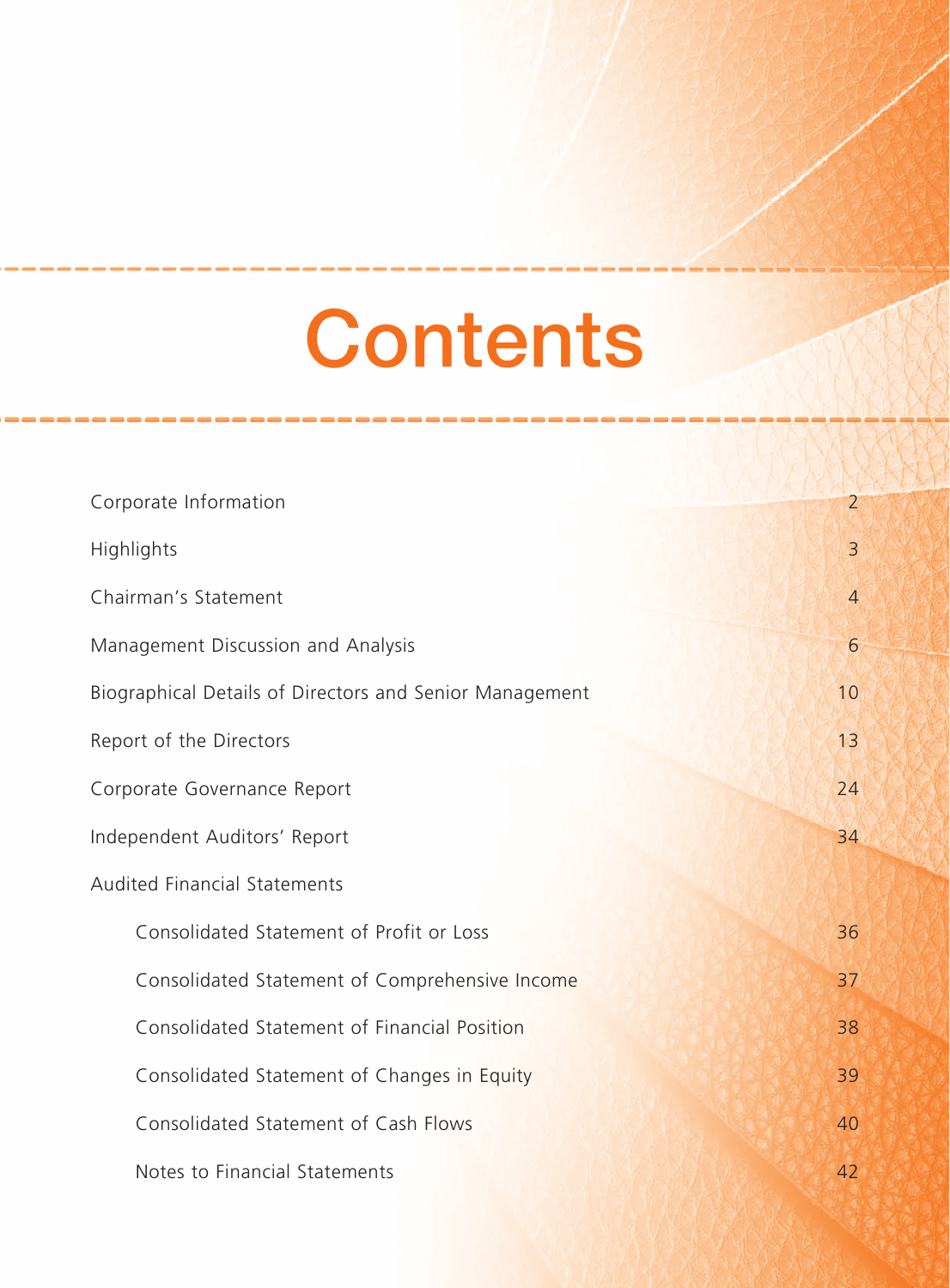# Corporate Information

# **Board of Directors**

Sun Jun *(Chairman and Managing Director)* Xiao Zhaoyi# Kuang Hu# Ran Bo# Fung Lak\* Choi Kam Fai, Thomas\* Chan Cheong Tat\*

**Registered Office**

29th Floor, Guangdong Investment Tower 148 Connaught Road Central Hong Kong

| Telephone | (852) 2308 1013            |
|-----------|----------------------------|
| Facsimile | $(852)$ 2789 0451          |
| Website   | : http://www.gdtann.com.hk |

# **Share Registrar**

Tricor Tengis Limited Level 22, Hopewell Centre 183 Queen's Road East Hong Kong

# **Share Information**

| Place of Listing                 | : Main Board of The Stock Exchange |
|----------------------------------|------------------------------------|
|                                  | of Hong Kong Limited               |
| Stock Code                       | $\cdot$ 1058                       |
| Board Lot                        | $\therefore$ 2,000 shares          |
| Financial Year End : 31 December |                                    |

# *# Non-Executive Director*

*\* Independent Non-Executive Director*

# **Audit Committee**

Fung Lak *(Chairman)* Choi Kam Fai, Thomas Chan Cheong Tat

# **Remuneration Committee**

Choi Kam Fai, Thomas *(Chairman)* Fung Lak Chan Cheong Tat

# **Nomination Committee**

Sun Jun *(Chairman)* Fung Lak Choi Kam Fai, Thomas Chan Cheong Tat

# **Company Secretary**

Lo Sze Sze

# **Auditors**

Ernst & Young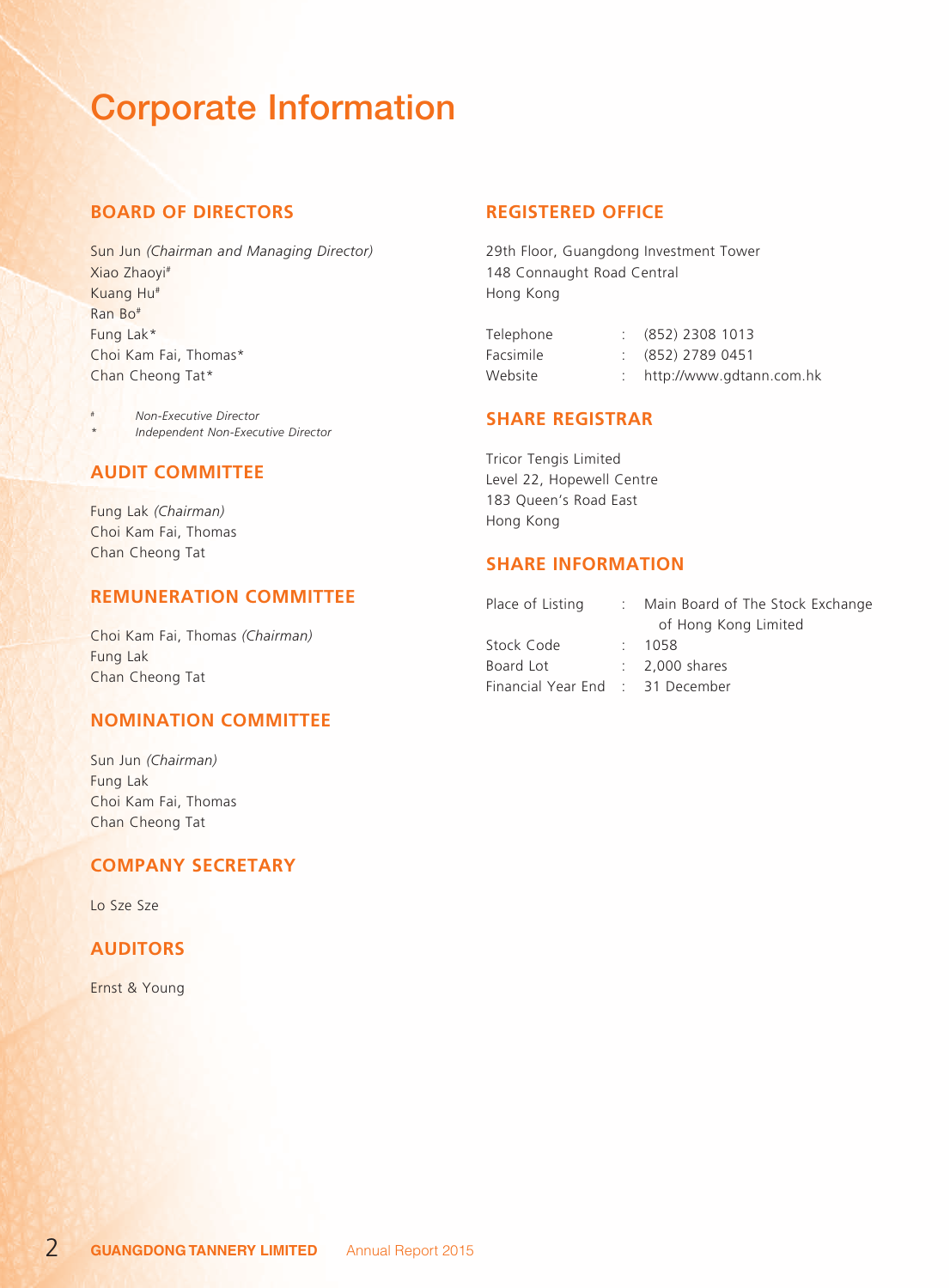# **Highlights**

|                                                    | For the year ended 31 December |         |                |  |  |
|----------------------------------------------------|--------------------------------|---------|----------------|--|--|
|                                                    | 2015                           | 2014    | Change         |  |  |
|                                                    |                                |         |                |  |  |
| Sales volume of cowhides (in thousand square feet) | 27,278                         | 29.907  | $-8.8\%$       |  |  |
| Revenue (in thousand HK\$)                         | 652,729                        | 767,185 | $-14.9%$       |  |  |
| Profit/(loss) for the year (in thousand HK\$)      | (38, 349)                      | 1.998   | Not applicable |  |  |
| Basic earnings/(loss) per share (in HK cent)       | (7.13)                         | 0.37    | Not applicable |  |  |

|                                  | As at 31 December |              |           |  |  |
|----------------------------------|-------------------|--------------|-----------|--|--|
| <b>Key Indicators</b>            | 2015              | 2014         | Change    |  |  |
|                                  |                   |              |           |  |  |
| Current Ratio <sup>1</sup>       | 2.79 times        | 1.58 times   | $+76.6%$  |  |  |
| Ouick Ratio <sup>2</sup>         | 1.02 times        | $0.83$ times | $+22.9%$  |  |  |
| Debt to asset ratio <sup>3</sup> | 52.1%             | 53.6%        | $-2.8%$   |  |  |
| Total assets (in thousand HK\$)  | 607,018           | 759.053      | $-20.0\%$ |  |  |
| Net asset value per share (HK\$) | 0.54              | 0.66         | $-18.2\%$ |  |  |

*Notes:*

- 1. Current assets Current liabilities
- 2. Current assets-Stock Current liabilities
- 3. Total liabilities Total assets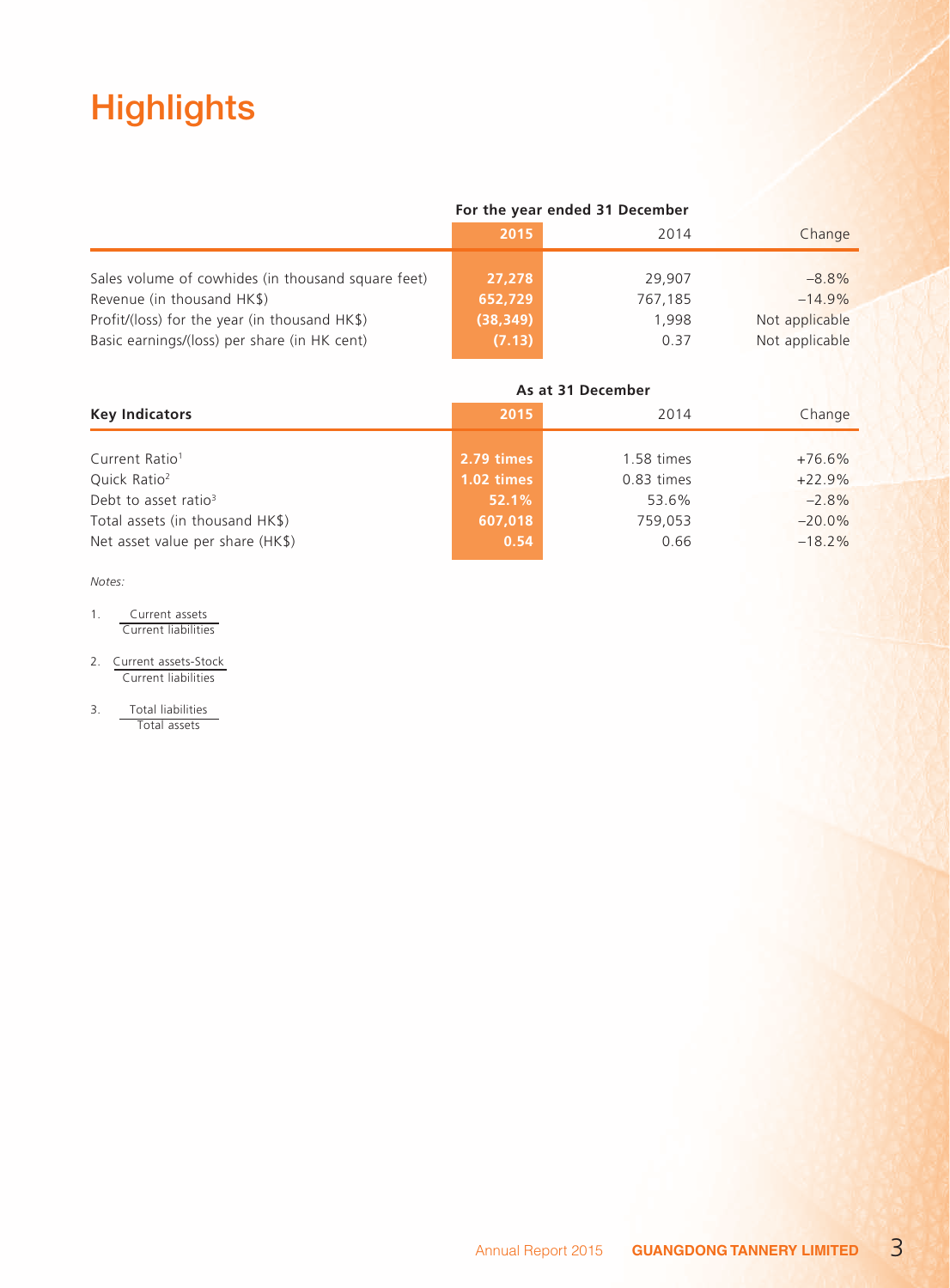# Chairman's Statement

### **Results**

I would like to present to the shareholders that the consolidated loss attributable to shareholders of Guangdong Tannery Limited (the "Company") and its subsidiaries (collectively referred to as the "Group") for 2015 was HK\$38,349,000 (2014: Consolidated profit attributable to shareholders of HK\$1,998,000), turnaround from profit to loss. Basic loss per share was HK\$7.13 cents (2014: Basic earnings per share of HK\$0.37 cent).

### **Dividend**

The board of directors of the Company (the "Board") does not recommend the payment of a final dividend for the year ended 31 December 2015 (2014: Nil).

### **Review**

Hampered by the diminishing overseas demand, overcapacity and economic structural adjustment, the PRC economy has been growing far slower since 2015. The footwear leather export market was hit by currency devaluation in Russia and other countries, the growth of footwear industry in the Southeast Asian countries and unfavourable trade policies, which resulted in a slump in volume of orders from overseas. The domestic market was under stress arising from liquidity shortage of footwear manufacturers. The demand in the footwear leather market continue to shrink in general, which further intensified the competition among industry players for survival. As the footwear consumer market changes, demand for traditional leather footwear was impacted by footwear products made with new technologies and new materials. Hence, there has been a significant increase in demand for non-cowhide featured footwear by consumers, while market share of leather footwear dropped. During the year, the Group positively responded to the ever-changing market environment by adhering to its established prudent operating strategy. Unfortunately, as affected by the environmental protection policies, certain split leather manufacturers were shut down or reduced their production volume. As consequences, split leather market materially scaled down in size with a sharp fall in demand and a large amount of inventory backlog, and in turn, the unit selling price of grey hides plunged. Meanwhile, Renminbi devalued further after the refinement to the mechanism of Renminbi's central parity rate against US dollars by the People's Bank of China on 11 August. Being an enterprise that relies on imports, the Group is heavily and negatively affected. All of these factors led to a significant decline in the operating results of the Group.

In response to the shrinking footwear leather market and taking market changes into account, the Group set its business goal, prepared a comprehensive budget management plan in a scientific manner and determined various operating targets at the beginning of the year. In respect of sales, during the year, efforts were made to build up distribution channels, seize orders in all aspects with a multi-pronged approach and take initiatives in analysing the needs of strategic customers. The Group also worked on product mix adjustment through research and development, in a bid to expand its direct sales business and enlarge its customer base. In respect of purchasing, actions were taken to better control its cost of raw materials, with focus on reducing the purchasing cost of cowhides. In addition, the Group conducted forecast on market trends and, based on which, adjusted its purchasing strategies. On-site management was strengthened to closely monitor the critical processes for leather yield, so as to increase product competitiveness through leather yield improvement.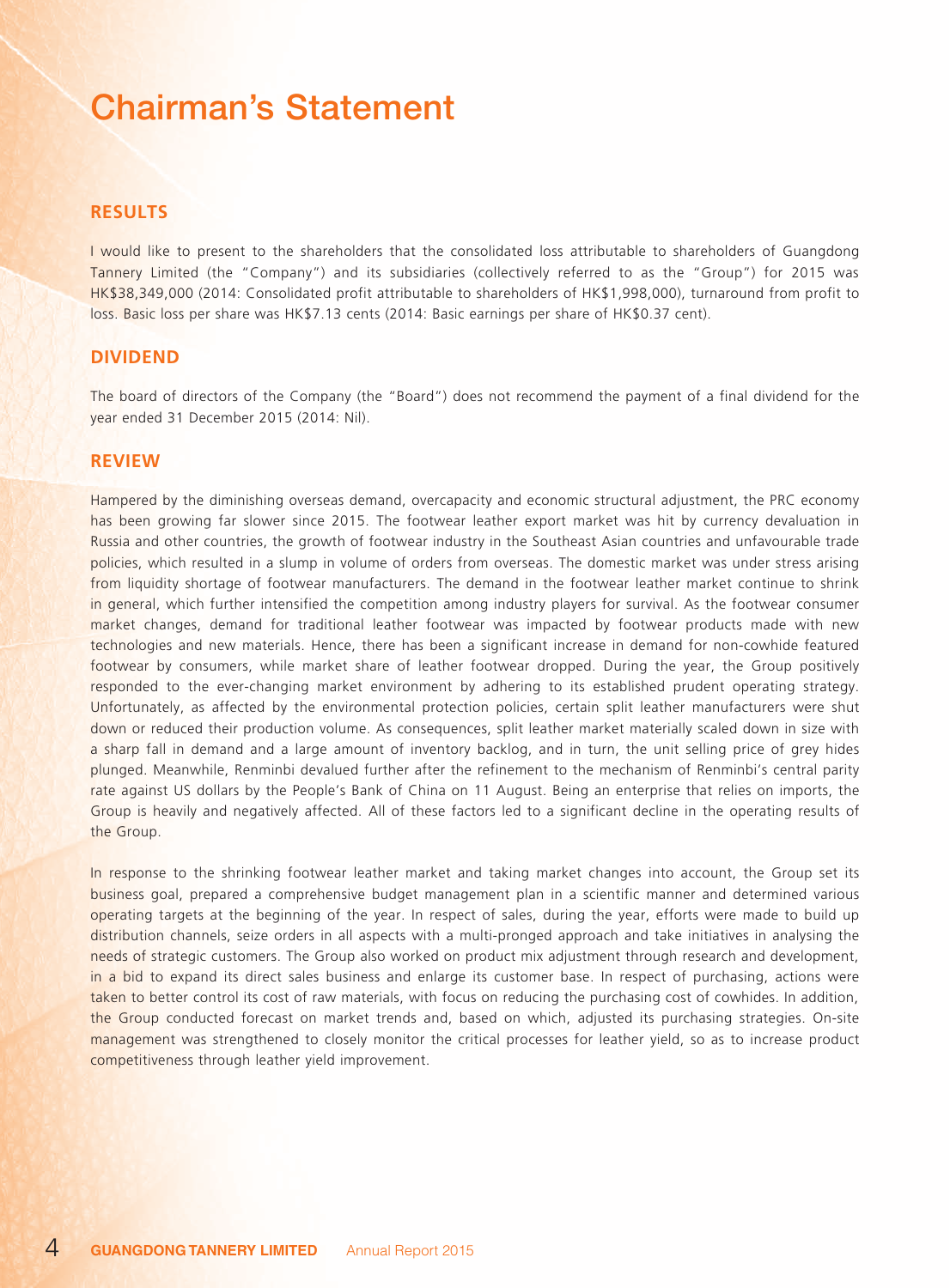# Chairman's Statement (Continued)

# **Prospects**

Looking forward to 2016, footwear leather market will remain stagnant. Under the circumstances of overcapacity and fierce competition in the industry, coupled with the increasingly stringent requirements imposed on tannery industry under the PRC environmental protection policies, tannery enterprises will confront greater challenges. The Group will fight against the adversities brought about by the weak market leveraging on its stable production scale and prudent operating approach, with an aim of "maintaining stability and striving for survival". The Group will devote greater attention to conduct research on the tannery industry, market and products, in order to explore paths for development in the future. In the meantime, the Group will continue to keep abreast of the market trend, proactively conduct product development, optimise its product mix and bring greater added value to its products. Moreover, the Group will further strengthen its internal management and improve its internal control system for better efficiency and execution. Clean production will be promoted to mitigate the environmental risk exposure. The Group will develop stronger strengths in planning, analysing and control to make up its weakness and overcome the difficulties ahead. The Group will endeavour its best to achieve the predetermined operating targets and strive to reduce loss.

> **Sun Jun** *Chairman*

Hong Kong, 24 March 2016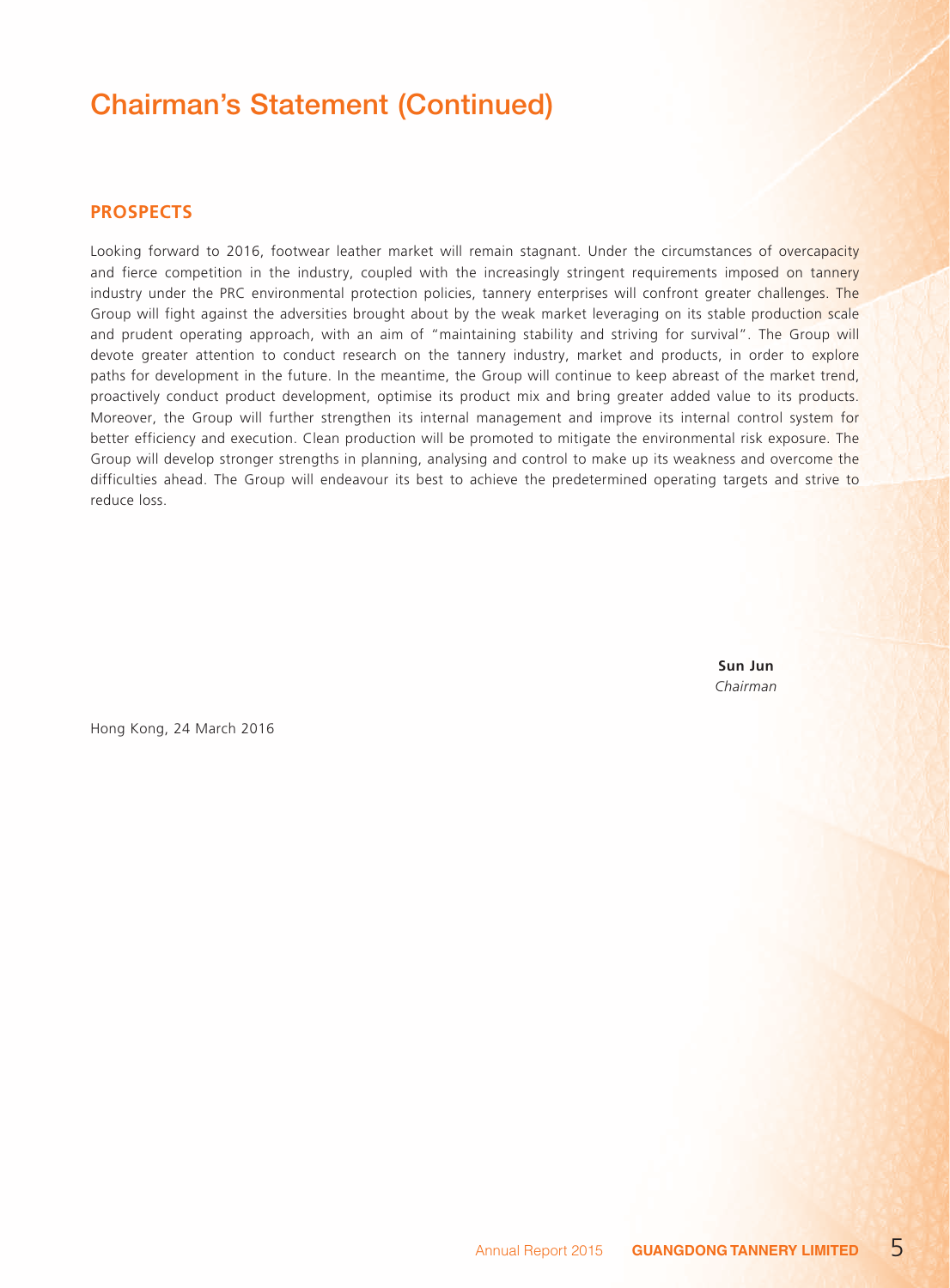# Management Discussion and Analysis

### **Results**

The Group's consolidated loss attributable to shareholders for the year ended 31 December 2015 was HK\$38,349,000, turnaround from profit to loss, and representing a significant decrease of HK\$40,347,000 as compared to the consolidated profit attributable to shareholders of HK\$1,998,000 for last year.

The net asset value of the Group as at 31 December 2015 was HK\$290,615,000, representing a decrease of HK\$61,938,000 and HK\$49,114,000 as compared to the net asset value as at 31 December 2014 and 30 June 2015, respectively.

The Board does not recommend the payment of a final dividend for the year ended 31 December 2015.

### **Business Review**

In 2015, influenced by the shrinking overseas sales and diminishing domestic sales as well as the increasingly stringent environmental requirements in the PRC, the footwear leather goods market remained stagnant. As tannery industry is traditional labour intensive, competition in the footwear leather market is extremely fierce. During the year, by adhering to the prudent operating strategy and tightening the cost control, there was a decrease in the production cost of cowhides and an increase in gross profit from cowhides compared to last year. However, under the environmental policies, market demand for split leather materially contracted and sales prices of grey hides significantly dropped, which resulted in a turnaround from gross profit to gross loss from sales of grey hides. Combined with the devaluation in Renminbi, the Group recorded a significant downturn in its operating results. To cope with the adverse conditions in the industry, during the year, the Group took active steps in analysing the market trends, adjusting its strategies and managing scale of production. On one hand, the Group segmented its businesses based on market development, strengthened its research and development capabilities, sped up product matching with branded footwear manufacturers and established key cooperative relationship to secure stable production and sales volumes. On the other hand, the Group analysed in detail the market information on cowhides to reasonably determine the total purchases of cowhides that correspond to the demand and adopted a defensive purchasing strategy. Meanwhile, the Group strived to enhance the leather yield and control the production costs, which enabled the Group to mitigate, to a certain extent, the operating risks amidst this fragile economic environment.

On environmental protection, as China is going green, the government has focused its efforts on pushing forward the development and building a green, low-carbon and recycling industry system in recent years. In April 2015, the State Council launched the policy of "Action Plan for Prevention and Control of Water Pollution" (《水污染防治行動 計劃》), which stipulates that by the end of 2016, all tannery and other production projects that cause serious water pollution and do not comply with the national policy will be phased out. Moreover, pursuant to the requirements under the policy, enterprises in tannery industry shall adopt clean production techniques. By the end of 2017, enterprises in tannery industry shall realise chromium reduction and technological innovation based on closed loop technology. All existing sludge treatment and disposal facilities shall be basically upgraded to meet the standards by the end of 2017. At present, the sewage treatment systems possessed by the Group are able to meet the existing production and environmental requirements and has reached the scale as required by the "Industry Regulations" (《行業規範》). These conditions allow us to have better exposure to opportunities arising from the transitional change of the industry from being fragmented to being centralised. Further, the Group has already been in the process of adopting clean production technologies in an active and steady manner. Ammonia free deliming process has been conducted in the production, which lessen the stress for sewage treatment. However, such environmental policy newly introduced by the PRC led to a further increase in the Group's operating costs and exerted relatively great pressure on the Group's operation.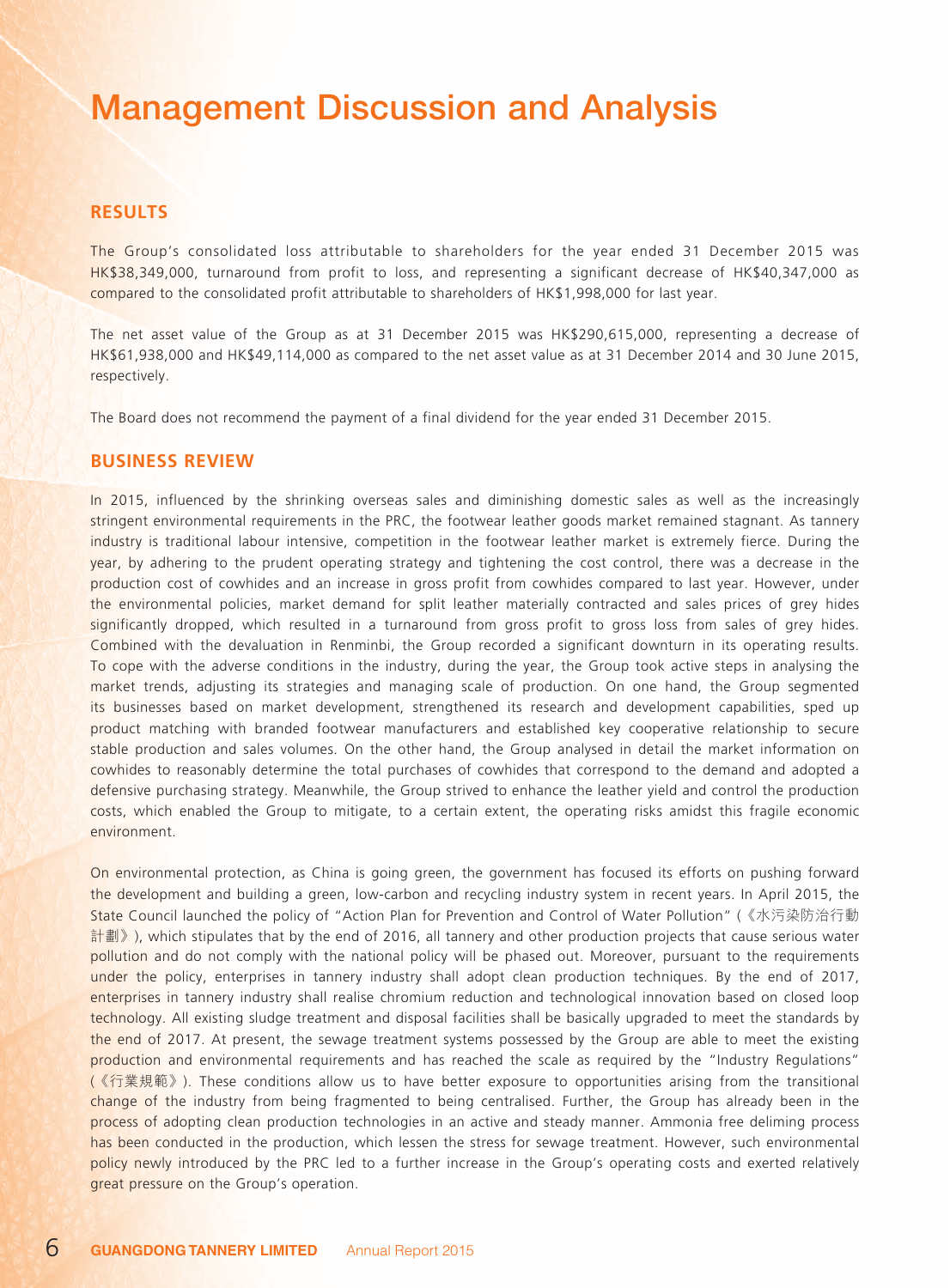# Management Discussion and Analysis (Continued)

### **Business Review (Continued)**

During the year, the total production volume of cowhides was 28,664,000 sq. ft., representing a decrease of 97,000 sq. ft. or 0.3% as compared to 28,761,000 sq. ft. for the last year. The production volume of grey hides was 12,808 tons, representing an increase of 3,322 tons or 35.0% as compared to 9,486 tons for last year. During the year, the total sales volume of cowhides was 27,278,000 sq. ft., representing a decrease of 2,629,000 sq. ft. or 8.8% as compared to 29,907,000 sq. ft. for last year. The sales volume of grey hides was 12,770 tons, representing an increase of 3,284 tons or 34.6% as compared to 9,486 tons for last year.

The consolidated turnover of the Group for 2015 was HK\$652,729,000, representing a decrease of HK\$114,456,000 or 14.9% from HK\$767,185,000 for last year, of which the sales value of cowhides amounted to HK\$589,372,000 (2014: HK\$666,633,000), representing a decrease of 11.6%, and that of grey hides and other products amounted to HK\$63,357,000 (2014: HK\$100,552,000), representing a decrease of 37.0%. Dragged by the drop in export volume of downstream footwear manufacturers, purchase orders for footwear leathers in high seasons fell abruptly. Although both of the sales volume and prices of the Group's cowhides declined, gross profit from cowhides increased, which was due to the decrease in the production costs of cowhides. Nevertheless, the increase in sales volume of grey hides was compensated by the significant decrease in unit prices, which was attributable to the diminishing market demand for grey hides and weakening sales prices. Therefore, it resulted in a turnaround from gross profit to gross loss from grey hides and was followed by a downturn of the Group's operating results.

In terms of sales, as consumer demand for footwear has become diverse, there appeared a significant demand for featured footwear products made with non-cowhide materials, while the market share of leather footwear dwindled. Coupled with the destocking by domestic sales manufacturers and the liquidity shortage of small and mid-sized footwear manufacturers, the general footwear leather market saw a shrinking demand. During the year, the Group segmented its businesses based on market development, pursued product development and matching sales with the market and raised the added value of its products, so as to ensure the continuous ordering and production of the traditional footwear products. At the same time, the Group established collaboration with strategic distributors and endeavoured greater effort on direct sales business. Distributors were encouraged to increase inventory and build a strong brand. During the year, direct sales orders accounted for a higher percentage of the Group's total order volume as compared to the same period of last year.

In terms of purchasing, the Group closely monitored the movement of slaughtering volume and demand in end-user market. Capitalising on the downward trend of cowhide prices, the Group adopted a defensive purchasing strategy to reinforce its advantages in cost of cowhides. Furthermore, the Group initiated negotiations with chemical material suppliers for better prices and entered into annual strategic cooperation agreements with them. Further, riding on the cyclical downturn of bulk commodity prices, the Group was able to slash the prices of chemical materials at different ranges, thereby effectively reduced the cost of purchasing chemical materials. During the year, total purchases amounted to HK\$642,213,000, representing a decrease of 12.8% as compared to the same period of last year.

As at 31 December 2015, the Group's consolidated inventory amounted to HK\$310,803,000 (31 December 2014: HK\$303,235,000), representing an increase of HK\$7,568,000 or 2.5% over that of 31 December 2014.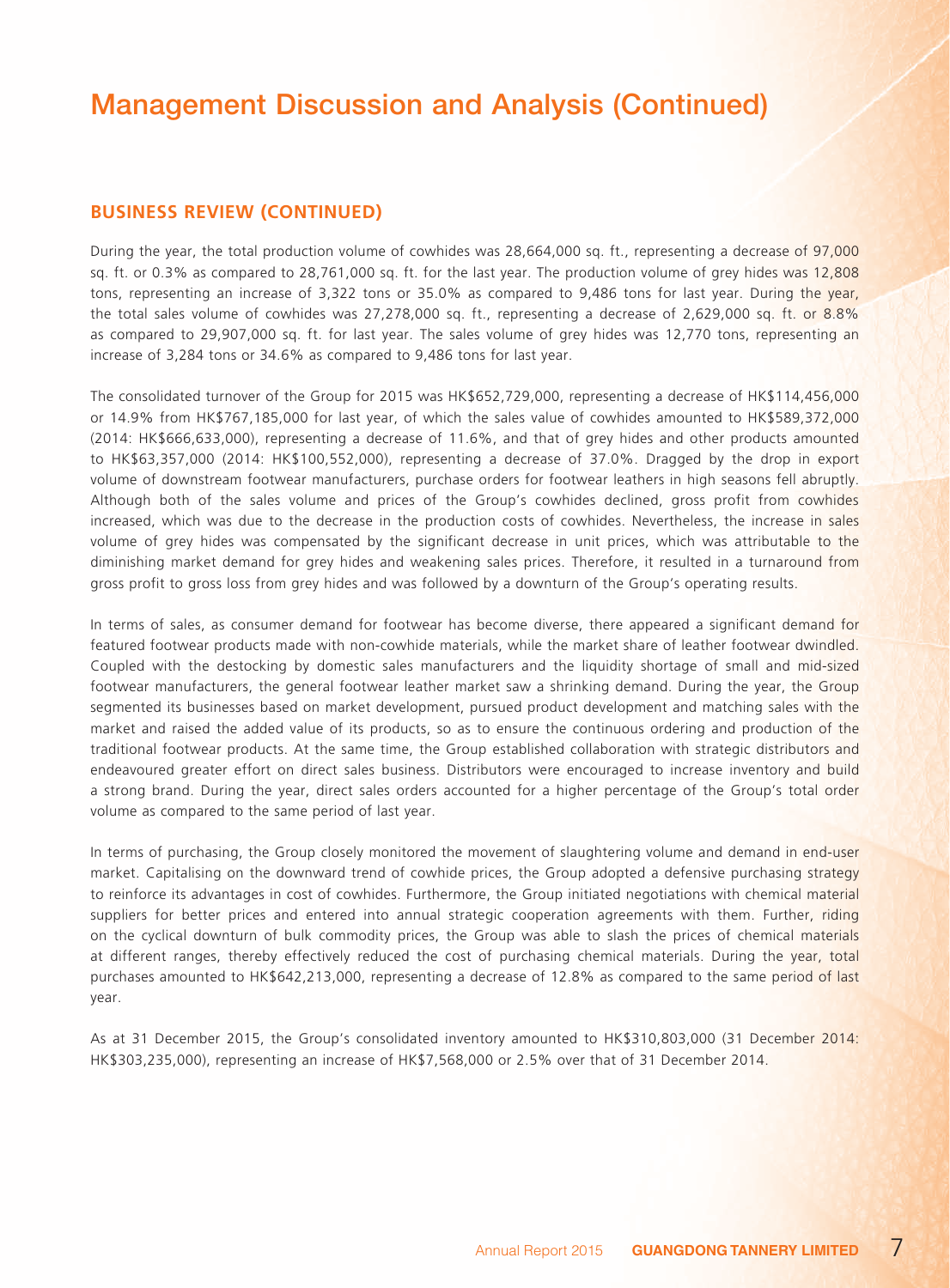### **Financial Review**

#### **LIQUIDITY AND FINANCIAL RESOURCES**

As at 31 December 2015, the Group's cash and cash equivalents balance was HK\$42,156,000 (31 December 2014: HK\$20,421,000), representing an increase of HK\$21,735,000 or 106.4% as compared to the same as at 31 December 2014, which was denominated in Hong Kong dollars (3.0%), Renminbi (92.9%) and United States dollars (4.1%). During the year, net cash inflow from operating activities was HK\$13,602,000, which was mainly attributable to the increase in cash inflow as a result of the decrease in bills receivable. Net cash inflow from investing activities was HK\$10,213,000, which was mainly attributable to the decrease in pledged bank deposits.

As at 31 December 2015, the Group's interest-bearing borrowings amounted to HK\$141,601,000 (31 December 2014: HK\$278,217,000), of which interest-bearing borrowings in Hong Kong dollars amounted to HK\$65,000,000 and interest-bearing borrowings in United States dollars amounted to HK\$76,601,000. The Group's interest-bearing borrowings mainly consisted of: (1) short-term loans provided by the bank, with a balances of HK\$53,822,000, which were secured by bank balances of RMB 7,046,000; (2) long-term unsecured intra-group borrowings, with a balance of HK\$87,779,000. The above interest-bearing borrowings were charged at floating interest rates.

As at 31 December 2015, the Group's gearing ratio of the interest-bearing borrowings to shareholders' equity plus interest-bearing borrowings was 32.8% (31 December 2014: 44.1%). During the year, the annual interest rate of the borrowings ranged from approximately 2.3% to 3.1%. The Group's total interest-bearing borrowings were all repayable within one year except for the loans provided by the immediate holding company amounting to HK\$87,779,000. Interest expenses incurred by the Group during the year amounted to HK\$10,533,000, representing an increase of 57.8% from the same period of last year, which was mainly attributable to the increase in bank loans during the year.

As at 31 December 2015, the Group's total banking facilities was HK\$238,720,000 (31 December 2014: HK\$486,345,000), of which banking facilities of HK\$53,822,000 (31 December 2014: HK\$135,838,000) were utilised and banking facilities of HK\$184,898,000 (31 December 2014: HK\$350,507,000) were unutilised. Taking into account of the existing cash resources and available credit facilities, the Group had adequate financial resources to meet the daily operational requirements.

#### **CAPITAL EXPENDITURE**

As at 31 December 2015, the net value of non-current assets including prepaid land lease payments and, property, plant and equipment amounted to HK\$116,202,000, representing a decrease of HK\$1,797,000 over the net value as at 31 December 2014 of HK\$117,999,000. The capital expenditure incurred during the year amounted to HK\$17,635,000 (2014: HK\$10,366,000), which mainly represented the payments for acquisition of machinery and equipment to meet the production requirements of the Group.

#### **PLEDGE OF ASSETS**

As at 31 December 2015, bank deposits totaling HK\$8,410,000 (31 December 2014: HK\$37,283,000) were pledged to banks by the Group to secure general banking facilities granted.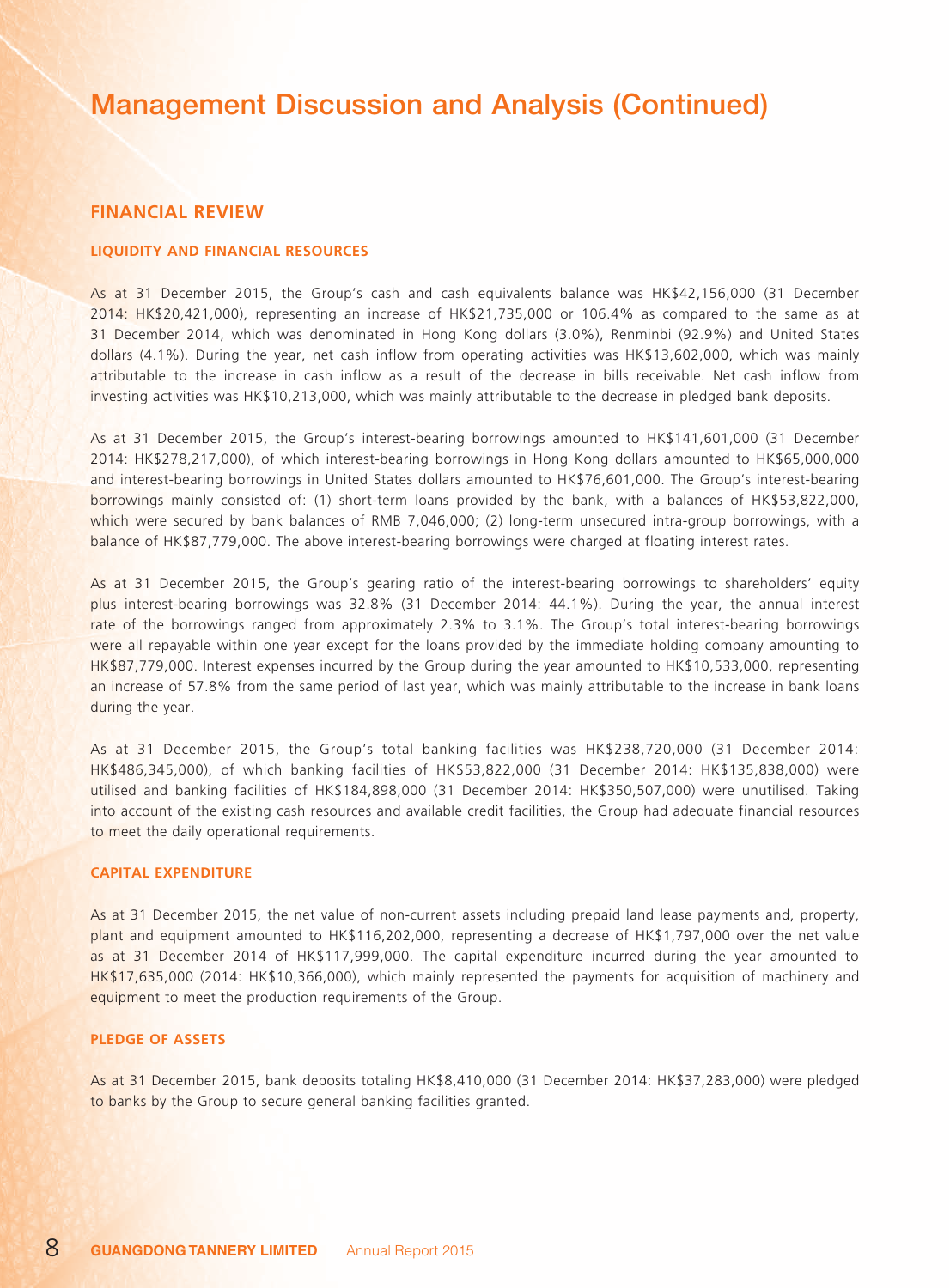# Management Discussion and Analysis (Continued)

# **Financial Review (Continued)**

#### **FOREIGN EXCHANGE EXPOSURE**

The assets, liabilities and transactions of the Group are basically denominated in Hong Kong dollars, United States dollars or Renminbi. The Group is exposed to foreign currency risk primarily from import purchases from overseas suppliers that are denominated in currencies other than the functional currency of the operations to which they relate. The currency giving rise to this risk is mainly the United States dollars against Renminbi. The Group did not hedge its exposure to risks arising from fluctuations in exchange rates during the year. Should the Group consider that its exposure to foreign currency risk justifies hedging, the Group may use forward or hedging contracts to reduce the risks.

#### **REMUNERATION POLICY FOR EMPLOYEES**

As at 31 December 2015, a total of 627 employees (31 December 2014: 673) were employed by the Group. The Group's remuneration policy is based on its operating results and employees' performance. The Group has adopted a performance-based appraisal scheme for its employees focusing on "accountability and performance". The incentive bonuses to the management, key officers and staff with outstanding performance under the incentive scheme are determined by reference to the Group's operating net cash flow and profit after tax, calculated by various profit rankings and by applying a measure that links bonuses with the operating results of the Group and further taking into account of the individual performance of the staff concerned, with an aim to motivate the contribution of its employees. In addition, the Group offers social and medical insurances and pension schemes to all employees in different areas. The Company has adopted a new share option scheme in November 2008, with the purpose to provide incentives to senior management for their contribution to the Group, and to enable the Group to recruit and retain quality employees to serve the Group on a long-term basis.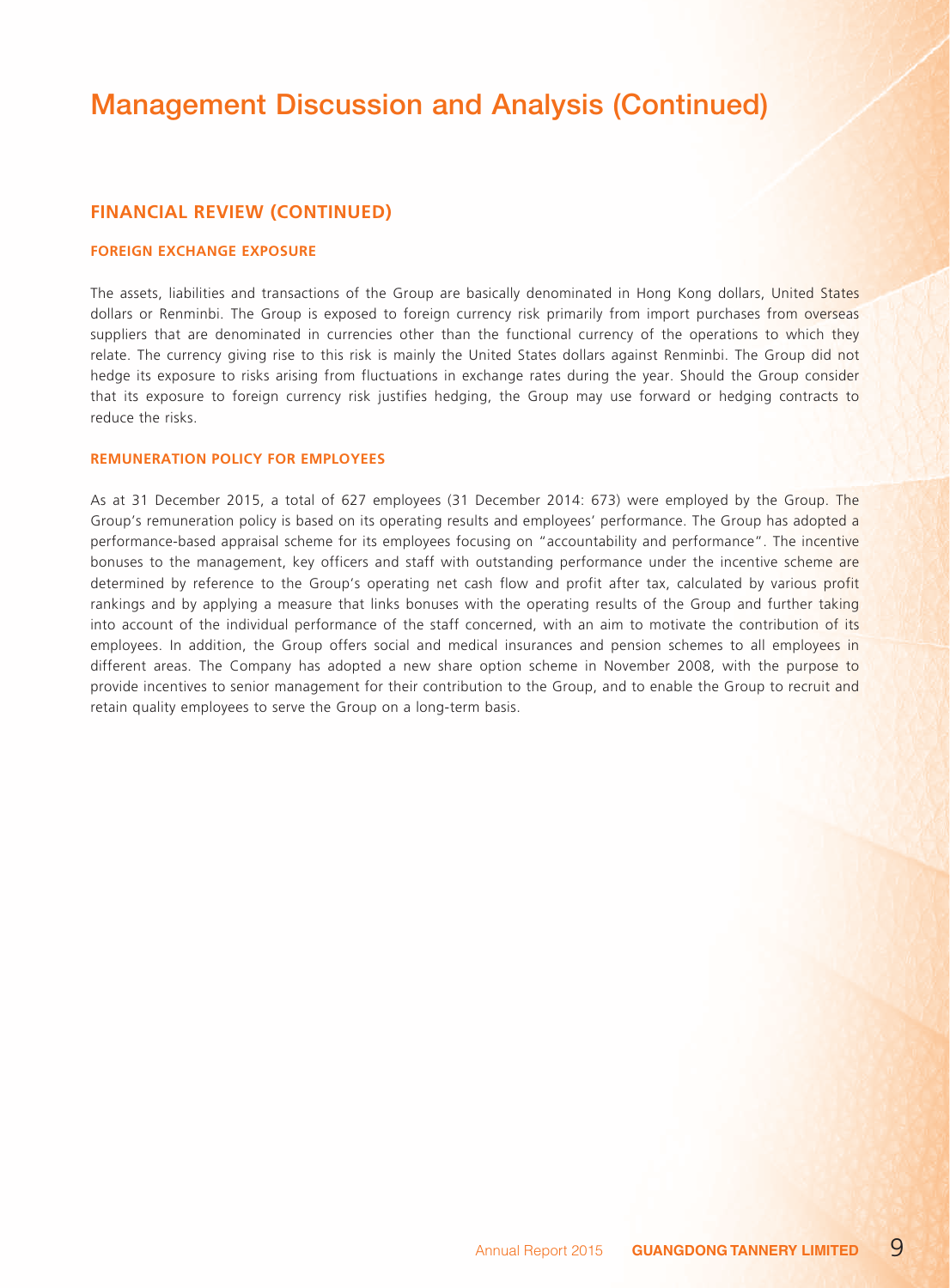# Biographical Details of Directors and Senior Management

# **(A) Executive Director**

#### **Mr. Sun Jun (Age: 42)**

Mr. Sun was appointed an Executive Director and the Managing Director of the Company in February 2010. He was appointed the Chairman of the Company with effect from February 2016 and continued to act as the Managing Director of the Company. He is an economist in the People's Republic of China (the "PRC"). He graduated from 西安公路學院 (Xian Highway College) (now known as 長安大學 (Chang'an University)) and obtained a bachelor's degree in 工程機械與起重運輸 (Mechanical Engineering and Lifting Transportation Program). Mr. Sun worked with certain companies of GDH Limited ("GDH"), the immediate controlling shareholder of the Company, from November 2002 to August 2003. He then worked with the Company and its subsidiaries in September 2003 and was appointed to certain posts, including, inter alia, acting as assistant general manager and deputy general manager of the Company from March 2004 to December 2005 and from July 2007 to February 2010 respectively. Mr. Sun currently holds the following posts of wholly-owned subsidiaries of the Company, including the chairman and the general manager of 徐州南海皮廠有限公司 (Xuzhou Nanhai Leather Factory Co., Ltd.), 徐州港威皮革有限公司 (Xuzhou Gangwei Leather Co., Ltd.) and 粵 海制革(徐州)有限公司 (Guangdong Tannery (Xuzhou) Limited); and an executive deputy project director of relocation project of 徐州南海皮廠有限公司 (Xuzhou Nanhai Leather Factory Co., Ltd.).

# **(B) Non-Executive Directors**

#### **Mr. Xiao Zhaoyi (Age: 52)**

Mr. Xiao Zhaoyi was appointed a Non-Executive Director of the Company in February 2016. He graduated from the Department of Law of Southwest University of Political Science and Law. He obtained a Master's degree in Law from Hainan University and a Master's degree in Business Administration from Murdoch University, Australia. Mr. Xiao had worked as a judge and deputy office director of High People's Court of Guangdong. From December 1996 to October 2005, he acted as the assistant general manager and the general manager of the office of Guangnan (Holdings) Limited ("Guangnan Holdings"), a director of Guangdong Investment Limited ("GDI"), the general manager in Administrative Department and the Company Secretary of GDH and a director and the general manager of China City Water Supply Investment Holding Limited (中國城市供水 投資控股有限公司). GDI and Guangnan Holdings are currently the subsidiaries of GDH. Mr. Xiao was then transferred back to the judiciary in October 2005 where he worked at the Guangzhou Intermediate People's Court. He was the division level judge, the third grade senior judge. He also served on a number of leading roles including the division level researcher of the Fourth Civil Court, the division level judge and the presiding judge of the Third Civil Court, the director of Judicial Administration Management Office Equipment, the office director. In October 2015, he was appointed as the general manager of the legal departments of 廣東粵海控股 集團有限公司 (Guangdong Holdings Limited) ("Guangdong Holdings"), the ultimate controlling shareholder of the Company, and GDH.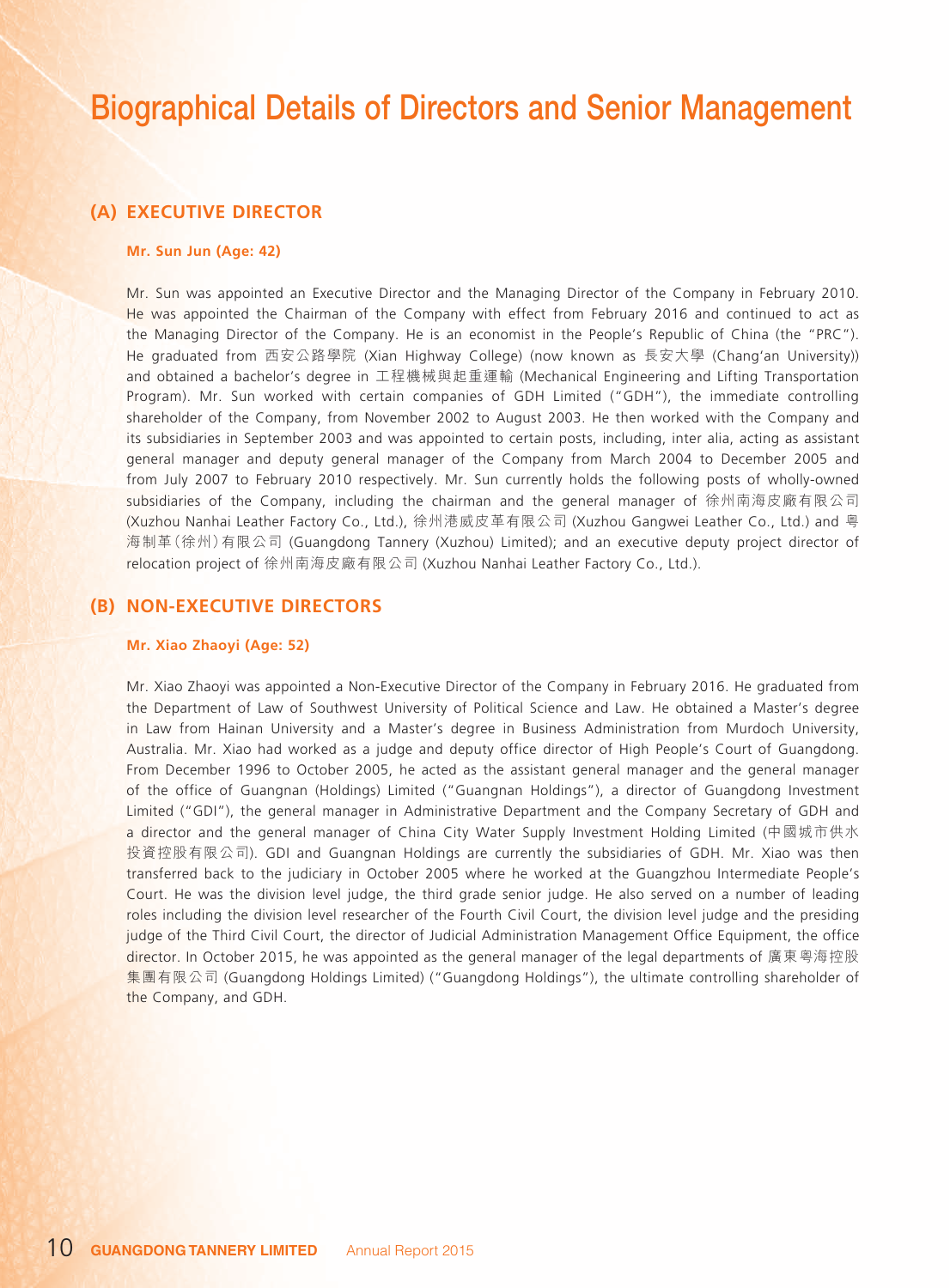# **(B) Non-Executive Directors (Continued)**

#### **Mr. Kuang Hu (Age: 38)**

Mr. Kuang Hu was appointed a Non-Executive Director of the Company in February 2016. He graduated from the Department of International Economics and Trading of Beijing Normal University, the PRC. He obtained a Master's degree in World Economics and a Doctoral degree in Finance from Sun Yat-sen University, the PRC. In July 2003, Mr. Kuang joined 廣東粵港投資控股有限公司 (Guangdong Yue Gang Investment Holdings Company Limited) (now known as 廣東粵海控股集團有限公司 (Guangdong Holdings Limited) and defined as "Guangdong Holdings" herein) and worked in Strategic Development Department. From November 2012 to June 2015, he was appointed as deputy general manager of Strategic Development Department of both Guangdong Holdings and GDH. He currently acts as the general manager of the Operation Department of Guangdong Holdings and GDH. Mr. Kuang also acts as a director of 徐州南海皮廠有限公司 (Xuzhou Nanhai Leather Factory Co., Ltd.) and 粵海制革(徐州)有限公司 (Guangdong Tannery (Xuzhou) Limited), both of which are wholly-owned subsidiaries of the Company.

#### **Mr. Ran Bo (Age: 37)**

Mr. Ran Bo was appointed a Non-Executive Director of the Company in November 2015. He graduated from the Department of Economics of Sun Yat-Sen University, the PRC. He was a Master's degree graduate in International Politics from Jinan University. From 2005 to 2006, Mr. Ran worked as an assistant researcher at 廣東省科技情報研究所 (Guangdong Institute of Scientific & Technical Information). Between 2006 and 2008, he acted as the project director and the secretary of 廣東省產業發展研究院 (Guangdong Institute of Industrial Development). In August 2008, Mr. Ran jointed 廣東粵海控股有限公司 (Guangdong Holdings Limited) (now known as 廣東粵海控股集團有限公司 (Guangdong Holdings Limited) and defined as "Guangdong Holdings" herein) and worked in Strategic Development Department and was appointed as general manager of Strategic Development Departments of Guangdong Holdings and GDH in October 2015. He also acts as a director of certain subsidiaries of Guangdong Holdings and GDH. Mr. Ran is also a director of 徐州南海皮廠有限公司 (Xuzhou Nanhai Leather Factory Co., Ltd.), 徐州港威皮革有限公司 (Xuzhou Gangwei Leather Co., Ltd.) and 粵海制革(徐州)有限公司 (Guangdong Tannery (Xuzhou) Limited), all of which are wholly-owned subsidiaries of the Company.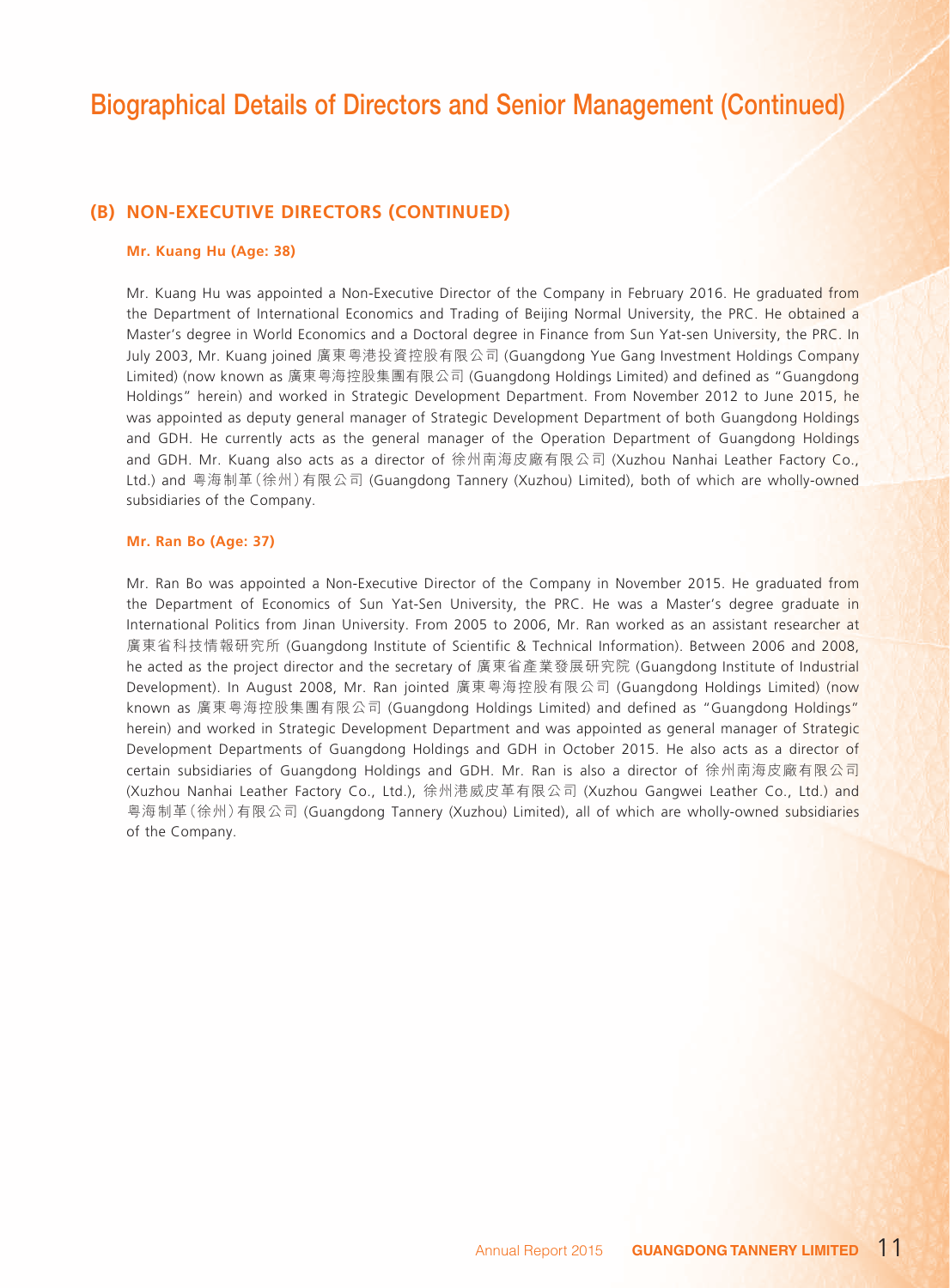# **(C) Independent Non-Executive Directors**

#### **Mr. Fung Lak (Age: 68)**

Mr. Fung Lak was appointed an Independent Non-Executive Director of the Company in November 2002. He holds a bachelor degree in Science (Economics) major in Accounting and Finance from the London School of Economics and Political Science of University of London. He is also a fellow member of Hong Kong Institute of Certified Public Accountants, a fellow member of the Institution of Chartered Accountants in the United Kingdom, a fellow member of the Association of Chartered Certified Accountants and a member of the Taxation Institute of Hong Kong. Mr. Fung was the former president of the Society of Chinese Accountants and Auditors. Mr. Fung has over 30 years' experience in the accounting and finance and is a director of Lak & Associates C.P.A. Limited.

#### **Mr. Choi Kam Fai, Thomas (Age: 70)**

Mr. Choi Kam Fai, Thomas was appointed an Independent Non-Executive Director of the Company in October 2004. He is a Chartered Professional Accountant with the Chartered Professional Accountants of British Columbia, Canada. He holds a bachelor degree in Commerce and Business Administration from the University of Alberta, Canada and completed the Executive Development Program organized by J.L. Kellogg Graduate School of Management of the Northwestern University, U.S.A. Mr. Choi is the General Manager of the Internal Audit Department of Henderson Land Development Company Limited. He has worked for the audit departments of various private, public and governmental bodies in Hong Kong and Canada for over 30 years.

#### **Mr. Chan Cheong Tat (Age: 66)**

Mr. Chan Cheong Tat was appointed an Independent Non-Executive Director of the Company in March 2006. He is a fellow member of Hong Kong Institute of Certified Public Accountants, Association of Chartered Certified Accountants and CPA Australia. He is also an associate member of The Institute of Chartered Secretaries and Administrators in the United Kingdom and The Hong Kong Institute of Chartered Secretaries. Mr. Chan obtained his master's degree in Financial Management from Central Queensland University. He served in the Inland Revenue Department of the Hong Kong Government for 33 years and retired in early 2005. He is currently a director of a tax consultancy company. Mr. Chan is an independent non-executive director of Medicskin Holdings Limited and Man Sang International Limited. He had also acted as an independent nonexecutive director of Wasion Group Holdings Limited and retired in May 2015.

### **(D) Senior Management**

The senior management of the Group comprises the Executive Director above (namely Mr. Sun Jun) and Ms. Lee Wai Mei, the Chief Financial Officer of the Company.

#### **Ms. Lee Wai Mei (Age: 41)**

Ms. Lee Wai Mei was appointed the Chief Financial Officer of the Company in May 2005. She has over 15 years of experience in auditing and accounting. She is an associate member of the Hong Kong Institute of Certified Public Accountants and a fellow member of the Association of Chartered Certified Accountants.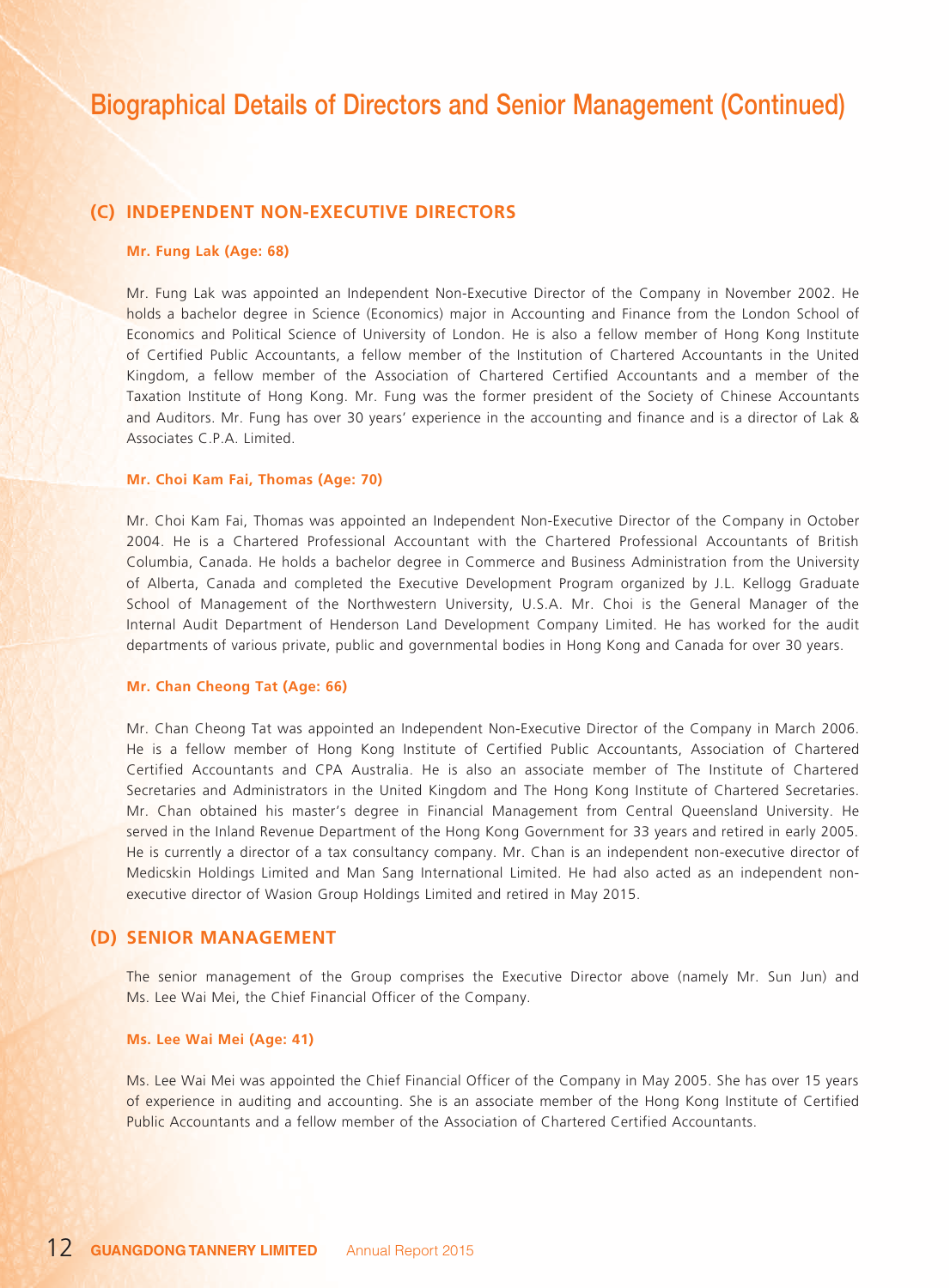# Report of the Directors

The directors (the "Directors") of Guangdong Tannery Limited (the "Company") herein present their report and the audited financial statements of the Company and its subsidiaries (together the "Group") for the year ended 31 December 2015.

# **PRINCIPAL ACTIVITIES**

The Company acts as an investment holding company and provides corporate management services to its subsidiaries. The Group is principally engaged in the processing and sale of semi-finished and finished leather. The activities of the principal subsidiaries of the Company are set out in note 1 to the financial statements on page 42 of this Annual Report. There were no significant changes in the nature of the Group's principal activities during the year.

### **RESULTS AND DIVIDENDS**

The results of the Group for the year ended 31 December 2015 and the state of affairs of the Company and the Group at that date are set out in the financial statements on pages 36 to 96 of this Annual Report.

No interim dividend was paid during the year and the Directors do not recommend the payment of a final dividend in respect of the year ended 31 December 2015.

### **BUSINESS REVIEW**

A review of the business of the Group during the year and a discussion on the Group's future business development, principal risks and uncertainties that the Group may be facing are provided in the Chairman's Statement on pages 4 and 5 and Management Discussion and Analysis on pages 6 to 9 of this Annual Report.

The financial risk management objectives and policies of the Group are shown in note 33 to the financial statements on pages 90 to 94 of this Annual Report.

An analysis of the Group's performance during the year using financial key performance indicators is provided in the Highlights on page 3 of this Annual Report.

Discussion on the Group's environmental issues and compliance with the relevant laws and regulations that have a significant impact on the Company are contained in the Management Discussion and Analysis on pages 6 to 9 and in the Corporate Governance Report on pages 24 to 33 of this Annual Report.

The Company's key relationships with its employees, customers and suppliers and business associates that have a significant impact on the Company and on which the Company's success depends are shown in the Management Discussion and Analysis under "REMUNERATION POLICY FOR EMPLOYEES" section on page 9 and in the Corporate Governance Report on pages 24 to 33 of this Annual Report.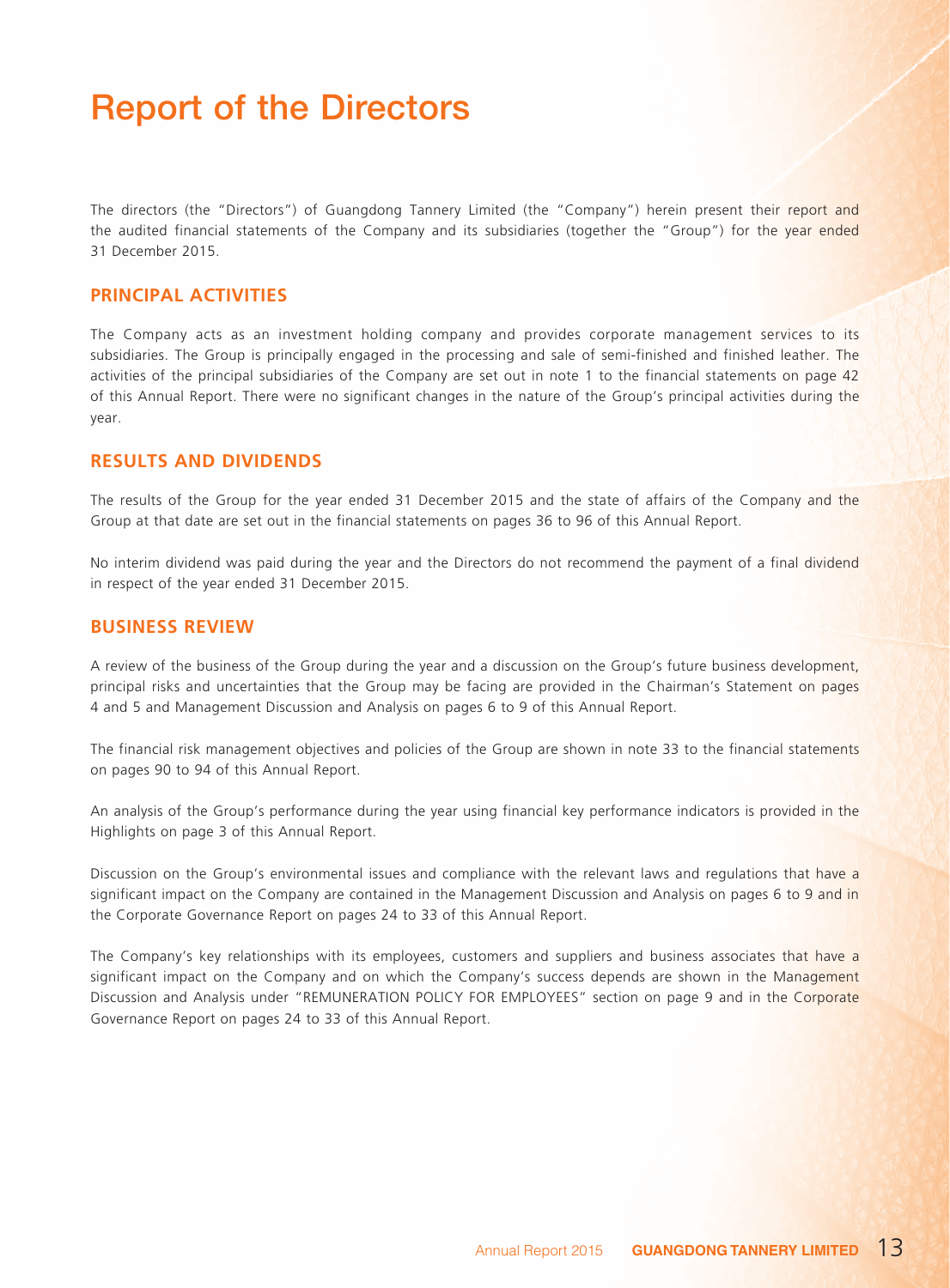# **FINANCIAL SUMMARY**

The following is a summary of the published results and assets and liabilities of the Group for the last five financial years, as extracted from the audited financial statements and reclassified as appropriate and adjusted to reflect the change in accounting policies. The summary does not form part of the audited financial statements.

#### **Results**

|                                                          | Year ended 31 December |                   |                    |                   |                    |  |  |
|----------------------------------------------------------|------------------------|-------------------|--------------------|-------------------|--------------------|--|--|
|                                                          | 2015                   | 2014              | 2013               | 2012              | 2011               |  |  |
|                                                          | <b>HK\$'000</b>        | HK\$'000          | HK\$'000           | HK\$'000          | HK\$'000           |  |  |
| Revenue                                                  | 652,729                | 767,185           | 594.644            | 622,869           | 587,020            |  |  |
| Profit/(loss) from operating activities<br>Finance costs | (28, 357)<br>(10, 533) | 11,967<br>(6,676) | 18,689<br>(6,035)  | 12,014<br>(5,923) | 10,592<br>(5, 385) |  |  |
| Profit/(loss)before tax<br>Income tax credit/(expense)   | (38, 890)<br>541       | 5,291<br>(3,293)  | 12,654<br>(6, 923) | 6,091<br>(5,058)  | 5,207<br>(4,018)   |  |  |
| Profit/(loss) for the year                               | (38, 349)              | 1,998             | 5,731              | 1,033             | 1,189              |  |  |

### **Assets and liabilities**

|                                    | As at 31 December |          |          |          |          |  |  |
|------------------------------------|-------------------|----------|----------|----------|----------|--|--|
|                                    | 2015              | 2014     | 2013     | 2012     | 2011     |  |  |
|                                    | <b>HK\$'000</b>   | HK\$'000 | HK\$'000 | HK\$'000 | HK\$'000 |  |  |
| <b>Assets</b>                      |                   |          |          |          |          |  |  |
| Property, plant and equipment, and |                   |          |          |          |          |  |  |
| prepaid land lease payments        | 116,202           | 117,999  | 121,434  | 117,812  | 123,533  |  |  |
| Current assets                     | 490,816           | 641,054  | 515,890  | 494,652  | 522,978  |  |  |
| <b>Total assets</b>                | 607,018           | 759,053  | 637,324  | 612,464  | 646,511  |  |  |
|                                    |                   |          |          |          |          |  |  |
| <b>Liabilities</b>                 |                   |          |          |          |          |  |  |
| Current liabilities                | 175,714           | 404,909  | 283,208  | 282,582  | 317,468  |  |  |
| Non-current liabilities            | 140,689           | 1,591    | 1,304    | 309      | 633      |  |  |
|                                    |                   |          |          |          |          |  |  |
| <b>Total liabilities</b>           | 316,403           | 406,500  | 284,512  | 282,891  | 318,101  |  |  |
|                                    |                   |          |          |          |          |  |  |
| <b>Net assets</b>                  | 290,615           | 352,553  | 352,812  | 329,573  | 328,410  |  |  |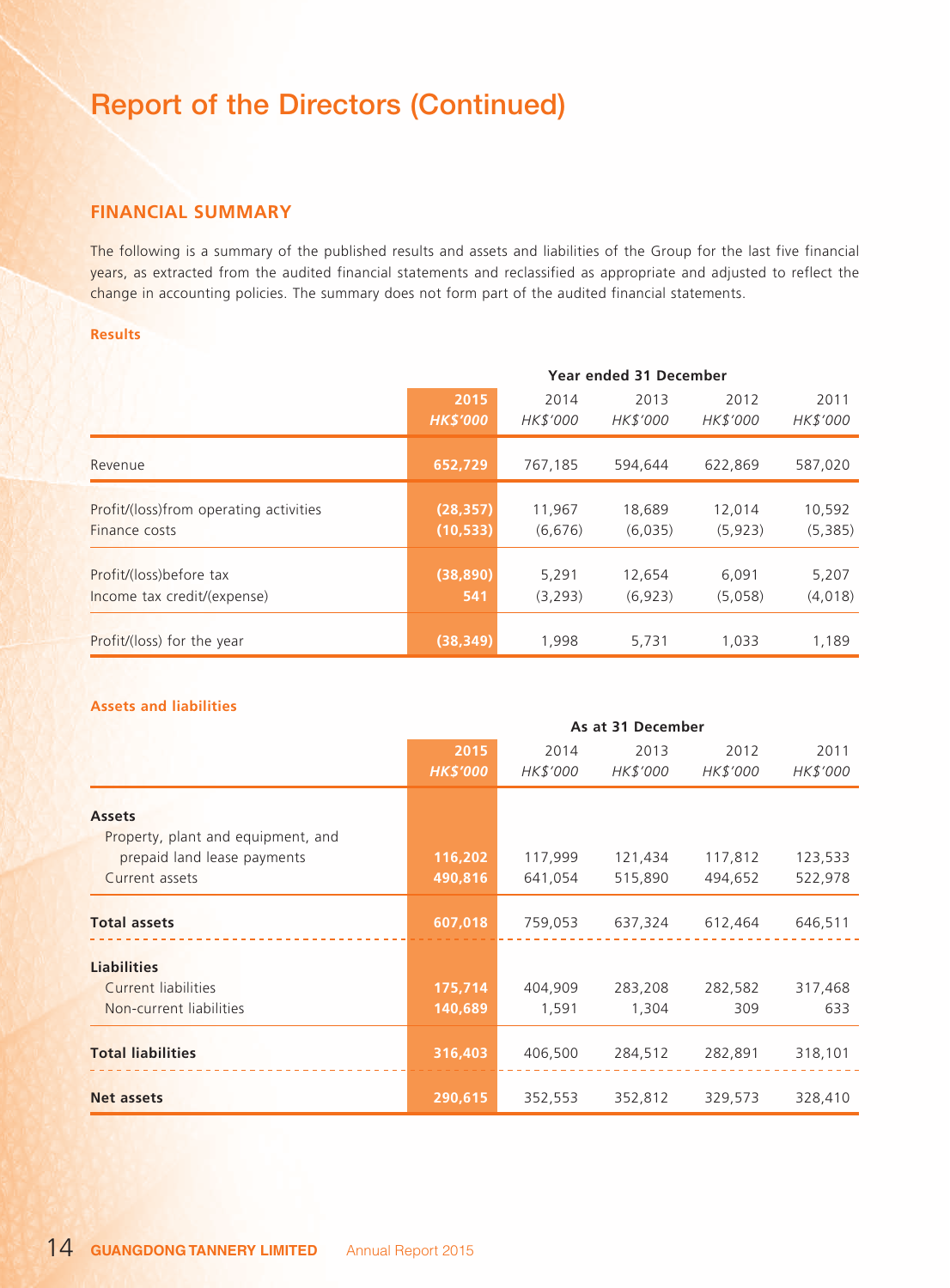### **PROPERTY, PLANT AND EQUIPMENT**

Details of movements in the property, plant and equipment of the Company and the Group during the year are set out in note 11 to the financial statements.

# **INTEREST-BEARING BANK AND OTHER BORROWINGS**

Details of the interest-bearing bank and other borrowings of the Company and the Group as at 31 December 2015 are set out in notes 17 and 19 to the financial statements.

### **SHARES ISSUED**

Details of the Company's shares issued during the year are set out in note 22 to the financial statements.

#### **EQUITY-LINKED AGREEMENTS**

Save as disclosed in the section headed "SHARE OPTIONS OF THE COMPANY" of this report and "SHARE OPTION SCHEME" in note 23 to the financial statements, no equity-linked agreement was entered into by the Company during the year.

# **PURCHASE, REDEMPTION OR SALE OF LISTED SECURITIES OF THE COMPANY**

Neither the Company nor any of its subsidiaries purchased, redeemed or sold any of the Company's listed securities during the year.

#### **RESERVES**

Details of movements in the reserves of the Company and the Group during the year are set out in note 24 to the financial statements and in the consolidated statement of changes in equity, respectively.

# **DISTRIBUTABLE RESERVES**

At 31 December 2015, no reserves of the Company, calculated in accordance with the provisions of sections 291, 297 and 299 of the Hong Kong Companies Ordinance, is available for cash distribution.

# **CHARITABLE CONTRIBUTIONS**

The Group did not make any charitable contributions during the year (2014: Nil).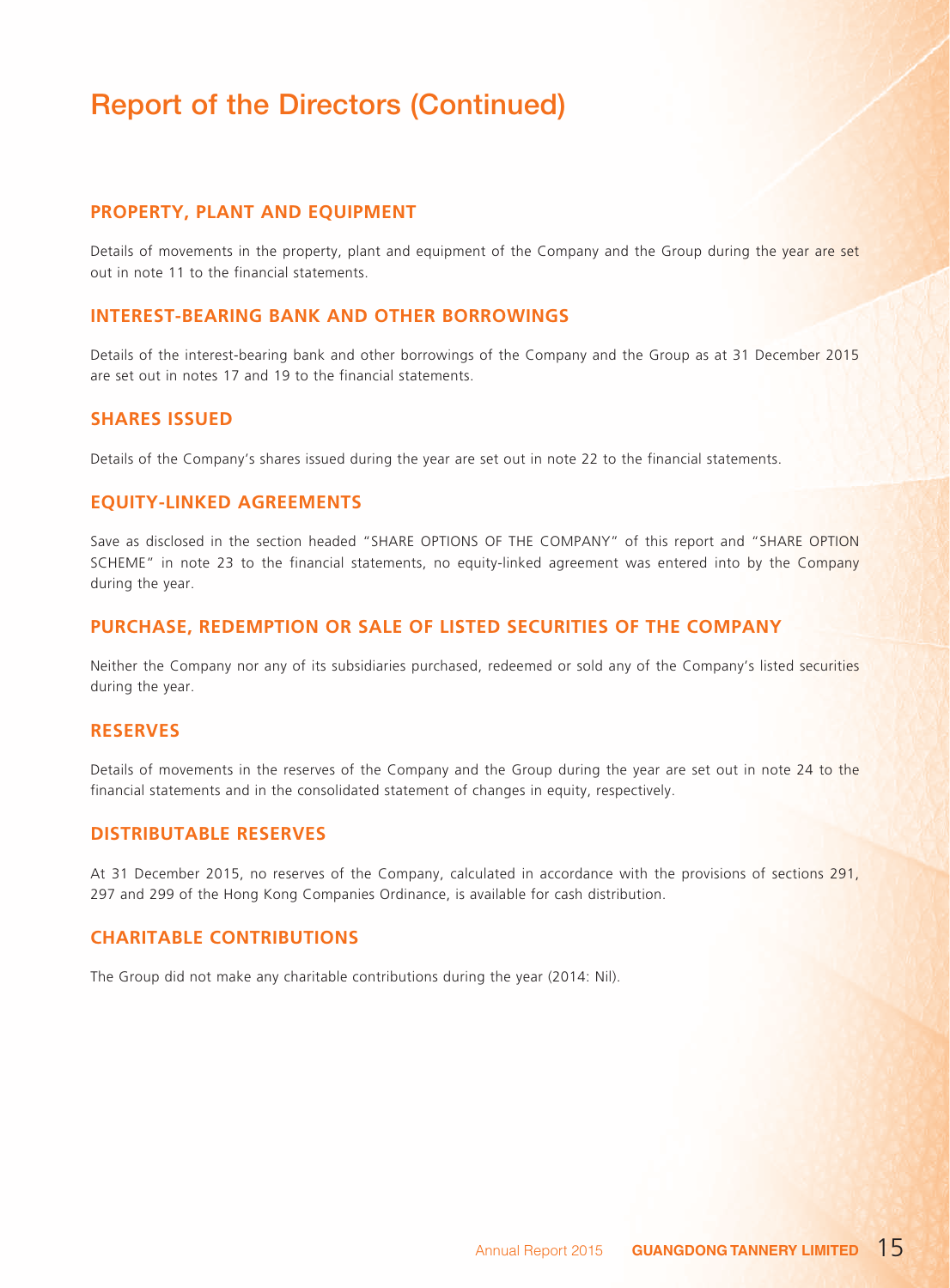# **DIRECTORS**

The Directors during the year and up to the date of this report were:

| Sun Jun (Chairman and Managing Director) |                                 |
|------------------------------------------|---------------------------------|
| Xiao Zhaoyi#                             | (appointed on 26 February 2016) |
| Kuang Hu#                                | (appointed on 26 February 2016) |
| $Ran Bo*$                                | (appointed on 13 November 2015) |
| Fung Lak*                                |                                 |
| Choi Kam Fai, Thomas*                    |                                 |
| Chan Cheong Tat*                         |                                 |
| Ho Lam Lai Ping, Theresa#                | (resigned on 29 October 2015)   |
| Liu Bing#                                | (resigned on 13 November 2015)  |
| Chen Hong                                | (resigned on 26 February 2016)  |
| Qiao Jiankang#                           | (resigned on 26 February 2016)  |
|                                          |                                 |

# *Non-Executive Director*

\* *Independent Non-Executive Director*

In accordance with Article 77 of the Company's Articles of Association, any newly appointed Director shall hold office only until the first general meeting of the Company after his appointment and shall then be eligible for re-election. Mr. Xiao Zhaoyi, Mr. Kuang Hu and Mr. Ran Bo, who were appointed as Non-Executive Directors on 26 February 2016, 26 February 2016 and 13 November 2015 respectively, shall hold office until the forthcoming annual general meeting of the Company ("2016 AGM") and, being eligible, have offered themselves for re-election.

In accordance with Articles 82 to 84 of the Articles of Association of the Company, Mr. Fung Lak will retire by rotation at the 2016 AGM and, being eligible, has offered himself for re-election.

Mr. Xiao Zhaoyi, Mr. Kuang Hu, Mr. Ran Bo and Mr. Fung Lak, if re-elected, will hold office from the date of re-election to the earlier of (i) the conclusion of the annual general meeting of the Company to be held in 2019, and (ii) 30 June 2019, subject to earlier determination in accordance with the Articles of Association of the Company and/or any applicable laws and regulations.

Mrs. Ho Lam Lai Ping, Theresa resigned as a Non-Executive Director on 29 October 2015 as she focused on her work with Guangdong Investment Limited, a subsidiary of GDH Limited ("GDH"), the immediate controlling shareholder of the Company. Mr. Liu Bing resigned as a Non-Executive Director on 13 November 2015 to pursue his career development. Mr. Chen Hong resigned as an Executive Director and the Chairman of the Board of Directors on 26 February 2016 as he intended to devote more time for his duties and responsibilities in 廣東粵海控股集團有限公 司 (Guangdong Holdings Limited) ("Guangdong Holdings"), the ultimate controlling shareholder of the Company, and GDH. Mr. Qiao Jiankang resigned as a Non-Executive Director on 26 February 2016 as he focused on his work with Guangdong Holdings and GDH. Mrs. Ho, Mr. Liu, Mr. Chen and Mr. Qiao have confirmed that they have no disagreement with the Board and there was no other matter relating to their resignations that needed to be brought to the attention of the shareholders of the Company.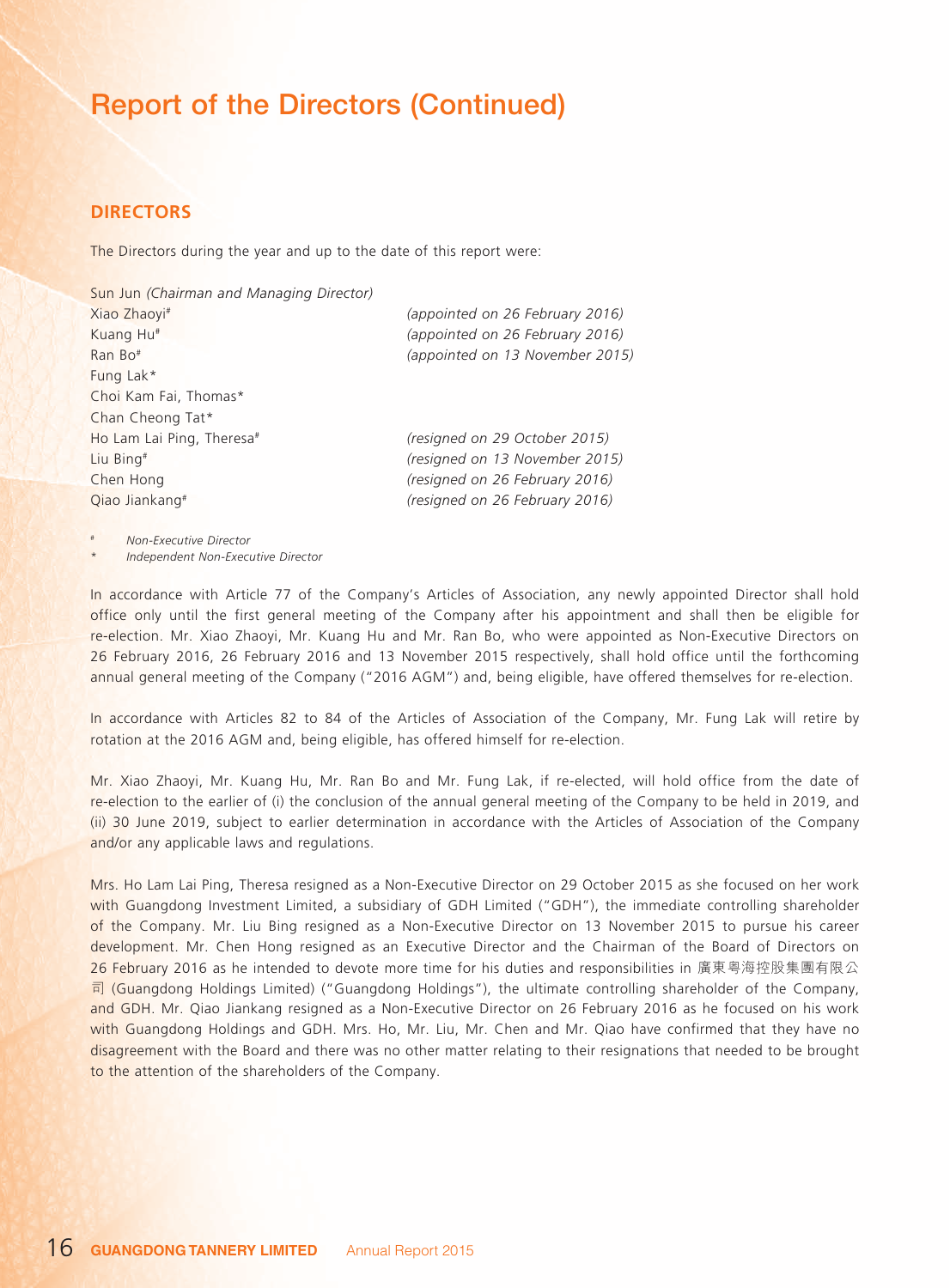## **DIRECTORS OF SUBSIDIARIES**

The directors who have served on the boards of the subsidiaries of the Company during the year ended 31 December 2015 are set out below (in alphabetical order):

Mr. Chen Hong, Mr. Kuang Hu, Ms. Lee Wai Mei, Mr. Qiao Jiankang, Mr. Sun Jun, Mr. Zhuang Xiaobin, Mr. Zhou Hao

# **DIRECTORS' SERVICE CONTRaCTS**

No Director proposed for re-election at the 2016 AGM has a service contract with the Group which is not determinable within one year without payment of compensation, other than statutory compensation.

# **DIRECTORS' MATERIAL INTERESTS IN TRANSACTIONS, ARRANGEMENTs OR CONTRACTs**

No transactions, arrangements or contracts of significance in relation to the Group's business to which the Company's subsidiaries, fellow subsidiaries or its parent company was a party and in which a Director or his connected entity had a material interest, whether directly or indirectly, subsisted at the end of the year or at any time during the year.

### **PERMITTED INDEMNITY PROVISION**

Indemnity provision within the meaning of permitted indemnity provision under the Hong Kong Companies Ordinance for the benefit of the Directors is currently in force and was in force throughout the year ended 31 December 2015. In addition, the Company has taken out and kept in force appropriate directors' and officers' liability insurance coverage for the Directors and officers of the Company.

# **DIRECTORS' INTERESTS IN COMPETING BUSINESS**

As at 31 December 2015, none of the Directors was interested in any business, apart from the Group's business, which competes or is likely to compete, either directly or indirectly, with the business of the Group.

# **MANAGEMENT CONTRACTS**

No contract concerning the management and administration of the whole or any substantial part of the business of the Company was entered into or existed during the year.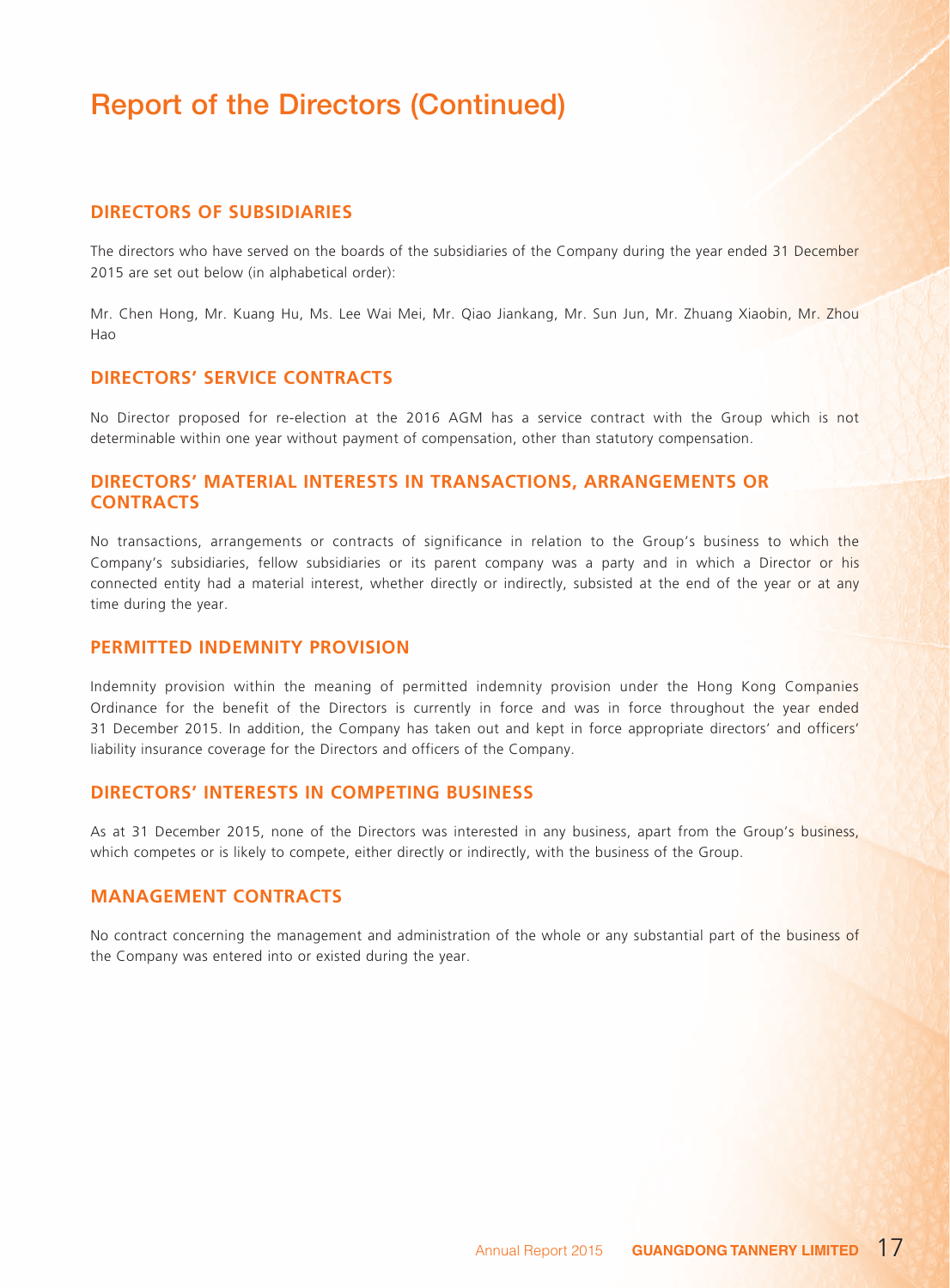# **DIRECTORS' INTERESTS AND SHORT POSITIONS IN SECURITIES**

As at 31 December 2015, the interests and short positions of the Directors and the chief executive of the Company in the shares, underlying shares and debentures of the Company and its associated corporations (within the meaning of Part XV of the Securities and Futures Ordinance (the "SFO")) which were required to be (i) notified to the Company and The Stock Exchange of Hong Kong Limited (the "Hong Kong Stock Exchange") pursuant to Divisions 7 and 8 of Part XV of the SFO (including interests and short positions which the Directors and the chief executive were taken or deemed to have under such provisions of the SFO); (ii) entered in the register kept by the Company pursuant to section 352 of the SFO; or (iii) notified to the Company and the Hong Kong Stock Exchange pursuant to the Model Code for Securities Transactions by Directors of Listed Issuers (the "Model Code") as set out in Appendix 10 of the Rules Governing the Listing of Securities on the Hong Kong Stock Exchange (the "Listing Rules"), were as follows:

#### **INTERESTS AND SHORT POSITIONS IN THE COMPANY**

#### *(1) Interests in ordinary shares*

| <b>Name of Director</b> | Capacity/<br>nature of<br>interests | Number of<br>ordinary<br>shares held | Long/short<br>position | Approximate<br>percentage of<br>interests held<br>(Note) |
|-------------------------|-------------------------------------|--------------------------------------|------------------------|----------------------------------------------------------|
| Sun Jun                 | Personal                            | 40,000                               | Long position          | $0.007\%$                                                |
| Fung Lak                | Personal                            | 1,380,000                            | Long position          | 0.256%                                                   |
| Choi Kam Fai, Thomas    | Personal                            | 60,000                               | Long position          | 0.011%                                                   |

*Note:* The approximate percentage of interests held was calculated on the basis of 538,019,000 ordinary shares of the Company in issue as at 31 December 2015.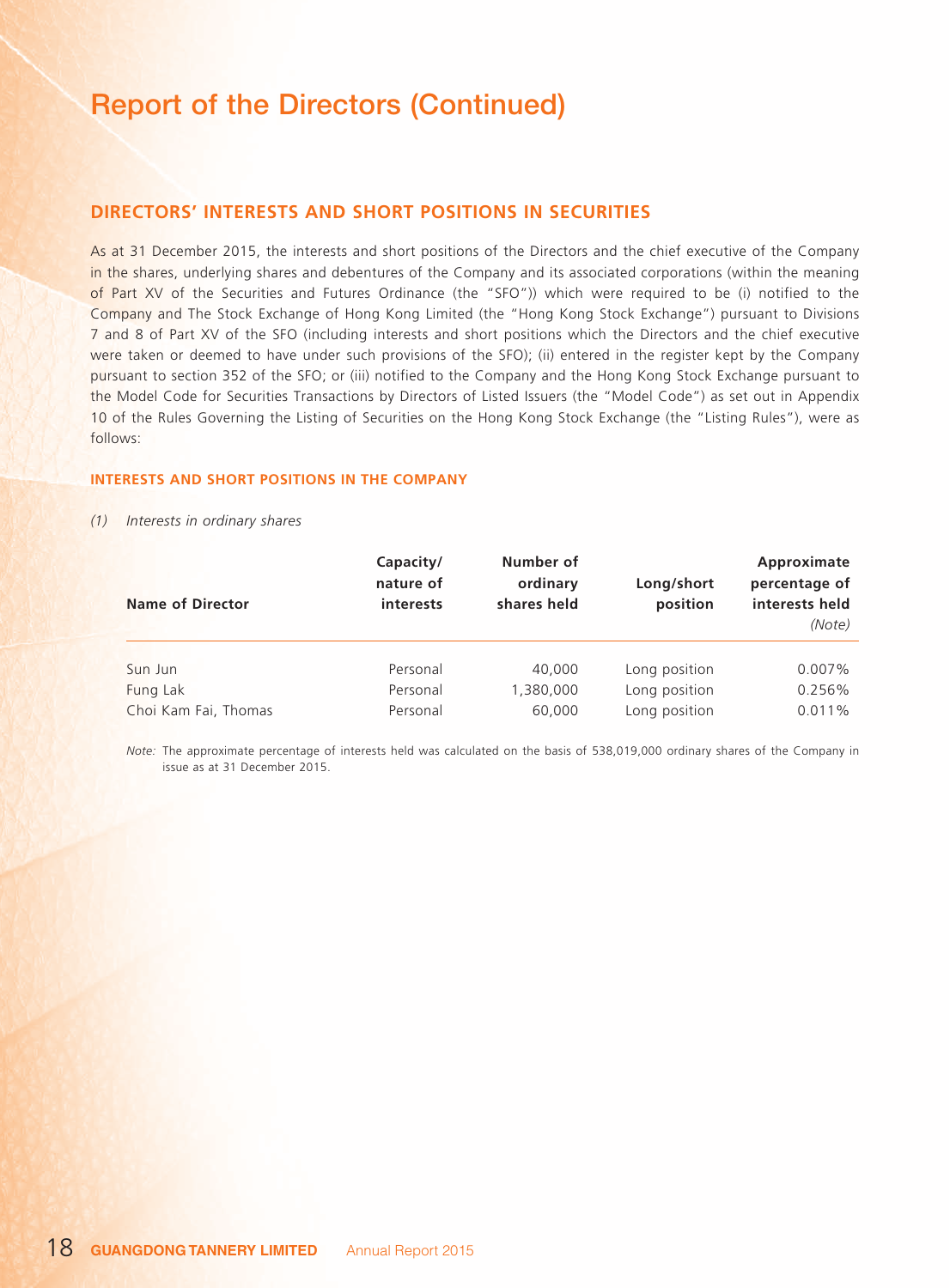# **DIRECTORS' INTERESTS AND SHORT POSITIONS IN SECURITIES (Continued)**

#### **INTERESTS AND SHORT POSITIONS IN THE COMPANY (CONTINUED)**

*(2) Interests in share options relating to ordinary shares (long positions)*

|                            |                                                         |                     | Number of share options |                               |                                 |                                            |                           | Total                                                                |                                                                                | Price of<br>ordinary shares                                                 | Price of<br>ordinary shares                                                    |  |
|----------------------------|---------------------------------------------------------|---------------------|-------------------------|-------------------------------|---------------------------------|--------------------------------------------|---------------------------|----------------------------------------------------------------------|--------------------------------------------------------------------------------|-----------------------------------------------------------------------------|--------------------------------------------------------------------------------|--|
| Name of Director           | Date of<br>grant of<br>share<br>options<br>(dd.mm.yyyy) | At date<br>of grant | At<br>January<br>2015   | Granted<br>during the<br>year | Exercised<br>during the<br>year | Cancelled/<br>lapsed<br>during<br>the year | At<br>31 December<br>2015 | consideration<br>paid for<br>share options<br>granted<br><b>HK\$</b> | <b>Exercise</b><br>price of<br>share<br>options*<br><b>HK\$</b><br>(per share) | at date<br>immediately<br>before<br>date of grant **<br>HK\$<br>(per share) | at date<br>immediately<br>before the<br>exercise date**<br>HK\$<br>(per share) |  |
| Chen Hong#                 | 14.07.2010                                              | 5,110,000           | 1,022,000               |                               | $\overline{\phantom{a}}$        | (1,022,000)                                |                           | -                                                                    | 0.435                                                                          | 0.435                                                                       |                                                                                |  |
| Sun Jun                    | 14.07.2010                                              | ,260,000            | 252,000                 |                               | $\overline{\phantom{a}}$        | (252,000)                                  |                           | $\overline{\phantom{0}}$                                             | 0.435                                                                          | 0.435                                                                       |                                                                                |  |
| Qiao Jiankang <sup>#</sup> | 14.07.2010                                              | 1,780,000           | 356,000                 |                               | $\overline{\phantom{a}}$        | (356,000)                                  |                           | $\overline{\phantom{0}}$                                             | 0.435                                                                          | 0.435                                                                       |                                                                                |  |

# resigned as Director on 26 February 2016

Notes to the above share options granted pursuant to the share option scheme adopted by the Company on 24 November 2008 ("2008 Scheme"):

- (a) The option period of all the share options is five years and six months from the date of grant.
- (b) Any share option is only exercisable during the option period after it has become vested.
- (c) The normal vesting scale of the share options is as follows:

| Date                                         | <b>Percentage Vesting</b> |
|----------------------------------------------|---------------------------|
| The date two years after the date of grant   | 40%                       |
| The date three years after the date of grant | 30%                       |
| The date four years after the date of grant  | 10%                       |
| The date five years after the date of grant  | 20%                       |

(d) The vesting of the share options is further subject to the achievement of such performance targets as determined by the Board upon grant and stated in the offer of grant.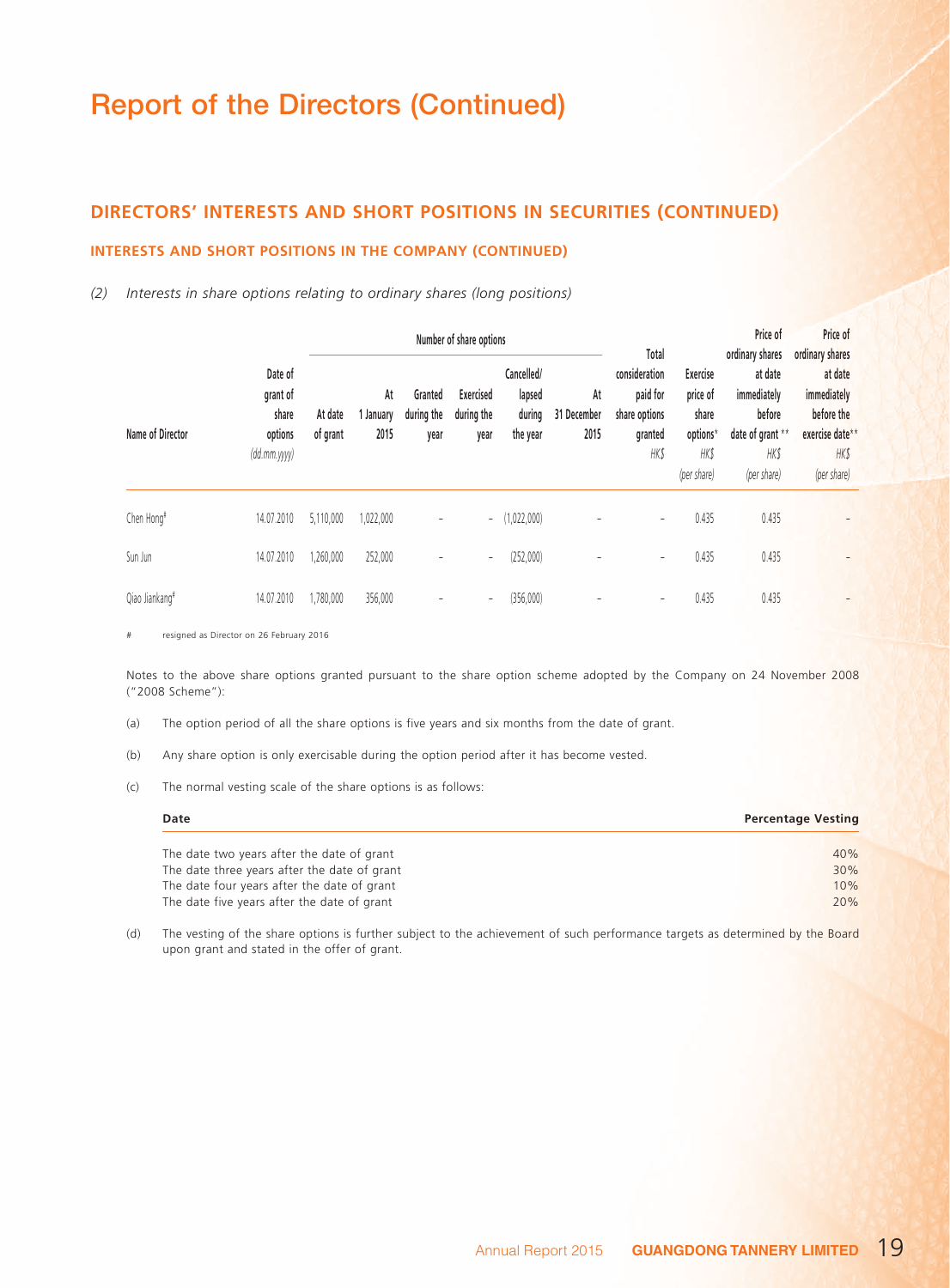# **DIRECTORS' INTERESTS AND SHORT POSITIONS IN SECURITIES (Continued)**

#### **INTERESTS AND SHORT POSITIONS IN THE COMPANY (CONTINUED)**

#### *(2) Interests in share options relating to ordinary shares (long positions) (Continued)*

Notes to the above share options granted pursuant to the share option scheme adopted by the Company on 24 November 2008 ("2008 Scheme") (Continued):

(e) The leaver vesting scale of the share options that would apply in the event of the grantee ceasing to be an eligible person under certain special circumstances (less the percentage which has already vested under the normal vesting scale or lapsed) is as follows:

| Date on which event occurs                                          | <b>Percentage Vesting</b> |
|---------------------------------------------------------------------|---------------------------|
| On or before the date which is four months after the date of grant  | 0%                        |
| After the date which is four months after but before the date       |                           |
| which is one year after the date of grant                           | 10%                       |
| On or after the date which is one year after but before the date    |                           |
| which is two years after the date of grant                          | 25%                       |
| On or after the date which is two years after but before the date   |                           |
| which is three years after the date of grant                        | 40%                       |
| On or after the date which is three years after but before the date |                           |
| which is four years after the date of grant                         | 70%                       |
| On or after the date which is four years after the date of grant    | 80%                       |
|                                                                     | The remaining 20% also    |
|                                                                     | vests upon passing the    |
|                                                                     | overall performance       |
|                                                                     | appraisal for those       |
|                                                                     | four years                |

- The exercise price of the share options is subject to adjustment in the case of rights or bonus issues, or other similar changes in the Company's share capital.
- The price of the Company's ordinary shares disclosed as "at date immediately before date of grant" of the share options is the closing price on the Hong Kong Stock Exchange on the business day prior to which the share options were granted.

The price of the Company's ordinary shares disclosed as "at date immediately before the exercise date" of the share options is the weighted average of the Hong Kong Stock Exchange closing prices immediately before the dates on which the share options were exercised by each of the Directors or all other participants as an aggregate whole.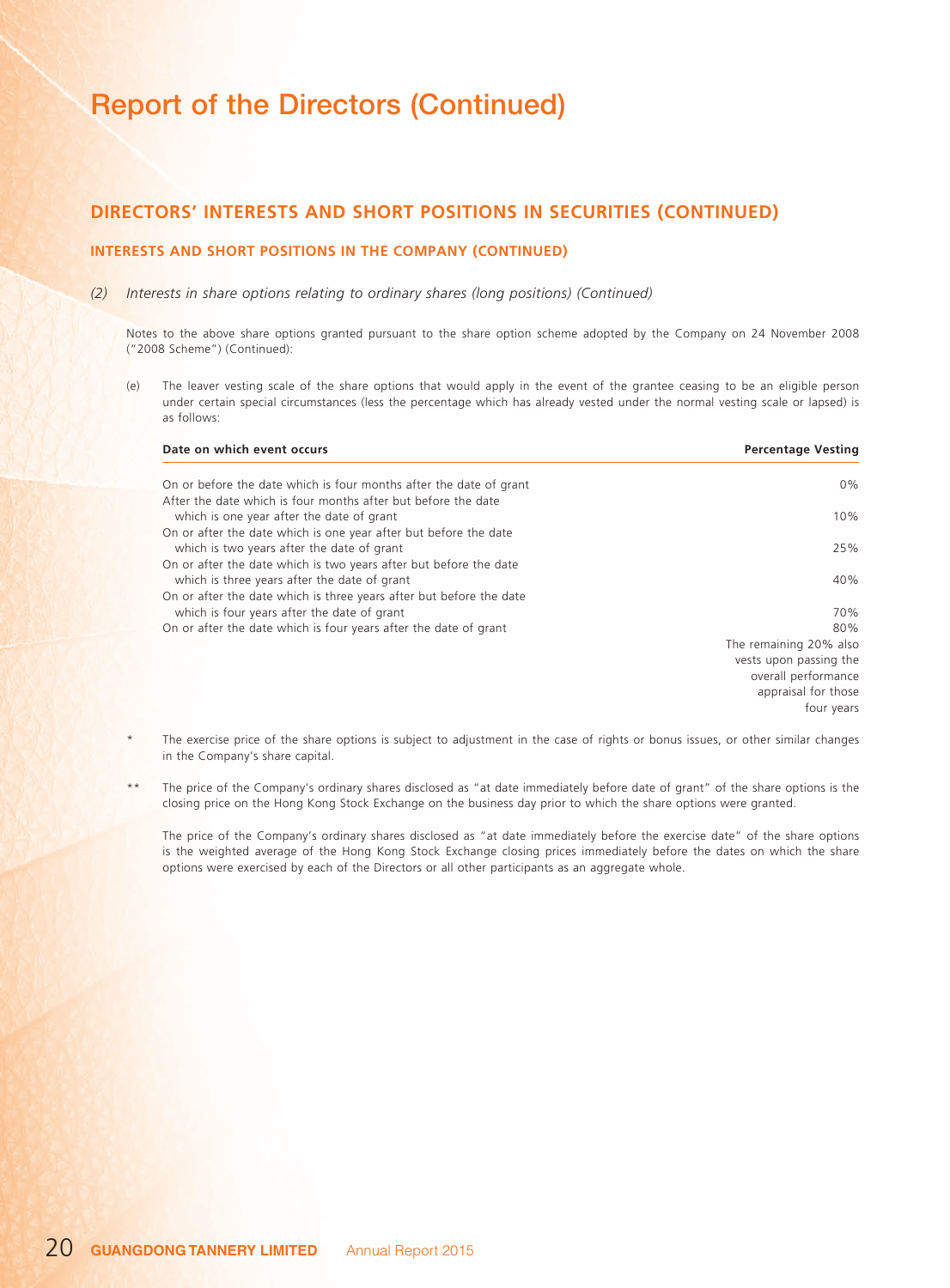# **DIRECTORS' INTERESTS AND SHORT POSITIONS IN SECURITIES (Continued)**

#### **INTERESTS AND SHORT POSITIONS IN THE COMPANY (CONTINUED)**

Save as disclosed above, as at 31 December 2015, to the knowledge of the Company, none of the Directors or the chief executive of the Company had any interests or short positions in the shares, underlying shares and debentures of the Company or any of its associated corporations (within the meaning of Part XV of the SFO) which are required to be: (i) notified to the Company and the Hong Kong Stock Exchange pursuant to Divisions 7 and 8 of Part XV of the SFO (including interests and short positions which the Directors and the chief executive are taken or deemed to have under such provisions of the SFO); (ii) entered in the register kept by the Company pursuant to Section 352 of the SFO; or (iii) notified to the Company and the Hong Kong Stock Exchange pursuant to the Model Code.

# **SUBSTANTIAL SHAREHOLDERS' INTERESTS**

As at 31 December 2015, so far as is known to any Director or the chief executive of the Company, the following persons (other than a Director or the chief executive of the Company) had, or were deemed or taken to have interests or short positions in the shares or underlying shares of the Company which would fall to be disclosed to the Company under the provisions of Divisions 2 and 3 of Part XV of the SFO, or which were recorded in the register kept by the Company pursuant to section 336 of the SFO:

| Name of Shareholder                                      | Capacity/<br>nature of<br>interests      | Number of<br>ordinary<br>shares held | Long/short<br>position | Approximate<br>percentage of<br>interests held<br>(Note 1) |
|----------------------------------------------------------|------------------------------------------|--------------------------------------|------------------------|------------------------------------------------------------|
| 廣東粤海控股集團有限公司<br>(Guangdong Holdings Limited)<br>(Note 2) | Interest in<br>controlled<br>corporation | 383,820,000                          | Long position          | 71.34%                                                     |
| <b>GDH</b> Limited                                       | Beneficial owner                         | 383,820,000                          | Long position          | 71.34%                                                     |

*Notes:*

- 1. The approximate percentage of interests held was calculated on the basis of 538,019,000 ordinary shares of the Company in issue as at 31 December 2015.
- 2. The attributable interest which 廣東粵海控股集團有限公司 (Guangdong Holdings Limited) has in the Company is held through its 100% direct interest in GDH Limited.

Save as disclosed above, as at 31 December 2015, so far as is known to any Director or the chief executive of the Company, there were no other persons (other than a Director or the chief executive of the Company) who had, or were deemed or taken to have interests or short positions in the shares or underlying shares of the Company which would fall to be disclosed to the Company under the provisions of Divisions 2 and 3 of Part XV of the SFO, or which were recorded in the register kept by the Company pursuant to section 336 of the SFO.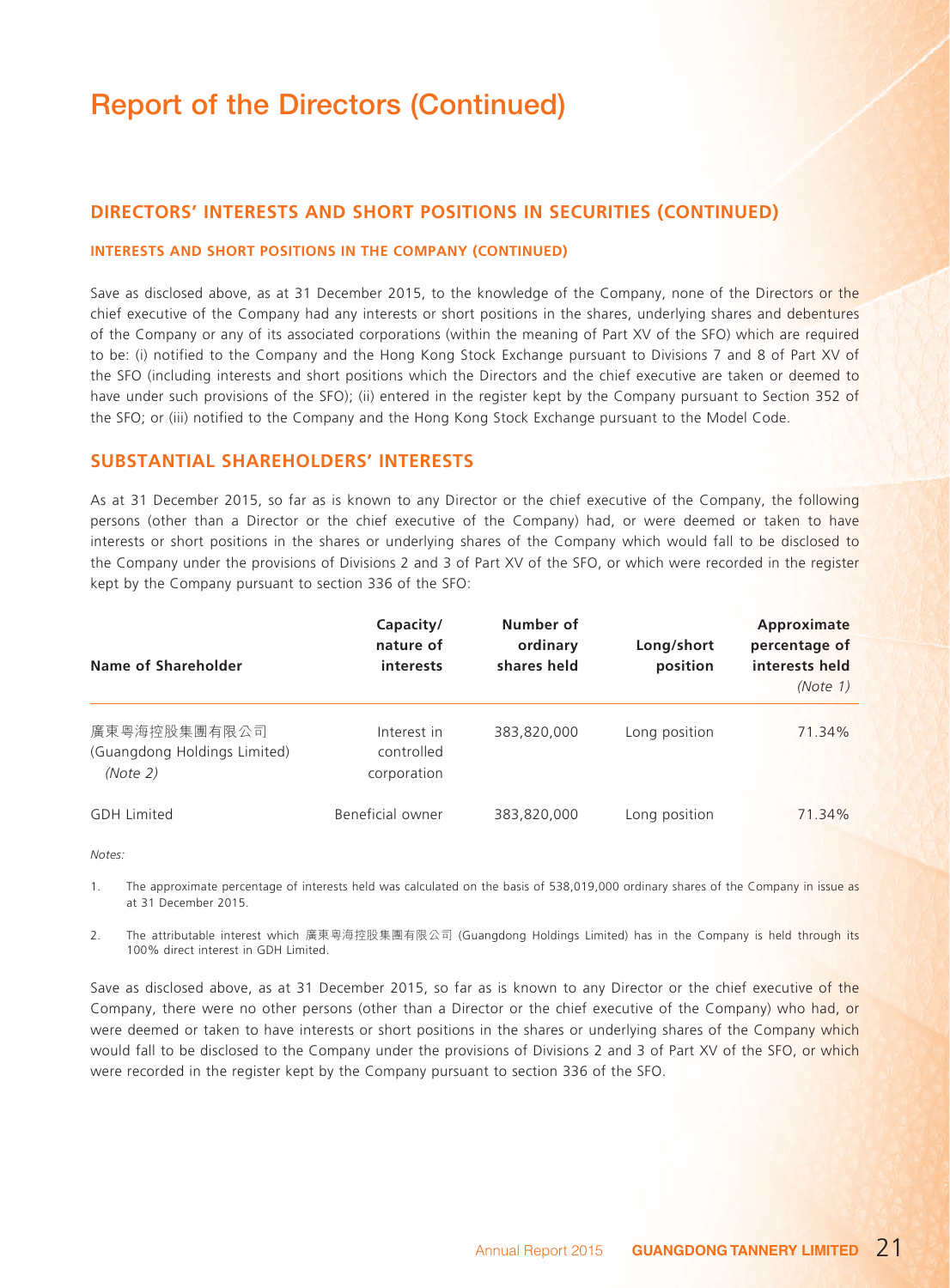# **SHARE OPTIONS OF THE COMPANY**

As at 31 December 2015, save as disclosed in the section of "DIRECTORS' INTERESTS AND SHORT POSITIONS IN SECURITIES" of this report, certain eligible persons of the Company (other than Directors) had the following interests in rights to subscribe for shares of the Company granted under the 2008 Scheme. Each option gives the holder the right to subscribe for one share of the Company. Further details are set out in note 23 to the financial statements.

|                                 | Number of share options                                 |                     |            |                                         | Total                           |                                            | Price of<br>ordinary shares | Price of<br>ordinary shares                                          |                                                                                |                                                                             |                                                                                |
|---------------------------------|---------------------------------------------------------|---------------------|------------|-----------------------------------------|---------------------------------|--------------------------------------------|-----------------------------|----------------------------------------------------------------------|--------------------------------------------------------------------------------|-----------------------------------------------------------------------------|--------------------------------------------------------------------------------|
| <b>Category of Participants</b> | Date of<br>grant of<br>share<br>options<br>(dd.mm.yyyy) | At date<br>of grant | At<br>2015 | Granted<br>1 January during the<br>year | Exercised<br>during the<br>year | Cancelled/<br>lapsed<br>during<br>the year | At<br>31 December<br>2015   | consideration<br>paid for<br>share options<br>granted<br><b>HK\$</b> | <b>Exercise</b><br>price of<br>share<br>options*<br><b>HK\$</b><br>(per share) | at date<br>immediately<br>before<br>date of grant **<br>HK\$<br>(per share) | at date<br>immediately<br>before the<br>exercise date**<br>HK\$<br>(per share) |
| Senior Management               | 14.07.2010                                              | 2,980,000           | 596,000    |                                         | $\overline{\phantom{a}}$        | (596,000)                                  |                             | -                                                                    | 0.435                                                                          | 0.435                                                                       |                                                                                |
| Other participant               | 14.07.2010                                              | 2,040,000           | 408,000    |                                         | $\overline{\phantom{a}}$        | (408,000)                                  |                             | $\overline{\phantom{0}}$                                             | 0.435                                                                          | 0.435                                                                       |                                                                                |

*Note:* Additional information regarding the above share options granted under the 2008 Scheme is set out in the notes under "Interests in share options relating to ordinary shares (long positions)" in the section headed "INTERESTS AND SHORT POSITIONS IN THE COMPANY" of this report on pages 19 and 20.

# **SIGNIFICANT CONTRACTS WITH CONTROLLING SHAREHOLDER**

Save as disclosed in notes 19 and 29 to the financial statements, the Group and the controlling shareholders of the Company had not entered into any other contracts of significance during the year.

### **ARRANGEMENTS TO ACQUIRE SHARES OR DEBENTURES**

Save as disclosed in the sections headed "DIRECTORS' INTERESTS AND SHORT POSITIONS IN SECURITIES" and "SHARE OPTIONS OF THE COMPANY" of this report, and in note 23 to the financial statements, at no time during the year was the Company, or any of its subsidiaries, its holding companies or its fellow subsidiaries a party to any arrangements to enable the Directors or their spouse or children under 18 years of age to acquire benefits by means of the acquisition of shares in, or debentures of, the Company or any other body corporate.

### **RELATED PARTY TRANSACTIONS AND CONNECTED TRANSACTIONS**

Details of the related party transactions undertaken in the normal course of business of the Group are provided under note 29 to the financial statements. None of the related party transactions constituted discloseable non-exempted connected transaction or non-exempted continuing connected transaction under the Listing Rules.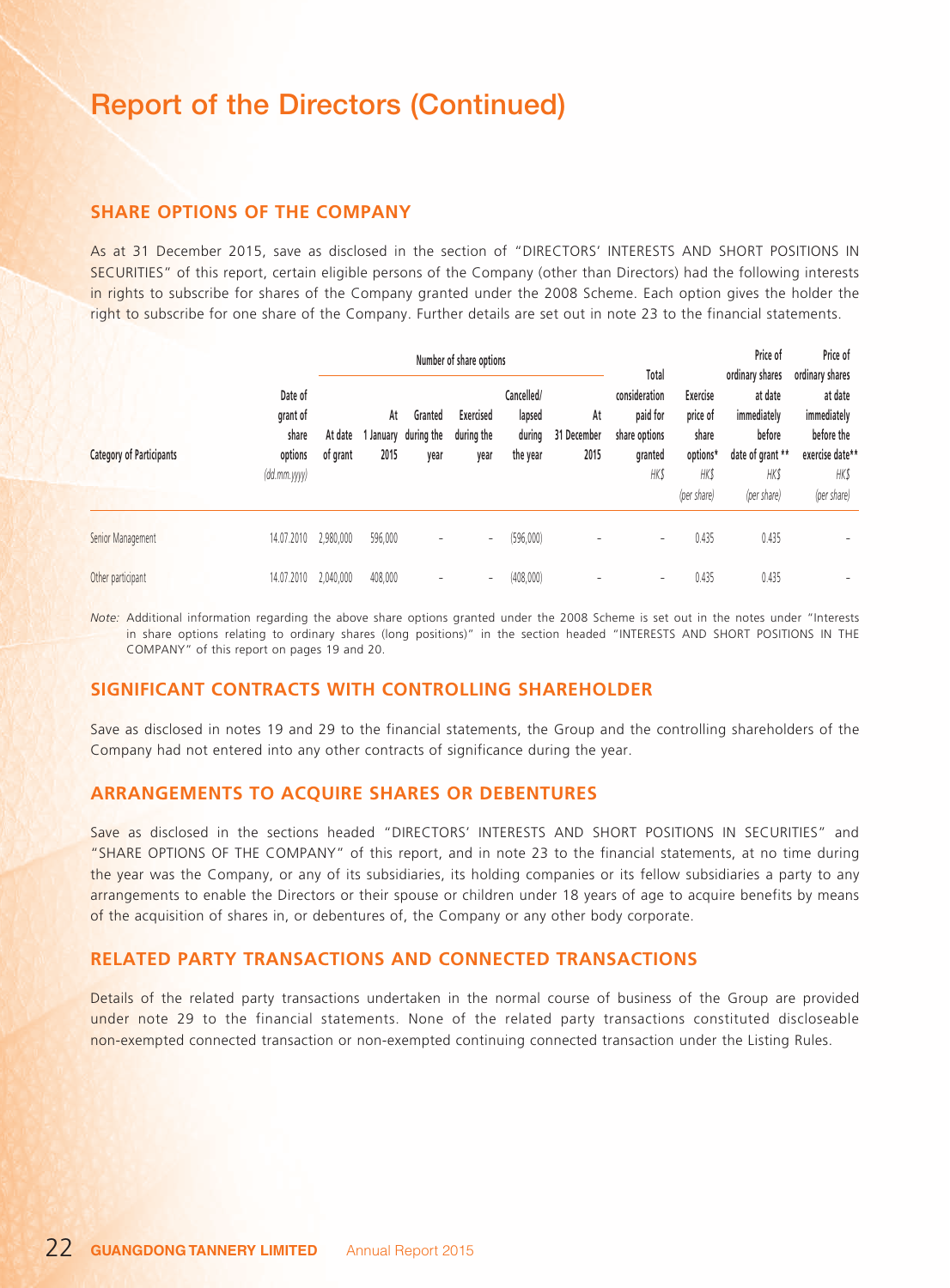# **MAJOR CUSTOMERS AND SUPPLIERS**

For the year ended 31 December 2015, the amount of purchases attributable to the Group's largest supplier represented 27% of the Group's total purchases; and the aggregate amount of purchases (excluding the purchases of items of a capital nature) attributable to the Group's five largest suppliers represented 74% of the Group's total purchases. In addition, the amount of turnover attributable to the Group's largest customer represented 20% of the Group's total turnover; and the aggregate amount of the turnover attributable to the Group's five largest customers represented 38% of the Group's total turnover. None of the Directors or their associates, or any shareholders (which, to the best knowledge of the Directors, owns more than 5% of the Company's issued share capital) had any beneficial interest in the Group's five largest suppliers or customers.

# **PUBLIC FLOAT**

As at the date of this report, the Company has maintained the prescribed public float under the Listing Rules based on the information that is publicly available to the Company and within the knowledge of the Directors.

# **CHANGES IN DIRECTORS' INFORMATION**

The changes in information of the Directors of the Company are set out below:

- (1) (a) Mr. Sun Jun was appointed as the chairman of 徐州南海皮廠有限公司 (Xuzhou Nanhai Leather Factory Co., Ltd.), 徐州港威皮革有限公司 (Xuzhou Gangwei Leather Co., Ltd.) and 粵海制革(徐州)有限公司 (Guangdong Tannery (Xuzhou) Limited) on 20 January 2016.
	- (b) The salaries, allowances and benefits in kind of Mr. Sun Jun amounted to approximately RMB31,000 per month for the period from 1 January 2015 to 25 February 2016 and was adjusted to approximately RMB35,000 per month with effect from 26 February 2016.
- (2) Mr. Ran Bo was appointed as a director of 徐州南海皮廠有限公司 (Xuzhou Nanhai Leather Factory Co., Ltd.), 徐州港威皮革有限公司 (Xuzhou Gangwei Leather Co., Ltd.) and 粵海制革(徐州)有限公司 (Guangdong Tannery (Xuzhou) Limited) on 20 January 2016.

Save for the above changes in the Directors' information, there is no other information that is required to be disclosed pursuant to Rule 13.51B(1) of the Listing Rules.

# **AUDITORS**

A resolution will be proposed at the 2016 annual general meeting for the reappointment of Messrs. Ernst & Young as the auditors of the Company.

> By order of the Board **Sun Jun** *Chairman and Managing Director*

Hong Kong, 24 March 2016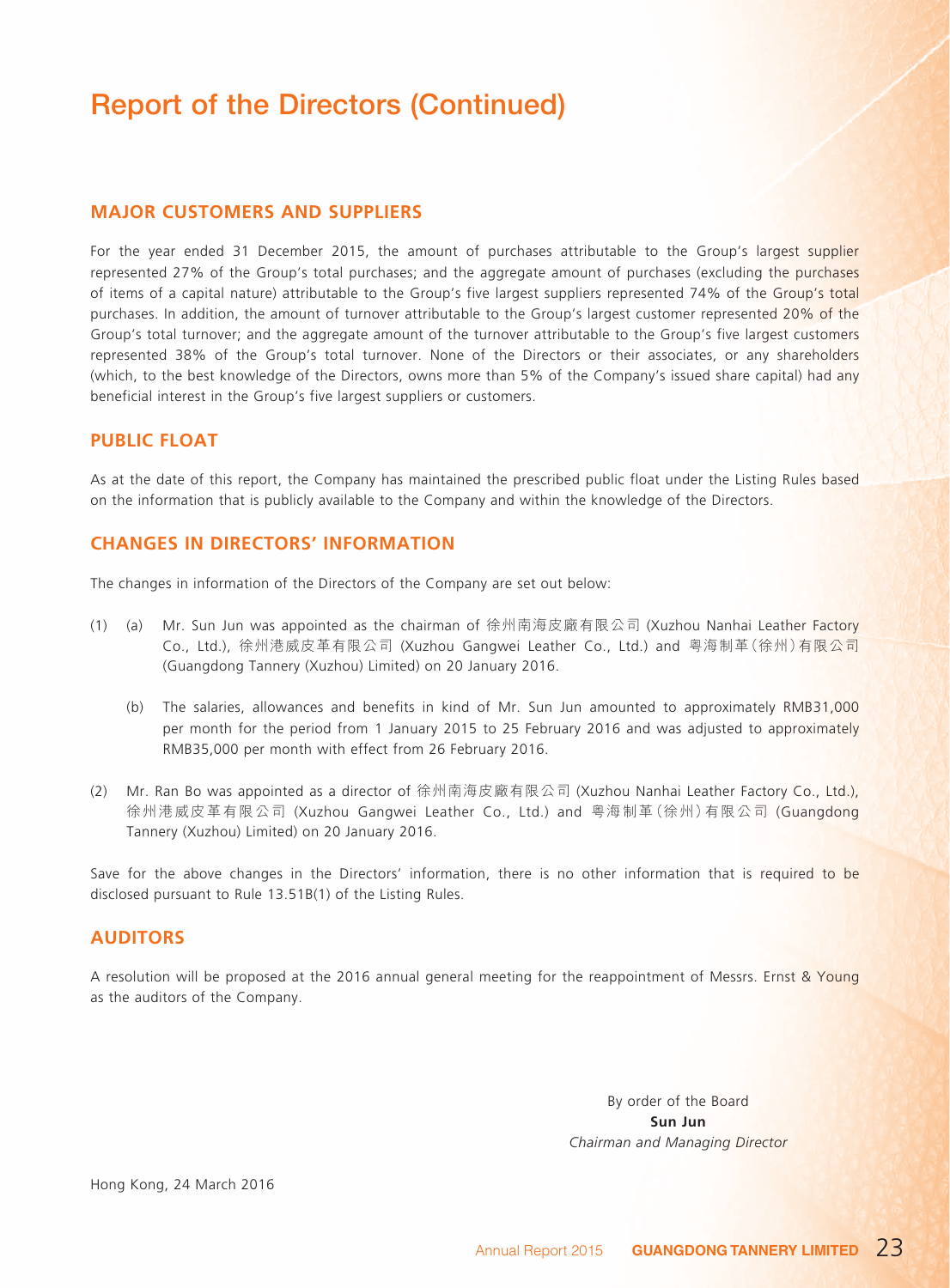# Corporate Governance Report

# **CORPORATE GOVERNANCE PRACTICES**

The Group recognizes the importance of achieving the highest standard of corporate governance consistent with the needs and requirements of its business and the best interest of all of its stakeholders and is fully committed to doing so. It is also with these objectives in mind that the Group has applied the principles of the Corporate Governance Code (the "CG Code") contained in Appendix 14 of the Rules Governing the Listing of Securities on The Stock Exchange of Hong Kong Limited (the "Listing Rules").

In the opinion of the directors of the Company ("the Directors"), the Company complied with the applicable code provisions in the CG Code throughout the year ended 31 December 2015.

# **DIRECTORS' SECURITIES TRANSACTIONS**

The Company has adopted the Model Code for Securities Transactions by Directors of Listed Issuers (the "Model Code") as set out in Appendix 10 to the Listing Rules as its own code of conduct regarding Directors' securities transactions. All Directors confirmed, upon specific enquiry by the Company, that they had complied with the required standard as set out in the Model Code during the year.

### **BOARD OF DIRECTORS**

As at the date of this Annual Report, the Board of Directors (the "Board") comprises one Executive Director, being Mr. Sun Jun, three Non-Executive Directors, being Mr. Xiao Zhaoyi, Mr. Kuang Hu and Mr. Ran Bo and three Independent Non-Executive Directors, being Mr. Fung Lak, Mr. Choi Kam Fai, Thomas and Mr. Chan Cheong Tat.

There were several changes to the Board during the year and up to the date of this Annual Report as below:

- • On 29 October 2015, Mrs. Ho Lam Lai Ping, Theresa resigned as a Non-Executive Director.
- On 13 November 2015, Mr. Liu Bing resigned as a Non-Executive Director and Mr. Ran Bo was appointed a Non-Executive Director.
- On 26 February 2016, Mr. Chen Hong resigned as an Executive Director and the Chairman of the Board. Mr. Sun Jun was appointed the Chairman of the Board and continued to act as the Managing Director. Mr. Xiao Zhaoyi and Mr. Kuang Hu were appointed Non-Executive Directors and Mr. Qiao Jiankang resigned as a Non-Executive Director.

The Board is responsible for the leadership and control of the Company and oversees the Group's businesses, strategic decisions and performances. The management is delegated with the authority and responsibility by the Board for the day-to-day management of the Group. Major corporate matters that are specifically delegated by the Board to the management include the preparation of interim and annual reports and announcements for Board approval before publishing, execution of business strategies and initiatives adopted by the Board, implementation of adequate systems of internal controls and risk management procedures, and compliance with relevant statutory and regulatory requirements and rules and regulations.

The Board members do not have any financial, business, family or other material∕relevant relationships with each other. Such balanced Board composition ensures that strong independence exists across the Board. The biographies of the Directors are set out in pages 10 to 12 of this Annual Report, which demonstrate a diversity of skills, expertise, experience and qualifications.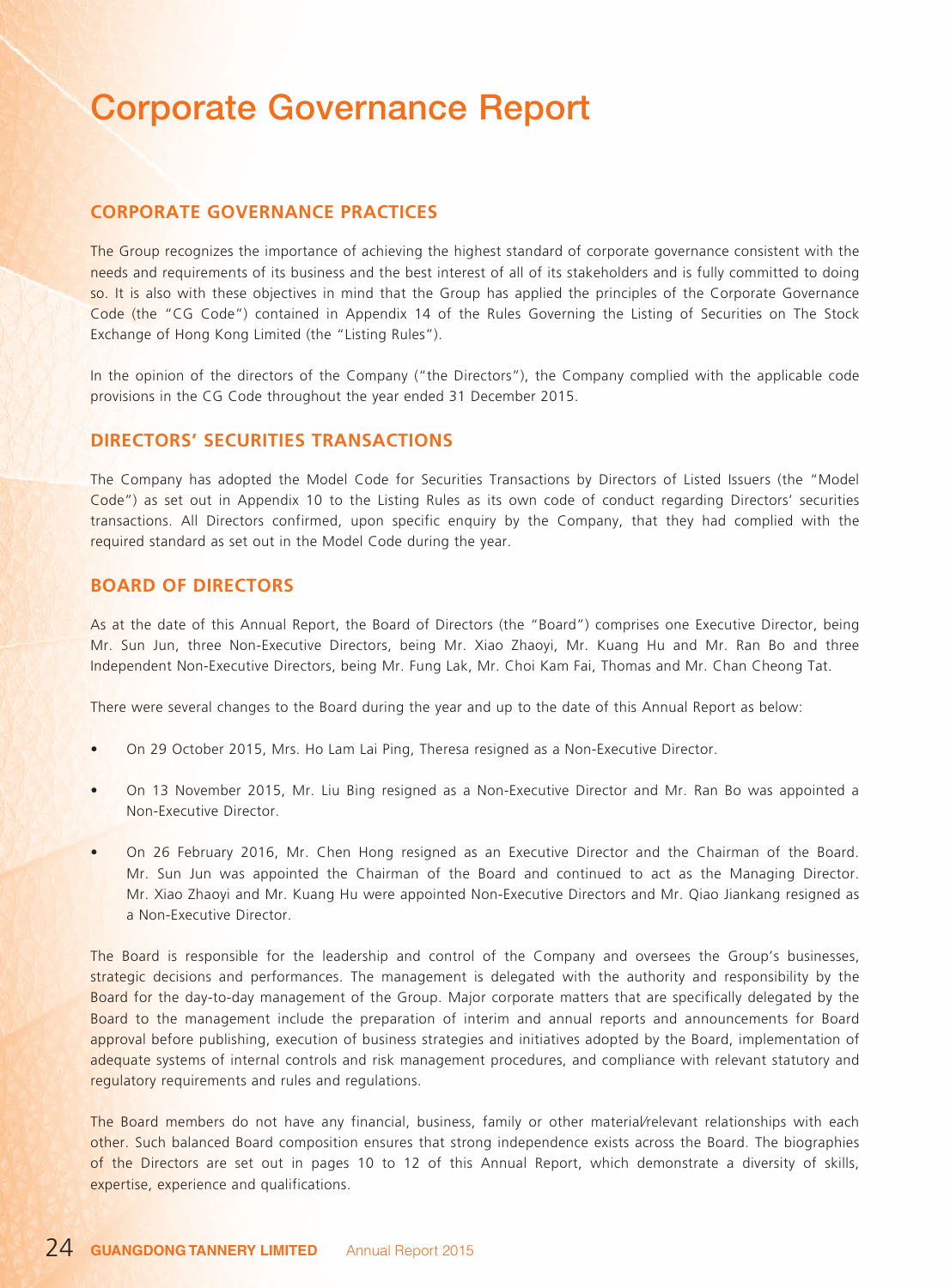# **BOARD OF DIRECTORS (Continued)**

The Board meets regularly to discuss the overall strategy as well as the operation and financial performance of the Company, and to review and approve the Company's annual, interim and quarterly results. During the financial year ended 31 December 2015, seven Board meetings were held and attendance of each Director at the Board meetings is set out in the section headed "BOARD AND COMMITTEE MEETINGS" of this report.

### **CHAIRMAN AND MANAGING DIRECTOR**

Mr. Sun Jun serves as the Chairman of the Board and also as the Managing Director of the Company. He has executive responsibilities, provides leadership for the Board and ensures a proper and effective functioning of the Board in discharge of its responsibilities. He is also accountable to the Board for the overall implementation of the Company's strategies and the co-ordination of overall business operations. The Board believes that vesting the roles of both Chairman and Managing Director in the same person provides the Group with strong and consistent leadership and allows for effective and efficient planning and implementation of business strategies and decisions.

The Board also considers that the current structure of vesting the roles of Chairman and Managing Director in the same person will not impair the balance of power and authority between the Board and the management of the Company. The Board shall review this structure from time to time to ensure appropriate and timely action to meet changing circumstances.

### **NON-EXECUTIVE DIRECTORS**

All Directors, including Non-Executive Directors, appointed to fill a causal vacancy or as an addition to the existing Board, shall hold office only until the first general meeting after his appointment and shall then be eligible for reelection. Moreover, all Non-Executive Directors (including Independent Non-Executive Directors) are appointed for a term of not more than approximately three years expiring on the earlier of either (i) the conclusion of the annual general meeting of the Company in the year of the third anniversary of the appointment or re-election of that Director, or (ii) the expiration of the period within which the annual general meeting of the Company is required to be held in the year of the third anniversary of the appointment or re-election of that Director and in any event, subject to earlier determination in accordance with the Articles of Association of the Company and/or applicable laws and regulations.

# **INDEPENDENCE OF INDEPENDENT NON-EXECUTIVE DIRECTORS**

During the year under review and up to the date of this report, the Company has complied with the requirements under Rule 3.10(1), 3.10(2) and 3.10A of the Listing Rules. The Company has received confirmation of independence from the three Independent Non-Executive Directors, namely Mr. Fung Lak, Mr. Choi Kam Fai, Thomas and Mr. Chan Cheong Tat, in accordance with Rule 3.13 of the Listing Rules. The Company has assessed their independence and concluded that all the Independent Non-Executive Directors are independent within the definition of the Listing Rules.

Mr. Fung Lak, Mr. Choi Kam Fai, Thomas and Mr. Chan Cheong Tat served the Board for more than nine years. They have clearly demonstrated their willingness to exercise independent judgment and to provide objective challenges to the management. There is no evidence that length of tenure is having an adverse impact on their independence. The Board therefore considers that Mr. Fung, Mr. Choi and Mr. Chan remain independent, notwithstanding the length of their tenure.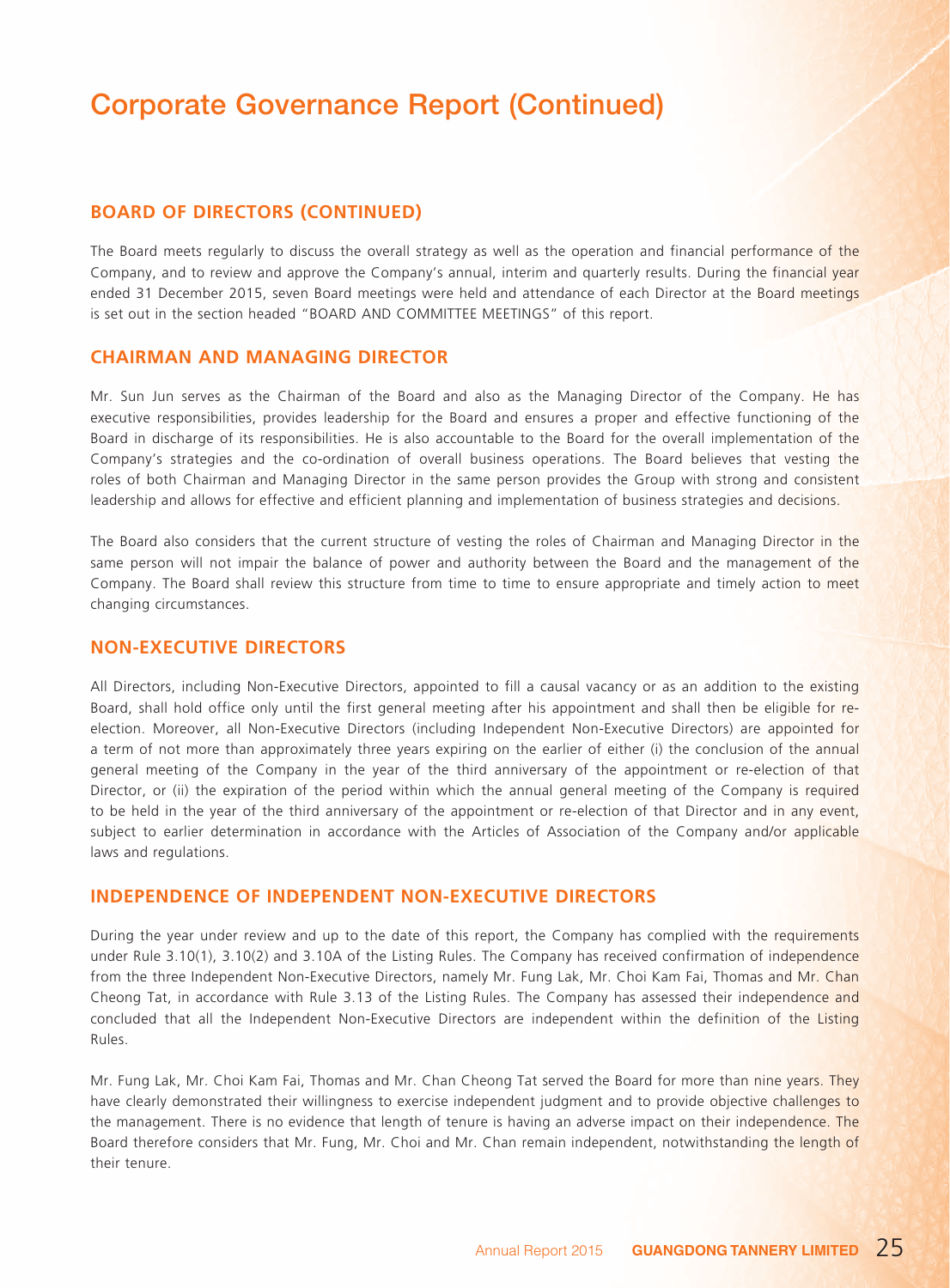# **DIRECTORS' INDUCTION AND CONTINUOUS PROFESSIONAL DEVELOPMENT**

Upon appointment to the Board, each new Director receives an induction package covering business operations, policy and procedures of the Company as well as the general, statutory and regulatory obligations of being a Director to ensure that he is sufficiently aware of his responsibilities under the Listing Rules and other relevant regulatory requirements.

The Directors are briefed on the amendments to or updates on the relevant laws, rules and regulations. In addition, the Company encourages the Directors to enroll in a wide range of professional development courses and seminars relating to the Listing Rules, Hong Kong ordinances and corporate governance practices so that they can continuously update and further improve their relevant knowledge and skills. Some Directors attended seminars and conferences organized by government authorities, professional bodies and industrial organizations in relation to corporate governance, updates on laws, rules and regulations, accounting, financial, management or other professional skills. The Company organized a seminar in October 2015 to brief the Directors on the topic of "Director's Duties, the new Companies Ordinance and the Securities and Futures Commission" and provided reading materials to the Directors to develop and refresh their professional skill.

According to the records kept by the Company, the Directors attended the following trainings during the year ended 31 December 2015.

|                                                        | Seminars and       |                          |  |
|--------------------------------------------------------|--------------------|--------------------------|--|
| <b>Name of Director</b>                                | <b>Conferences</b> | <b>Reading materials</b> |  |
| <b>Executive Directors</b>                             |                    |                          |  |
| Sun Jun                                                |                    |                          |  |
| Chen Hong (resigned on 26 February 2016)               |                    |                          |  |
| <b>Non-Executive Directors</b>                         |                    |                          |  |
| Xiao Zhaoyi (appointed on 26 February 2016)            | N/A                | N/A                      |  |
| Kuang Hu (appointed on 26 February 2016)               | N/A                | N/A                      |  |
| Ran Bo (appointed on 13 November 2015)                 |                    | N/A                      |  |
| Ho Lam Lai Ping, Theresa (resigned on 29 October 2015) |                    |                          |  |
| Liu Bing (resigned on 13 November 2015)                |                    |                          |  |
| Qiao Jiankang (resigned on 26 February 2016)           |                    |                          |  |
| <b>Independent Non-Executive Directors</b>             |                    |                          |  |
| <b>Fung Lak</b>                                        |                    |                          |  |
| Choi Kam Fai, Thomas                                   |                    |                          |  |
| Chan Cheong Tat                                        |                    |                          |  |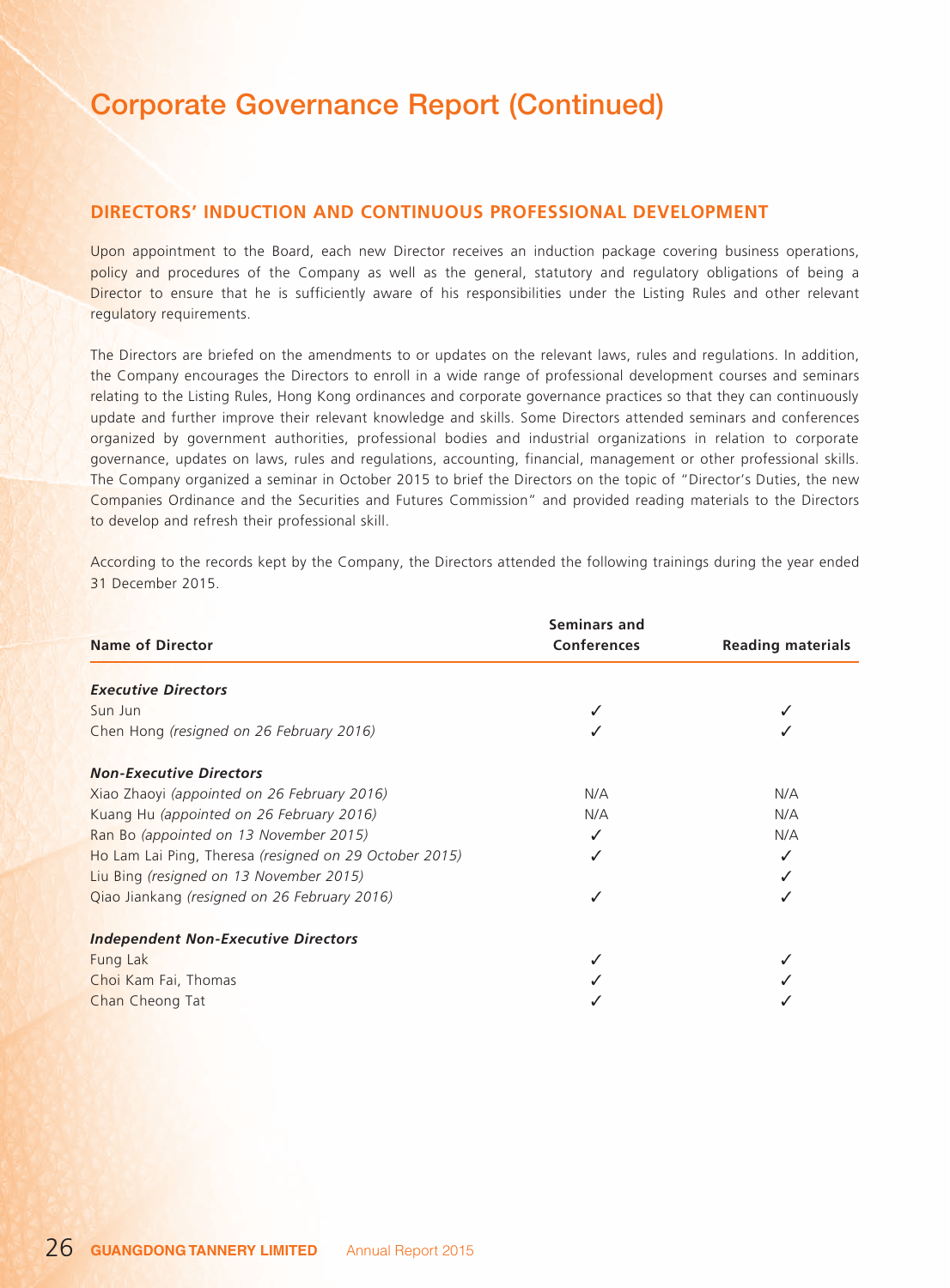# **BOARD DIVERSITY POLICY**

The Board has adopted a board diversity policy (the "Policy") on 23 August 2013 which sets out the approach to achieve diversity on the Board.

The Company recognizes and embraces the benefits of having a diversified Board and sees increasing diversity at Board level as an essential element in supporting the attainment of the Company's strategic objectives and sustainable development.

The Company seeks to achieve Board diversity through the consideration of a number of factors, including but not limited to gender, age, cultural and educational background, professional experience, skills, knowledge and length of service. The Company will also take into consideration its own business model and specific needs from time to time. All Board appointments will be based on meritocracy, and candidates will be considered against objective criteria, having due regard to the benefits of diversity on the Board.

The Nomination Committee has set the measurable objectives based on five focused areas: gender, age, length of service, professional experience and skills and knowledge for the implementation of Board diversity of the Company. The Nomination Committee reviews the Policy, as appropriate, to ensure its continued effectiveness from time to time.

As at the date of this report, the Board comprises seven directors. Three of them are Independent Non-Executive Directors, thereby promoting critical review and control of the management process. The Board has maintained a balanced composition in terms of age, professional experience, skills and knowledge, and has performed effectively.

Having reviewed the implementation of the Policy and the structure, size and composition of the Board, the Nomination Committee considered that the requirement of the Policy had been met.

# **CORPORATE GOVERNANCE FUNCTIONS**

It is the responsibility of the Board to determine the appropriate corporate governance practices applicable to the Company's circumstances and to ensure processes and procedures are in place to achieve the Company's corporate governance objectives.

The duties of the Board performing corporate governance functions are set out below:

- 1. to develop and review the Company's policies and practices on corporate governance;
- 2. to review and monitor the training and continuous professional development of Director and senior management of the Company;
- 3. to review and monitor the Company's policies and practices on compliance with legal and regulatory requirements;
- 4. to develop, review and monitor the code of conduct and compliance manual (if any) applicable to employees and Directors of the Company; and
- 5. to review the Company's compliance with the CG Code and disclosure in the Corporate Governance Report.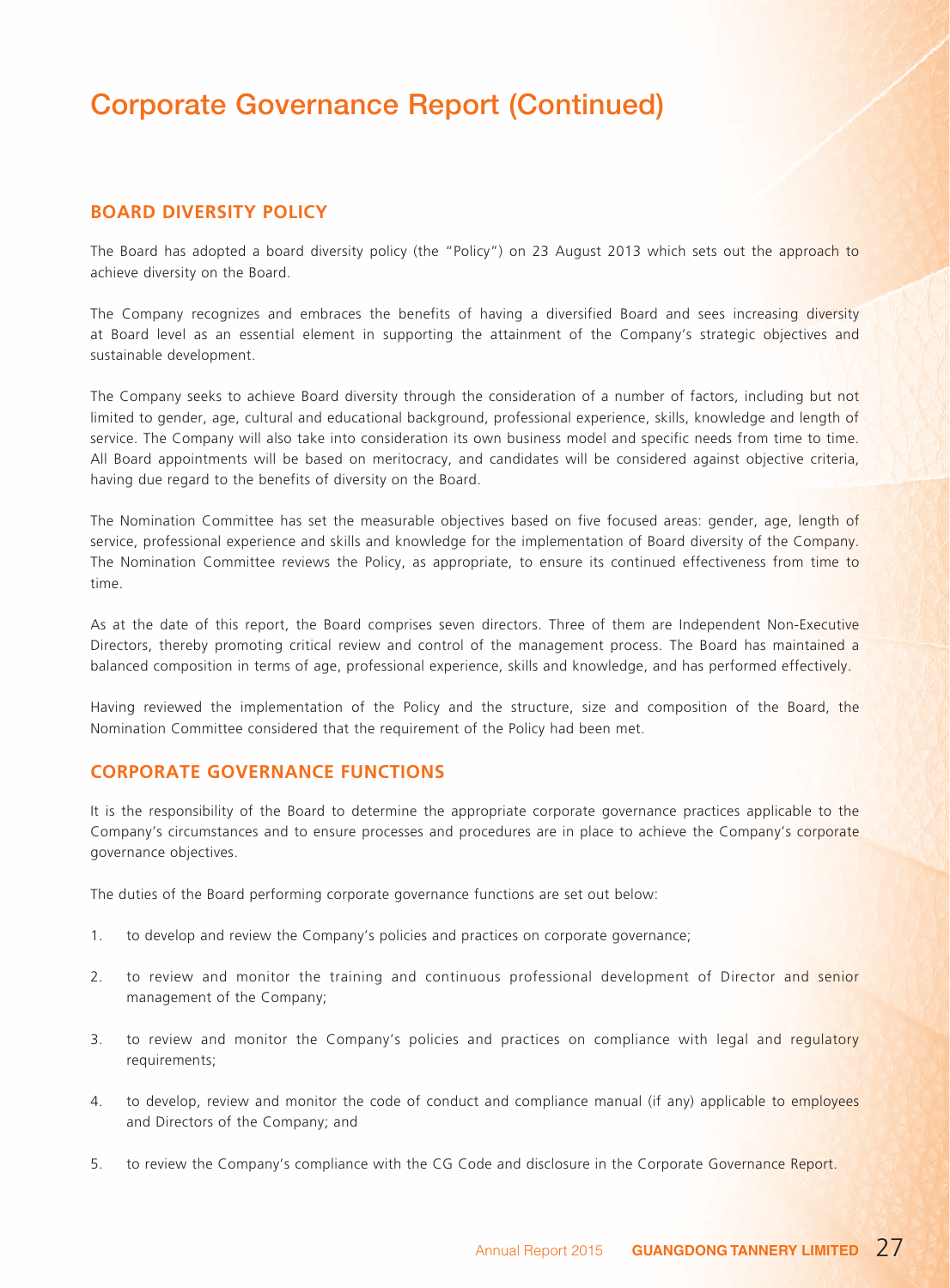# **CORPORATE GOVERNANCE FUNCTIONS (Continued)**

During the year under review, the Board considered the following corporate governance issues:

- (i) adopted the revised Terms of Reference of the Audit Committee;
- (ii) set out the plan for compiling the Environmental, Social and Governance Reporting; and
- (iii) reviewed the effectiveness of the internal controls and risk management systems of the Company through the Audit Committee.

### **REMUNERATION COMMITTEE**

The Company established the Remuneration Committee in June 2005. Terms of reference of the Remuneration Committee detailing the authorities and duties are available on the Company's website.

The Remuneration Committee comprises three Independent Non-Executive Directors, being Mr. Choi Kam Fai, Thomas, Mr. Fung Lak and Mr. Chan Cheong Tat. Mr. Choi Kam Fai, Thomas is the Chairman of the Remuneration Committee.

During the financial year ended 31 December 2015, the Remuneration Committee held two meetings to approve the annual review of the remuneration packages and performance bonuses for the Executive Directors. The attendance of each member of the Remuneration Committee is set out in the section headed "BOARD AND COMMITTEE MEETINGS" of this report.

Details of the amount of Directors' remuneration for the year 2015 are set out in note 8 to the financial statements.

# **NOMINATION COMMITTEE**

The Company established the Nomination Committee in June 2005. Terms of reference of the Nomination Committee detailing the authority and duties are available on the Company's website.

The Nomination Committee comprises one Executive Director, being Mr. Sun Jun and three Independent Non-Executive Directors, being Mr. Fung Lak, Mr. Choi Kam Fai, Thomas and Mr. Chan Cheong Tat. Mr. Sun Jun is the Chairman of the Nomination Committee.

The Nomination Committee is responsible for reviewing the structure, size and composition of the Board, identifying individuals suitably qualified to become Board members, assessing the independence of its Independent Non-Executive Directors in accordance with the criteria prescribed under the Listing Rules and the CG Code, considering the reappointment of the Directors and succession planning for Directors and making recommendations to the Board in respect of the aforesaid matters.

During the financial year ended 31 December 2015, the Nomination Committee held two meetings (i) to evaluate the structure, size and composition of the Board; (ii) to assess the independence of Independent Non-Executive Directors; (iii) to make recommendations to the Board on the appointment of a Non-Executive Director and the re-election of Directors. The attendance of each member of the Nomination Committee is set out in the section headed "BOARD AND COMMITTEE MEETINGS" of this report.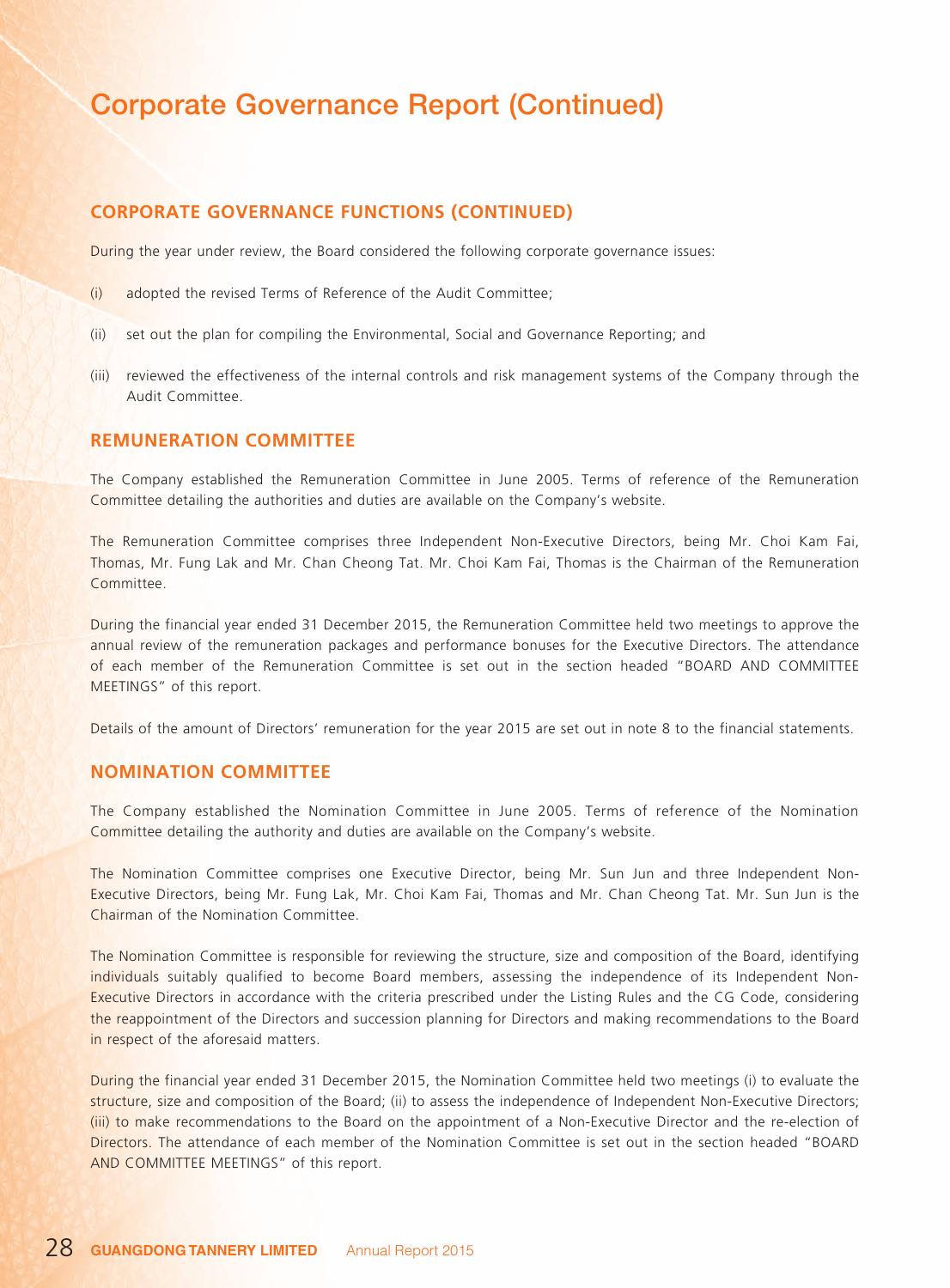# **AUDIT COMMITTEE**

The Audit Committee was established in September 1998. Terms of reference of the Audit Committee detailing the authority and duties are available on the Company's website.

The Audit Committee comprises three Independent Non-Executive Directors, being Mr. Fung Lak, Mr. Choi Kam Fai, Thomas and Mr. Chan Cheong Tat who all possess the required experience and knowledge in the accounting profession. Mr. Fung Lak is the Chairman of the Audit Committee.

During the financial year ended 31 December 2015, the Audit Committee held six meetings. It reviewed the 2014 annual results, the 2015 interim results and the 2015 quarterly results of the Company before their submission to the Board and monitored the integrity of such financial statements/financial information. The Audit Committee oversees matters concerning the external auditors including making recommendations to the Board regarding the appointment of the external auditors, reviewing the scope of their audit and work and approving their fees. In addition to the six meetings as aforesaid, the Audit Committee also had a private meeting with the external auditors without the presence of the management to discuss any area of concern. To be consistent with the CG Code, revised terms of reference of the Audit Committee were reviewed and submitted to the Board for approval. The Audit Committee further ensures that the management has put in place an effective system of internal control and maintains an overview of the Group's risk assessment, control and management processes. It reviews the adequacy of resources, qualifications and experience of staff of the Group's accounting and financial reporting function and their training programmes and budget. In addition, it reviews the internal audit schedules of the Group, considers the Group's internal audit reports and monitors the effectiveness of the internal audit function. The attendance of each member of the Audit Committee is set out in the section headed "BOARD AND COMMITTEE MEETINGS" of this report.

## **AUDITORS' REMUNERATION**

During the year under review, the remuneration paid/payable to the Company's auditors, Messrs. Ernst & Young, is set out as follows:

| Services rendered         | Fee paid/payable<br>HK\$'000 |
|---------------------------|------------------------------|
| Audit of Final Results    | 1,300                        |
| Review of Interim Results | 320                          |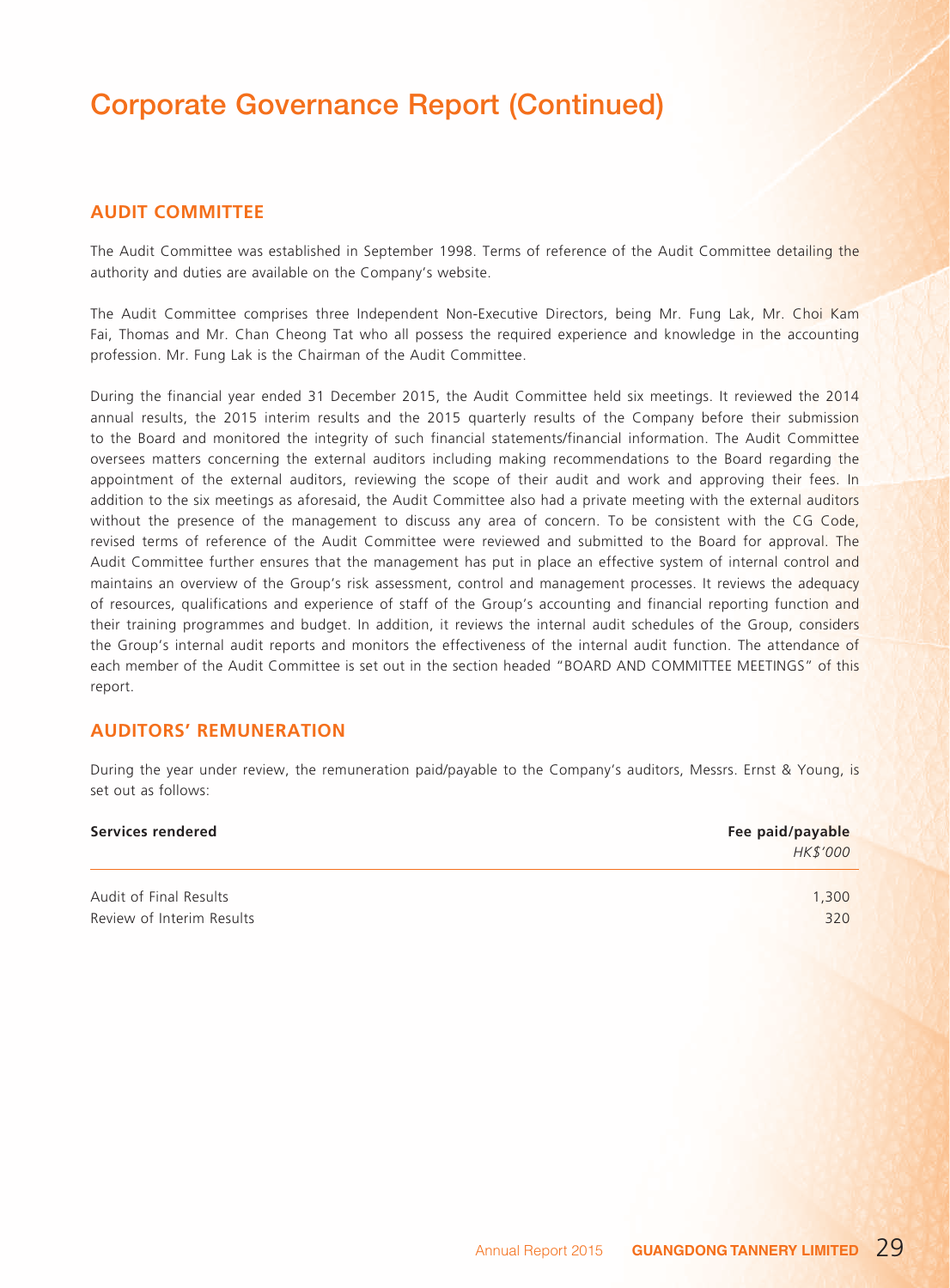# **BOARD AND COMMITTEES MEETINGS**

The individual attendance records of each Director at the meetings of the Board, Remuneration Committee, Nomination Committee, Audit Committee and general meetings during the year ended 31 December 2015 are set out below:

|                                              |                | Remuneration |                   | Audit     | Annual                    |  |
|----------------------------------------------|----------------|--------------|-------------------|-----------|---------------------------|--|
|                                              | <b>Board</b>   |              | <b>Nomination</b> |           | General<br><b>Meeting</b> |  |
| <b>Name of Director</b>                      | <b>Meeting</b> | Committee    | Committee         | Committee |                           |  |
| <b>Executive Directors</b>                   |                |              |                   |           |                           |  |
| Sun Jun                                      | 7/7            |              |                   |           | 1/1                       |  |
| Chen Hong (resigned on 26 February 2016)     | 7/7            |              | 2/2               |           | 1/1                       |  |
| <b>Non-Executive Directors</b>               |                |              |                   |           |                           |  |
| Xiao Zhaoyi (appointed on 26 February 2016)  | N/A            |              |                   |           | N/A                       |  |
| Kuang Hu (appointed on 26 February 2016)     | N/A            |              |                   |           | N/A                       |  |
| Ran Bo (appointed on 13 November 2015)       | N/A            |              |                   |           | N/A                       |  |
| Ho Lam Lai Ping, Theresa                     |                |              |                   |           |                           |  |
| (resigned on 29 October 2015)                | 6/6            |              |                   |           | 1/1                       |  |
| Liu Bing (resigned on 13 November 2015)      | 5/6            |              |                   |           | 0/1                       |  |
| Qiao Jiankang (resigned on 26 February 2016) | 7/7            |              |                   |           | 1/1                       |  |
| <b>Independent Non-Executive Directors</b>   |                |              |                   |           |                           |  |
| Fung Lak                                     | 7/7            | 2/2          | 2/2               | 6/6       | 1/1                       |  |
| Choi Kam Fai, Thomas                         | 7/7            | 2/2          | 2/2               | 6/6       | 1/1                       |  |
| Chan Cheong Tat                              | 7/7            | 2/2          | 2/2               | 6/6       | 1/1                       |  |

# **ACCOUNTABILITY AND AUDIT**

The Board is responsible for overseeing the preparation of financial statements for the year ended 31 December 2015, which give a true and fair view of the state of affairs of the Group and of the results and cash flows for that financial year. In preparing the financial statements for the year ended 31 December 2015, the Board has selected appropriate accounting policies, applied them consistently in accordance with the Hong Kong Financial Reporting Standards and Hong Kong Accounting Standards which are pertinent to its operations and relevant to the financial statements and, made judgements and estimates that are prudent and reasonable, and have prepared the financial statements on the going concern basis.

The Company endeavors to present a balanced, clear and comprehensible assessment of the Group's performance, position and prospects. The annual and interim results of the Company are announced in a timely manner within the limit of three months and two months respectively after the end of the relevant periods in accordance with the Listing Rules. To further enhance the Company's level of corporate governance and transparency, the Company has announced its unaudited quarterly financial information during the financial year ended 31 December 2015, and will continue to publish unaudited financial information quarterly in the future.

The Directors have acknowledged their responsibility for preparing all information and representations contained in the financial statements of the Company for the year ended 31 December 2015.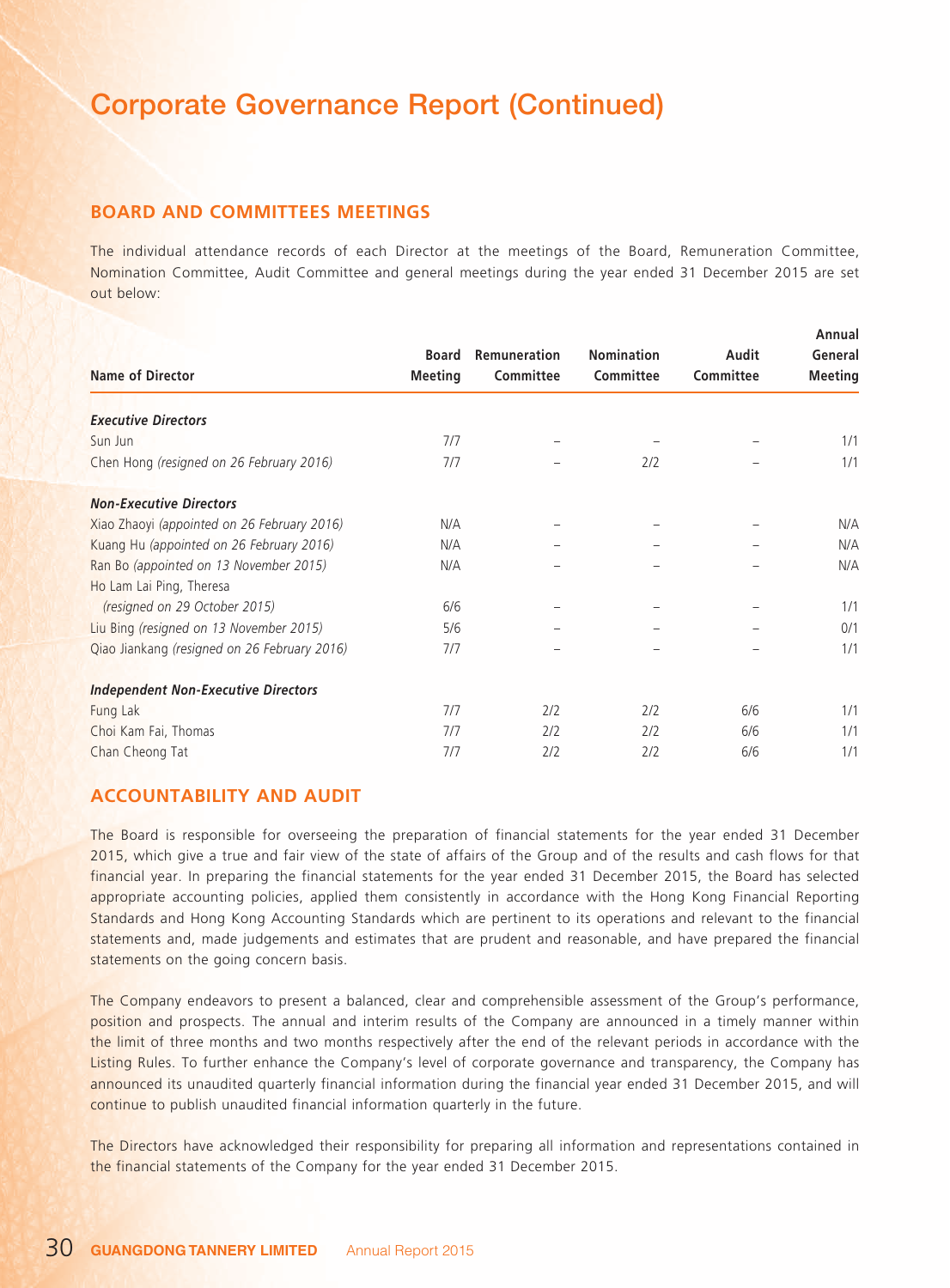# **RISK MANAGEMENT AND INTERNAL CONTROL**

The Board is responsible for the Group's system of internal controls, risk management and and their effectiveness. The internal control system has been designed to mitigate the Group's risk exposure; to facilitate the effectiveness and efficiency of operations; to safeguard the assets against loss and misappropriation; to maintain proper accounting records for producing reliable financial information and ensuring compliance with applicable laws and regulations.

The management under the supervision of the Board has established an on-going process for identifying, evaluating and managing the significant risks faced by the Group and this process includes updating the systems of risk management and internal controls when there are changes to business environment or regulatory guidelines.

The risk management and internal control system of the Group comprises a well-established organisational structure and comprehensive policies and standards. The Board has clearly defined the authorities and key responsibilities of each operational unit to ensure adequate checks and balances. The management assists the Board in the implementation of the Board's relevant policies and procedures on risk and control by identifying and assessing the risks faced, and involving in the design, operation and monitoring of suitable internal controls to mitigate and control these risks. The key processes that have been established in reviewing the adequacy and integrity of the system of risk management and internal controls include the following:

A defined management structure is maintained with specified limits of authority and control responsibilities, which is designed to (a) safeguard assets from inappropriate use; (b) maintain proper accounts; (c) ensure compliance with regulations; and (d) identify, manage and mitigate key risks to the Group.

The Audit Committee is established to, inter alia, review the financial controls, risk management and internal control systems of the Group and any significant internal control issues identified by the internal audit department, external auditors, regulatory authorities and management. It also conducts review of the internal audit functions with particular emphasis on the scope and quality of the internal audits and independence of the internal audit department. During its annual review, the Audit Committee also considers the adequacy of resources, qualifications and experience of staff of the Group's accounting and financial reporting function, and their training programmes and budgets.

The internal audit department monitors compliance with policies and procedures and the effectiveness of the risk management and internal control systems, and highlight significant findings in respect of any non compliance. It plays an important role in the Group's internal control framework, and provides objective assurance to the Board that a sound internal control system is maintained and operated in compliance with the established processes and standards by performing periodic checking. Using a risk-based approach, the internal audit department plans its internal audit schedules annually with audit resources being focused on higher risk areas. The internal audit department issues reports to the Board and relevant management covering various operational and financial processes of the Group and provides summary reports to the Audit Committee together with the status of implementation of their recommendation in each Audit Committee meeting.

The Board has conducted an annual review of the effectiveness of the Group's system of internal control covering all material controls, including financial, operational and compliance controls and risk management systems. The Board is satisfied that the system of internal controls in place for the year under review and up to the date of issuance of the annual report and accounts is reasonably effective and adequate.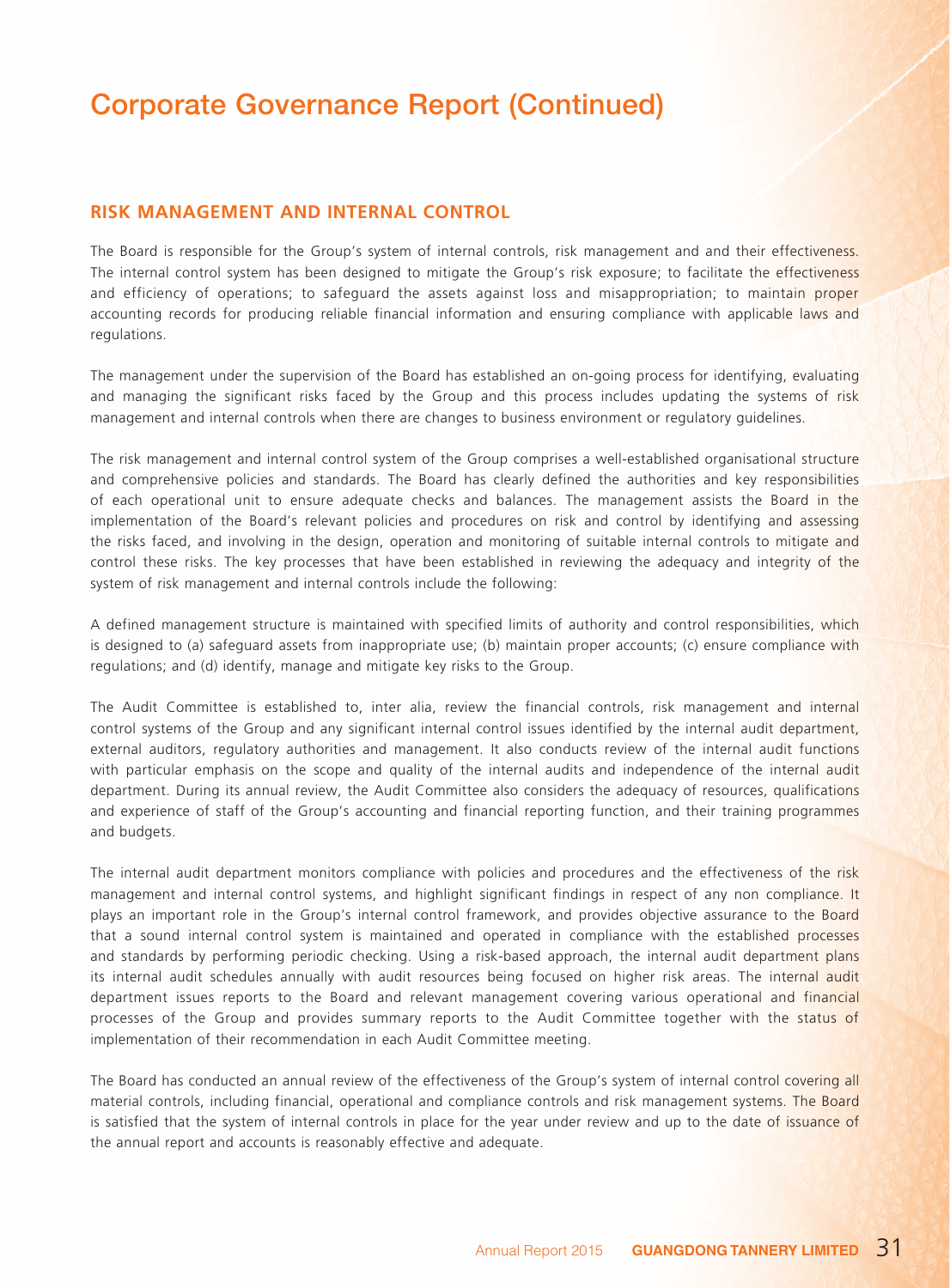# **COMPANY SECRETARY**

Ms. Lo Sze Sze, the Company Secretary of the Company, is not a full time employee of the Company. She reports to the Chairman of the Company and responsible for advising the Board on corporate governance matters of the Company. The primary contact person of the Company with Ms. Lo is Ms. Lee Wai Mei, the Chief Financial Officer of the Company. Ms. Lo has confirmed that she has taken no less than 15 hours of relevant professional training during the year under review.

## **SHAREHOLDERS' RIGHTS**

#### **SHAREHOLDERS CONVENING AN EXTRAORDINARY GENERAL MEETING**

Pursuant to the new Companies Ordinance (Chapter 622 of the Laws of Hong Kong), shareholders of the Company holding not less than 5% of the total voting rights of all the members having a right to vote at general meeting may request the Directors to call a general meeting of the Company. The request must state the general nature of the business to be dealt with at the meeting and may include the text of a resolution that may properly be moved and is intended to be moved at the meeting. The request may be sent to the Company in hard copy form or in electronic form; and must be authenticated by the person or persons making it. Directors of the Company must call a meeting with 21 days after the date on which they become subject to the requirement. The meeting being called must be held on a date not more than 28 days after the date of the notice convening the meeting. If the Directors fail to call the meeting, the shareholders who requested the meeting, or any of them representing more than one half of the total voting rights of all of them, may themselves call a general meeting. The meeting must be called for a date not more than 3 months after the date on which the Directors become subject to the requirement to call a meeting.

Details of the procedures for shareholders to propose a person for election as a Director of the Company are available on the Company's website.

#### **SHAREHOLDERS' ENQUIRIES AND PROPOSALS**

Shareholders may direct their enquiries about their shareholdings to the Company's Share Registrar, Tricor Tengis Limited.

Shareholders may also send written enquiries to the Company, for the attention of the Chief Financial Officer or the Company Secretary of the Company by mail or by fax. The contact details of the Company are set out in the "Contact Us" section of the Company's website at www.gdtann.com.hk. In addition, the Company is committed to maximizing the use of its website as a channel to provide updated information in a timely manner and to strengthen the communications with both the shareholders and the public. The Company has formulated the "Shareholders Communication Policy" which enables Shareholders to exercise their rights in an informed manner.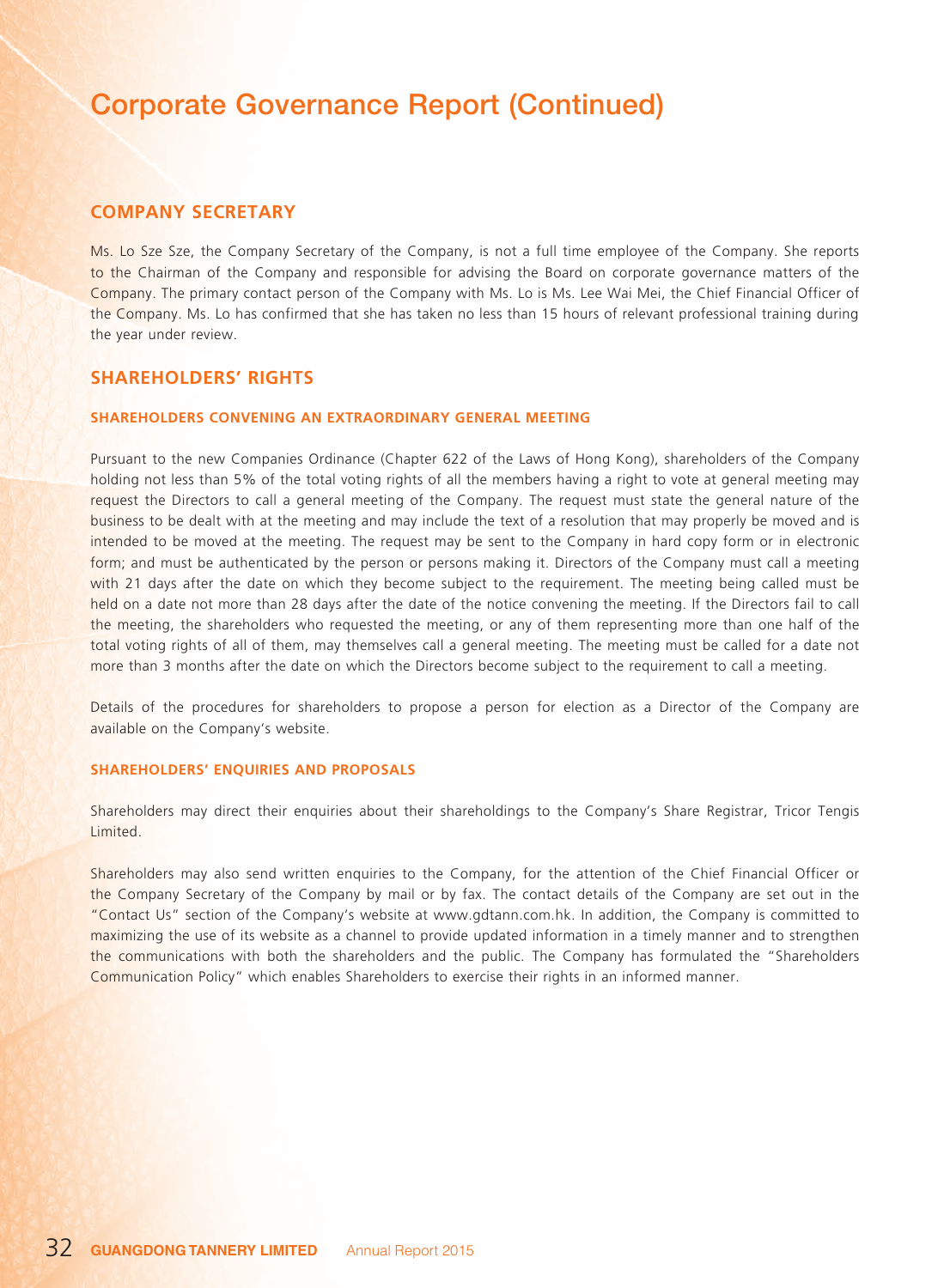## **ENVIRONMENTAL ISSUES**

The Company is committed to the sustainable development of the environment and our society. The Group has endeavoured to comply with laws and regulations regarding environmental protection and adopted effective environmental technologies to ensure its projects meet the required standards and ethics in respect of environmental protection.

### **RELATIONSHIPS WITH STAKEHOLDERS**

The Company recognizes that our employees, customers and suppliers and business associates are key stakeholders to the Company's success. We strive to achieve corporate sustainability through engaging our employees, providing quality services to our customers, collaborating with business partners (including suppliers and contractors) to deliver quality sustainable products and services and supporting our community.

### **CONSTITUTIONAL DOCUMENTS**

During the year under review, there are no changes in the Company's Articles of Association. An up-to-date consolidated version of the Company's Articles of Association is available on the Company's website.

> By order of the Board **Sun Jun** *Chairman and Managing Director*

Hong Kong, 24 March 2016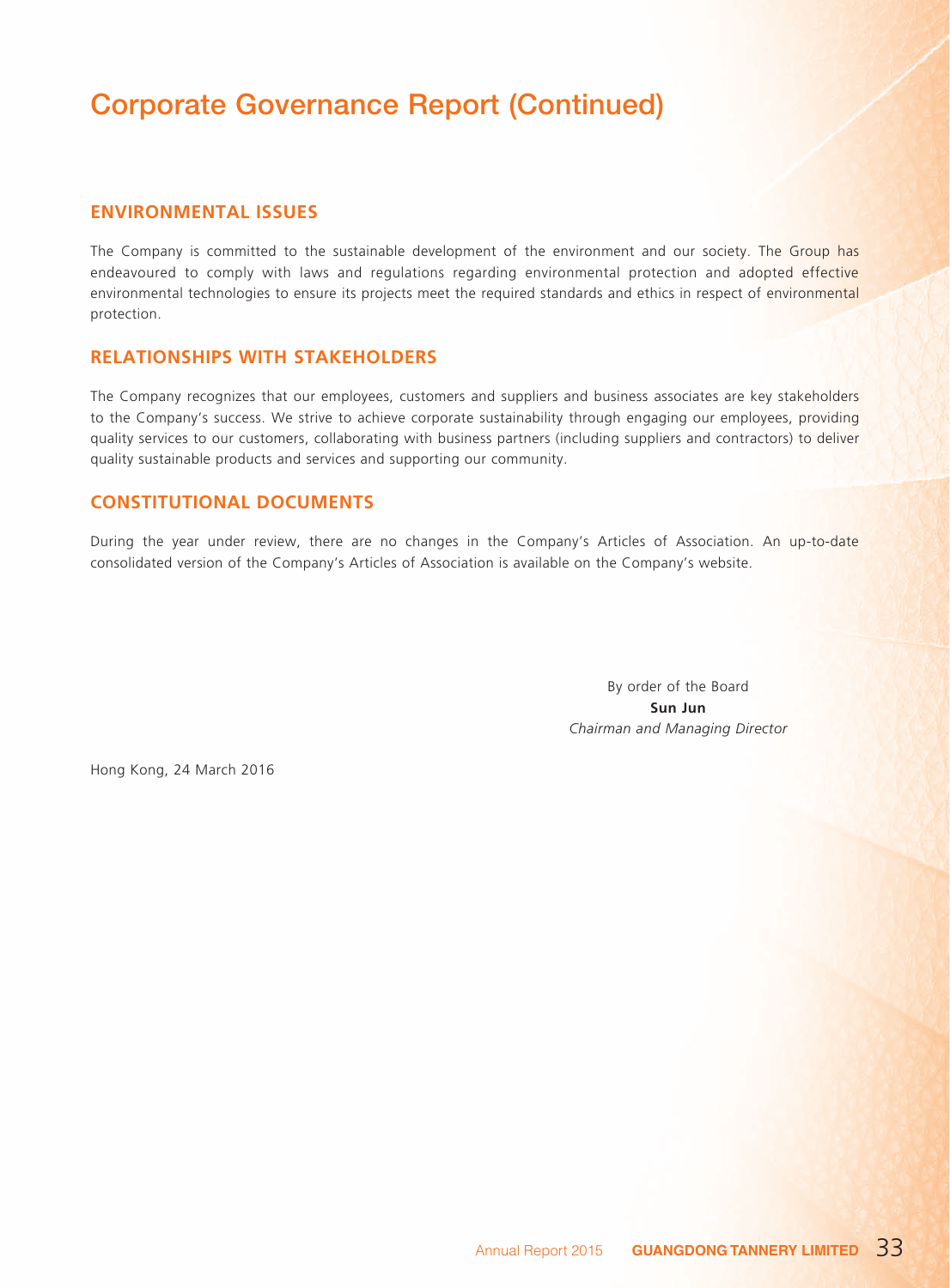# Independent Auditors' Report



To the members of **Guangdong Tannery Limited** *(Incorporated in Hong Kong with limited liability)*

We have audited the consolidated financial statements of Guangdong Tannery Limited (the "Company") and its subsidiaries set out on pages 36 to 96, which comprise the consolidated statement of financial position as at 31 December 2015, and the consolidated statement of profit or loss, the consolidated statement of comprehensive income, the consolidated statement of changes in equity and the consolidated statement of cash flows for the year then ended, and a summary of significant accounting policies and other explanatory information.

### **Directors' responsibility for the consolidated financial statements**

The directors of the Company are responsible for the preparation of consolidated financial statements that give a true and fair view in accordance with Hong Kong Financial Reporting Standards issued by the Hong Kong Institute of Certified Public Accountants and the Hong Kong Companies Ordinance, and for such internal control as the directors determine is necessary to enable the preparation of consolidated financial statements that are free from material misstatement, whether due to fraud or error.

### **Auditors' responsibility**

Our responsibility is to express an opinion on these consolidated financial statements based on our audit. Our report is made solely to you, as a body, in accordance with section 405 of the Hong Kong Companies Ordinance, and for no other purpose. We do not assume responsibility towards or accept liability to any other person for the contents of this report.

We conducted our audit in accordance with Hong Kong Standards on Auditing issued by the Hong Kong Institute of Certified Public Accountants. Those standards require that we comply with ethical requirements and plan and perform the audit to obtain reasonable assurance about whether the consolidated financial statements are free from material misstatement.

An audit involves performing procedures to obtain audit evidence about the amounts and disclosures in the consolidated financial statements. The procedures selected depend on the auditors' judgement, including the assessment of the risks of material misstatement of the consolidated financial statements, whether due to fraud or error. In making those risk assessments, the auditors consider internal control relevant to the entity's preparation of consolidated financial statements that give a true and fair view in order to design audit procedures that are appropriate in the circumstances, but not for the purpose of expressing an opinion on the effectiveness of the entity's internal control. An audit also includes evaluating the appropriateness of accounting policies used and the reasonableness of accounting estimates made by the directors, as well as evaluating the overall presentation of the consolidated financial statements.

We believe that the audit evidence we have obtained is sufficient and appropriate to provide a basis for our audit opinion.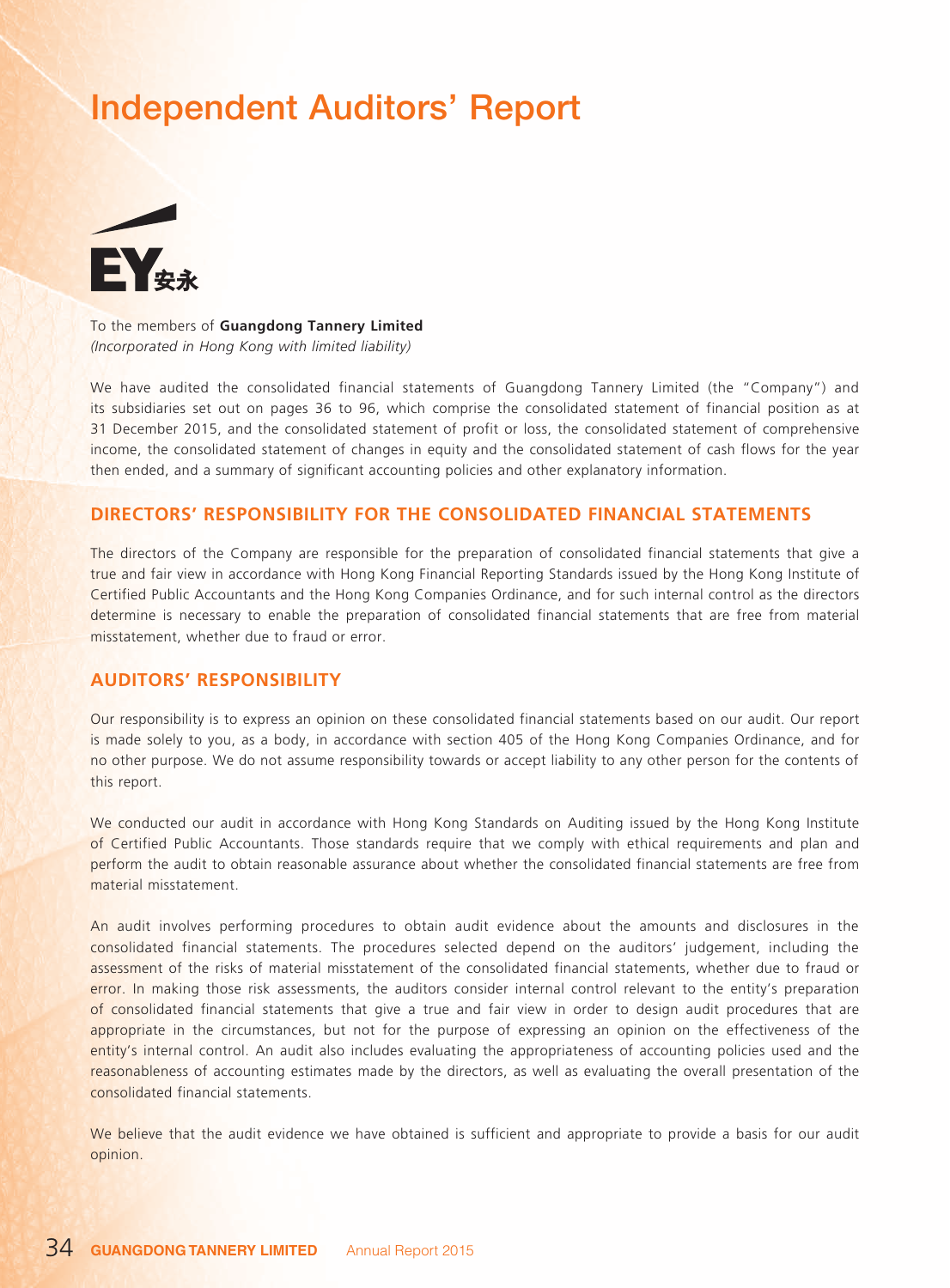# Independent Auditors' Report (Continued)

# **Opinion**

In our opinion, the consolidated financial statements give a true and fair view of the financial position of the Company and its subsidiaries as at 31 December 2015, and of their financial performance and cash flows for the year then ended in accordance with Hong Kong Financial Reporting Standards and have been properly prepared in compliance with the Hong Kong Companies Ordinance.

**Ernst & Young** *Certified Public Accountants*

22/F, CITIC Tower 1 Tim Mei Avenue Central, Hong Kong

24 March 2016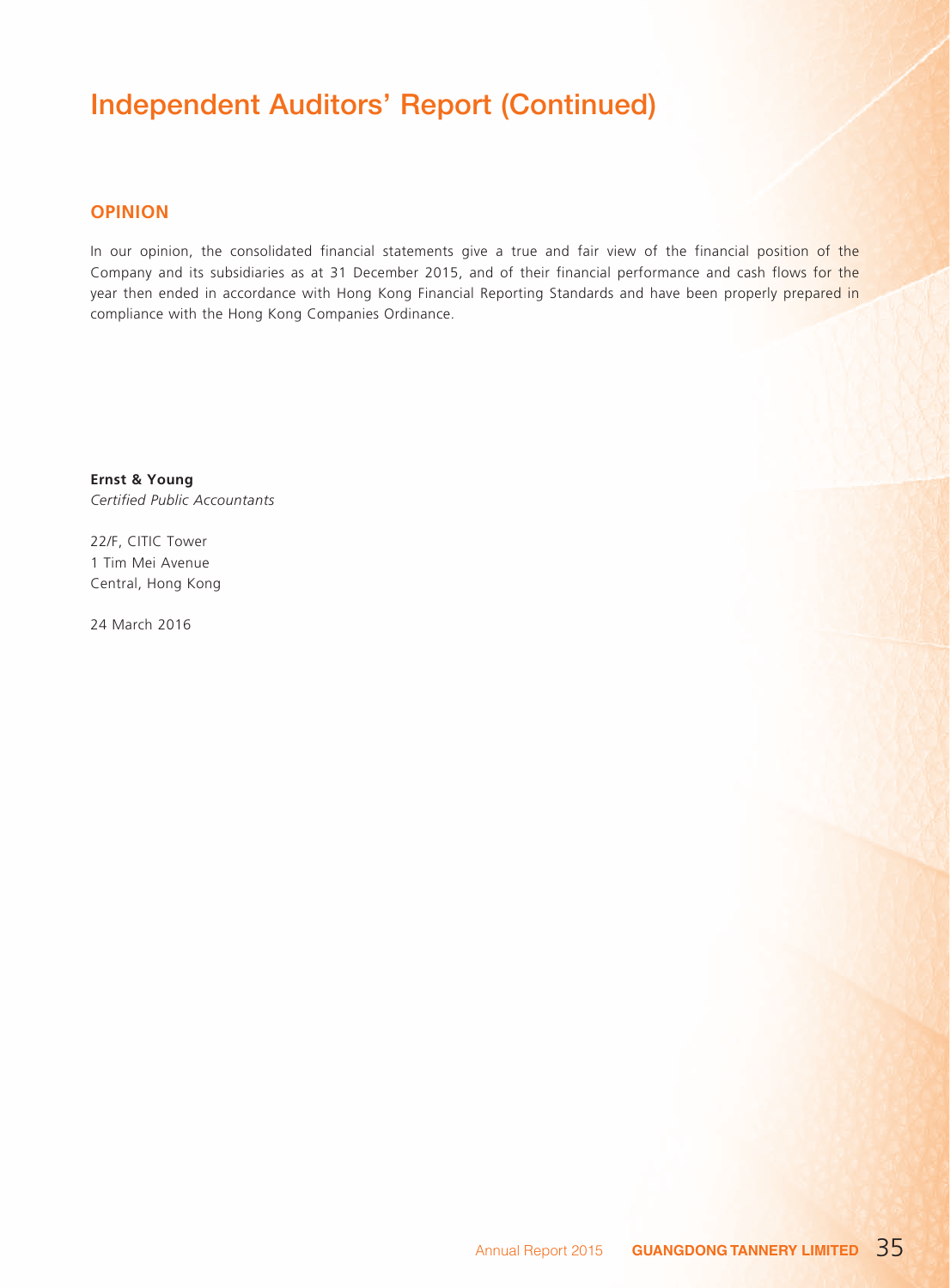# Consolidated Statement of Profit or Loss

*Year ended 31 December 2015*

|                                                                                                                                                | <b>Notes</b>   | 2015<br><b>HK\$'000</b>                  | 2014<br>HK\$'000               |
|------------------------------------------------------------------------------------------------------------------------------------------------|----------------|------------------------------------------|--------------------------------|
| <b>REVENUE</b>                                                                                                                                 | 5              | 652,729                                  | 767,185                        |
| Cost of sales                                                                                                                                  |                | (644, 356)                               | (729, 758)                     |
| <b>Gross profit</b>                                                                                                                            |                | 8,373                                    | 37,427                         |
| Other income and gains<br>Selling and distribution expenses<br>Administrative expenses<br>Impairment on items of property, plant and equipment | 5              | 7,139<br>(3,536)<br>(37, 329)<br>(3,004) | 4,893<br>(3, 343)<br>(27, 010) |
| <b>Finance costs</b>                                                                                                                           | 6              | (10, 533)                                | (6, 676)                       |
| <b>PROFIT/(LOSS) BEFORE TAX</b>                                                                                                                | 6              | (38, 890)                                | 5,291                          |
| Income tax credit/(expense)                                                                                                                    | $\overline{7}$ | 541                                      | (3, 293)                       |
| <b>PROFIT/(LOSS) FOR THE YEAR</b>                                                                                                              |                | (38, 349)                                | 1,998                          |
| <b>EARNINGS/(LOSS) PER SHARE</b><br>- Basic                                                                                                    | 10             | <b>HK(7.13) cents</b>                    | <b>HK0.37 cent</b>             |
| - Diluted                                                                                                                                      |                | <b>HK(7.13) cents</b>                    | HK0.37 cent                    |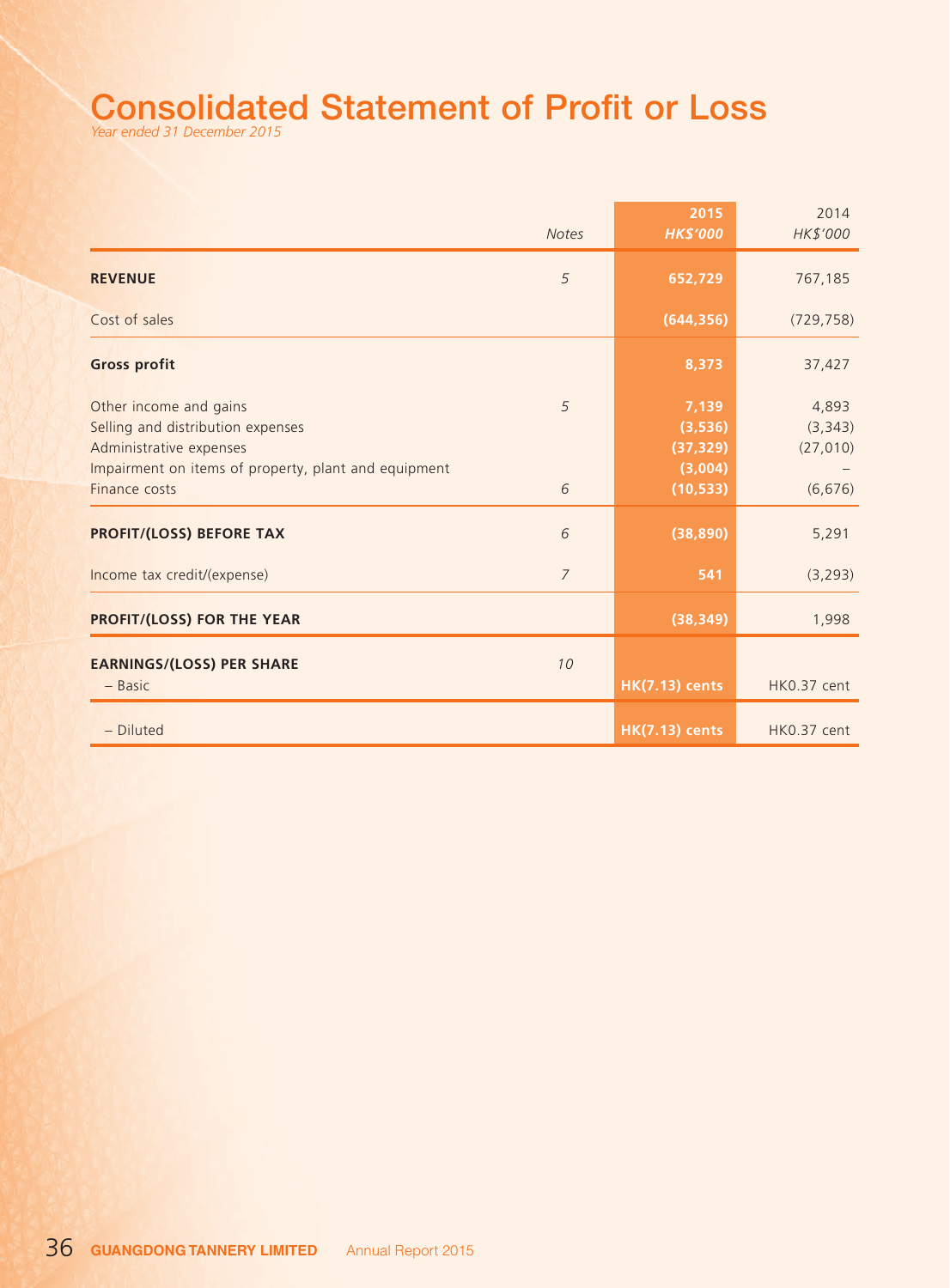# Consolidated Statement of Comprehensive Income

*Year ended 31 December 2015*

|                                                                                                                                                                       | <b>Notes</b> | 2015<br><b>HK\$'000</b> | 2014<br>HK\$'000 |
|-----------------------------------------------------------------------------------------------------------------------------------------------------------------------|--------------|-------------------------|------------------|
| PROFIT/(LOSS) FOR THE YEAR                                                                                                                                            |              | (38, 349)               | 1,998            |
| <b>OTHER COMPREHENSIVE INCOME/(LOSS)</b><br>Other comprehensive income/(loss) not to be reclassified<br>to the statement of profit or loss in subsequent periods:     |              |                         |                  |
| Surplus/(deficit) on revaluation of buildings<br>Income tax effect                                                                                                    | 11<br>21     | 1,265<br>(316)          | (50)<br>12       |
|                                                                                                                                                                       |              | 949                     | (38)             |
| Other comprehensive loss to be reclassified<br>to the statement of profit or loss in subsequent periods:<br>Exchange differences on translation of foreign operations |              | (27, 569)               | (1,673)          |
| OTHER COMPREHENSIVE LOSS FOR THE YEAR,<br><b>NET OF TAX</b>                                                                                                           |              | (26, 620)               | (1, 711)         |
| TOTAL COMPREHENSIVE INCOME/(LOSS) FOR THE YEAR                                                                                                                        |              | (64, 969)               | 287              |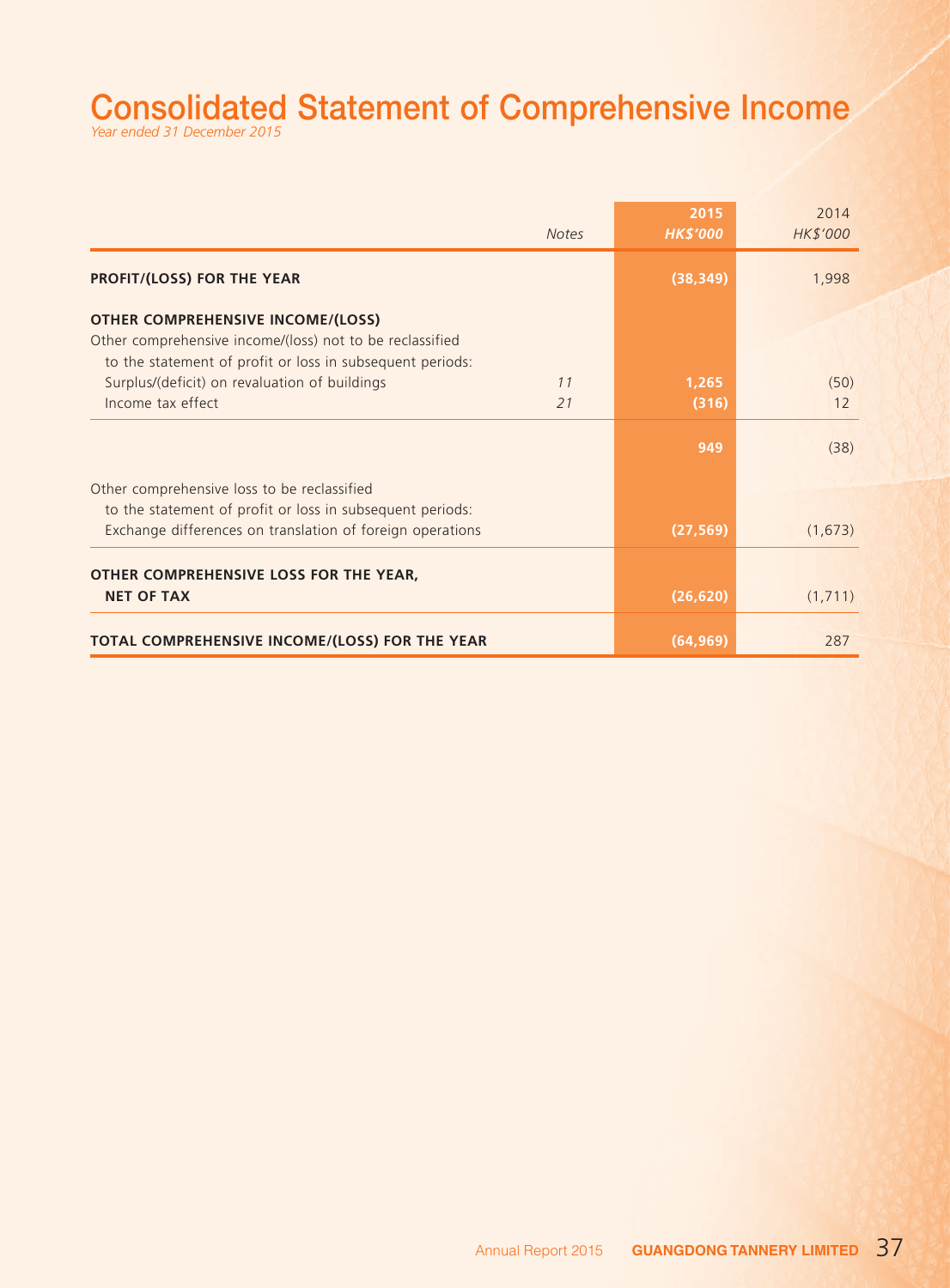# Consolidated Statement of Financial Position

*31 December 2015*

|                                                                                                                                                                                                                | <b>Notes</b>                        | 2015<br><b>HK\$'000</b>                      | 2014<br>HK\$'000                                         |
|----------------------------------------------------------------------------------------------------------------------------------------------------------------------------------------------------------------|-------------------------------------|----------------------------------------------|----------------------------------------------------------|
| <b>NON-CURRENT ASSETS</b><br>Property, plant and equipment<br>Prepaid land lease payments                                                                                                                      | 11<br>12                            | 103,313<br>12,889                            | 103,991<br>14,008                                        |
| Total non-current assets                                                                                                                                                                                       |                                     | 116,202                                      | 117,999                                                  |
| <b>CURRENT ASSETS</b><br>Inventories<br>Receivables, prepayments and deposits<br>Tax recoverable<br>Pledged bank balances<br>Cash and bank balances                                                            | 13<br>14<br>15<br>15                | 310,803<br>129,422<br>25<br>8,410<br>42,156  | 303,235<br>279,783<br>332<br>37,283<br>20,421            |
| Total current assets                                                                                                                                                                                           |                                     | 490,816                                      | 641,054                                                  |
| <b>CURRENT LIABILITIES</b><br>Trade payables<br>Other payables and accruals<br>Interest-bearing bank borrowings<br>Due to a PRC joint venture partner<br>Loans from the immediate holding company<br>Provision | 16<br>16<br>17<br>18<br>17,19<br>20 | 86,579<br>30,376<br>53,822<br>1,131<br>3,806 | 97,718<br>23,801<br>135,838<br>1,131<br>142,379<br>4,042 |
| <b>Total current liabilities</b>                                                                                                                                                                               |                                     | 175,714                                      | 404,909                                                  |
| <b>NET CURRENT ASSETS</b>                                                                                                                                                                                      |                                     | 315,102                                      | 236,145                                                  |
| TOTAL ASSETS LESS CURRENT LIABILITIES                                                                                                                                                                          |                                     | 431,304                                      | 354,144                                                  |
| <b>NON-CURRENT LIABILITIES</b><br>Loans from the immediate holding company<br>Deferred tax liabilities                                                                                                         | 17,19<br>21                         | 138,740<br>1,949                             | 1,591                                                    |
| Total non-current liabilities                                                                                                                                                                                  |                                     | 140,689                                      | 1,591                                                    |
| Net assets                                                                                                                                                                                                     |                                     | 290,615                                      | 352,553                                                  |
| <b>EQUITY</b><br>Share capital<br>Other reserves                                                                                                                                                               | 22<br>24                            | 75,032<br>215,583                            | 75,032<br>277,521                                        |
| Total equity                                                                                                                                                                                                   |                                     | 290,615                                      | 352,553                                                  |

**Sun Jun Xiao Zhaoyi** *Director Director*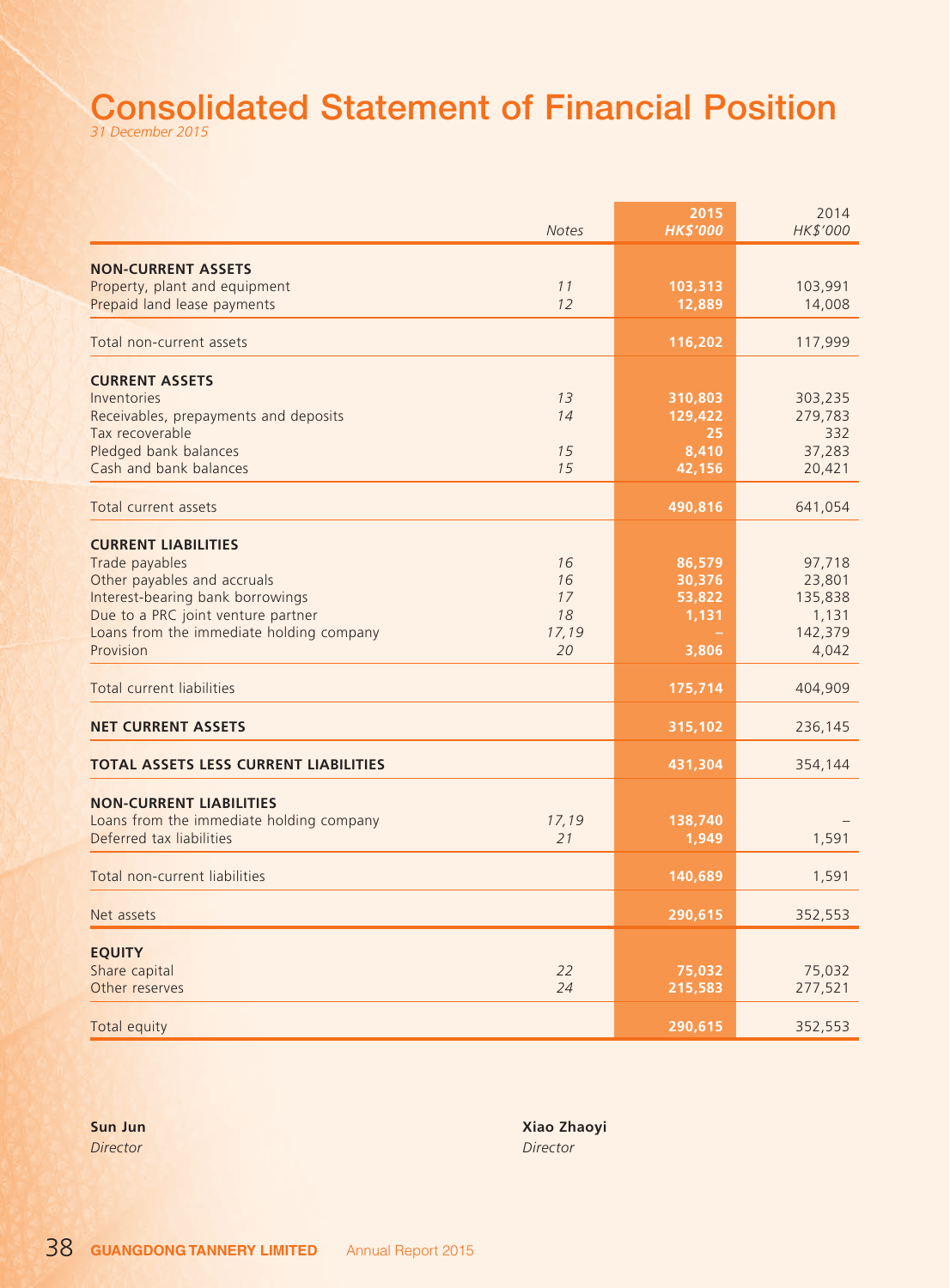# Consolidated Statement of Changes in Equity

*Year ended 31 December 2015*

|                                                                                                                                                             | Notes  | Share<br>capital<br>HK\$'000 | Share<br>premium<br>account<br>HK\$'000 | Equity<br>component<br>of<br>convertible<br>notes<br>HK\$'000 | General<br>reserve<br>fund<br>HK\$'000<br>(Note $24(i)$ ) | Reserve<br>funds<br>HK\$'000<br>(Note 24(iii)) | Share<br>option<br>reserve<br>HK\$'000 | Capital<br>redemption<br>reserve<br>HK\$'000 | Capital<br>reserve<br>HK\$'000 | Exchange<br>translation<br>reserve<br>HK\$'000 | Property<br>revaluation<br>reserve<br>HK\$'000 | Special<br>reserve<br>HK\$'000<br>(Note 24(ii)) | capital Accumulated<br>losses<br>HK\$'000 | Total<br>HK\$'000  |
|-------------------------------------------------------------------------------------------------------------------------------------------------------------|--------|------------------------------|-----------------------------------------|---------------------------------------------------------------|-----------------------------------------------------------|------------------------------------------------|----------------------------------------|----------------------------------------------|--------------------------------|------------------------------------------------|------------------------------------------------|-------------------------------------------------|-------------------------------------------|--------------------|
| At 1 January 2014                                                                                                                                           |        | 53,802                       | 20,785*                                 | $5,545*$                                                      | 167,746*                                                  | 19,233*                                        | $1,154*$                               | 445*                                         | $\overrightarrow{z}$           | 110,423*                                       | $5,620*$                                       | 3,396*                                          | $(35, 337)^*$                             | 352,812            |
| Profit for the year<br>Other comprehensive income for the year:<br>Changes in fair value of buildings, net of tax<br>Exchange differences on translation of |        |                              |                                         |                                                               |                                                           |                                                |                                        |                                              |                                |                                                | (38)                                           |                                                 | 1,998                                     | 1,998<br>(38)      |
| foreign operations                                                                                                                                          |        |                              |                                         |                                                               |                                                           |                                                |                                        |                                              |                                | (1,673)                                        | $\overline{a}$                                 |                                                 |                                           | (1,673)            |
| Total comprehensive income for the year<br>Equity-settled share option arrangements<br>Transfer to accumulated losses in                                    | 23     |                              |                                         |                                                               |                                                           |                                                | (546)                                  |                                              |                                | (1,673)                                        | (38)                                           |                                                 | 1,998                                     | 287<br>(546)       |
| accordance with the undertaking<br>Transfer from retained profits of<br>subsidiaries established in the PRC                                                 |        |                              |                                         |                                                               |                                                           | 821                                            |                                        |                                              |                                |                                                |                                                | (130)                                           | 130<br>(821)                              |                    |
| Transition to no-par value regime                                                                                                                           | 24(iv) | 21,230                       | (20, 785)                               |                                                               |                                                           |                                                |                                        | (445)                                        |                                |                                                |                                                |                                                 |                                           |                    |
| At 31 December 2014 and 1 January 2015                                                                                                                      |        | 75,032                       | L,                                      | 5.545*                                                        | 167,746*                                                  | 20,054*                                        | $608*$                                 | ÷*                                           | A.                             | 108,750*                                       | 5,582*                                         | $3,266*$                                        | $(34,030)*$                               | 352,553            |
| Loss for the year<br>Other comprehensive loss for the year:                                                                                                 |        |                              |                                         |                                                               |                                                           |                                                |                                        |                                              |                                |                                                |                                                |                                                 | (38, 349)                                 | (38, 349)          |
| Changes in fair value of buildings, net of tax<br>Exchange differences on translation of                                                                    |        |                              |                                         |                                                               |                                                           |                                                |                                        |                                              |                                |                                                | 949                                            |                                                 |                                           | 949                |
| foreign operations                                                                                                                                          |        |                              |                                         |                                                               |                                                           |                                                |                                        |                                              |                                | (27, 569)                                      |                                                |                                                 |                                           | (27, 569)          |
| Total comprehensive loss for the year<br>Equity-settled share option arrangements<br>Transfer to accumulated losses in                                      | 23     |                              |                                         |                                                               |                                                           |                                                | (608)                                  |                                              |                                | (27, 569)                                      | 949                                            |                                                 | (38, 349)                                 | (64, 969)<br>(608) |
| accordance with the undertaking<br>Capital contribution from the immediate                                                                                  |        |                              |                                         |                                                               |                                                           |                                                |                                        |                                              |                                |                                                |                                                | (2,076)                                         | 2,076                                     | ÷                  |
| holding company                                                                                                                                             |        |                              |                                         |                                                               |                                                           |                                                |                                        |                                              | 3,639                          |                                                |                                                |                                                 |                                           | 3,639              |
| At 31 December 2015                                                                                                                                         |        | 75.032                       | $\pm$ *                                 | 5.545*                                                        | 167,746*                                                  | 20.054*                                        | ωk                                     | L*                                           | $3,639*$                       | 81,181*                                        | $6,531*$                                       | $1,190*$                                        | $(70, 303)*$                              | 290,615            |

These reserve accounts comprise the consolidated other reserves of HK\$215,583,000 (2014: HK\$277,521,000) in the consolidated statement of financial position.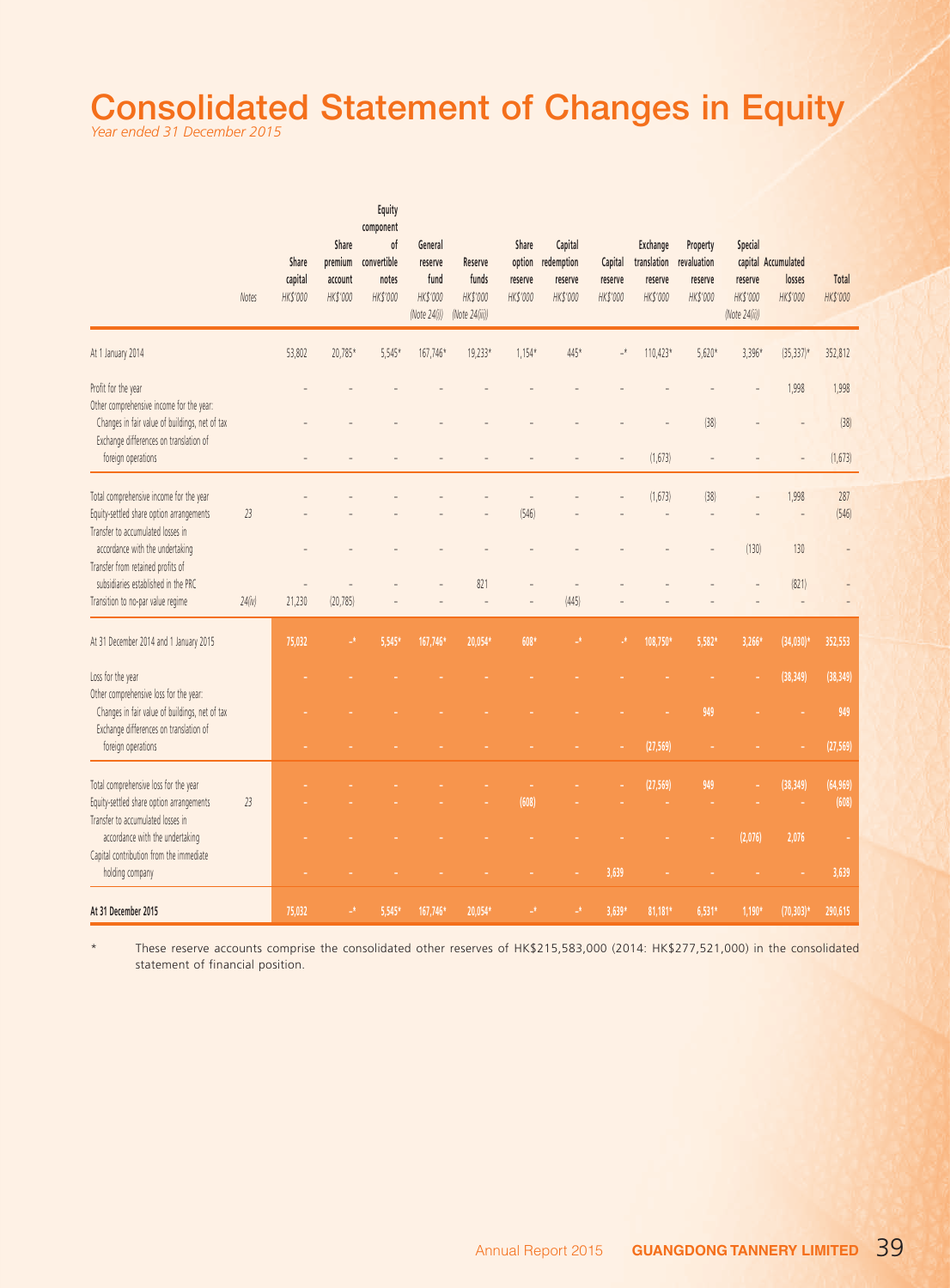# Consolidated Statement of Cash Flows

*Year ended 31 December 2015*

|                                                              | <b>Notes</b> | 2015<br><b>HK\$'000</b> | 2014<br>HK\$'000 |
|--------------------------------------------------------------|--------------|-------------------------|------------------|
| <b>CASH FLOWS FROM OPERATING ACTIVITIES</b>                  |              |                         |                  |
| Profit/(loss) before tax                                     |              | (38, 890)               | 5,291            |
| Adjustments for:                                             |              |                         |                  |
| Finance costs                                                | 6            | 10,533                  | 6,676            |
| Interest income                                              | 5            | (120)                   | (152)            |
| Depreciation                                                 | 6            | 10,739                  | 10,473           |
| Provision/(reversal of provision) for inventories            | 6            | 8,824                   | (1,401)          |
| Reversal of provision on trade and bills                     |              |                         |                  |
| receivables, net                                             | 6            | (179)                   | (632)            |
| Impairment on items of property, plant and equipment         |              | 3,004                   |                  |
| Reversal of provision for other receivables                  | 6            | (56)                    |                  |
| Reversal of provision for prepayments                        | 6            | (5)                     |                  |
| Surplus on revaluation of buildings                          | 5            |                         | (429)            |
| Amortisation of prepaid land lease payments                  | 6            | 314                     | 319              |
| Forfeiture of equity-settled share options                   | 23           | (608)                   | (546)            |
|                                                              |              |                         |                  |
|                                                              |              | (6, 444)                | 19,599           |
| Increase in inventories                                      |              | (35, 183)               | (26, 613)        |
| Decrease/(increase) in receivables, prepayments and deposits |              | 140,211                 | (100, 714)       |
| Increase/(decrease) in trade payables                        |              | (5,695)                 | 48,015           |
| Increase/(decrease) in other payables and accruals           |              | 5,054                   | (4,073)          |
| Increase/(decrease) in interest-bearing bank borrowings      |              | (77, 283)               | 78,362           |
|                                                              |              |                         |                  |
| Cash from operations                                         |              | 20,660                  | 14,576           |
| Interest received                                            |              | 120                     | 152              |
| Interest paid                                                |              | (8,018)                 | (6,032)          |
| Overseas tax refund/(paid)                                   |              | 840                     | (5,089)          |
| Net cash flows from operating activities                     |              | 13,602                  | 3,607            |
|                                                              |              |                         |                  |
| <b>CASH FLOWS FROM INVESTING ACTIVITIES</b>                  |              |                         |                  |
| Purchases of items of property, plant and equipment          |              | (17, 635)               | (10, 366)        |
| Decrease/(increase) in pledged bank balances                 |              | 27,848                  | (32, 556)        |
| Receipt of government grants                                 | 28           |                         | 3,486            |
| Net cash flows from/(used in) investing activities           |              | 10,213                  | (39, 436)        |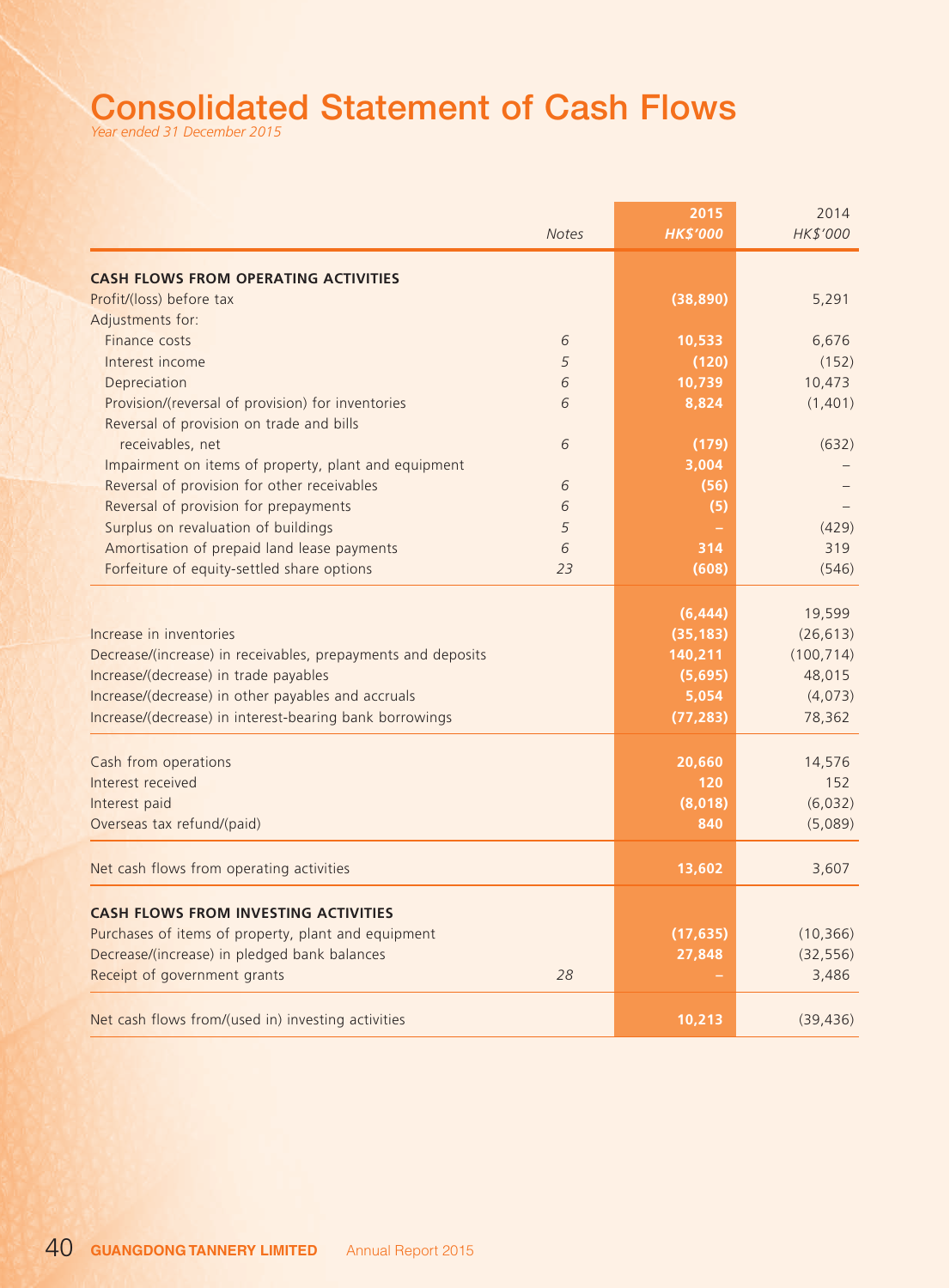# Consolidated Statement of Cash Flows (Continued)

*Year ended 31 December 2015*

| <b>Notes</b>                                                                                                                                                     | 2015<br><b>HK\$'000</b>     | 2014<br>HK\$'000             |
|------------------------------------------------------------------------------------------------------------------------------------------------------------------|-----------------------------|------------------------------|
| NET INCREASE/(DECREASE) IN CASH AND<br><b>CASH EQUIVALENTS</b><br>Cash and cash equivalents at beginning of year<br>Effect of foreign exchange rate changes, net | 23,815<br>20,421<br>(2,080) | (35, 829)<br>56,569<br>(319) |
| CASH AND CASH EQUIVALENTS AT END OF YEAR                                                                                                                         | 42,156                      | 20,421                       |
| <b>ANALYSIS OF BALANCES OF CASH AND</b><br><b>CASH EQUIVALENTS</b><br>Cash and bank balances<br>15                                                               | 42.156                      | 20,421                       |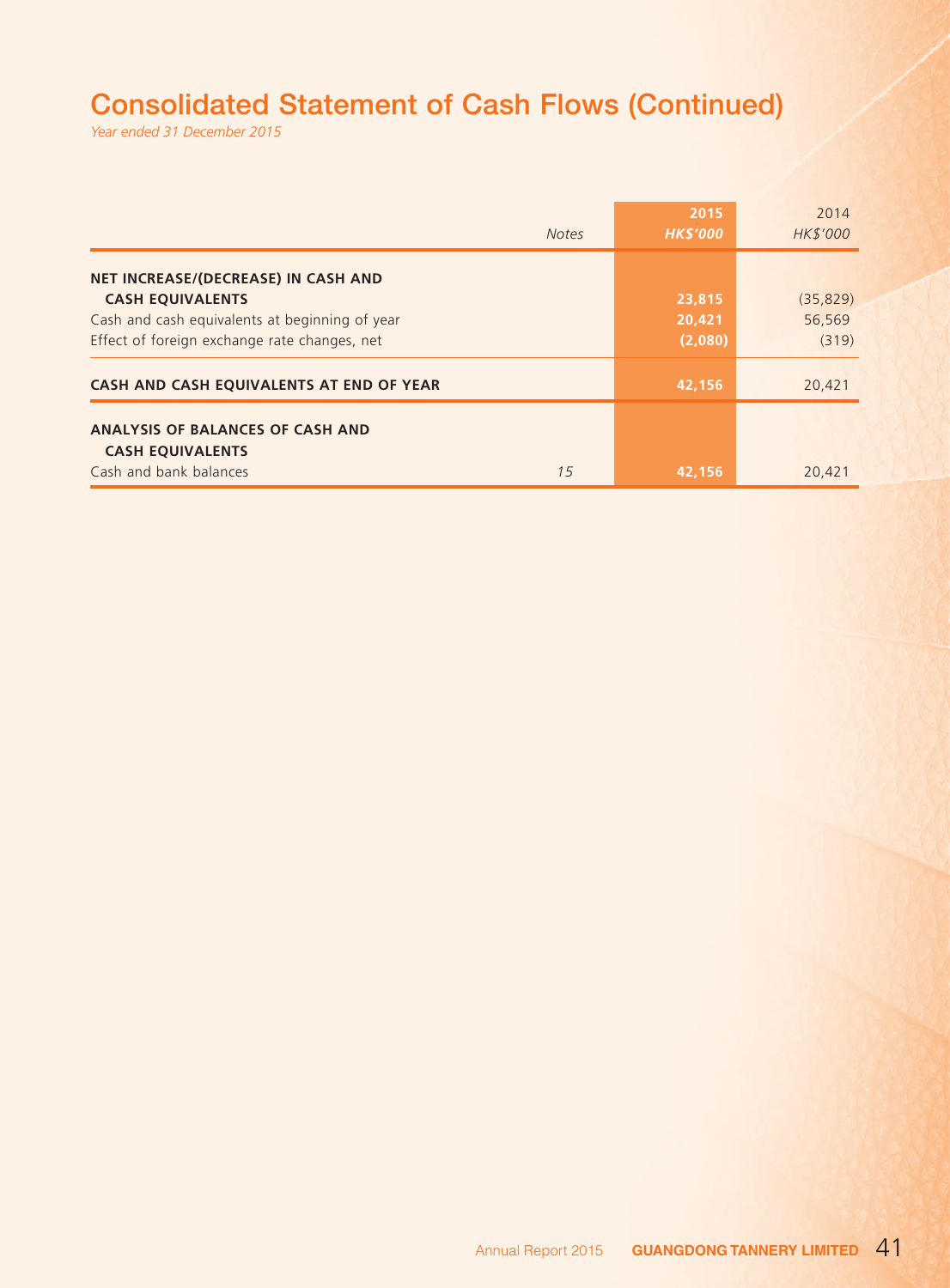Notes to Financial Statements

*31 December 2015*

### **1. CORPORATE AND GROUP INFORMATION**

Guangdong Tannery Limited is a limited liability company incorporated in Hong Kong. The registered office of the Company is located at 29/F, Guangdong Investment Tower, 148 Connaught Road Central, Hong Kong.

During the year, the Group was principally engaged in the processing and sale of semi-finished and finished leather.

GDH Limited ("GDH"), a company incorporated in Hong Kong, is the immediate holding company of the Company. In the opinion of the directors, the ultimate holding company of the Company is 廣東粵海控股集團 有限公司 (Guangdong Holdings Limited), which is established in the People's Republic of China (the "PRC" or "Mainland China").

#### **Information about subsidiaries**

Particulars of the Company's principal subsidiaries are as follows:

| <b>Name</b>                                                              | Place of<br>registration<br>and business | <b>Issued ordinary/</b><br>registered<br>share capital | Percentage<br>of equity<br>attributable to<br>the Company<br><b>Direct</b><br>(% ) | Principal<br>activities                          |
|--------------------------------------------------------------------------|------------------------------------------|--------------------------------------------------------|------------------------------------------------------------------------------------|--------------------------------------------------|
| 徐州港威皮革有限公司<br>(Xuzhou Gangwei Leather<br>$Co.$ Ltd.) **                  | PRC/Mainland<br>China                    | RMB18,000,000                                          | 100                                                                                | Lease of plant<br>and machinery                  |
| 徐州南海皮廠有限公司<br>(Xuzhou Nanhai Leather<br>Factory Co., Ltd.) <sup>+*</sup> | PRC/Mainland<br>China                    | US\$10,450,000                                         | 100                                                                                | Processing of<br>cowhides and<br>leather trading |
| 粤海制革 (徐州) 有限公司<br>(Guangdong Tannery<br>(Xuzhou) Limited) <sup>+*</sup>  | PRC/Mainland<br>China                    | US\$9,000,000                                          | 100                                                                                | Lease of plant<br>and machinery                  |

Registered as wholly-foreign-owned enterprises under PRC law.

Subsidiaries whose financial statements were not audited by Ernst & Young, Hong Kong or another member firm of the Ernst & Young global network.

The above table lists the subsidiaries of the Company which, in the opinion of the directors, principally affected the results for the year and formed a substantial portion of the net assets of the Group. To give details of other subsidiaries would, in the opinion of the directors, result in particulars of excessive length.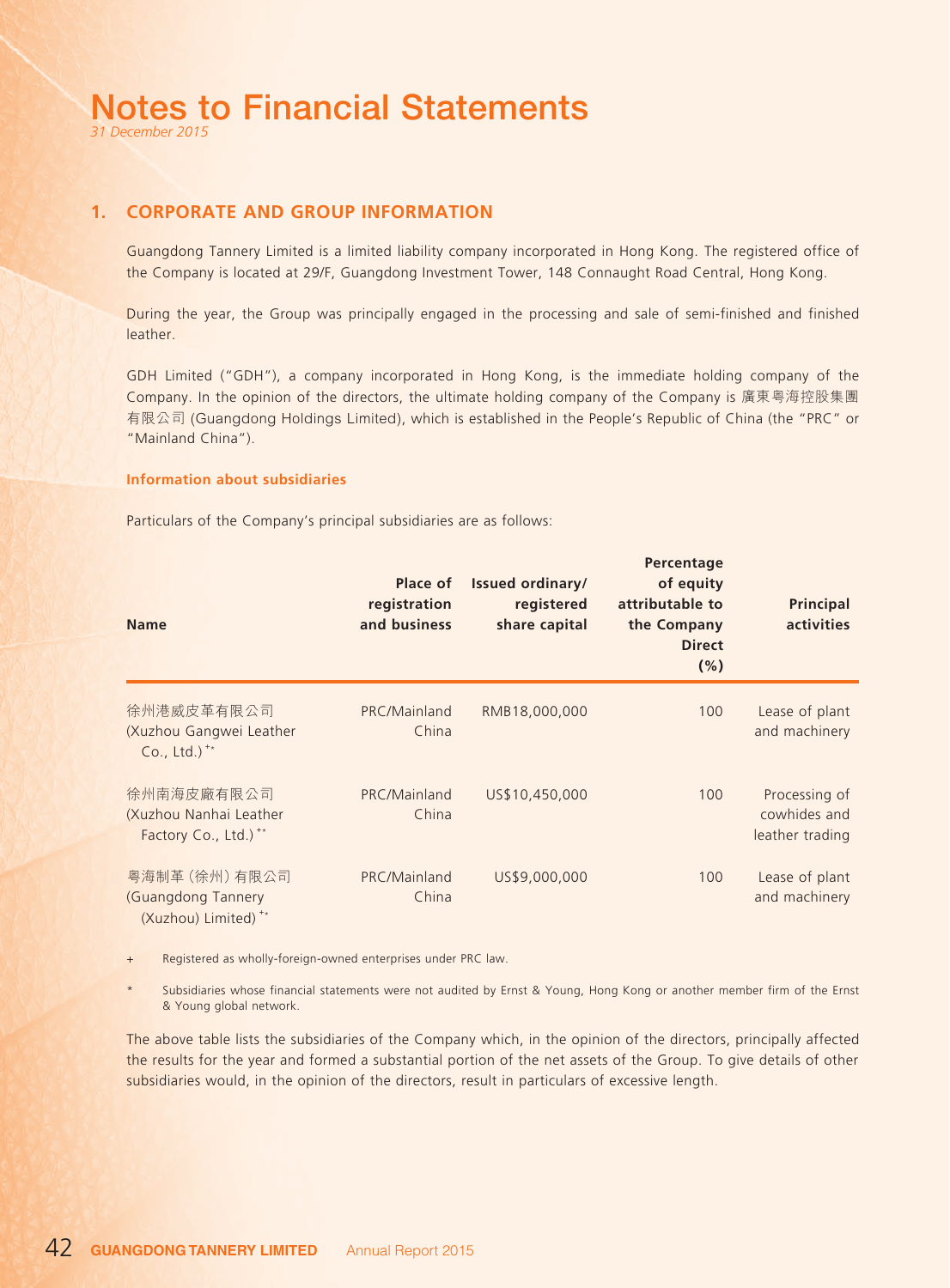*31 December 2015*

### **2.1 BASIS OF PREPARATION**

These financial statements have been prepared in accordance with Hong Kong Financial Reporting Standards ("HKFRSs") (which include all Hong Kong Financial Reporting Standards, Hong Kong Accounting Standards ("HKASs") and Interpretations) issued by the Hong Kong Institute of Certified Public Accountants ("HKICPA"), accounting principles generally accepted in Hong Kong and the Hong Kong Companies Ordinance. They have been prepared under the historical cost convention, except for buildings classified as property, plant and equipment which have been measured at fair value as further explained in note 2.4 to the financial statements. These financial statements are presented in Hong Kong dollars ("HK\$") and all values are rounded to the nearest thousand (HK\$'000) except when otherwise indicated.

#### **Basis of consolidation**

The consolidated financial statements include the financial statements of the Company and its subsidiaries (collectively referred to as the "Group") for the year ended 31 December 2015. A subsidiary is an entity (including a structured entity), directly or indirectly, controlled by the Company. Control is achieved when the Group is exposed, or has rights, to variable returns from its involvement with the investee and has the ability to affect those returns through its power over the investee (i.e., existing rights that give the Group the current ability to direct the relevant activities of the investee).

When the Company has, directly or indirectly, less than a majority of the voting or similar rights of an investee, the Group considers all relevant facts and circumstances in assessing whether it has power over an investee, including:

- (a) the contractual arrangement with the other vote holders of the investee;
- (b) rights arising from other contractual arrangements; and
- (c) the Group's voting rights and potential voting rights.

The financial statements of the subsidiaries are prepared for the same reporting period as the Company, using consistent accounting policies. The results of subsidiaries are consolidated from the date on which the Group obtains control, and continue to be consolidated until the date that such control ceases.

Profit or loss and each component of other comprehensive income are attributed to the owners of the parent of the Group and to the non-controlling interests, even if this results in the non-controlling interests having a deficit balance. All intra-group assets and liabilities, equity, income, expenses and cash flows relating to transactions between members of the Group are eliminated in full on consolidation.

The Group reassesses whether or not it controls an investee if facts and circumstances indicate that there are changes to one or more of the three elements of control described in the accounting policy for subsidiaries below. A change in the ownership interest of a subsidiary, without a loss of control, is accounted for as an equity transaction.

If the Group loses control over a subsidiary, it derecognises (i) the assets (including goodwill) and liabilities of the subsidiary, (ii) the carrying amount of any non-controlling interest and (iii) the cumulative translation differences recorded in equity; and recognises (i) the fair value of the consideration received, (ii) the fair value of any investment retained and (iii) any resulting surplus or deficit in profit or loss. The Group's share of components previously recognised in other comprehensive income is reclassified to profit or loss or retained profits, as appropriate, on the same basis as would be required if the Group had directly disposed of the related assets or liabilities.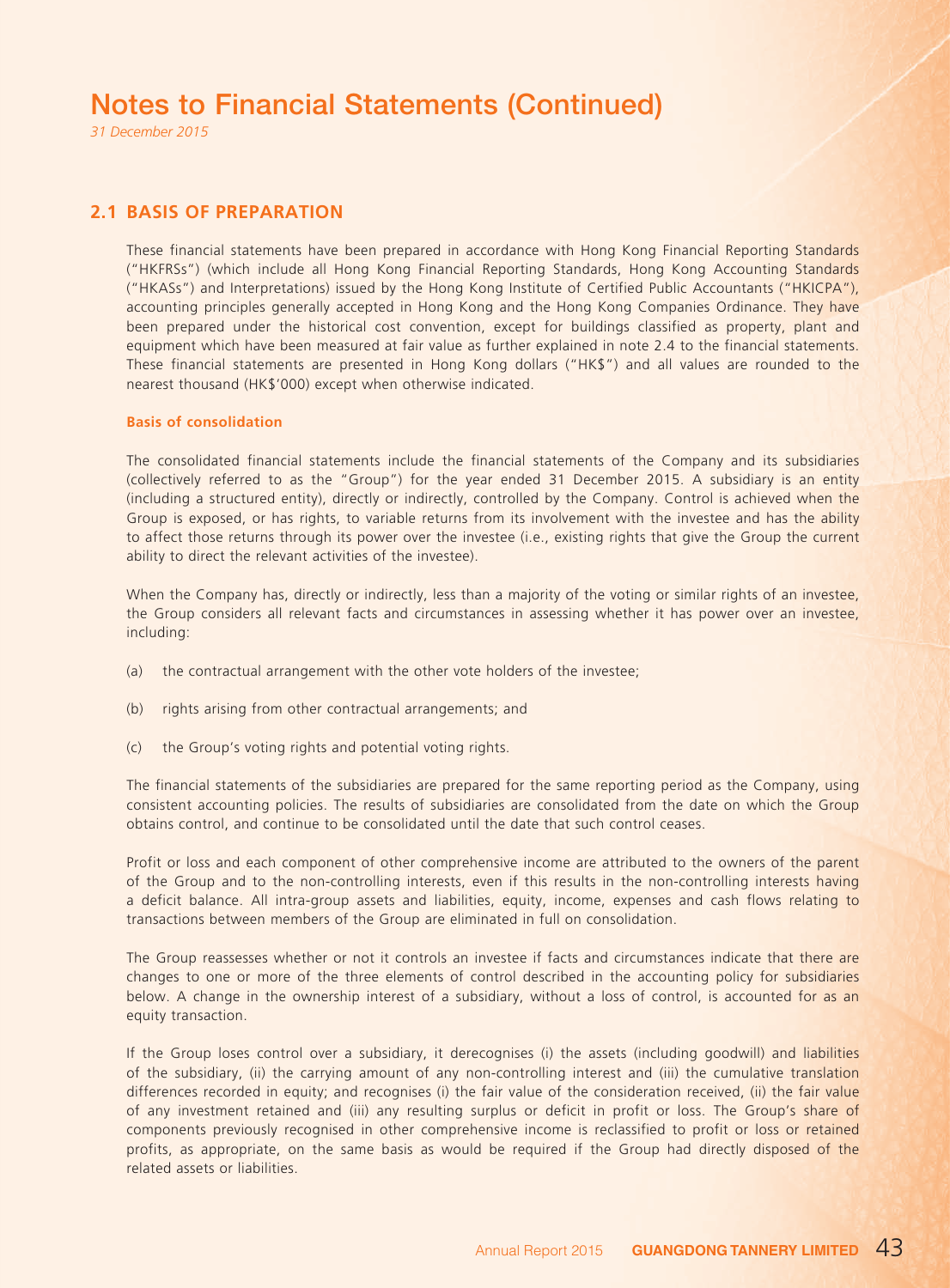*31 December 2015*

## **2.2 CHANGES IN ACCOUNTING POLICIES AND DISCLOSURES**

The Group has adopted the following revised standards for the first time for the current year's financial statements.

*Annual Improvements to HKFRSs 2010-2012 Cycle Annual Improvements to HKFRSs 2011-2013 Cycle*

Amendments to HKAS 19 *Defined Benefit Plans: Employee Contributions*

The nature and the impact of each amendment is described below:

- (a) Amendments to HKAS 19 apply to contributions from employees or third parties to defined benefit plans. The amendments simplify the accounting for contributions that are independent of the number of years of employee service, for example, employee contributions that are calculated according to a fixed percentage of salary. If the amount of the contributions is independent of the number of years of service, an entity is permitted to recognise such contributions as a reduction of service cost in the period in which the related service is rendered. The amendments have had no impact on the Group as the Group does not have defined benefit plans.
- (b) The *Annual Improvements to HKFRSs 2010-2012 Cycle* issued in January 2014 sets out amendments to a number of HKFRSs. Details of the amendments that are effective for the current year are as follows:
	- HKFRS 8 Operating Segments: Clarifies that an entity must disclose the judgements made by management in applying the aggregation criteria in HKFRS 8, including a brief description of operating segments that have been aggregated and the economic characteristics used to assess whether the segments are similar. The amendments also clarify that a reconciliation of segment assets to total assets is only required to be disclosed if the reconciliation is reported to the chief operating decision maker. The amendments have had no impact on the Group.
	- • HKAS 16 *Property, Plant and Equipment* and HKAS 38 *Intangible Assets*: Clarifies the treatment of gross carrying amount and accumulated depreciation or amortisation of revalued items of property, plant and equipment and intangible assets. The amendments have had no impact on the Group.
	- HKAS 24 Related Party Disclosures: Clarifies that a management entity (i.e., an entity that provides key management personnel services) is a related party subject to related party disclosure requirements. In addition, an entity that uses a management entity is required to disclose the expenses incurred for management services. The amendment has had no impact on the Group as the Group does not receive any management services from other entities.
- (c) The *Annual Improvements to HKFRSs 2011-2013 Cycle* issued in January 2014 sets out amendments to a number of HKFRSs. Details of the amendments that are effective for the current year are as follows:
	- HKFRS 3 *Business Combinations*: Clarifies that joint arrangements but not joint ventures are outside the scope of HKFRS 3 and the scope exception applies only to the accounting in the financial statements of the joint arrangement itself. The amendment is applied prospectively. The amendment has had no impact on the Group as the Company is not a joint arrangement and the Group did not form any joint arrangement during the year.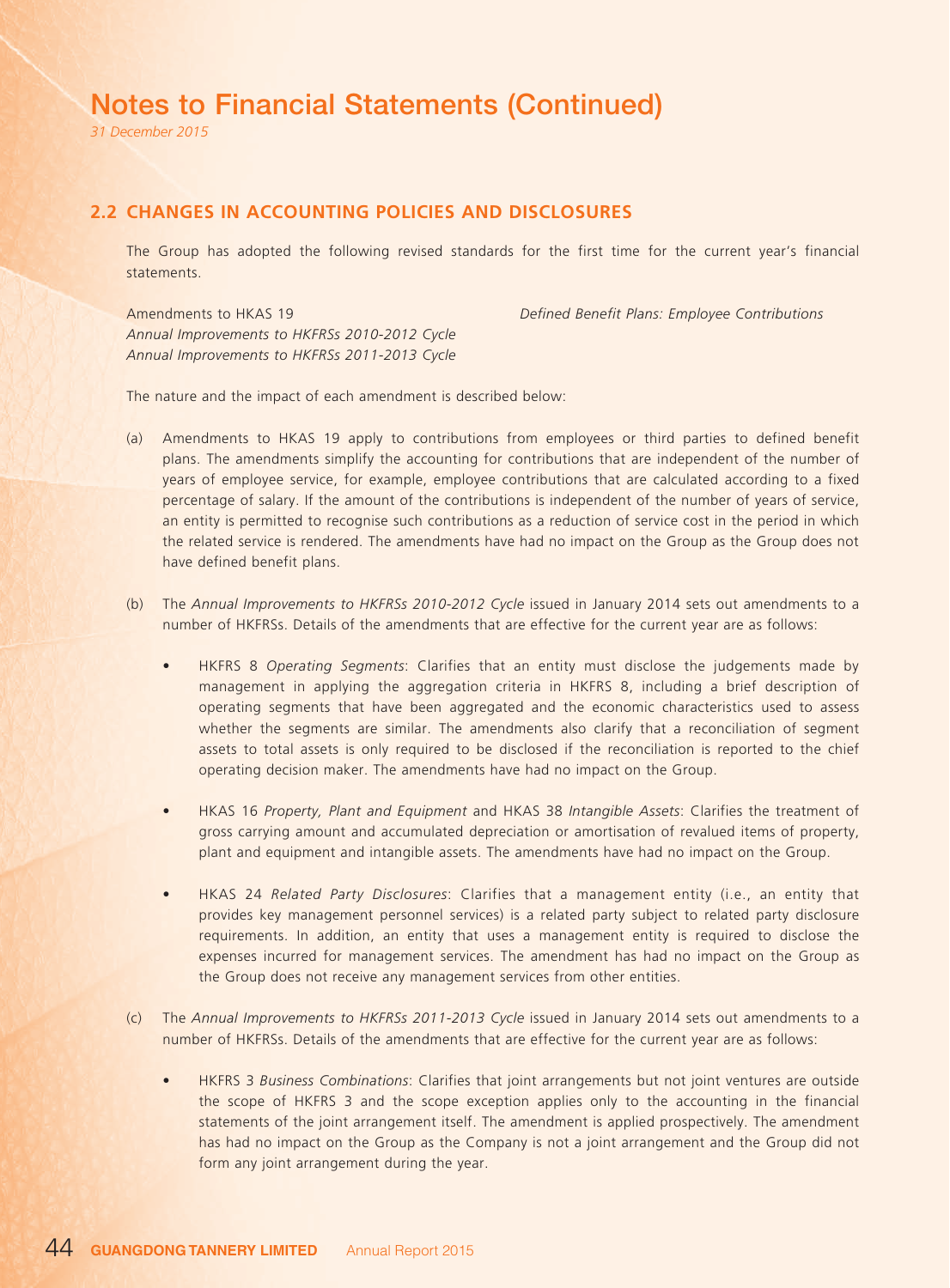### **2.2 CHANGES IN ACCOUNTING POLICIES AND DISCLOSURES (continued)**

- (c) The *Annual Improvements to HKFRSs 2011-2013 Cycle* issued in January 2014 sets out amendments to a number of HKFRSs. Details of the amendments that are effective for the current year are as follows (Continued):
	- HKFRS 13 Fair Value Measurement: Clarifies that the portfolio exception in HKFRS 13 can be applied not only to financial assets and financial liabilities, but also to other contracts within the scope of HKFRS 9 or HKAS 39 as applicable. The amendment is applied prospectively from the beginning of the annual period in which HKFRS 13 was initially applied. The amendment has had no impact on the Group as the Group does not apply the portfolio exception in HKFRS 13.
	- HKAS 40 *Investment Property*: Clarifies that HKFRS 3, instead of the description of ancillary services in HKAS 40 which differentiates between investment property and owner-occupied property, is used to determine if the transaction is a purchase of an asset or a business combination. The amendment is applied prospectively for acquisitions of investment properties. The amendment has had no impact on the Group as the Group has no acquisition of investment properties during the year.

In addition, the requirements of Part 9 "Accounts and Audit" of the Hong Kong Companies Ordinance (Cap. 622) came into effect for the first time during the current financial year. The main impact to the financial statements is on the presentation and disclosure of certain information in the financial statements.

### **2.3 ISSUED BUT NOT YET EFFECTIVE HONG KONG FINANCIAL REPORTING STANDARDS**

The Group has not applied the following new and revised HKFRSs, that have been issued but are not yet effective, in these financial statements.

| <b>HKFRS 9</b>               | Financial Instruments <sup>2</sup>                                        |
|------------------------------|---------------------------------------------------------------------------|
| Amendments to HKFRS 10       | Sale or Contribution of Assets between an Investor and its Associate      |
| and HKAS 28 (2011)           | or Joint Venture <sup>4</sup>                                             |
| Amendments to HKFRS 10,      | Investment Entities: Applying the Consolidation Exception <sup>1</sup>    |
| HKFRS 12 and HKAS 28 (2011)  |                                                                           |
| Amendments to HKFRS 11       | Accounting for Acquisitions of Interests in Joint Operations <sup>1</sup> |
| HKFRS 14                     | Regulatory Deferral Accounts <sup>3</sup>                                 |
| <b>HKFRS 15</b>              | Revenue from Contracts with Customers <sup>2</sup>                        |
| Amendments to HKAS 1         | Disclosure Initiative <sup>1</sup>                                        |
| Amendments to HKAS 16        | Clarification of Acceptable Methods of Depreciation and                   |
| and HKAS 38                  | Amortisation <sup>1</sup>                                                 |
| Amendments to HKAS 16        | Agriculture: Bearer Plants <sup>1</sup>                                   |
| and HKAS 41                  |                                                                           |
| Amendments to HKAS 27 (2011) | Equity Method in Separate Financial Statements <sup>1</sup>               |
| Annual Improvements          | Amendments to a number of HKFRSs <sup>1</sup>                             |
| 2012-2014 Cycle              |                                                                           |

<sup>1</sup> Effective for annual periods beginning on or after 1 January 2016

- <sup>2</sup> Effective for annual periods beginning on or after 1 January 2018
- Effective for an entity that the first adopts HKFRSs for its annual financial statements beginning on or after 1 January 2016 and therefore is not applicable to the Group
- No mandatory effective date yet determined but is available for adoption

The Group is in the process of making an assessment of the impact of these new and revised HKFRSs upon initial application. The Group is not yet in a position to state whether they would have a significant impact on the Group's results of operations and financial position.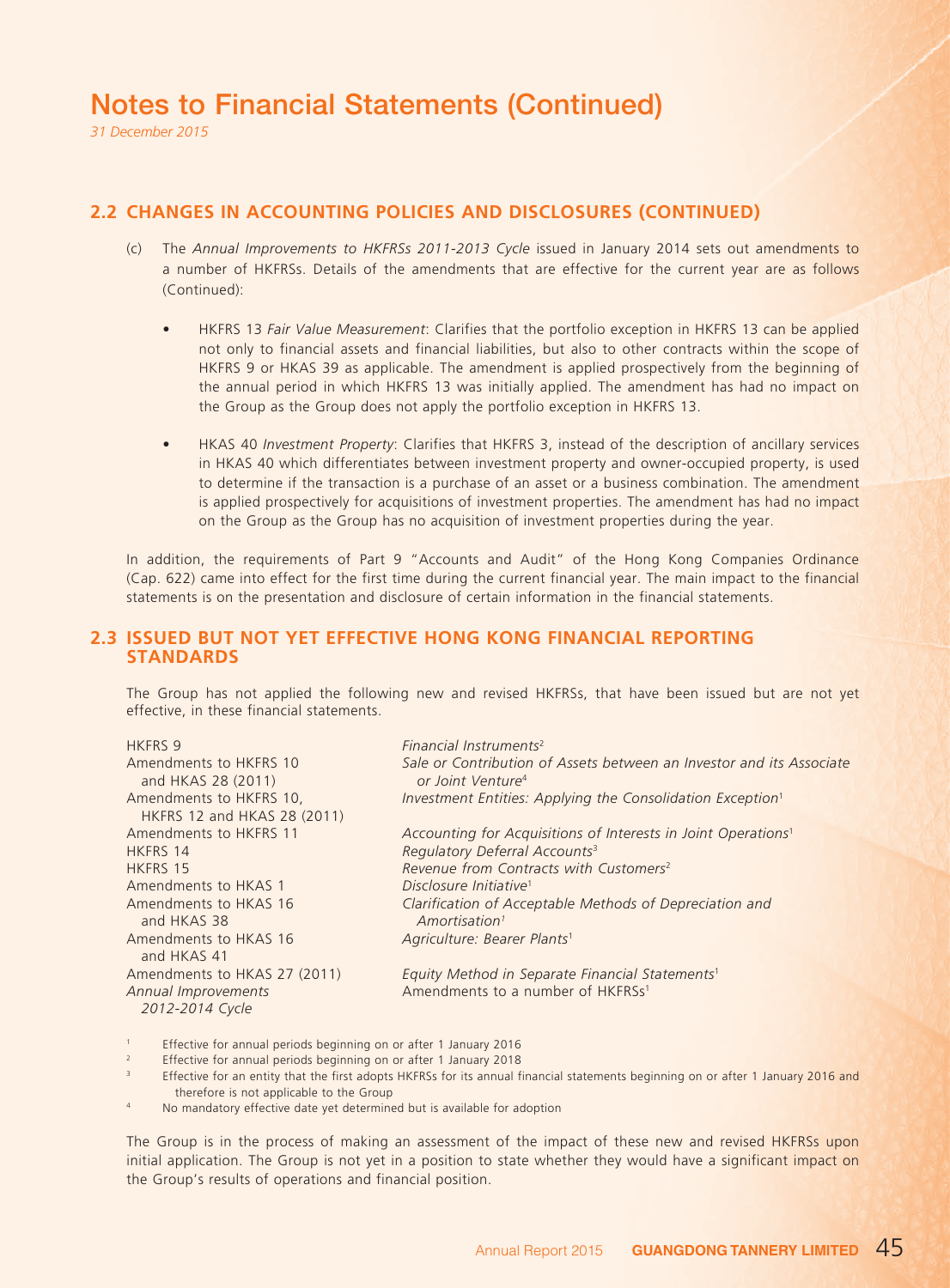## **2.4 SUMMARY OF SIGNIFICANT ACCOUNTING POLICIES**

#### **Impairment of non-financial assets**

Where an indication of impairment exists, or when annual impairment testing for an asset is required (other than inventories and financial assets), the asset's recoverable amount is estimated. An asset's recoverable amount is the higher of the asset's or cash-generating unit's value in use and its fair value less costs of disposal, and is determined for an individual asset, unless the asset does not generate cash inflows that are largely independent of those from other assets or groups of assets, in which case the recoverable amount is determined for the cash-generating unit to which the asset belongs.

An impairment loss is recognised only if the carrying amount of an asset exceeds its recoverable amount. In assessing value in use, the estimated future cash flows are discounted to their present value using a pre-tax discount rate that reflects current market assessments of the time value of money and the risks specific to the asset. An impairment loss is charged to the statement of profit or loss in the period in which it arises, unless the asset is carried at revaluated amount, in which case the impairment loss is accounted for in accordance with the relevant accounting policy for that revaluated amount.

An assessment is made at the end of each reporting period as to whether there is an indication that previously recognised impairment losses may no longer exist or may have decreased. If such an indication exists, the recoverable amount is estimated. A previously recognised impairment loss of an asset other than goodwill is reversed only if there has been a change in the estimates used to determine the recoverable amount of that asset, but not to an amount higher than the carrying amount that would have been determined (net of any depreciation/amortisation) had no impairment loss been recognised for the asset in prior years. A reversal of such an impairment loss is credited to the statement of profit or loss in the period in which it arises, unless the asset is carried at revaluated amount, in which case the reversal of the impairment loss is accounted for in accordance with the relevant accounting policy for that revaluated asset.

#### **Fair value measurement**

The Group measures its buildings at fair value at the end of each reporting period. Fair value is the price that would be received to sell an asset or paid to transfer a liability in an orderly transaction between market participants at the measurement date. The fair value measurement is based on the presumption that the transaction to sell the asset or transfer the liability takes place either in the principal market for the asset or liability, or in the absence of a principal market, in the most advantageous market for the asset or liability. The principal or the most advantageous market must be accessible by the Group. The fair value of an asset or a liability is measured using the assumptions that market participants would use when pricing the asset or liability, assuming that market participants act in their economic best interest.

A fair value measurement of a non-financial asset takes into account a market participant's ability to generate economic benefits by using the asset in its highest and best use or by selling it to another market participant that would use the asset in its highest and best use.

The Group uses valuation techniques that are appropriate in the circumstances and for which sufficient data are available to measure fair value, maximising the use of relevant observable inputs and minimising the use of unobservable inputs.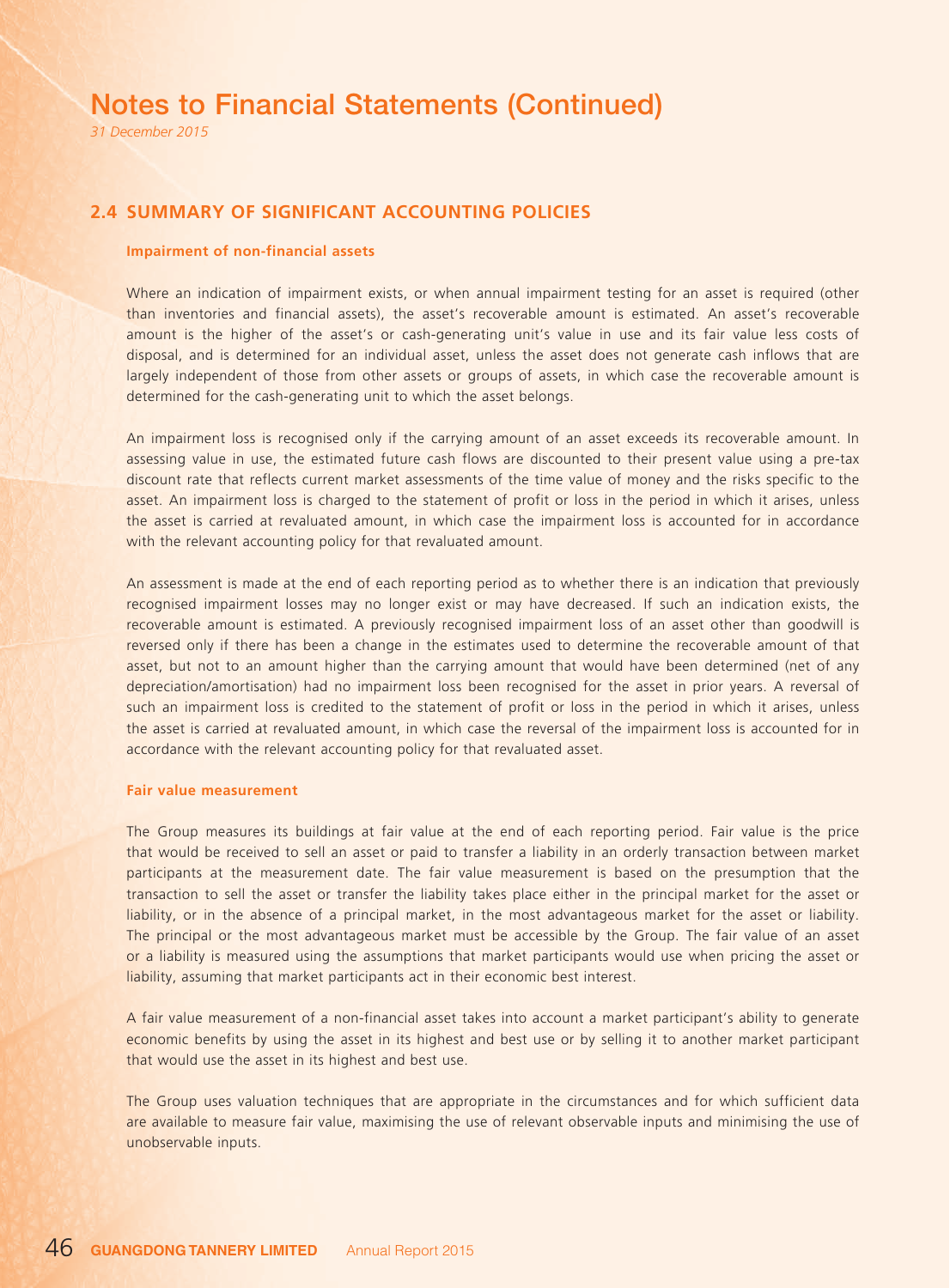*31 December 2015*

## **2.4 SUMMARY OF SIGNIFICANT ACCOUNTING POLICIES (continued)**

#### **Fair value measurement (Continued)**

All assets and liabilities for which fair value is measured or disclosed in the financial statements are categorised within the fair value hierarchy, described as follows, based on the lowest level input that is significant to the fair value measurement as a whole:

- Level 1 based on quoted prices (unadjusted) in active markets for identical assets or liabilities
- Level 2 based on valuation techniques for which the lowest level input that is significant to the fair value measurement is observable, either directly or indirectly
- Level  $3 -$  based on valuation techniques for which the lowest level input that is significant to the fair value measurement is unobservable

For assets and liabilities that are recognised in the financial statements on a recurring basis, the Group determines whether transfers have occurred between levels in the hierarchy by reassessing categorisation (based on the lowest level input that is significant to the fair value measurement as a whole) at the end of each reporting period.

#### **Related parties**

A party is considered to be related to the Group if:

- (a) the party is a person or a close member of that person's family and that person
	- (i) has control or joint control over the Group;
	- (ii) has significant influence over the Group; or
	- (iii) is a member of the key management personnel of the Group or of a parent of the Group;

or

- (b) the party is an entity where any of the following conditions applies:
	- (i) the entity and the Group are members of the same group;
	- (ii) one entity is an associate or joint venture of the other entity (or of a parent, subsidiary or fellow subsidiary of the other entity);
	- (iii) the entity and the Group are joint ventures of the same third party;
	- (iv) one entity is a joint venture of a third entity and the other entity is an associate of the third entity;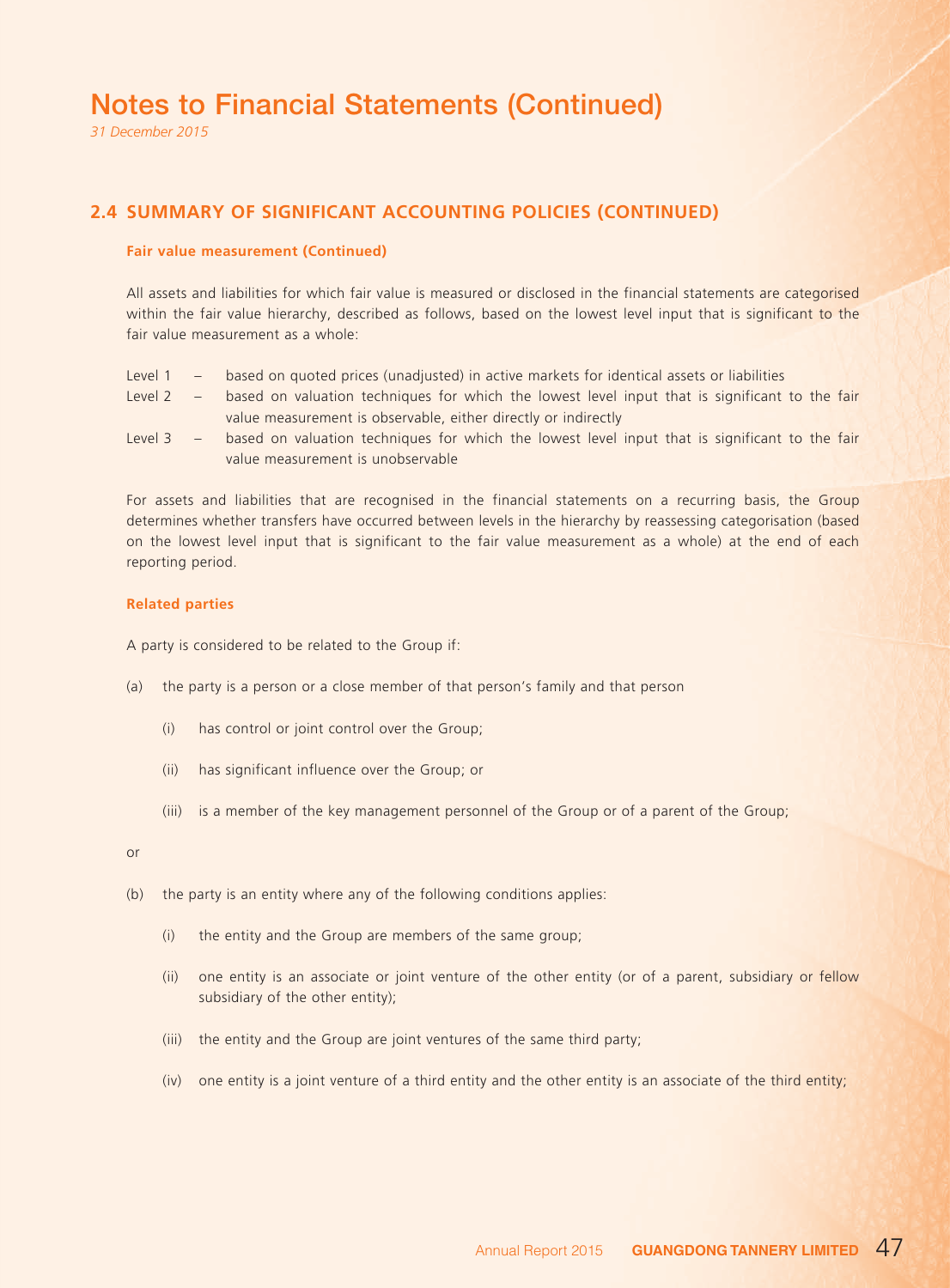## **2.4 SUMMARY OF SIGNIFICANT ACCOUNTING POLICIES (continued)**

#### **Related parties (Continued)**

#### (b) (Continued)

- (v) the entity is a post-employment benefit plan for the benefit of employees of either the Group or an entity related to the Group;
- (vi) the entity is controlled or jointly controlled by a person identified in (a);
- (vii) a person identified in (a)(i) has significant influence over the entity or is a member of the key management personnel of the entity (or of a parent of the entity); and
- (viii) the entity, or any member of a group of which it is a part, provides key management personnel services to the Group or to the parent of the Group.

#### **Property, plant and equipment and depreciation**

Plant and equipment, other than construction in progress and buildings, are stated at cost less accumulated depreciation and any impairment losses. The cost of an item of property, plant and equipment comprises its purchase price and any directly attributable costs of bringing the asset to its working condition and location for its intended use.

Expenditure incurred after items of property, plant and equipment have been put into operation, such as repairs and maintenance, is normally charged to the statement of profit or loss in the period in which it is incurred. In situations where the recognition criteria are satisfied, the expenditure for a major inspection is capitalised in the carrying amount of the asset as a replacement. Where significant parts of property, plant and equipment are required to be replaced at intervals, the Group recognises such parts as individual assets with specific useful lives and depreciates them accordingly.

Buildings are stated at valuation. Valuations are performed frequently enough to ensure that the fair value of a revalued asset does not differ materially from its carrying amount. Changes in the values of property, plant and equipment are dealt with as movements in the property revaluation reserve. If the total of this reserve is insufficient to cover a deficit, on an individual asset basis, the excess of the deficit is charged to the statement of profit or loss. Any subsequent revaluation surplus is credited to the statement of profit or loss to the extent of the deficit previously charged. On disposal of a revalued asset, the relevant portion of the property revaluation reserve realised in respect of previous valuations is transferred to retained profits as a movement in reserves.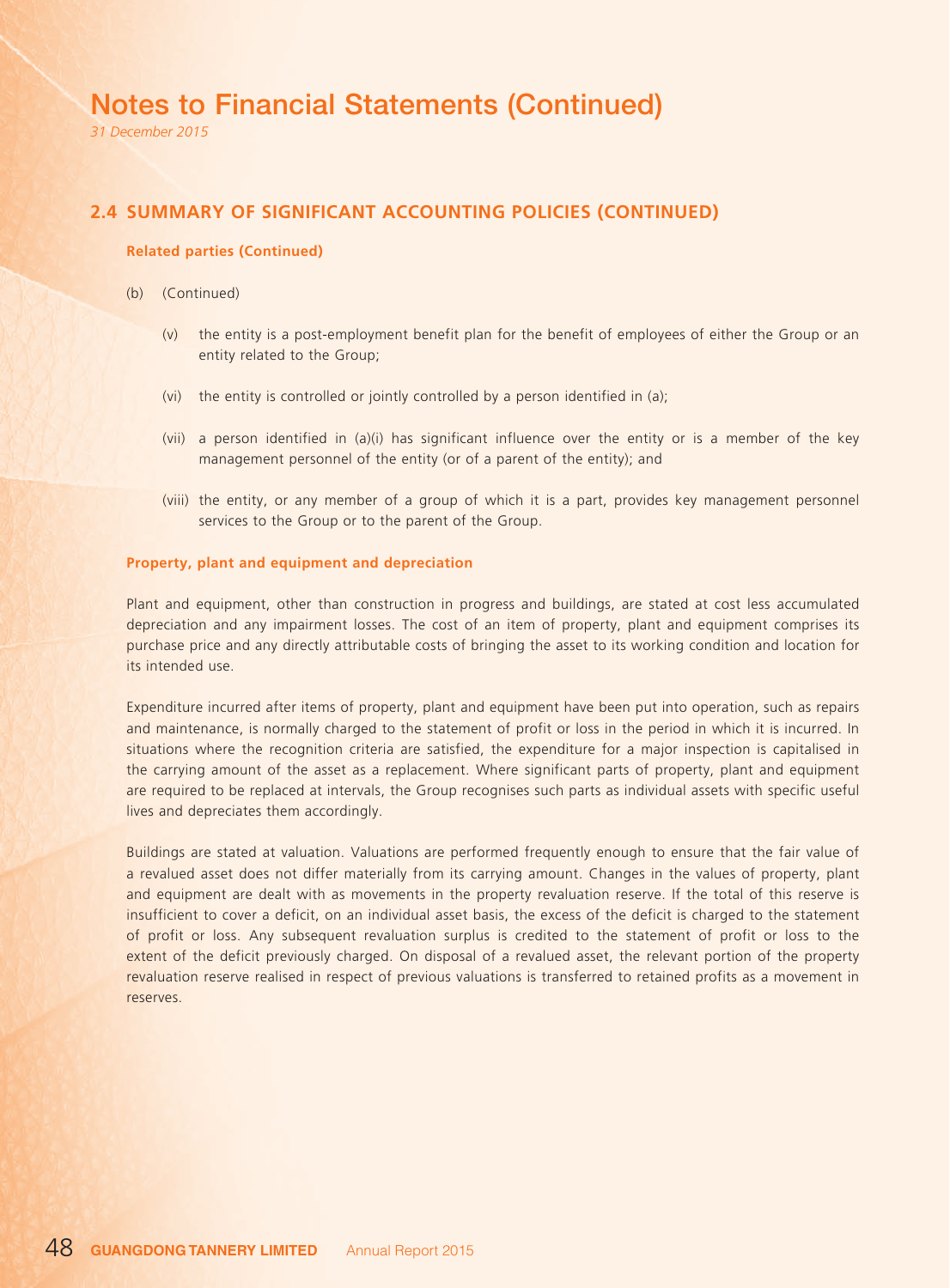*31 December 2015*

## **2.4 SUMMARY OF SIGNIFICANT ACCOUNTING POLICIES (continued)**

#### **Property, plant and equipment and depreciation (Continued)**

Depreciation is calculated on the straight-line basis to write off the cost or valuation of each item of property, plant and equipment to its residual value over its estimated useful life. The principal annual rates used for this purpose are as follows:

| <b>Buildings</b>                  | 2% to 10%    |
|-----------------------------------|--------------|
| Leasehold improvements            | 4% to 20%    |
| Plant and machinery               | 10% to 12.5% |
| Electronic equipment              | 20%          |
| Furniture, fixtures and equipment | 15% to 20%   |
| Motor vehicles                    | 15% to 20%   |

Where parts of an item of property, plant and equipment have different useful lives, the cost or valuation of that item is allocated on a reasonable basis among the parts and each part is depreciated separately.

Residual values, useful lives and the depreciation method are reviewed, and adjusted if appropriate, at least at each financial year end.

An item of property, plant and equipment including any significant part initially recognised is derecognised upon disposal or when no future economic benefits are expected from its use or disposal. Any gain or loss on disposal or retirement recognised in the statement of profit or loss in the year the asset is derecognised is the difference between the net sales proceeds and the carrying amount of the relevant asset.

Construction in progress represents machinery and equipment under construction. It is stated at cost less any impairment losses, and is not depreciated. Cost comprises the direct costs of construction during the period of construction. Construction in progress is reclassified to the appropriate category of property, plant and equipment when completed and ready for use.

#### **Operating leases**

Leases where substantially all the rewards and risks of ownership of assets remain with the lessor are accounted for as operating leases. Where the Group is the lessee, rentals payable under operating leases are charged to the statement of profit or loss on the straight-line basis over the lease terms.

Prepaid land lease payments under operating leases are initially stated at cost and subsequently recognised on the straight-line basis over the lease terms.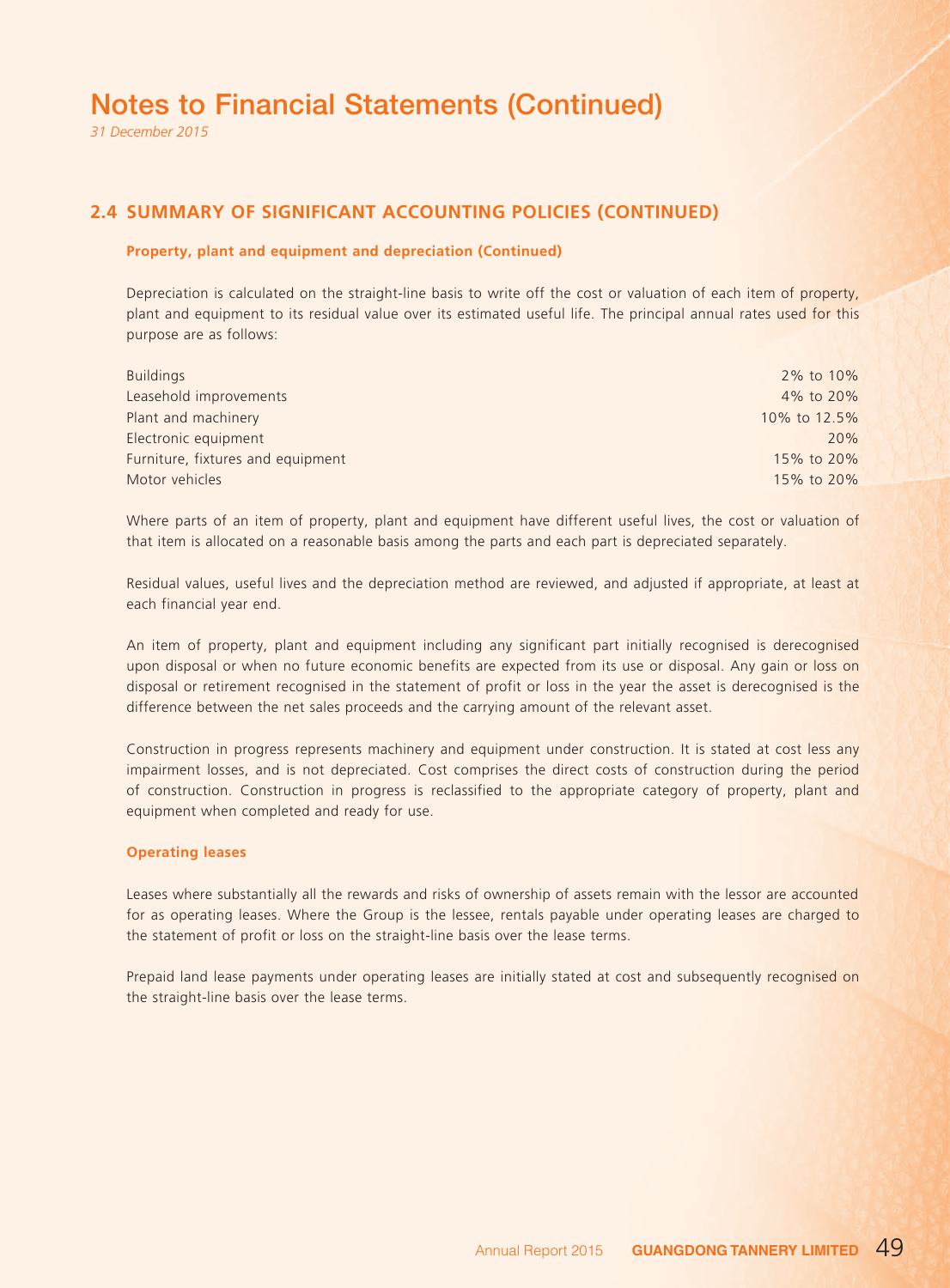*31 December 2015*

## **2.4 SUMMARY OF SIGNIFICANT ACCOUNTING POLICIES (continued)**

#### **Investments and other financial assets**

#### *Initial recognition and measurement*

Financial assets are classified, at initial recognition, as loans and receivables. When financial assets are recognised initially, they are measured at fair value plus transaction costs that are attributable to the acquisition of the financial assets.

All regular way purchases and sales of financial assets are recognised on the trade date, that is, the date that the Group commits to purchase or sell the asset. Regular way purchases or sales are purchases or sales of financial assets that require delivery of assets within the period generally established by regulation or convention in the marketplace.

#### *Subsequent measurement*

The subsequent measurement of loans and receivables is as follows:

Loans and receivables are non-derivative financial assets with fixed or determinable payments that are not quoted in an active market. After initial measurement, such assets are subsequently measured at amortised cost using the effective interest rate method less any allowance for impairment. Amortised cost is calculated by taking into account any discount or premium on acquisition and includes fees or costs that are an integral part of the effective interest rate. The effective interest rate amortisation is included in other income and gains in the statement of profit or loss. The loss arising from impairment is recognised in the statement of profit or loss in finance costs for loans and in other operating expenses for receivables.

#### **Derecognition of financial assets**

A financial asset (or, where applicable, a part of a financial asset or part of a group of similar financial assets) is primarily derecognised (i.e. removed from the Group's consolidated statement of financial position) when:

- the rights to receive cash flows from the asset have expired; or
- the Group has transferred its rights to receive cash flows from the asset or has assumed an obligation to pay the received cash flows in full without material delay to a third party under a "pass-through" arrangement; and either (a) the Group has transferred substantially all the risks and rewards of the asset, or (b) the Group has neither transferred nor retained substantially all the risks and rewards of the asset, but has transferred control of the asset.

When the Group has transferred its rights to receive cash flows from an asset or has entered into a passthrough arrangement, it evaluates if and to what extent it has retained the risk and rewards of ownership of the asset. When it has neither transferred nor retained substantially all the risks and rewards of the asset nor transferred control of the asset, the Group continues to recognise the transferred asset to the extent of the Group's continuing involvement. In that case, the Group also recognises an associated liability. The transferred asset and the associated liability are measured on a basis that reflects the rights and obligations that the Group has retained.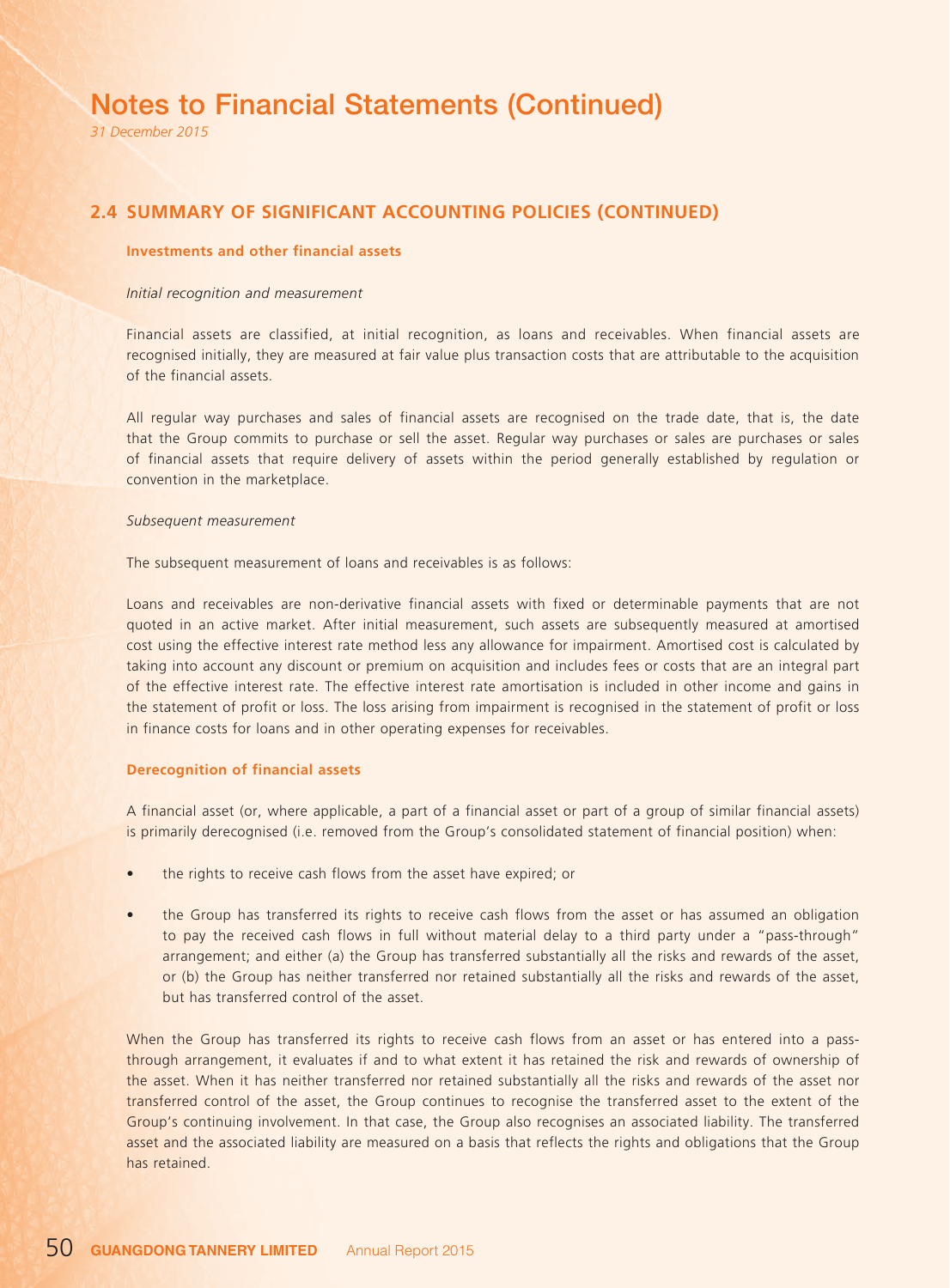*31 December 2015*

## **2.4 SUMMARY OF SIGNIFICANT ACCOUNTING POLICIES (continued)**

#### **Derecognition of financial assets (Continued)**

Continuing involvement that takes the form of a guarantee over the transferred asset is measured at the lower of the original carrying amount of the asset and the maximum amount of consideration that the Group could be required to repay.

#### **Impairment of financial assets**

The Group assesses at the end of each reporting period whether there is objective evidence that a financial asset or a group of financial assets is impaired. Impairment exists if one or more events that occurred after the initial recognition of the asset have an impact on the estimated future cash flows of the financial asset or the group of financial assets that can be reliably estimated. Evidence of impairment may include indications that a debtor or a group of debtors is experiencing significant financial difficulty, default or delinquency in interest or principal payments, the probability that they will enter bankruptcy or other financial reorganisation and observable data indicating that there is a measurable decrease in the estimated future cash flows, such as changes in arrears or economic conditions that correlate with defaults.

#### *Financial assets carried at amortised cost*

For financial assets carried at amortised cost, the Group first assesses whether impairment exists individually for financial assets that are individually significant, or collectively for financial assets that are not individually significant. If the Group determines that no objective evidence of impairment exists for an individually assessed financial asset, whether significant or not, it includes the asset in a group of financial assets with similar credit risk characteristics and collectively assesses them for impairment. Assets that are individually assessed for impairment and for which an impairment loss is, or continues to be, recognised are not included in a collective assessment of impairment.

The amount of any impairment loss identified is measured as the difference between the asset's carrying amount and the present value of estimated future cash flows (excluding future credit losses that have not yet been incurred). The present value of the estimated future cash flows is discounted at the financial asset's original effective interest rate (i.e., the effective interest rate computed at initial recognition).

The carrying amount of the asset is reduced through the use of an allowance account and the loss is recognised in the statement of profit or loss. Interest income continues to be accrued on the reduced carrying amount and is accrued using the rate of interest used to discount the future cash flows for the purpose of measuring the impairment loss. Loans and receivables together with any associated allowance are written off when there is no realistic prospect of future recovery and all collateral has been realised or has been transferred to the Group.

If, in a subsequent period, the amount of the estimated impairment loss increases or decreases because of an event occurring after the impairment was recognised, the previously recognised impairment loss is increased or reduced by adjusting the allowance account. If a write-off is later recovered, the recovery is credited to administrative expenses in the statement of profit or loss.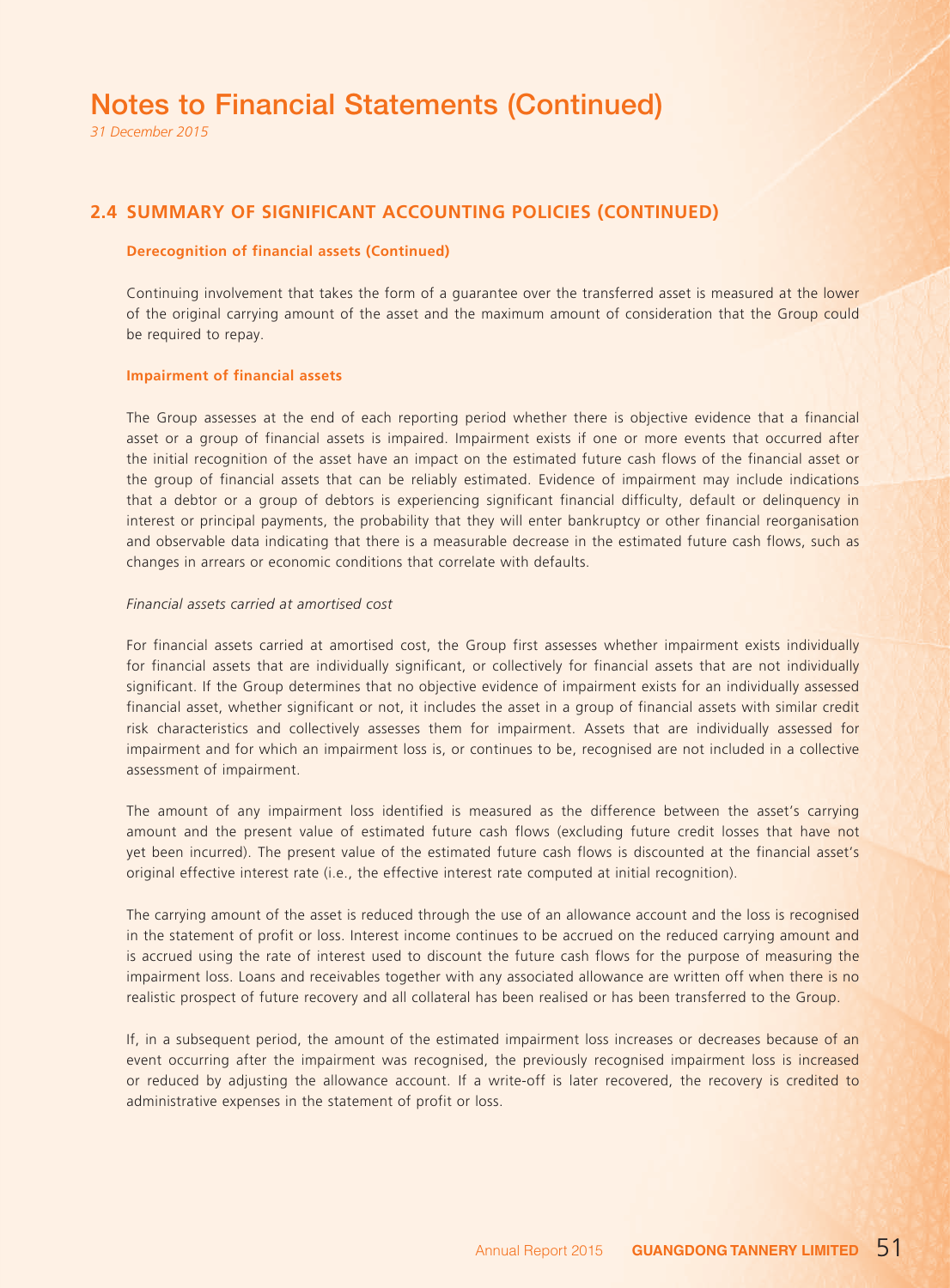*31 December 2015*

## **2.4 SUMMARY OF SIGNIFICANT ACCOUNTING POLICIES (continued)**

#### **Financial liabilities**

#### *Initial recognition and measurement*

Financial liabilities are classified, at initial recognition, as loans and borrowings.

All financial liabilities are recognised initially at fair value and, in the case of loans and borrowings, net of directly attributable transaction costs.

The Group's financial liabilities include trade and other payables, accruals, an amount due to a PRC joint venture partner, interest-bearing bank borrowings, and loans from the immediate holding company.

#### *Subsequent measurement*

The subsequent measurement of loans and borrowings is as follows:

After initial recognition, interest-bearing loans and borrowings are subsequently measured at amortised cost, using the effective interest rate method unless the effect of discounting would be immaterial, in which case they are stated at cost. Gains and losses are recognised in the statement of profit or loss when the liabilities are derecognised as well as through the effective interest rate amortisation process.

Amortised cost is calculated by taking into account any discount or premium on acquisition and fees or costs that are an integral part of the effective interest rate. The effective interest rate amortisation is included in finance costs in the statement of profit or loss.

#### **Derecognition of financial liabilities**

A financial liability is derecognised when the obligation under the liability is discharged or cancelled, or expires.

When an existing financial liability is replaced by another from the same lender on substantially different terms, or the terms of an existing liability are substantially modified, such an exchange or modification is treated as a derecognition of the original liability and a recognition of a new liability, and the difference between the respective carrying amounts is recognised in the statement of profit or loss.

#### **Offsetting of financial instruments**

Financial assets and financial liabilities are offset and the net amount is reported in the statement of financial position if there is a currently enforceable legal right to offset the recognised amounts and there is an intention to settle on a net basis, or to realise the assets and settle the liabilities simultaneously.

#### **Inventories**

Inventories are stated at the lower of cost and net realisable value. Cost is determined on the weighted average basis and, in the case of work in progress and finished goods, comprises direct materials, direct labour and an appropriate proportion of overheads. Net realisable value is based on estimated selling prices less any estimated costs to be incurred to completion and disposal.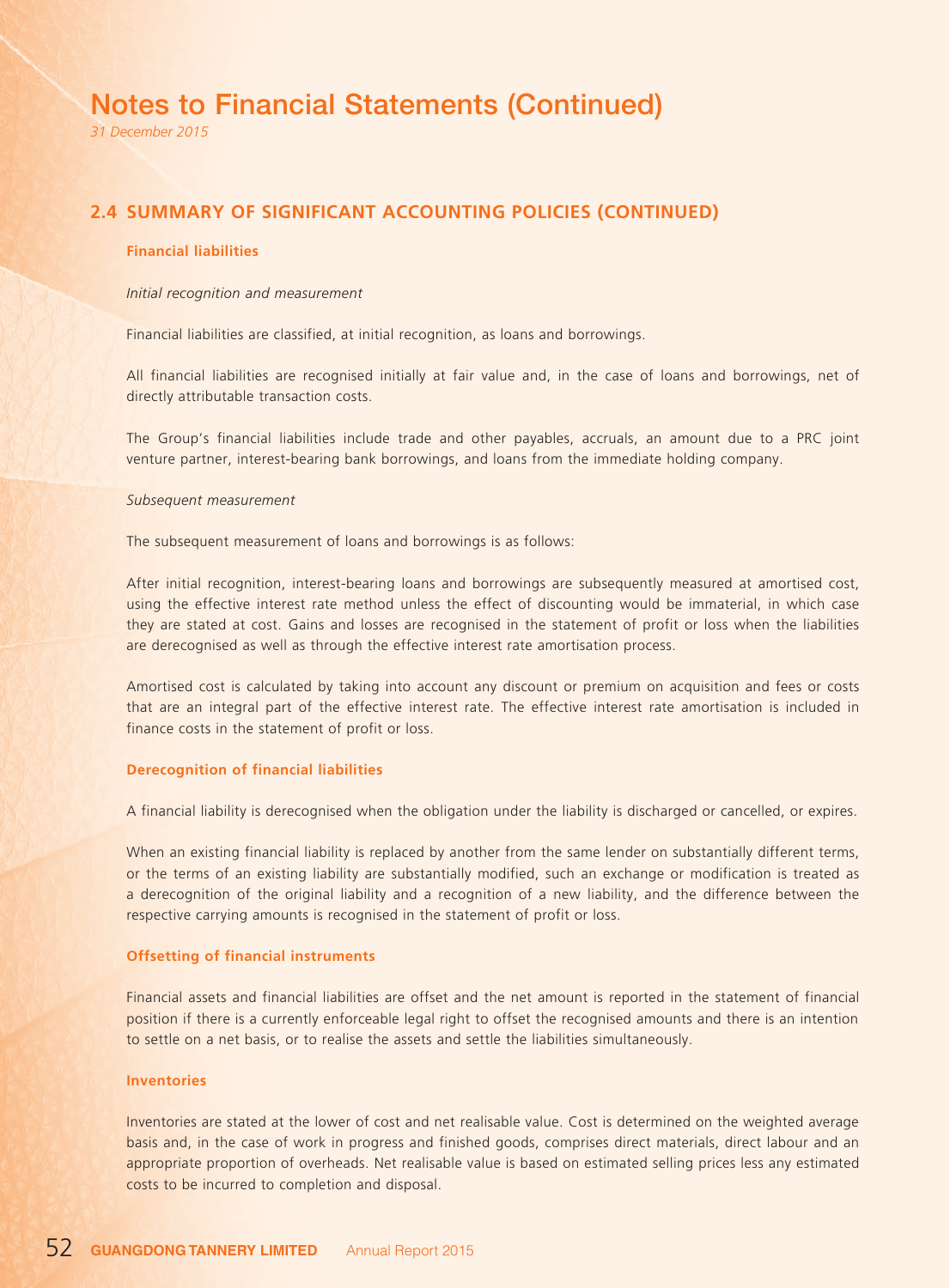*31 December 2015*

## **2.4 SUMMARY OF SIGNIFICANT ACCOUNTING POLICIES (continued)**

#### **Cash and cash equivalents**

For the purpose of the consolidated statement of cash flows, cash and cash equivalents comprise cash on hand and demand deposits, and short term highly liquid investments that are readily convertible into known amounts of cash, are subject to an insignificant risk of changes in value, and have a short maturity of generally within three months when acquired, less bank overdrafts which are repayable on demand and form an integral part of the Group's cash management.

For the purpose of the consolidated statement of financial position, cash and cash equivalents comprise cash on hand and at banks which are not restricted as to use.

#### **Provisions**

A provision is recognised when a present obligation (legal or constructive) has arisen as a result of a past event and it is probable that a future outflow of resources will be required to settle the obligation, provided that a reliable estimate can be made of the amount of the obligation.

When the effect of discounting is material, the amount recognised for a provision is the present value at the end of the reporting period of the future expenditures expected to be required to settle the obligation. The increase in the discounted present value amount arising from the passage of time is included in finance costs in the statement of profit or loss.

Provisions for staff redundancy payments and compensation to a PRC joint venture partner for early termination of a joint venture agreement are determined based on the relevant employment contracts and the terms of the joint venture agreement.

#### **Income tax**

Income tax comprises current and deferred tax. Income tax relating to items recognised outside the profit or loss is recognised outside profit or loss, either in other comprehensive income or directly in equity.

Current tax assets and liabilities for the current and prior periods are measured at the amount expected to be recovered from or paid to the taxation authorities, based on tax rates (and tax laws) that have been enacted or substantively enacted by the end of the reporting period, taking into consideration interpretations and practices prevailing in the countries in which the Group operates.

Deferred tax is provided, using the liability method, on all temporary differences at the end of the reporting period between the tax bases of assets and liabilities and their carrying amounts for financial reporting purposes.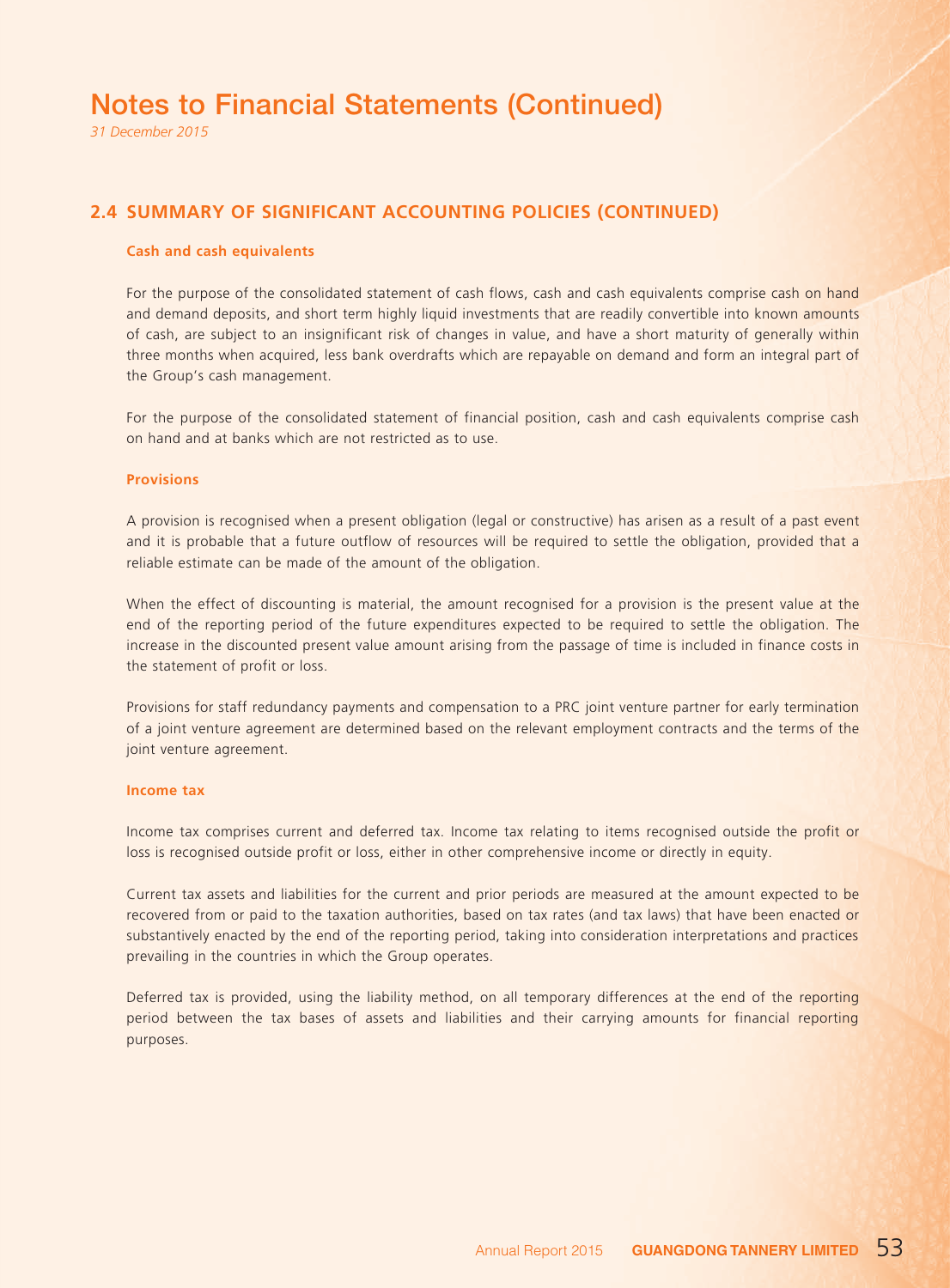## **2.4 SUMMARY OF SIGNIFICANT ACCOUNTING POLICIES (continued)**

#### **Income tax (Continued)**

Deferred tax liabilities are recognised for all taxable temporary differences, except:

- when the deferred tax liability arises from the initial recognition of an asset or liability in a transaction that is not a business combination and, at the time of the transaction, affects neither the accounting profit nor taxable profit or loss; and
- in respect of taxable temporary differences associated with interests in subsidiaries, when the timing of the reversal of the temporary differences can be controlled and it is probable that the temporary differences will not reverse in the foreseeable future.

Deferred tax assets are recognised for all deductible temporary differences, the carryforward of unused tax credits and any unused tax losses. Deferred tax assets are recognised to the extent that it is probable that taxable profit will be available against which the deductible temporary differences, the carryforward of unused tax credits and unused tax losses can be utilised, except:

- when the deferred tax asset relating to the deductible temporary differences arises from the initial recognition of an asset or liability in a transaction that is not a business combination and, at the time of the transaction, affects neither the accounting profit nor taxable profit or loss; and
- in respect of deductible temporary differences associated with interests in subsidiaries, deferred tax assets are only recognised to the extent that it is probable that the temporary differences will reverse in the foreseeable future and taxable profit will be available against which the temporary differences can be utilised.

The carrying amount of deferred tax assets is reviewed at the end of each reporting period and reduced to the extent that it is no longer probable that sufficient taxable profit will be available to allow all or part of the deferred tax asset to be utilised. Unrecognised deferred tax assets are reassessed at the end of each reporting period and are recognised to the extent that it has become probable that sufficient taxable profit will be available to allow all or part of the deferred tax asset to be recovered.

Deferred tax assets and liabilities are measured at the tax rates that are expected to apply to the period when the asset is realised or the liability is settled, based on tax rates (and tax laws) that have been enacted or substantively enacted by the end of the reporting period.

Deferred tax assets and deferred tax liabilities are offset if a legally enforceable right exists to set off current tax assets against current tax liabilities and the deferred taxes relate to the same taxable entity and the same taxation authority.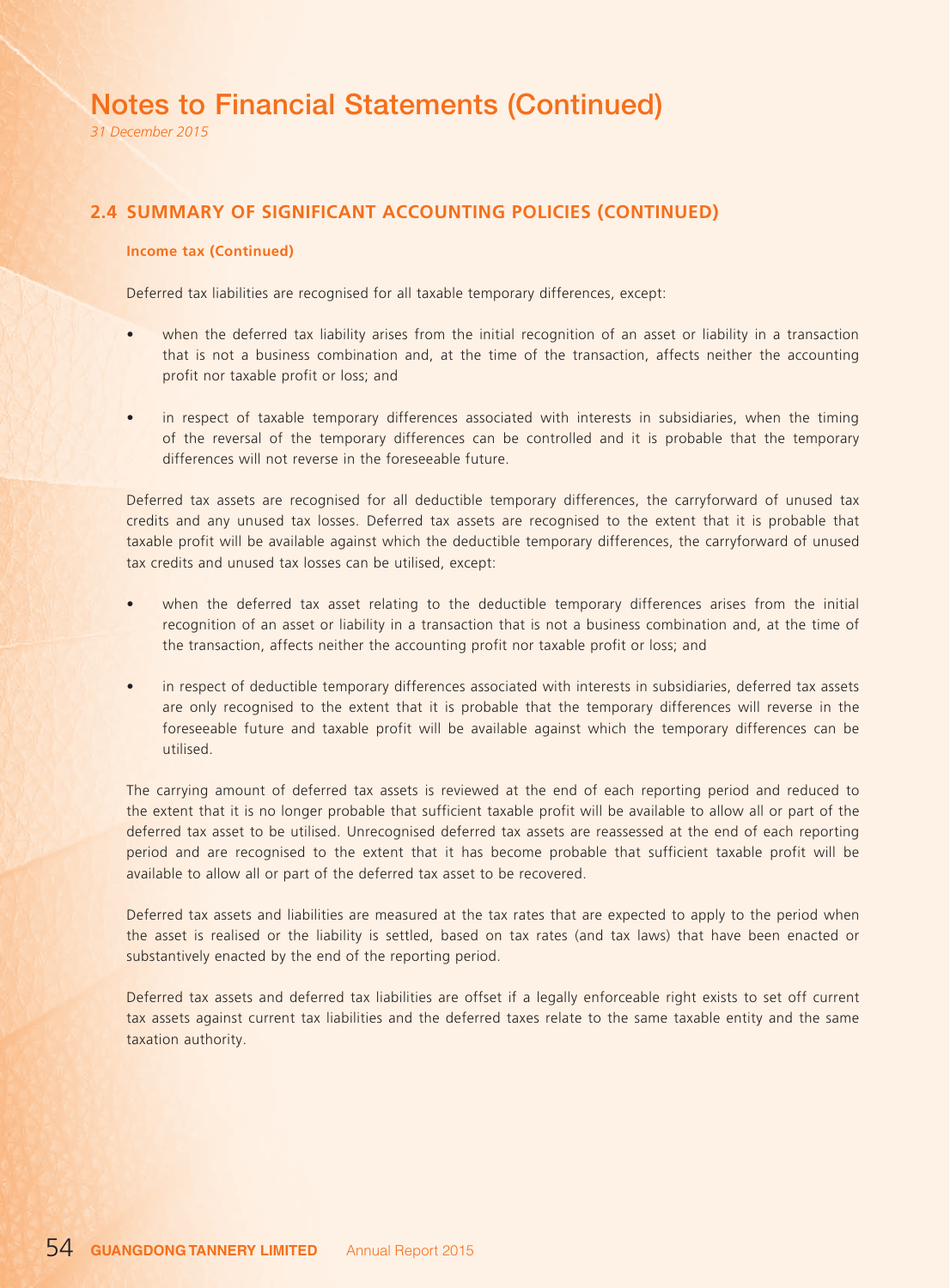*31 December 2015*

## **2.4 SUMMARY OF SIGNIFICANT ACCOUNTING POLICIES (continued)**

#### **Government grants**

Government grants are recognised at their fair value where there is reasonable assurance that the grant will be received and all attaching conditions will be complied with. When the grant relates to an expense item, it is recognised as income on a systematic basis over the periods that the costs, which it is intended to compensate, are expensed.

Where the grant relates to an asset, the fair value is deducted from the carrying amount of the asset and released to the statement of profit or loss by way of a reduced depreciation charge.

#### **Revenue recognition**

Revenue is recognised when it is probable that the economic benefits will flow to the Group and when the revenue can be measured reliably, on the following bases:

- (a) from the sale of goods, when the significant risks and rewards of ownership have been transferred to the buyer, provided that the Group maintains neither managerial involvement to the degree usually associated with ownership, nor effective control over the goods sold; and
- (b) interest income, on an accrual basis using the effective interest method by applying the rate that exactly discounts the estimated future cash receipts over the expected life of the financial instrument or a shorter period, when appropriate, to the net carrying amount of the financial asset.

#### **Employee benefits**

#### *Share-based payments*

The Company operates a share option scheme for the purpose of providing incentives and rewards to eligible participants who contribute to the success of the Group's operations. Employees (including directors) of the Group receive remuneration in the form of share-based payments, whereby employees render services as consideration for equity instruments ("equity-settled transactions").

The cost of equity-settled transactions with employees for grants after 7 November 2002 is measured by reference to the fair value at the date at which they are granted. The fair value is determined by an external valuer using a binomial model, further details of which are given in note 23 to the financial statements.

The cost of equity-settled transactions is recognised in employee benefit expense, together with a corresponding increase in equity, over the period in which the performance and/or service conditions are fulfilled. The cumulative expense recognised for equity-settled transactions at the end of each reporting period until the vesting date reflects the extent to which the vesting period has expired and the Group's best estimate of the number of equity instruments that will ultimately vest. The charge or credit to the statement of profit or loss for a period represents the movement in the cumulative expense recognised as at the beginning and end of that period.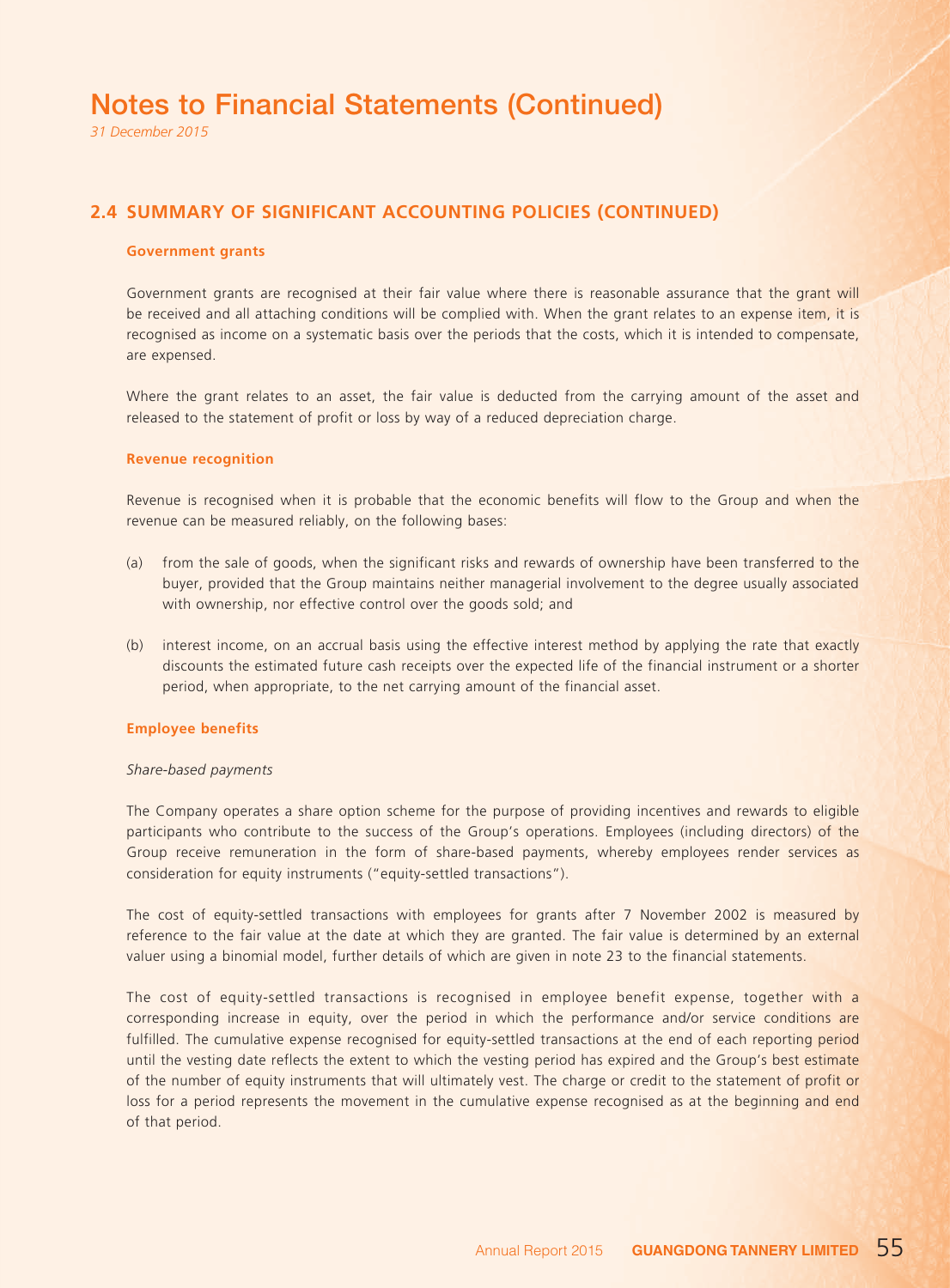## **2.4 SUMMARY OF SIGNIFICANT ACCOUNTING POLICIES (continued)**

#### **Employee benefits (Continued)**

#### *Share-based payments (Continued)*

Service and non-market performance conditions are not taken into account when determining the grant date fair value of awards, but the likelihood of the conditions being met is assessed as part of the Group's best estimate of the number of equity instruments that will ultimately vest. Market performance conditions are reflected within the grant date fair value. Any other conditions attached to an award, but without an associated service requirement, are considered to be non-vesting conditions. Non-vesting conditions are reflected in the fair value of an award and lead to an immediate expensing of an award unless there are also service and/or performance conditions.

For awards that do not ultimately vest because non-market performance and/or service conditions have not been met, no expense is recognised. Where awards include a market or non-vesting condition, the transactions are treated as vesting irrespective of whether the market or non-vesting condition is satisfied, provided that all other performance and/or service conditions are satisfied.

Where the terms of an equity-settled award are modified, as a minimum an expense is recognised as if the terms had not been modified, if the original terms of the award are met. In addition, an expense is recognised for any modification that increases the total fair value of the share-based payments, or is otherwise beneficial to the employee as measured at the date of modification.

Where an equity-settled award is cancelled, it is treated as if it had vested on the date of cancellation, and any expense not yet recognised for the award is recognised immediately. This includes any award where non-vesting conditions within the control of either the Group or the employee are not met. However, if a new award is substituted for the cancelled award, and is designated as a replacement award on the date that it is granted, the cancelled and new awards are treated as if they were a modification of the original award, as described in the previous paragraph.

The dilutive effect of outstanding options is reflected as additional share dilution in the computation of earnings/loss per share.

#### **Other employee benefits**

#### *Pension schemes*

The Group operates a defined contribution Mandatory Provident Fund retirement benefit scheme (the "MPF Scheme") under the Mandatory Provident Fund Schemes Ordinance for those employees who are eligible to participate in the MPF Scheme. Contributions are made based on a percentage of the employees' basic salaries and are charged to the statement of profit or loss as they become payable in accordance with the rules of the MPF Scheme. The assets of the MPF Scheme are held separately from those of the Group in an independently administered fund. The Group's employer contributions vest fully with the employees when contributed into the MPF Scheme.

The employees of the Group's subsidiaries which operate in Mainland China are required to participate in a central pension scheme (the "PRC Scheme") operated by the local municipal government. These subsidiaries are required to contribute a certain percentage of their payroll costs to the PRC Scheme. The contributions are charged to the statement of profit or loss as they become payable in accordance with the rules of the PRC Scheme.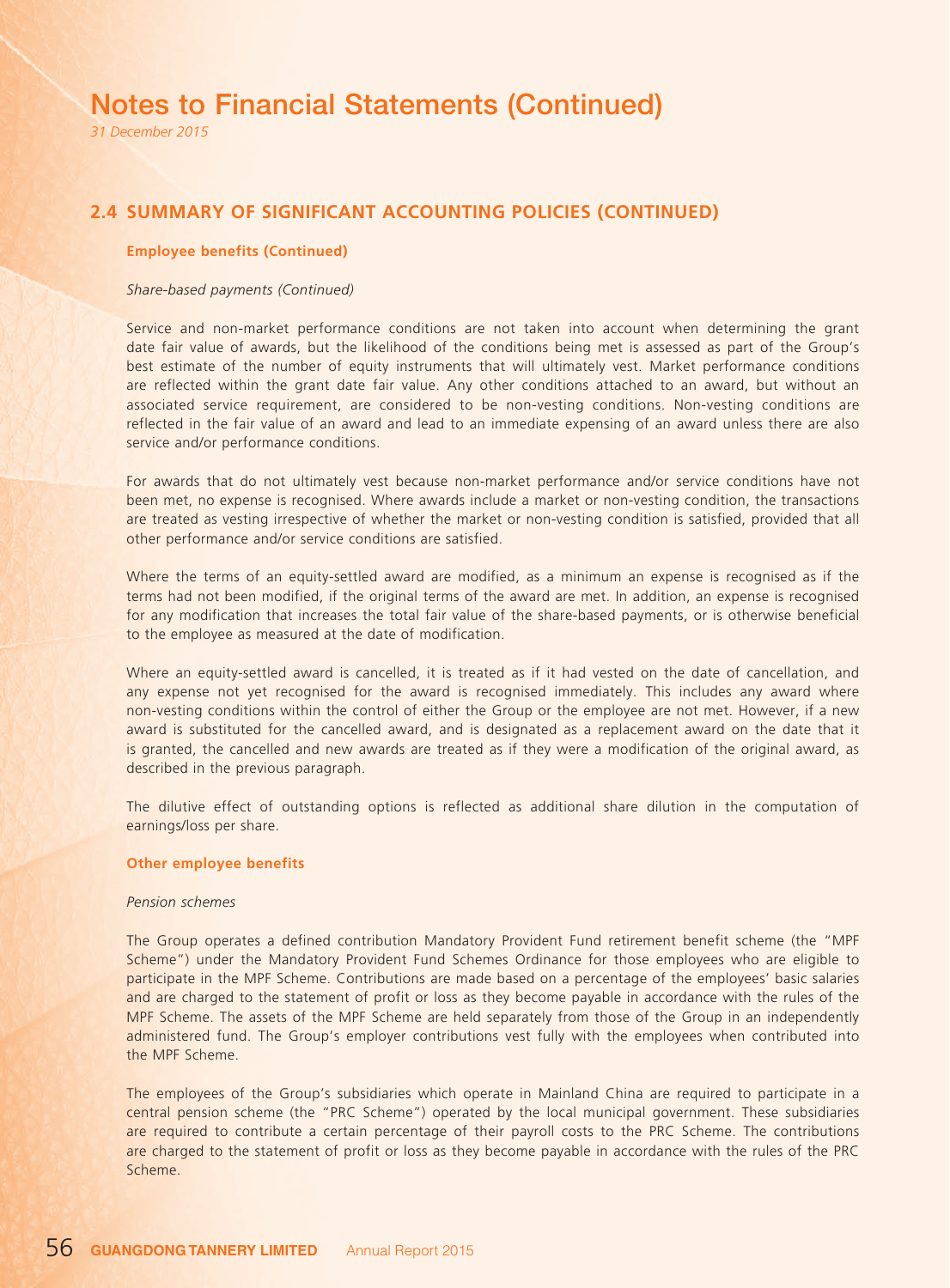*31 December 2015*

## **2.4 SUMMARY OF SIGNIFICANT ACCOUNTING POLICIES (continued)**

#### **Borrowing costs**

Borrowing costs directly attributable to the acquisition, construction or production of qualifying assets, i.e., assets that necessarily take a substantial period of time to get ready for their intended use or sale, are capitalised as part of the cost of those assets. The capitalisation of such borrowing costs ceases when the assets are substantially ready for their intended use or sale. Investment income earned on the temporary investment of specific borrowings pending their expenditure on qualifying assets is deducted from the borrowing costs capitalised. All other borrowing costs are expensed in the period in which they are incurred. Borrowing costs consist of interest and other costs that an entity incurs in connection with the borrowing of funds.

#### **Foreign currencies**

These financial statements are presented in Hong Kong dollars, which is the Company's functional and presentation currency. Each entity in the Group determines its own functional currency and items included in the financial statements of each entity are measured using that functional currency. Foreign currency transactions recorded by the entities in the Group are initially recorded using their respective functional currency rates prevailing at the dates of the transactions. Monetary assets and liabilities denominated in foreign currencies are translated at the functional currency rates of exchange ruling at the end of the reporting period. Differences arising on settlement or translation of monetary items are recognised in the statement of profit or loss.

Non-monetary items that are measured in terms of historical cost in a foreign currency are translated using the exchange rates at the dates of the initial transactions. Non-monetary items measured at fair value in a foreign currency are translated using the exchange rates at the date when the fair value was measured. The gain or loss arising on translation of a non-monetary item measured at fair value is treated in line with the recognition of the gain or loss on change in fair value of the item (i.e., translation difference on the item whose fair value gain or loss is recognised in other comprehensive income or profit or loss is also recognised in other comprehensive income or profit or loss, respectively).

The functional currencies of certain overseas subsidiaries are currencies other than the Hong Kong dollar. As at the end of each reporting period, the assets and liabilities of these entities are translated into the Hong Kong dollars at the exchange rates prevailing at the end of each reporting period and their statements of profit or loss are translated into Hong Kong dollars at the weighted average exchange rates for the year.

The resulting exchange differences are recognised in other comprehensive income and accumulated in the exchange translation reserve. On disposal of a foreign operation, the component of other comprehensive income relating to that particular foreign operation is recognised in the statement of profit or loss.

For the purpose of the consolidated statement of cash flows, the cash flows of overseas subsidiaries are translated into Hong Kong dollars at the exchange rates ruling at the dates of the cash flows. Frequently recurring cash flows of overseas subsidiaries which arise throughout the year are translated into Hong Kong dollars at the weighted average exchange rates for the year.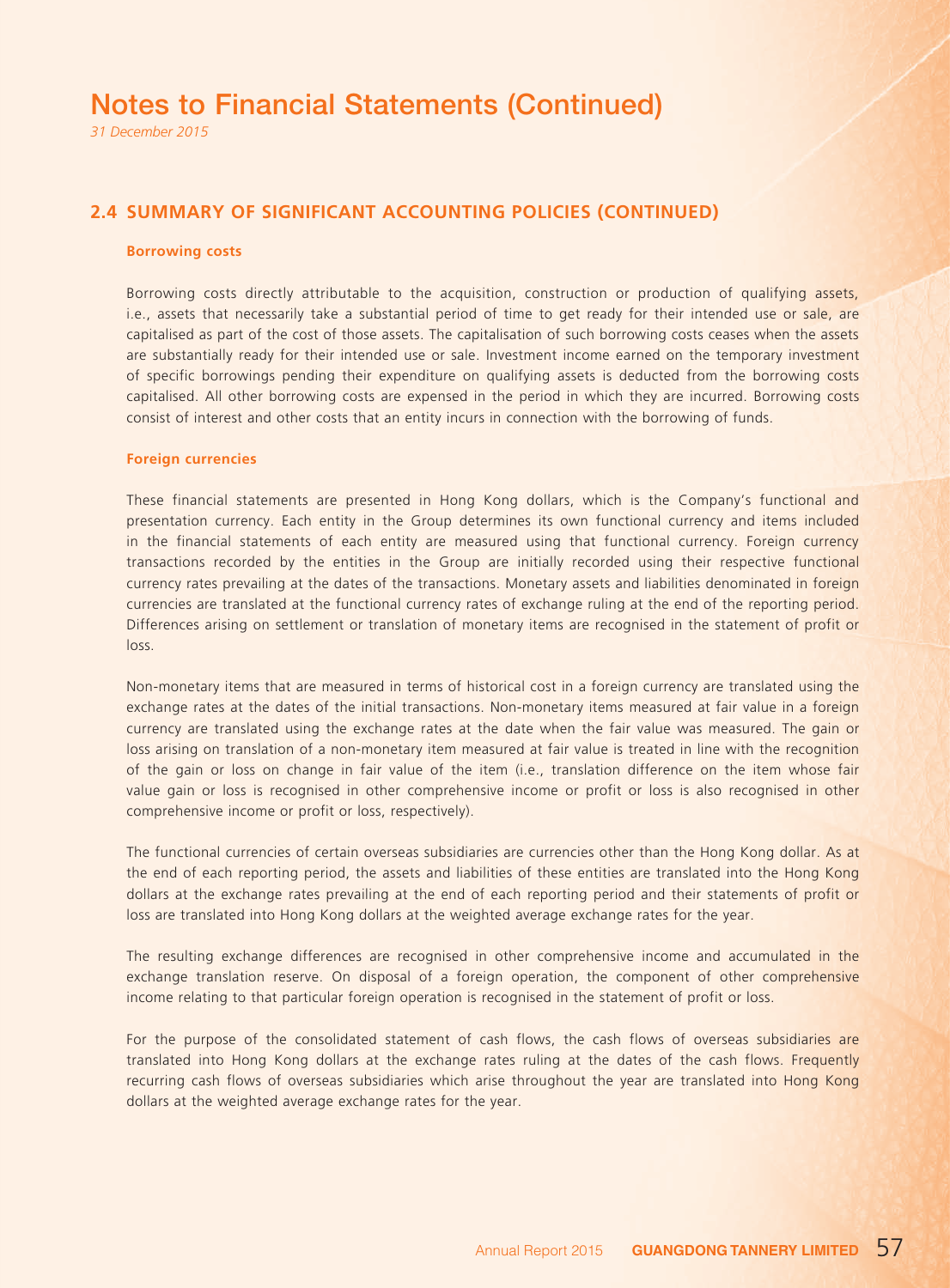## **3. SIGNIFICANT ACCOUNTING JUDGEMENTS AND ESTIMATES**

The preparation of the Group's financial statements requires management to make judgements, estimates and assumptions that affect the reported amounts of revenues, expenses, assets and liabilities, and their accompanying disclosures, and the disclosure of contingent liabilities. Uncertainty about these assumptions and estimates could result in outcomes that could require a material adjustment to the carrying amounts of the assets or liabilities affected in the future.

#### **Estimation uncertainty**

The key assumptions concerning the future and other key sources of estimation uncertainty at the end of the reporting period, that have a significant risk of causing a material adjustment to the carrying amounts of assets and liabilities within the next financial year, are described below.

#### *Provision for inventories*

Management reviews the condition of inventories of the Group at the end of each reporting period and makes provision for obsolete and slow-moving inventory items. Management also estimates the net realisable value for such inventories based primarily on the latest invoice prices and current market conditions. Management reassesses the estimation at the end of each reporting period.

#### *Impairment of trade receivables*

The Group maintains an allowance for the estimated loss arising from the inability of its customers to make the required payments. The Group makes its estimates based on the ageing of its trade receivable balances, customers' creditworthiness, and historical write-off experience. If the financial condition of its customers was to deteriorate so that the actual impairment loss might be higher than expected, the Group would be required to revise the basis of making the allowance and its future results would be affected.

#### *Useful lives and residual values of items of property, plant and equipment*

In determining the useful lives and residual values of items of property, plant and equipment, the Group periodically reviews the changes in market conditions, expected physical wear and tear, and the maintenance of the assets. The estimation of the useful life of the asset is based on experience of the Group with similar assets that are used in a similar way. Additional depreciation is made if the estimated useful lives and/or the residual values of items of property, plant and equipment are different from previous estimation. Useful lives and residual values are reviewed, at the end of each reporting period, based on changes in circumstances.

#### *Deferred tax assets*

Deferred tax assets are recognised for all unused tax losses to the extent that it is probable that taxable profit will be available against which the losses can be utilised. Significant management judgement is required to determine the amount of deferred tax assets that can be recognised, based upon the likely timing and level of future taxable profits together with future tax planning strategies. The amount of unrecognised tax losses at 31 December 2015 was HK\$72,038,000 (2014: HK\$72,038,000). Further details are contained in note 21 to the financial statements.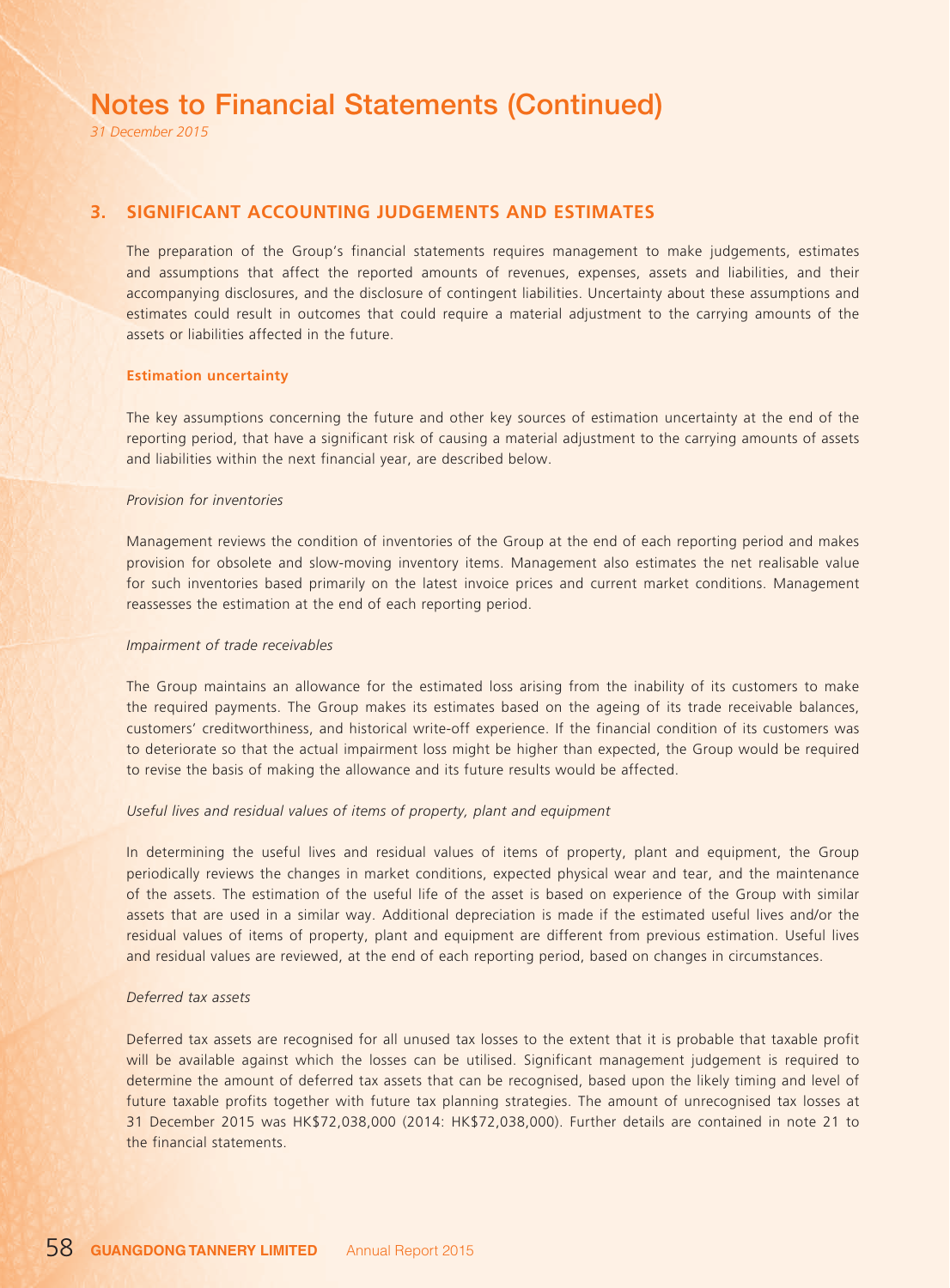*31 December 2015*

### **3. SIGNIFICANT ACCOUNTING JUDGEMENTS AND ESTIMATES (continued)**

#### **Estimation uncertainty (Continued)**

#### *Impairment of property, plant and equipment*

The Group assesses at the end of each reporting period whether there is an indication that property, plant and equipment may be impaired. If any indication exists, the Group estimates the recoverable amount of the property, plant and equipment. The Group measures the recoverable amount of the property, plant and equipment with reference to their value-in-use. The value-in-use calculation requires the Group to estimate the future cash flows expected to arise from property, plant and equipment and a suitable discount rate in order to calculate the present value. As at 31 December 2015, the carrying amount of property, plant and equipment was approximately HK\$103,313,000 (2014: HK\$103,991,000) (note 11).

### **4. OPERATING SEGMENT INFORMATION**

No separate analysis of operating segment information is presented by the Group as over 90% of the Group's revenue, results and assets related to the processing and sale of semi-finished and finished leather in Mainland China during the year.

#### **Information about a major customer**

Revenue of approximately HK\$127,800,000 (2014: HK\$119,847,000) was derived from sales to a single customer, which constituted 19.6% (2014: 15.6%) of the total revenue, during the year ended 31 December 2015.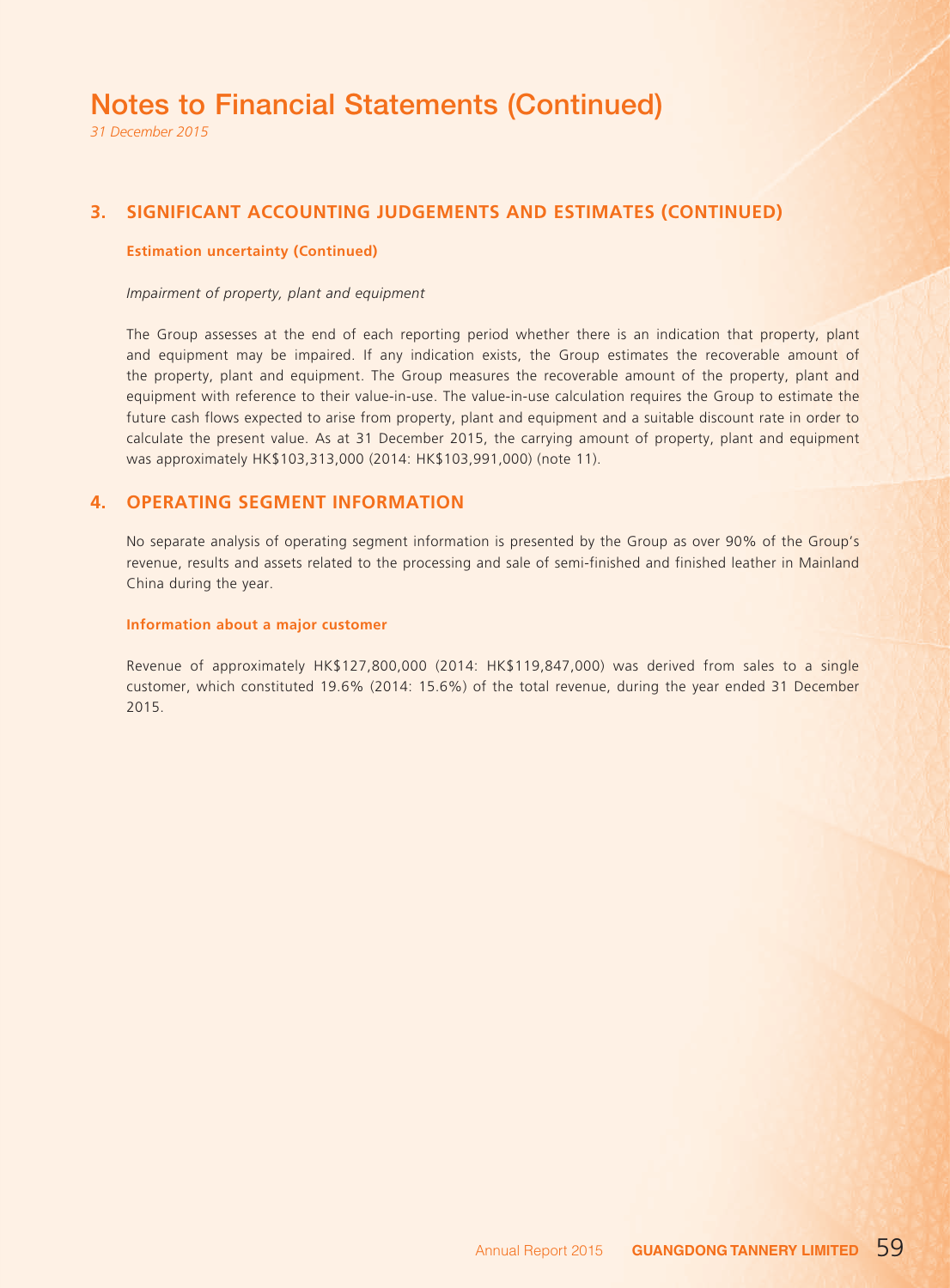## **5. REVENUE, OTHER INCOME AND GAINS**

Revenue, which is also the Group's turnover, represents the net invoiced value of goods sold during the year, after allowances for returns and trade discounts and value-added tax.

An analysis of revenue, other income and gains is as follows:

|                                               | <b>Note</b> | 2015<br><b>HK\$'000</b> | 2014<br>HK\$'000 |
|-----------------------------------------------|-------------|-------------------------|------------------|
| <b>Revenue</b>                                |             |                         |                  |
| Processing and sale of leather                |             | 652,729                 | 767,185          |
| <b>Other income</b>                           |             |                         |                  |
| Interest income                               |             | 120                     | 152              |
| Sale of scrap materials                       |             | 1,438                   | 2,948            |
| Government grants*                            |             | 5,205                   | 675              |
| Others                                        |             | 136                     | 57               |
|                                               |             |                         |                  |
|                                               |             | 6,899                   | 3,832            |
| Gains                                         |             |                         |                  |
| Surplus on revaluation of buildings           | 11(a)       |                         | 429              |
| Write-back of provision for other receivables |             |                         |                  |
| and prepayments                               |             | 61                      |                  |
| Write-back of provision for trade             |             |                         |                  |
| and bills receivables                         |             | 179                     | 632              |
|                                               |             |                         |                  |
|                                               |             | 240                     | 1,061            |
|                                               |             |                         |                  |
|                                               |             | 7,139                   | 4,893            |

During the year ended 31 December 2015, the Group received HK\$5,205,000 (2014: HK\$675,000) from the PRC local government to support the Group's PRC operations.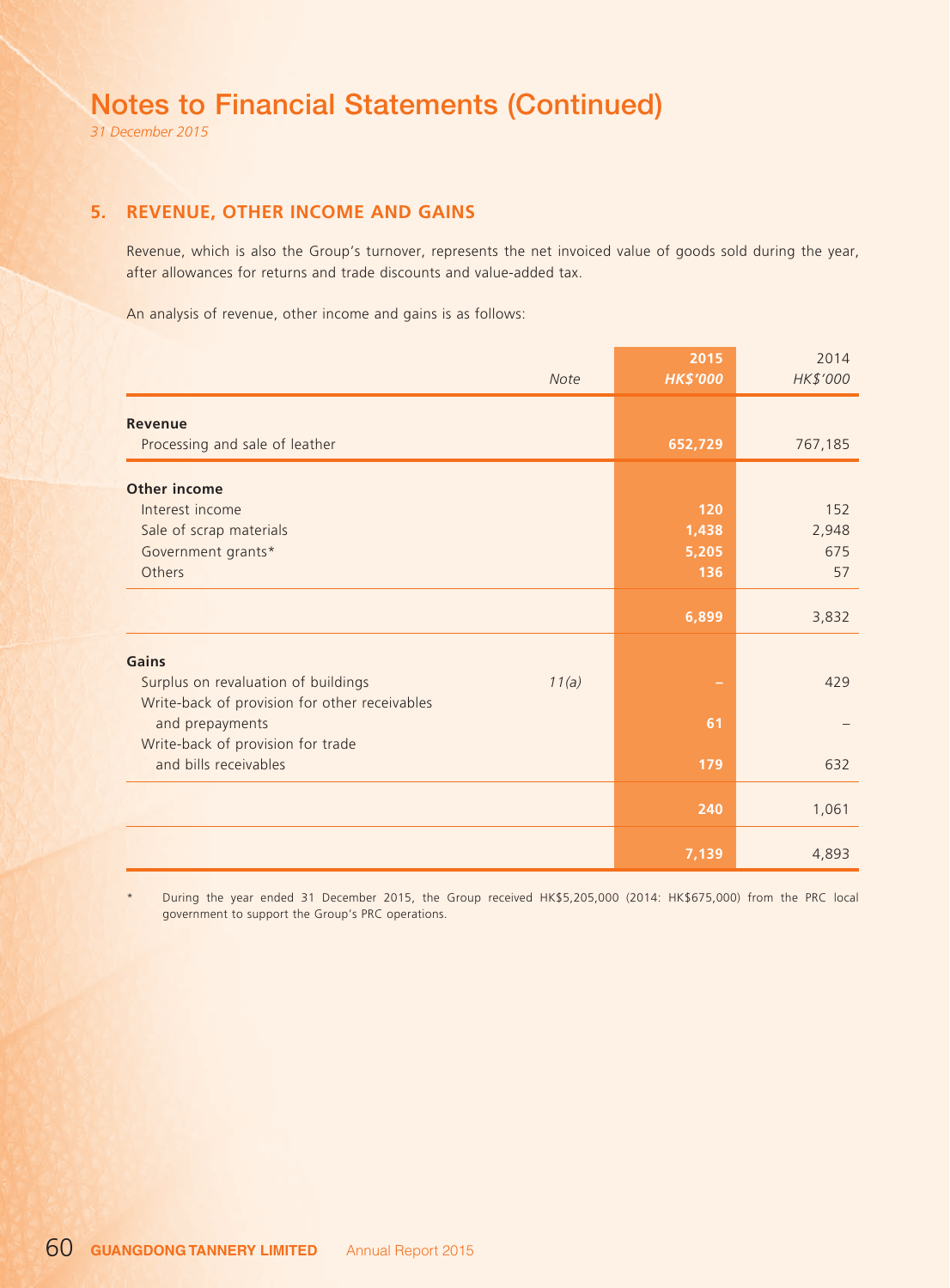*31 December 2015*

## **6. PROFIT/(LOSS) BEFORE TAX**

The Group's profit/(loss) before tax is arrived at after charging/(crediting):

|                                                      |              | 2015            | 2014     |
|------------------------------------------------------|--------------|-----------------|----------|
|                                                      | <b>Notes</b> | <b>HK\$'000</b> | HK\$'000 |
|                                                      |              |                 |          |
| Cost of inventories sold                             |              | 635,532         | 731,159  |
| Auditors' remuneration                               |              | 1,300           | 1,274    |
| Depreciation                                         | 11           | 10,739          | 10,473   |
| Interest on:                                         |              |                 |          |
| Bank loans and discounting bills receivable to banks |              | 7,017           | 2,633    |
| Loans from the immediate holding company             |              | 3,516           | 4,043    |
|                                                      |              |                 |          |
|                                                      |              | 10,533          | 6,676    |
| Employee benefit expense                             |              |                 |          |
| (excluding directors' remuneration (note 8)):        |              |                 |          |
| Wages and salaries                                   |              | 37,682          | 37,088   |
| Pension scheme contributions (defined                |              |                 |          |
| contribution schemes)*                               |              | 3,958           | 3,514    |
| Forfeiture of equity-settled share options           |              | (227)           | (125)    |
|                                                      |              |                 |          |
|                                                      |              | 41,413          | 40,477   |
|                                                      |              |                 |          |
| Foreign exchange differences, net                    |              | 7,507           | 817      |
| Provision/(reversal of provision) for inventories**  |              | 8,824           | (1, 401) |
| Minimum lease payments under operating leases        |              |                 |          |
| in respect of land and buildings                     |              | 929             | 920      |
| Amortisation of prepaid land lease payments          | 12           | 314             | 319      |
| Reversal of provision for trade and bills            |              |                 |          |
| receivables, net                                     | 14           | (179)           | (632)    |
| Reversal of provision for other receivables          | 14           | (56)            |          |
| Reversal of provision for prepayments                |              | (5)             |          |

At 31 December 2015 and 2014, the Group had no forfeited contributions available to reduce its contributions to the pension schemes in future years.

\*\* This item is included in the "Cost of sales" on the face of the consolidated statement of profit or loss.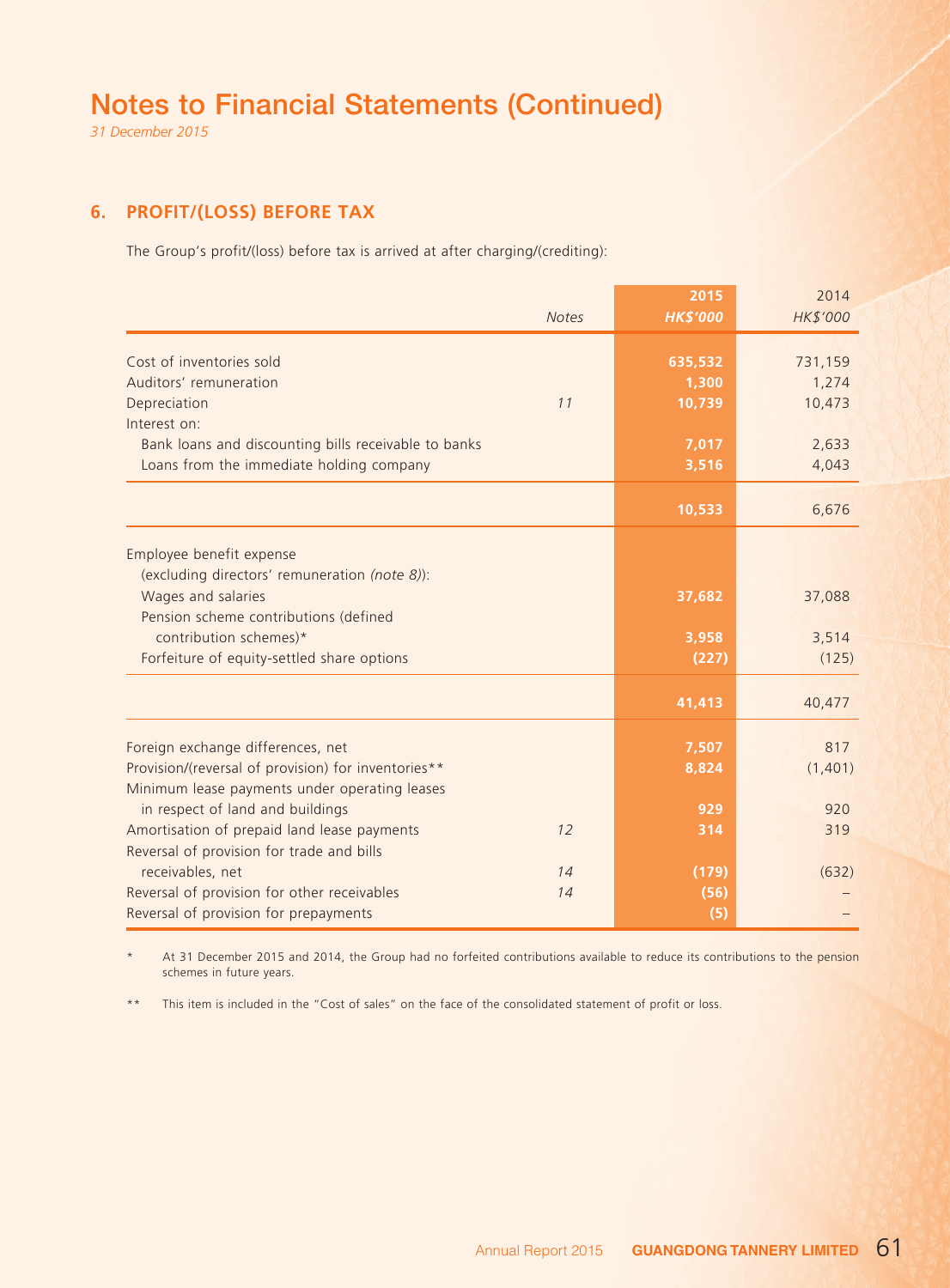*31 December 2015*

## **7. INCOME TAX**

No provision for Hong Kong profits tax has been made as the Group did not generate any assessable profits arising in Hong Kong during the year (2014: Nil). Taxes on profits assessable in Mainland China have been calculated at the rate of tax prevailing in Mainland China in which the Group operates.

|                                                                                                       | 2015<br><b>HK\$'000</b> | 2014<br>HK\$'000 |
|-------------------------------------------------------------------------------------------------------|-------------------------|------------------|
| Current - Mainland China<br>Charge for the year<br>Overprovision in prior years<br>Deferred (note 21) | $\sim$<br>(541)<br>۰    | 2,998<br>295     |
| Total tax charge/(credit) for the year                                                                | (541)                   | 3,293            |

A reconciliation of the tax expense/(credit) applicable to profit/(loss) before tax at the statutory rates for the jurisdictions in which the Company and the majority of its subsidiaries are domiciled to the tax expense/(credit) at the effective tax rates is as follows:

#### **2015**

|                                                                           | <b>Hong Kong</b><br><b>HK\$'000</b> | <b>Mainland</b><br>China<br><b>HK\$'000</b> | <b>Total</b><br><b>HK\$'000</b> |
|---------------------------------------------------------------------------|-------------------------------------|---------------------------------------------|---------------------------------|
| Loss before tax                                                           | (8,421)                             | (30, 469)                                   | (38, 890)                       |
| Tax at the statutory tax rate<br>Adjustments in respect of current tax of | (1, 389)                            | (7,617)                                     | (9,006)                         |
| previous periods                                                          |                                     | (541)                                       | (541)                           |
| Income not subject to tax                                                 | (103)                               | (71)                                        | (174)                           |
| Expenses not deductible for tax                                           | 1,492                               | 2,223                                       | 3,715                           |
| Tax loss utilised from previous periods                                   |                                     | (144)                                       | (144)                           |
| Tax loss not recognised                                                   |                                     | 5,609                                       | 5,609                           |
| Tax credit at the Group's effective rate                                  |                                     | (541)                                       | (541)                           |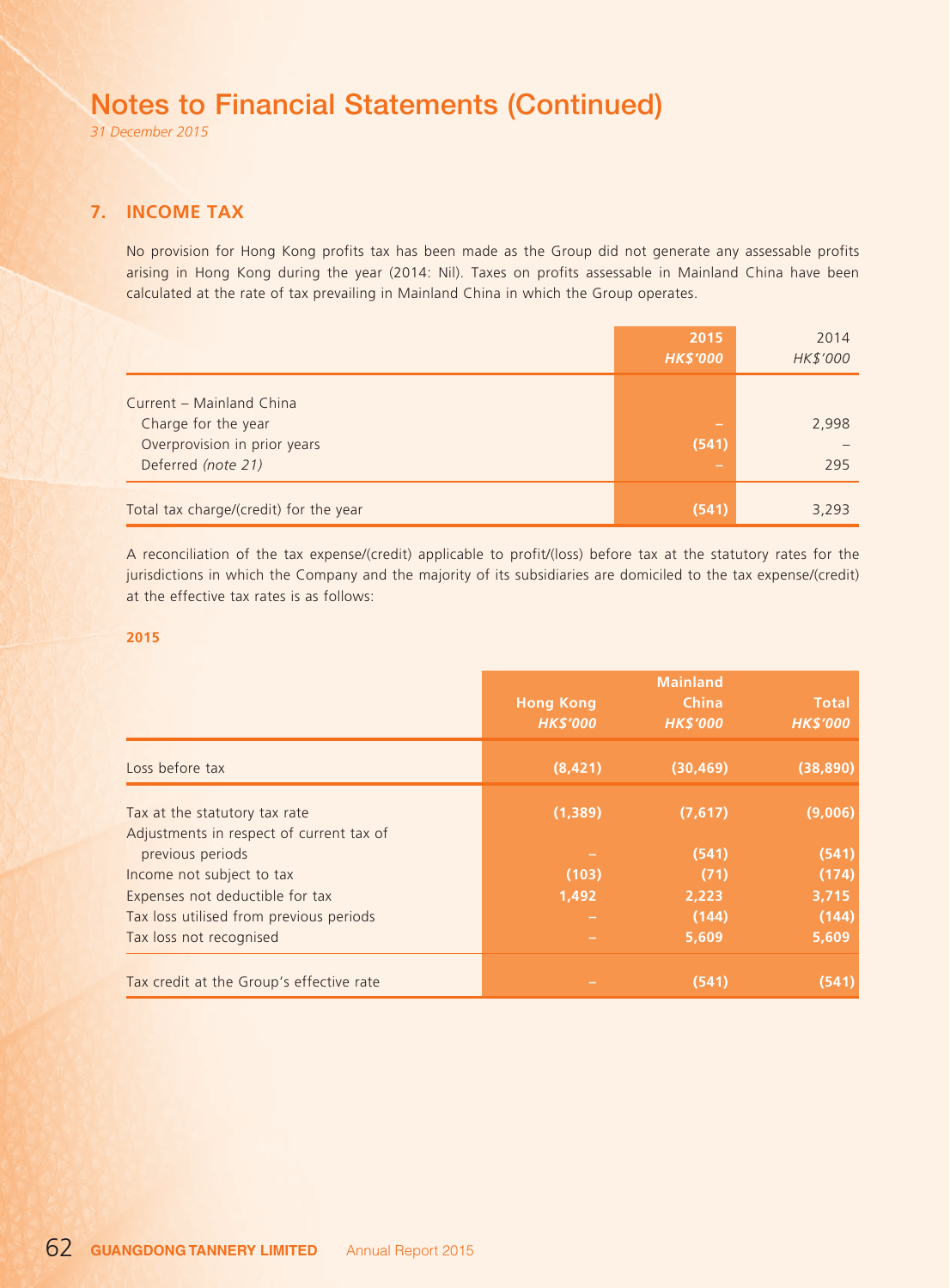*31 December 2015*

## **7. INCOME TAX (continued)**

2014

|                                          | Hong Kong<br>HK\$'000 | Mainland<br>China<br>HK\$'000 | Total<br>HK\$'000 |
|------------------------------------------|-----------------------|-------------------------------|-------------------|
| Profit/(loss) before tax                 | (9, 569)              | 14,860                        | 5,291             |
|                                          |                       |                               |                   |
| Tax at the statutory tax rate            | (1, 579)              | 3,715                         | 2,136             |
| Income not subject to tax                | (91)                  | (341)                         | (432)             |
| Expenses not deductible for tax          | 1,661                 | 236                           | 1,897             |
| Tax loss utilised from previous periods  |                       | (317)                         | (317)             |
| Tax loss not recognised                  | 9                     |                               | 9                 |
| Tax charge at the Group's effective rate |                       | 3,293                         | 3,293             |

### **8. DIRECTORS' REMUNERATION**

Directors' remuneration for the year, disclosed pursuant to the Rules Governing the Listing of Securities on The Stock Exchange of Hong Kong Limited (the "Listing Rules"), section 383(1)(a), (b), (c) and (f) of the Hong Kong Companies Ordinance and Part 2 of the Companies (Disclosure of Information about Benefits of Directors) Regulation, is as follows:

|                                                                                                                                                                              | 2015<br><b>HK\$'000</b>      | 2014<br>HK\$'000             |
|------------------------------------------------------------------------------------------------------------------------------------------------------------------------------|------------------------------|------------------------------|
| Fees                                                                                                                                                                         | 450                          | 450                          |
| Other emoluments:<br>Salaries, allowances and benefits in kind<br>Performance related bonuses*<br>Forfeiture of equity-settled share options<br>Pension scheme contributions | 1,050<br>174<br>(381)<br>256 | 1,187<br>926<br>(421)<br>287 |
|                                                                                                                                                                              | 1,099                        | 1,979                        |
|                                                                                                                                                                              | 1,549                        | 2,429                        |

Certain executive directors of the Company are entitled to bonus payments which are determined as a percentage of the profit after tax of the Group.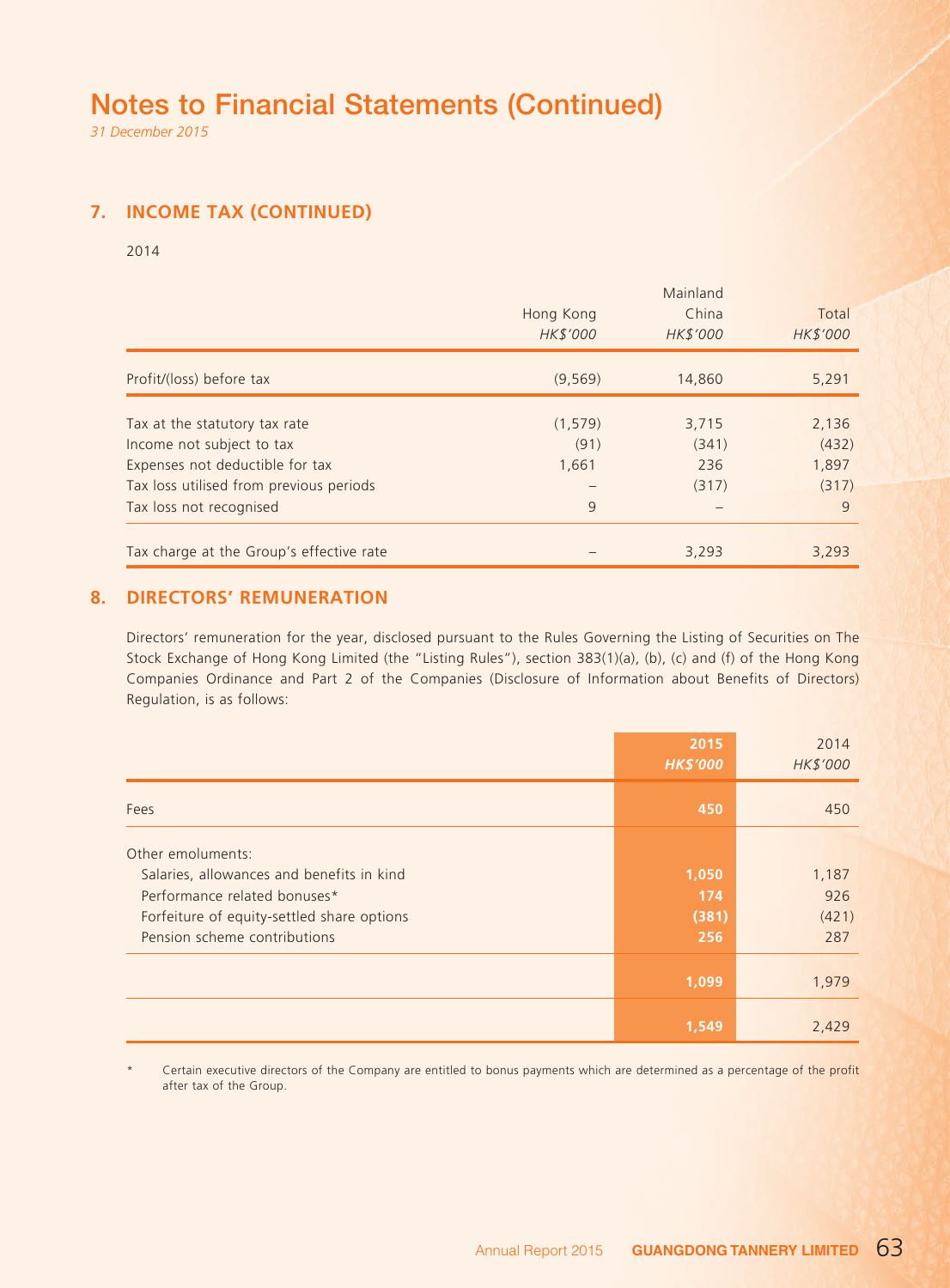### **8. DIRECTORS' REMUNERATION (continued)**

In prior years, certain directors were granted share options, in respect of their services to the Group, under the share option scheme of the Company, further details of which are set out in note 23 to the financial statements. The fair value of such options, which has been recognised in the statement of profit or loss over the vesting period was determined as at the date of grant and the amount included in the financial statements for the current year is included in the above directors' remuneration disclosure.

#### **(a) Independent non-executive directors**

The fees paid to independent non-executive directors during the year were as follows:

|                                                                 | 2015<br><b>HK\$'000</b> | 2014<br>HK\$'000  |
|-----------------------------------------------------------------|-------------------------|-------------------|
| Mr. Fung Lak<br>Mr. Choi Kam Fai, Thomas<br>Mr. Chan Cheong Tat | 150<br>150<br>150       | 150<br>150<br>150 |
|                                                                 | 450                     | 450               |

There were no other emoluments payable to the independent non-executive directors during the year (2014: Nil).

#### **(b) Executive directors and non-executive directors**

|                                                     | Fees<br><b>HK\$'000</b> | Salaries,<br>allowances<br>and benefits<br>in kind<br><b>HK\$'000</b> | Performance<br>bonuses<br><b>HK\$'000</b> | Equity-<br>settled<br>related share options<br>forfeited<br><b>HK\$'000</b> | <b>Pension</b><br>scheme<br><b>HK\$'000</b> | <b>Total</b><br>contributions remuneration<br><b>HK\$'000</b> |
|-----------------------------------------------------|-------------------------|-----------------------------------------------------------------------|-------------------------------------------|-----------------------------------------------------------------------------|---------------------------------------------|---------------------------------------------------------------|
| 2015                                                |                         |                                                                       |                                           |                                                                             |                                             |                                                               |
| Executive directors:<br>Mr. Chen Hong               |                         | 524                                                                   |                                           | (239)                                                                       | 190                                         | 475                                                           |
| Mr. Sun Jun                                         |                         | 526                                                                   | 174                                       | (59)                                                                        | 66                                          | 707                                                           |
|                                                     |                         | 1,050                                                                 | 174                                       | (298)                                                                       | 256                                         | 1,182                                                         |
| Non-executive directors:                            |                         |                                                                       |                                           |                                                                             |                                             |                                                               |
| Mrs. Ho Lam Lai Ping, Theresa*<br>Mr. Qiao Jiankang |                         |                                                                       |                                           | (83)                                                                        |                                             | (83)                                                          |
| Mr. Liu Bing*                                       |                         |                                                                       |                                           |                                                                             |                                             |                                                               |
| Mr. Ran Bo#                                         |                         |                                                                       |                                           |                                                                             |                                             |                                                               |
|                                                     |                         |                                                                       |                                           | (83)                                                                        |                                             | (83)                                                          |
|                                                     |                         | 1,050                                                                 | 174                                       | (381)                                                                       | 256                                         | 1,099                                                         |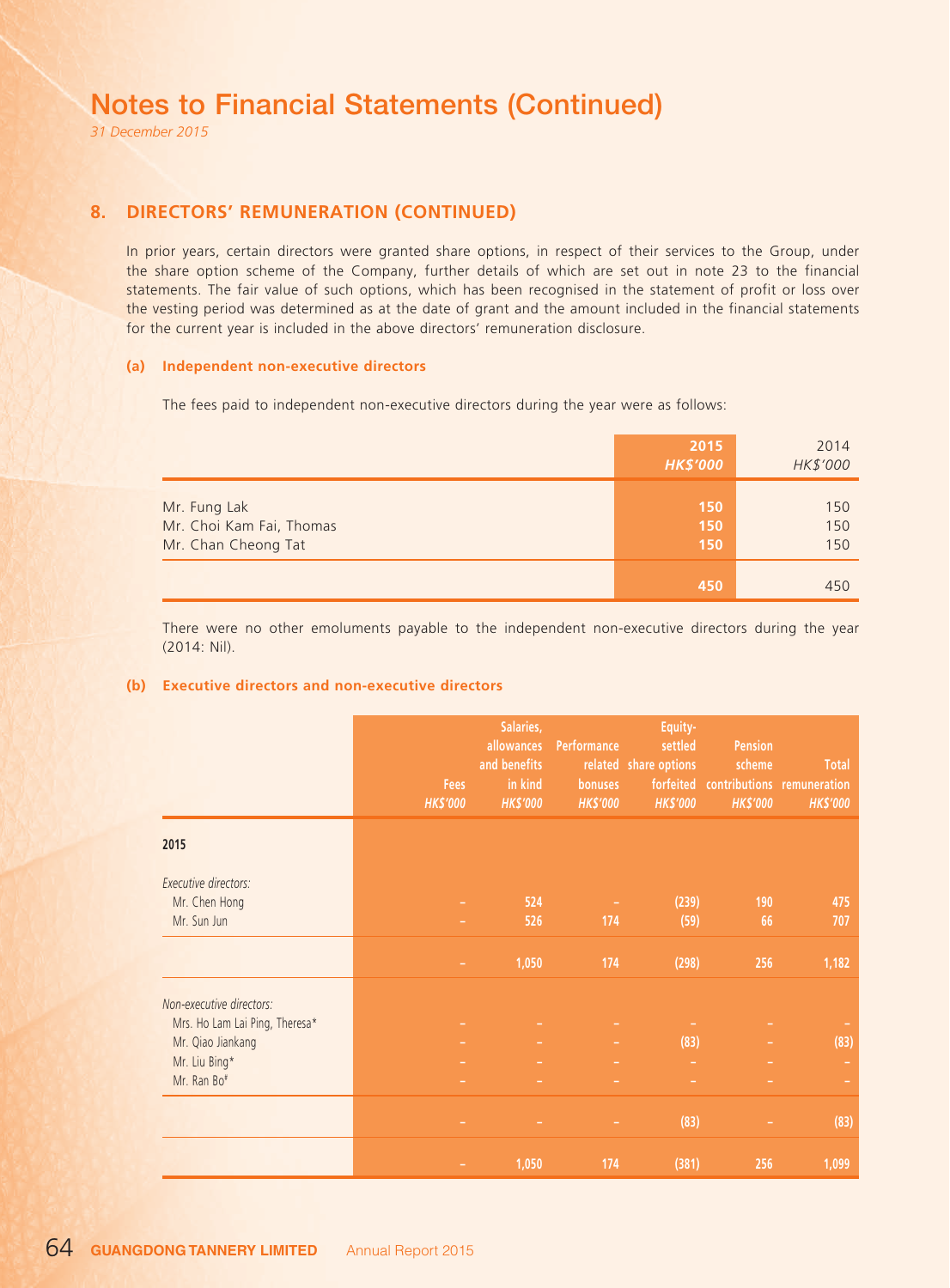## **8. DIRECTORS' REMUNERATION (continued)**

#### **(b) Executive directors and non-executive directors (Continued)**

|                                |                   | Salaries,                  |                    | Equity-                    |                         |                       |
|--------------------------------|-------------------|----------------------------|--------------------|----------------------------|-------------------------|-----------------------|
|                                |                   | allowances<br>and benefits | Performance        | settled                    | Pension                 |                       |
|                                | Fees              | in kind                    | related<br>bonuses | share options<br>forfeited | scheme<br>contributions | Total<br>remuneration |
|                                | HK\$'000          | HK\$'000                   | HK\$'000           | HK\$'000                   | HK\$'000                | HK\$'000              |
|                                |                   |                            |                    |                            |                         |                       |
| 2014                           |                   |                            |                    |                            |                         |                       |
| Executive directors:           |                   |                            |                    |                            |                         |                       |
| Mr. Chen Hong                  |                   | 718                        | 295                | (90)                       | 253                     | 1,176                 |
| Mr. Sun Jun                    |                   | 469                        | 631                | (22)                       | 34                      | 1,112                 |
|                                | $\qquad \qquad -$ | 1,187                      | 926                | (112)                      | 287                     | 2,288                 |
|                                |                   |                            |                    |                            |                         |                       |
| Non-executive directors:       |                   |                            |                    |                            |                         |                       |
| Mr. Xiong Guangyang*           |                   |                            |                    | (278)                      |                         | (278)                 |
| Mrs. Ho Lam Lai Ping, Theresa* |                   |                            |                    |                            |                         |                       |
| Mr. Qiao Jiankang              |                   |                            |                    | (31)                       |                         | (31)                  |
| Mr. Liu Bing*                  | $\qquad \qquad -$ |                            |                    |                            | -                       |                       |
|                                | -                 |                            | <sup>-</sup>       | (309)                      |                         | (309)                 |
|                                |                   | 1,187                      | 926                | (421)                      | 287                     | 1,979                 |

There was no arrangement under which a director waived or agreed to waive any remuneration during the year.

- \* Mr. Xiong Guangyang, Mrs. Ho Lam Lai Ping, Theresa and Mr. Liu Bing resigned as non-executive directors of the Company on 1 April 2014, 29 October 2015 and 13 November 2015, respectively.
- # Mr. Ran Bo was appointed as a non-executive director of the Company on 13 November 2015.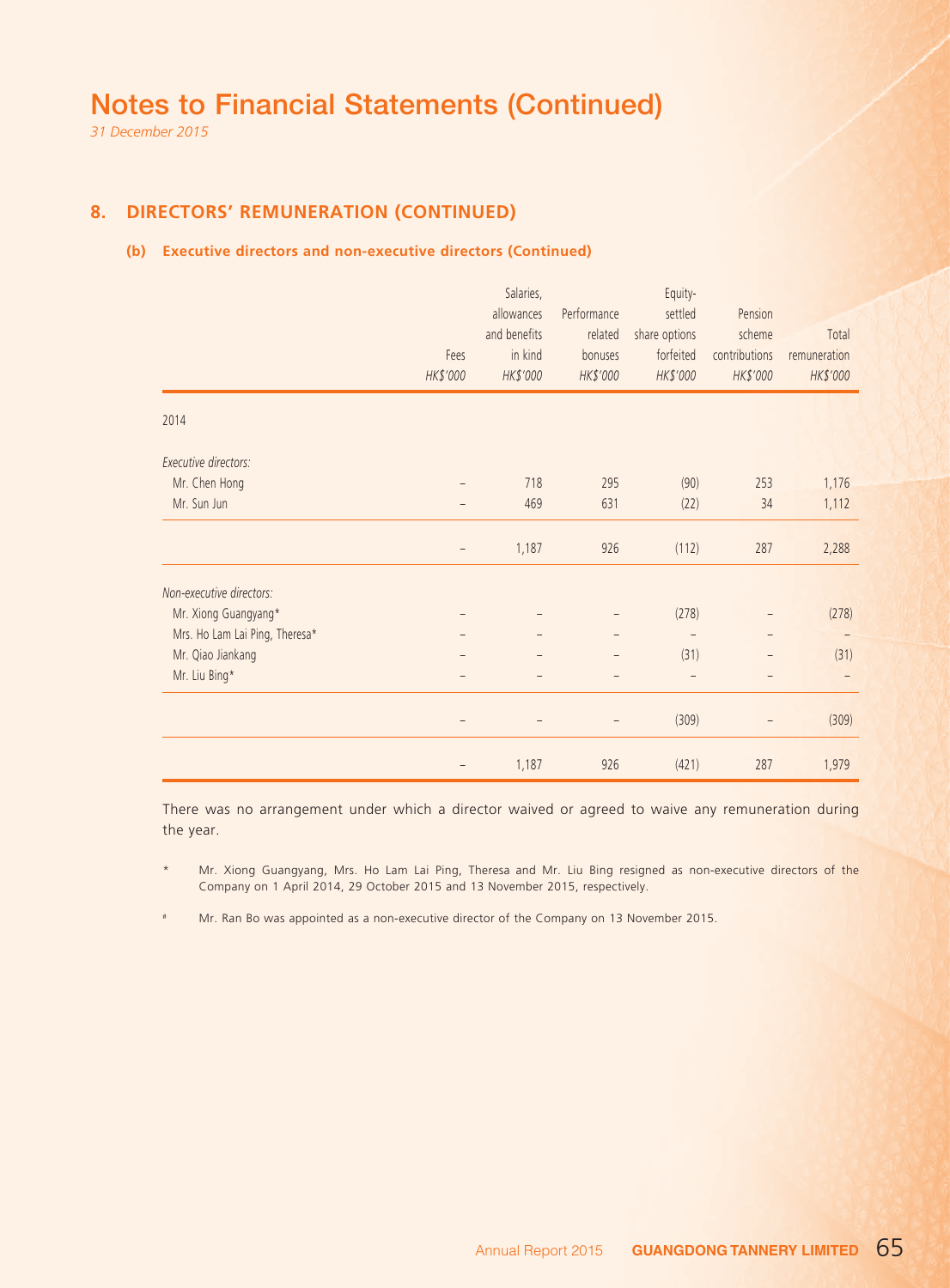*31 December 2015*

### **9. FIVE HIGHEST PAID EMPLOYEES**

The five highest paid employees of the Group during the year included two (2014: two) directors, details of whose remuneration is set out in note 8 above. Details of the remuneration for the year of the remaining three (2014: three) highest paid employees who are not directors of the Company, are as follows:

|                                                         | 2015<br><b>HK\$'000</b> | 2014<br>HK\$'000 |
|---------------------------------------------------------|-------------------------|------------------|
| Salaries and allowances<br>Pension scheme contributions | 1,596<br>102            | 1,844<br>67      |
|                                                         | 1,698                   | 1.911            |

The number of non-director highest paid employees whose remuneration fell within the following band is as follows:

|                      |       | <b>Number of employees</b> |
|----------------------|-------|----------------------------|
|                      | -2015 | 2014                       |
| Nil to HK\$1,000,000 |       |                            |

### **10. EARNINGS/(LOSS) PER SHARE**

The calculation of the basic earnings/(loss) per share amount is based on the profit/(loss) for the years and the weighted average number of ordinary shares of 538,019,000 (2014: 538,019,000) in issue during the year.

The calculation of the diluted earnings/(loss) per share amount is based on the profit/(loss) for the years. The weighted average number of ordinary shares used in the calculation is the number of ordinary shares in issue during the year, as used in the basic earnings/(loss) per share calculation, and the weighted average number of ordinary shares assumed to have been issued at no consideration on the deemed exercise of all dilutive potential ordinary share options into ordinary shares.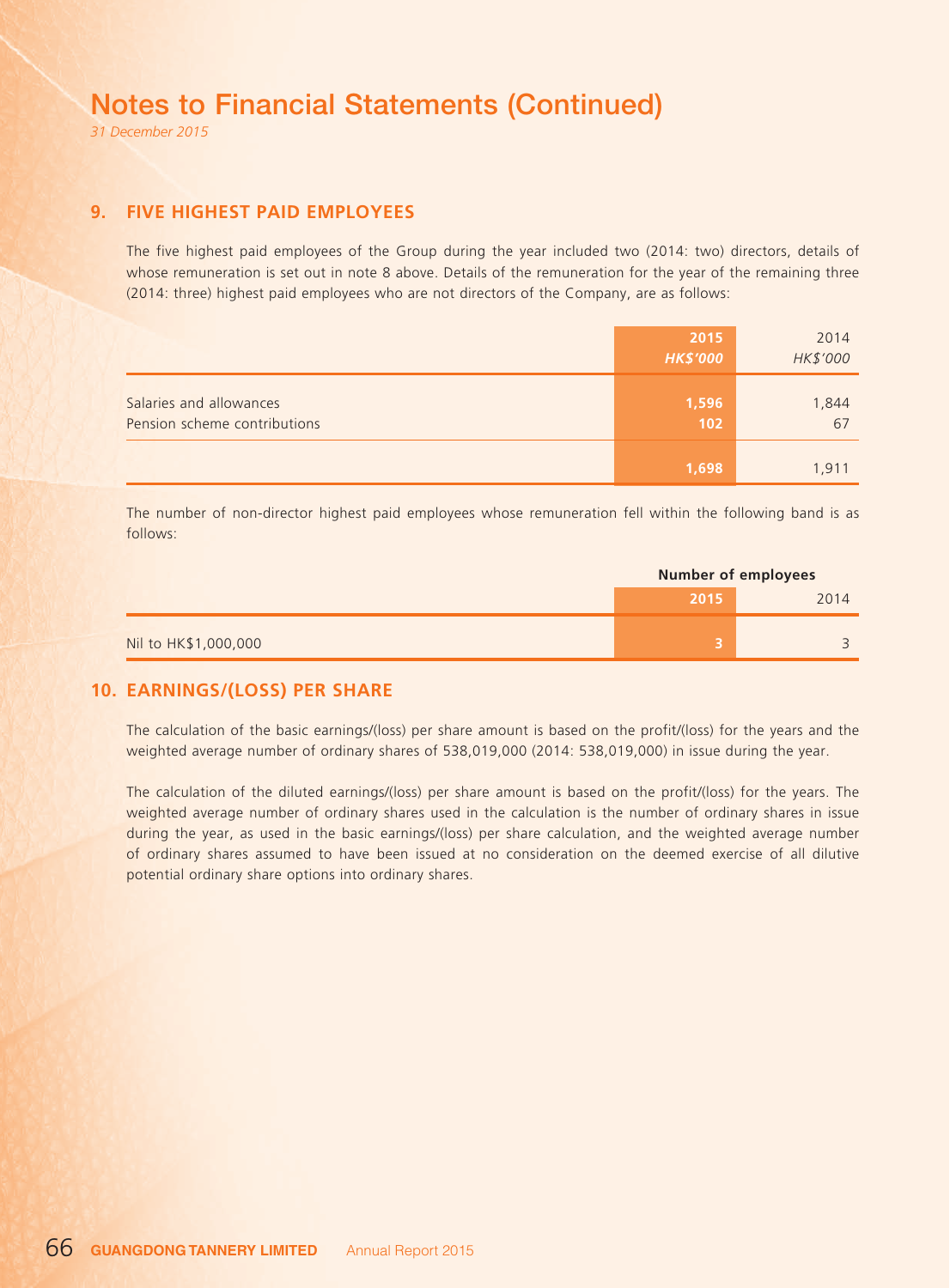*31 December 2015*

## **10. EARNINGS/(LOSS) PER SHARE (Continued)**

The calculations of basic and diluted earnings/(loss) per share are based on:

|                                                                            | 2015<br><b>HK\$'000</b> | 2014<br>HK\$'000 |
|----------------------------------------------------------------------------|-------------------------|------------------|
| Earnings/(loss)<br>Profit/(loss) for the year, used in the basic earnings/ |                         |                  |
| (loss) per share calculation                                               | (38, 349)               | 1,998            |
|                                                                            | <b>Number of shares</b> |                  |
|                                                                            | 2015                    | 2014             |
|                                                                            |                         |                  |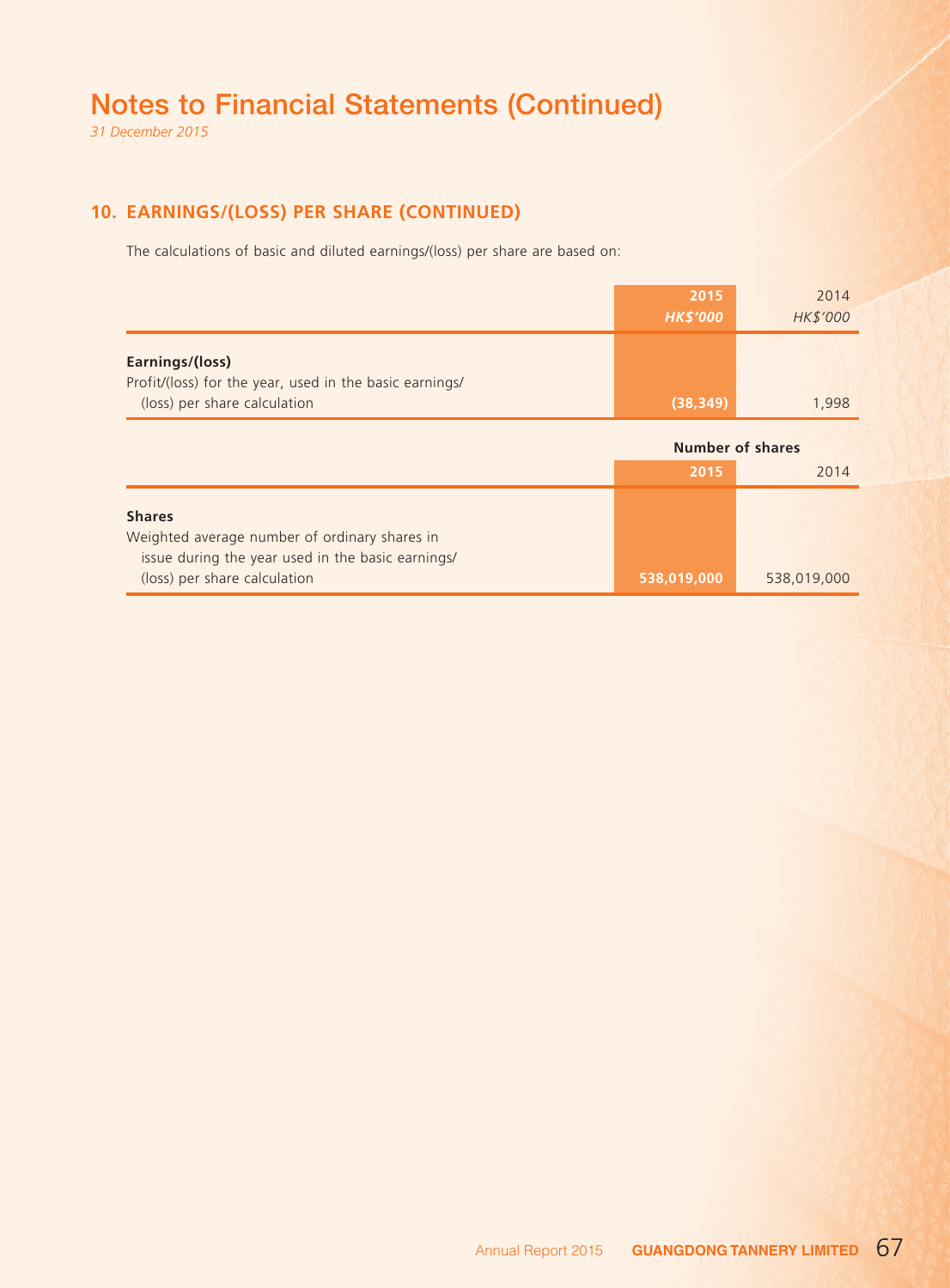*31 December 2015*

## **11. PROPERTY, PLANT AND EQUIPMENT**

|                                                                     |                                     | Leasehold<br>improve-    | <b>Plant and</b>             |                              | Furniture,<br><b>Electronic fixtures and</b> | <b>Motor</b>                | <b>Construction</b>            |                                 |
|---------------------------------------------------------------------|-------------------------------------|--------------------------|------------------------------|------------------------------|----------------------------------------------|-----------------------------|--------------------------------|---------------------------------|
|                                                                     | <b>Buildings</b><br><b>HK\$'000</b> | ments<br><b>HK\$'000</b> | machinery<br><b>HK\$'000</b> | equipment<br><b>HK\$'000</b> | equipment<br><b>HK\$'000</b>                 | vehicles<br><b>HK\$'000</b> | in progress<br><b>HK\$'000</b> | <b>Total</b><br><b>HK\$'000</b> |
| 31 December 2015                                                    |                                     |                          |                              |                              |                                              |                             |                                |                                 |
| At 1 January 2015:<br>Cost or valuation<br>Accumulated depreciation | 51,019                              | 21,996                   | 112,536                      | 4,560                        | 497                                          | 6,405                       | 4,632                          | 201,645                         |
| and impairment                                                      | ۰                                   | (13, 124)                | (74,006)                     | (3,794)                      | (460)                                        | (6, 270)                    |                                | (97, 654)                       |
| Net carrying amount                                                 | 51,019                              | 8,872                    | 38,530                       | 766                          | 37                                           | 135                         | 4,632                          | 103,991                         |
| At 1 January 2015, net of<br>accumulated depreciation               |                                     |                          |                              |                              |                                              |                             |                                |                                 |
| and impairment                                                      | 51,019                              | 8,872                    | 38,530                       | 766                          | 37                                           | 135                         | 4,632                          | 103,991                         |
| <b>Additions</b>                                                    |                                     | 3,157                    | 459                          | 40                           | $\overline{\phantom{a}}$                     | $\overline{\phantom{a}}$    | 13,979                         | 17,635                          |
| Surplus on revaluation (note (a))<br>Impairment (note (b))          | 1,265                               | (559)                    | (2, 410)                     | (30)                         | ٠                                            | ٠<br>(5)                    | ٠                              | 1,265<br>(3,004)                |
| Depreciation provided during                                        |                                     |                          |                              |                              |                                              |                             |                                |                                 |
| the year                                                            | (2, 259)                            | (1, 594)                 | (6, 502)                     | (253)                        | (12)                                         | (119)                       | ÷                              | (10, 739)                       |
| Transfer                                                            | 2,724                               | (679)                    | 12,021                       | (35)                         |                                              | 104                         | (14, 849)                      |                                 |
| Exchange realignment                                                | (2, 449)                            |                          | (2, 408)                     |                              | ٠                                            | (30)                        | (234)                          | (5,835)                         |
| At 31 December 2015, net of<br>accumulated depreciation             |                                     |                          |                              |                              |                                              |                             |                                |                                 |
| and impairment                                                      | 50,300                              | 9,197                    | 39,690                       | 488                          | 25                                           | 85                          | 3,528                          | 103,313                         |
| At 31 December 2015:                                                |                                     |                          |                              |                              |                                              |                             |                                |                                 |
| Cost or valuation                                                   | 50,300                              | 23,738                   | 118,761                      | 4,339                        | 497                                          | 6,261                       | 3,528                          | 207,424                         |
| Accumulated depreciation                                            |                                     |                          |                              |                              |                                              |                             |                                |                                 |
| and impairment                                                      |                                     | (14, 541)                | (79, 071)                    | (3,851)                      | (472)                                        | (6, 176)                    |                                | (104, 111)                      |
| Net carrying amount                                                 | 50,300                              | 9,197                    | 39,690                       | 488                          | 25                                           | 85                          | 3,528                          | 103,313                         |
| Analysis of cost or valuation:                                      |                                     |                          |                              |                              |                                              |                             |                                |                                 |
| At cost                                                             | ۰                                   | 23,738                   | 118,761                      | 4,339                        | 497                                          | 6,261                       | 3,528                          | 157,124                         |
| At 31 December 2015 valuation                                       | 50,300                              |                          |                              |                              |                                              |                             |                                | 50,300                          |
|                                                                     | 50,300                              | 23,738                   | 118,761                      | 4,339                        | 497                                          | 6,261                       | 3,528                          | 207,424                         |
|                                                                     |                                     |                          |                              |                              |                                              |                             |                                |                                 |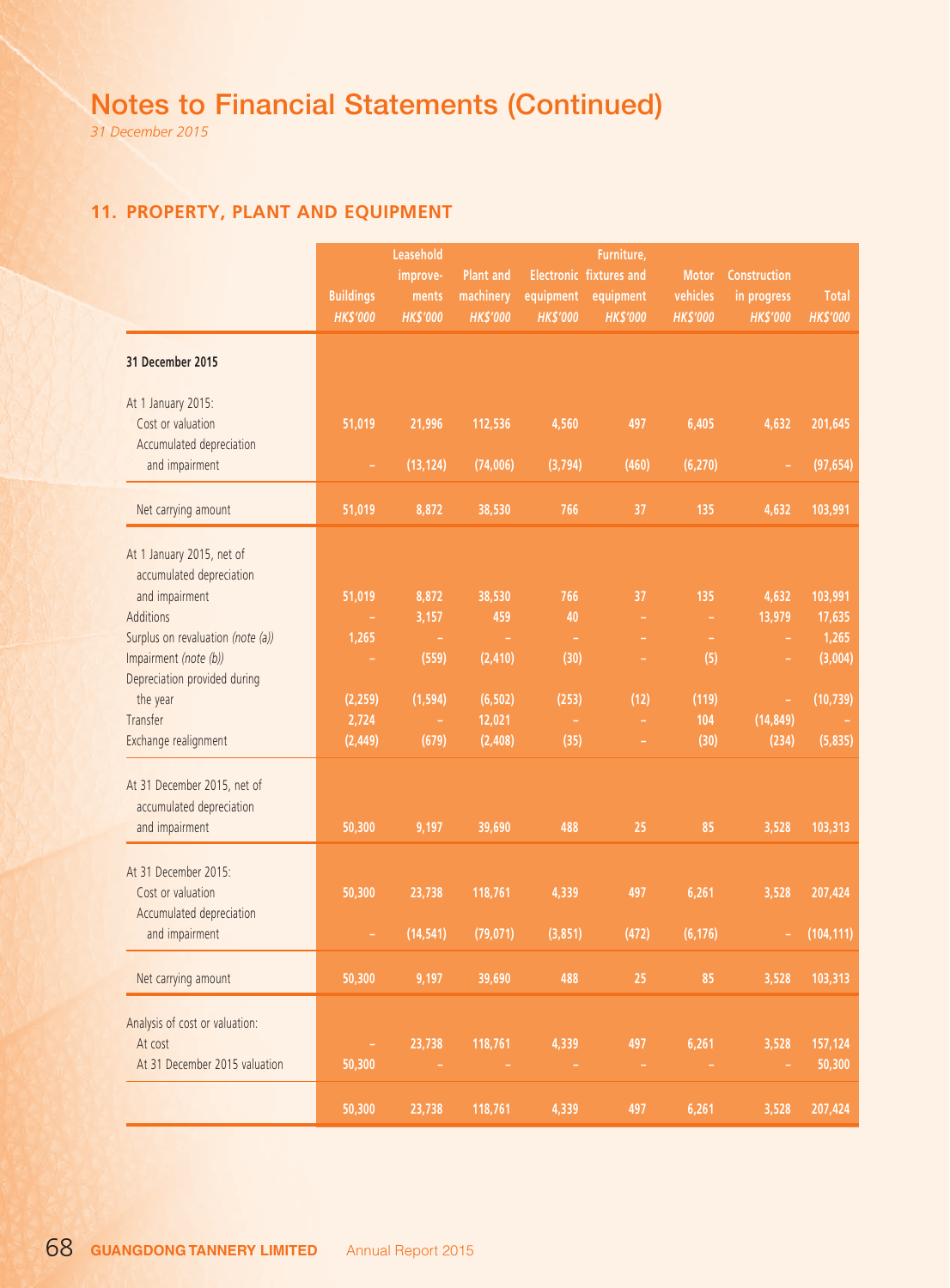*31 December 2015*

## **11. PROPERTY, PLANT AND EQUIPMENT (continued)**

|                                                                           | <b>Buildings</b><br>HK\$'000        | Leasehold<br>improve-<br>ments<br>HK\$'000 | Plant and<br>machinery<br>HK\$'000 | Electronic<br>equipment<br>HK\$'000 | Furniture,<br>fixtures and<br>equipment<br>HK\$'000 | Motor<br>vehicles<br>HK\$'000 | Construction<br>in progress<br>HK\$'000 | Total<br>HK\$'000 |
|---------------------------------------------------------------------------|-------------------------------------|--------------------------------------------|------------------------------------|-------------------------------------|-----------------------------------------------------|-------------------------------|-----------------------------------------|-------------------|
| 31 December 2014                                                          |                                     |                                            |                                    |                                     |                                                     |                               |                                         |                   |
| At 1 January 2014:                                                        |                                     |                                            |                                    |                                     |                                                     |                               |                                         |                   |
| Cost or valuation                                                         | 53,049                              | 21,633                                     | 109,119                            | 4,244                               | 497                                                 | 6,240                         | 3,100                                   | 197,882           |
| Accumulated depreciation<br>and impairment                                | $\overline{\phantom{a}}$            | (11, 772)                                  | (69, 263)                          | (3,390)                             | (446)                                               | (5, 954)                      |                                         | (90, 825)         |
| Net carrying amount                                                       | 53,049                              | 9,861                                      | 39,856                             | 854                                 | 51                                                  | 286                           | 3,100                                   | 107,057           |
| At 1 January 2014, net of                                                 |                                     |                                            |                                    |                                     |                                                     |                               |                                         |                   |
| accumulated depreciation                                                  |                                     |                                            |                                    |                                     |                                                     |                               |                                         |                   |
| and impairment                                                            | 53,049                              | 9,861                                      | 39,856                             | 854                                 | 51                                                  | 286                           | 3,100                                   | 107,057           |
| Additions                                                                 |                                     | 433                                        | 2,052                              | 174                                 | $\overline{a}$                                      | 163                           | 7,544                                   | 10,366            |
| Disposals                                                                 |                                     | $\overline{\phantom{a}}$                   | (2,987)                            | $\qquad \qquad -$                   | $\qquad \qquad -$                                   |                               | $\overline{\phantom{0}}$                | (2,987)           |
| Surplus on revaluation (note (a))                                         | 379                                 | $\overline{\phantom{0}}$                   |                                    | $\qquad \qquad -$                   | $\overline{\phantom{0}}$                            | $\overline{\phantom{m}}$      | $\overline{\phantom{0}}$                | 379               |
| Depreciation provided during                                              |                                     |                                            |                                    |                                     |                                                     |                               |                                         |                   |
| the year<br>Transfer                                                      | (2,250)<br>$\overline{\phantom{a}}$ | (1, 378)<br>$\qquad \qquad -$              | (6,091)<br>5,839                   | (414)<br>154                        | (13)<br>$\qquad \qquad -$                           | (327)<br>15                   | $\overline{\phantom{0}}$<br>(6,008)     | (10, 473)         |
| Exchange realignment                                                      | (159)                               | (44)                                       | (139)                              | (2)                                 | (1)                                                 | (2)                           | (4)                                     | (351)             |
| At 31 December 2014, net of<br>accumulated depreciation<br>and impairment | 51,019                              | 8,872                                      | 38,530                             | 766                                 | 37                                                  | 135                           | 4,632                                   | 103,991           |
|                                                                           |                                     |                                            |                                    |                                     |                                                     |                               |                                         |                   |
| At 31 December 2014:<br>Cost or valuation                                 | 51,019                              | 21,996                                     | 112,536                            | 4,560                               | 497                                                 | 6,405                         | 4,632                                   | 201,645           |
| Accumulated depreciation                                                  |                                     |                                            |                                    |                                     |                                                     |                               |                                         |                   |
| and impairment                                                            | $\overline{\phantom{a}}$            | (13, 124)                                  | (74,006)                           | (3, 794)                            | (460)                                               | (6, 270)                      |                                         | (97, 654)         |
| Net carrying amount                                                       | 51,019                              | 8,872                                      | 38,530                             | 766                                 | 37                                                  | 135                           | 4,632                                   | 103,991           |
| Analysis of cost or valuation:                                            |                                     |                                            |                                    |                                     |                                                     |                               |                                         |                   |
| At cost                                                                   | $\overline{\phantom{a}}$            | 21,996                                     | 112,536                            | 4,560                               | 497                                                 | 6,405                         | 4,632                                   | 150,626           |
| At 31 December 2014 valuation                                             | 51,019                              |                                            |                                    | $\qquad \qquad -$                   | $\overline{\phantom{0}}$                            |                               | $\overline{\phantom{0}}$                | 51,019            |
|                                                                           | 51,019                              | 21,996                                     | 112,536                            | 4,560                               | 497                                                 | 6,405                         | 4,632                                   | 201,645           |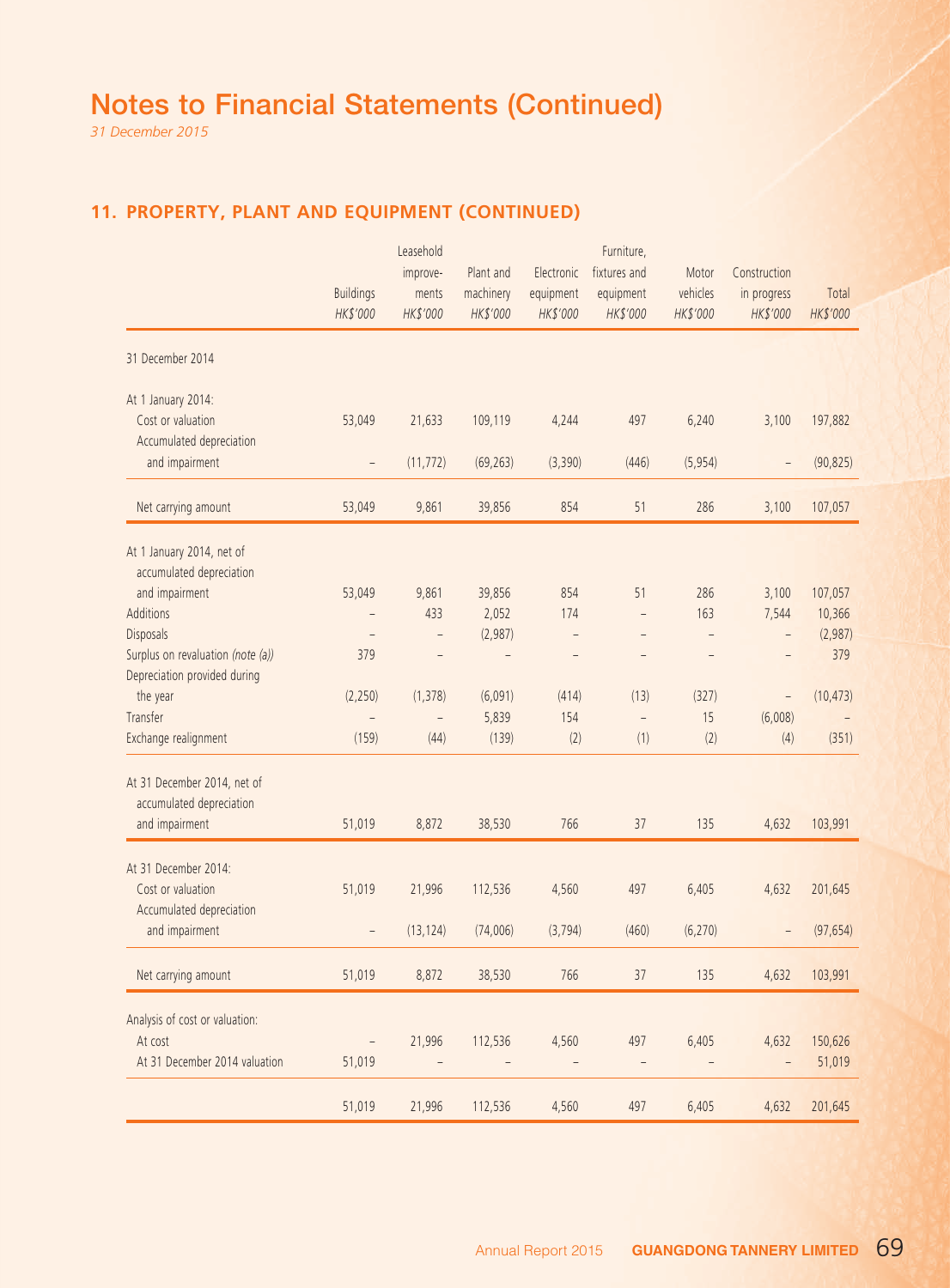## **11. PROPERTY, PLANT AND EQUIPMENT (continued)**

#### *Notes:*

(a) The Group's buildings were revalued individually at 31 December 2015 based on the valuations performed by Vigers Appraisal & Consulting Limited, independent professionally qualified valuers, at an aggregate open market value of HK\$50,300,000 (2014: HK\$51,019,000) based on their existing use, with a revaluation surplus of HK\$1,265,000 (2014: net revaluation surplus of HK\$379,000) credited to other comprehensive income.

Had these buildings been carried at historical cost less accumulated depreciation and impairment losses, their carrying amounts as at 31 December 2015 would have been approximately HK\$39,798,000 (2014: HK\$41,768,000).

Each year, the Group appoints an external valuer to be responsible for external valuations of the Group's properties. Selection criteria include market knowledge, reputation, independence and whether professional standards are maintained. Management has discussion with the valuers on the valuation assumptions and valuation results when the valuation is performed at each interim and annual reporting date.

#### **Fair value hierarchy**

The following table illustrates the fair value measurement hierarchy of the Group's buildings:

|                                                                     |                                                                              | Fair value measurement as at<br>31 December 2015 using                     |                                                                              |
|---------------------------------------------------------------------|------------------------------------------------------------------------------|----------------------------------------------------------------------------|------------------------------------------------------------------------------|
|                                                                     | <b>Quoted prices</b><br>in active<br>markets<br>(Level 1)<br><b>HK\$'000</b> | <b>Significant</b><br>observable<br>inputs<br>(Level 2)<br><b>HK\$'000</b> | <b>Significant</b><br>unobservable<br>inputs<br>(Level 3)<br><b>HK\$'000</b> |
| Recurring fair value measurement for<br>properties held for own use | $\overline{\phantom{a}}$                                                     |                                                                            | 50,300                                                                       |

|                                      | Fair value measurement as at |             |              |
|--------------------------------------|------------------------------|-------------|--------------|
|                                      | 31 December 2014 using       |             |              |
|                                      | Quoted prices                | Significant | Significant  |
|                                      | in active                    | observable  | unobservable |
|                                      | markets                      | inputs      | inputs       |
|                                      | (Level 1)                    | (Level 2)   | (Level 3)    |
|                                      | HK\$'000                     | HK\$'000    | HK\$'000     |
| Recurring fair value measurement for |                              |             |              |
| properties held for own use          |                              |             | 51,019       |

During the year, there were no transfers of fair value measurements between Level 1 and Level 2 and no transfers into or out of Level 3.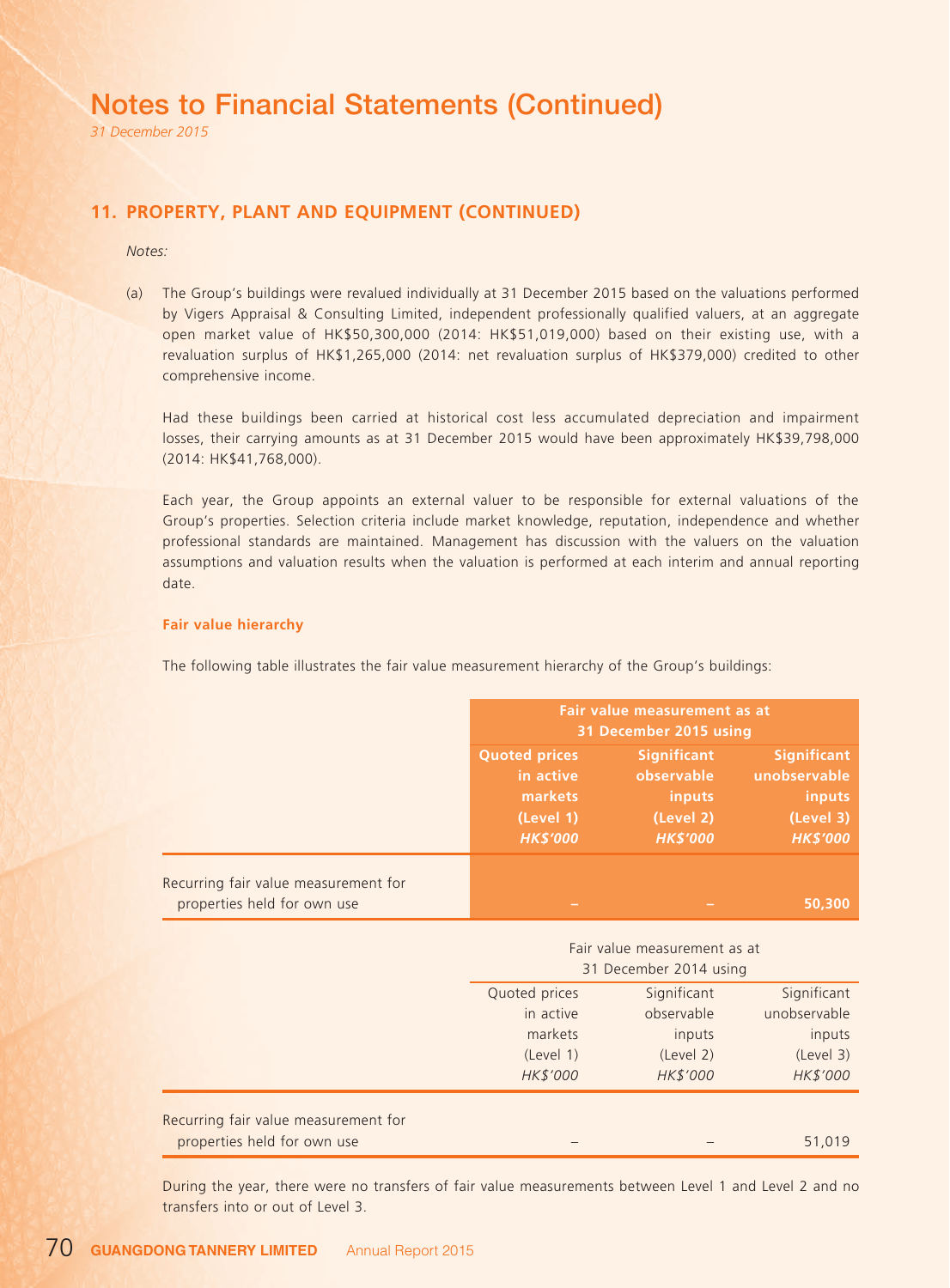## **11. PROPERTY, PLANT AND EQUIPMENT (continued)**

#### *Notes (Continued):*

#### **(a) Fair value hierarchy (Continued)**

Reconciliation of fair value measurements categorised within Level 3 of the fair value hierarchy:

|                                                                 | <b>Properties held for</b><br>own use<br><b>HK\$'000</b> |
|-----------------------------------------------------------------|----------------------------------------------------------|
| Carrying amount at 1 January 2015                               | 51,019                                                   |
| Additions for the year (transfer from construction in progress) | 2.724                                                    |
| Depreciation charge for the year                                | (2, 259)                                                 |
| Gain from fair value measurement recognised in                  |                                                          |
| other comprehensive income                                      | 1,265                                                    |
| Exchange realignment                                            | (2, 449)                                                 |
| Carrying amount at 31 December 2015                             | 50.300                                                   |

Below is a summary of the valuation techniques used and the key inputs to the valuation:

|                                | <b>Valuation</b><br>technique             | Significant<br>unobservable inputs                         | Range                                                     |
|--------------------------------|-------------------------------------------|------------------------------------------------------------|-----------------------------------------------------------|
| Properties held<br>for own use | Market approach                           | Price per square metre                                     | RMB135 to RMB138 per<br>square metre                      |
|                                | Depreciated<br>replacement<br>cost method | Estimated hard cost of<br>construction per<br>square metre | RMB400 to RMB900 per<br>square metre                      |
|                                |                                           | Estimated construction<br>period                           | 1 year                                                    |
|                                |                                           | Estimated soft cost                                        | 3% to 4.35 % on<br>estimated hard cost of<br>construction |

A combination of the market and depreciated replacement cost approaches was adopted in assessing the land portions of the properties and the buildings and structures standing on the land respectively. The sum of the two results represents the market value of the properties as a whole. In the valuation of the land portions, reference has been made to the sales comparables in the locality. Due to the nature of the buildings and structures cannot be valued on the basis of market value; they have therefore been valued on the basis of their depreciated replacement cost. The depreciated replacement cost approach considers the cost to reproduce or replace in new condition the property appraised in accordance with current construction costs for similar properties in the locality, with allowance for accrued depreciation as evidenced by observed condition or obsolescence percent, whether arising from physical, functional or economic causes. The depreciated replacement cost approach generally furnishes the most reliable indication of value for properties in the absence of a known market based on comparable sales.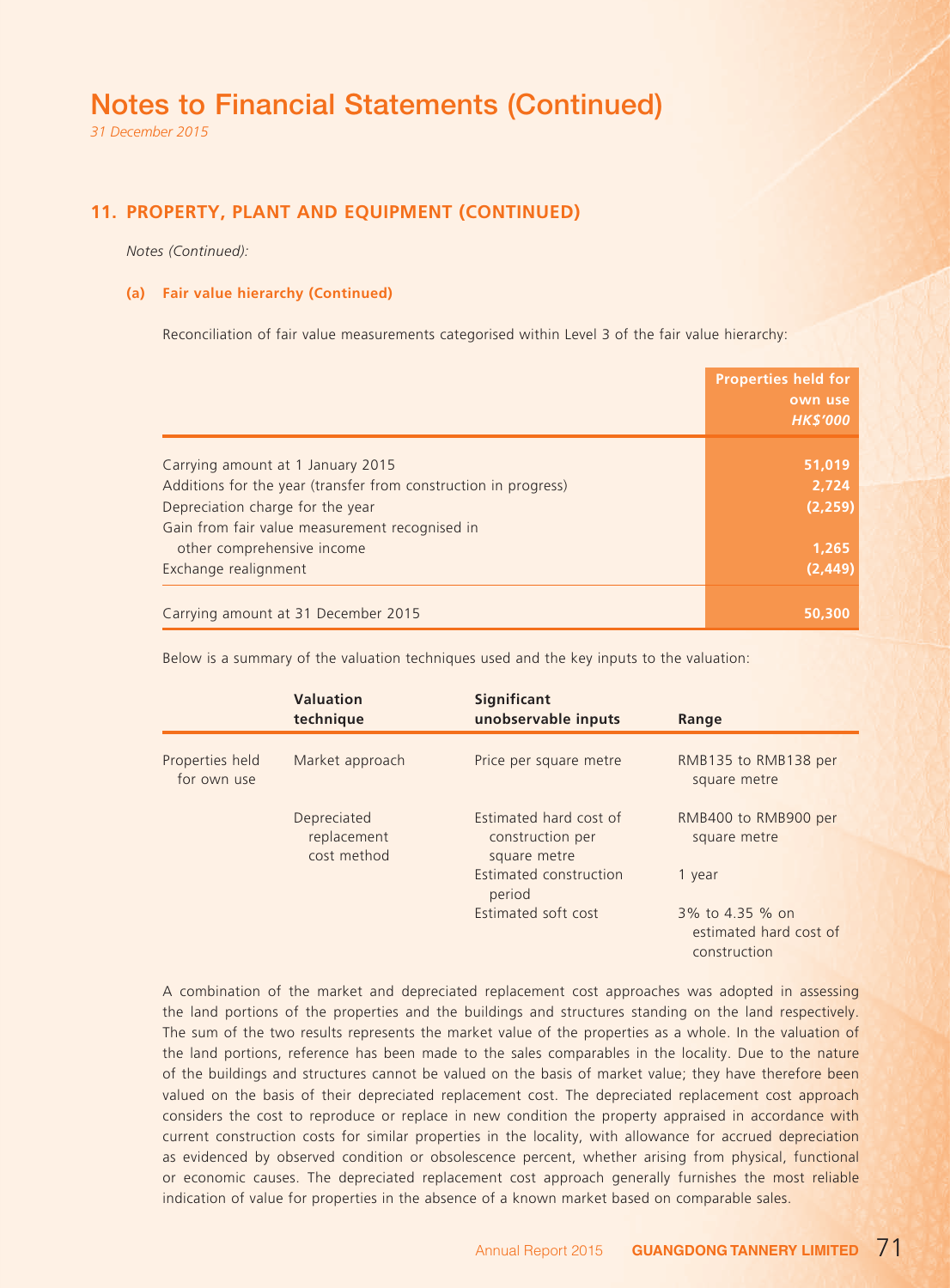## **11. PROPERTY, PLANT AND EQUIPMENT (continued)**

#### *Notes (Continued):*

(b) In light of the business activity and the future performance of the manufacture and sale of the leather business, the directors reassessed the recoverable amounts of plant and equipment as at 31 December 2015 by reference to a valuation as at 31 December 2015 (the "Valuation") performed by Vigers Appraisal & Consulting Limited, independent professionally qualified valuers. Based on the Valuation, an impairment loss of HK\$3,004,000 was recognised in the consolidated statement of profit or loss for the year ended 31 December 2015.

According to the Valuation, the recoverable amount was determined based on a value-in-use calculation which was derived from the present value of expected future cash flows to be generated from the sale of semi-finished and finished leather. The discount rate applied to the projected cash flows was 16.5%.

## **12. PREPAID LAND LEASE PAYMENTS**

|                                                                   | 2015<br><b>HK\$'000</b> | 2014<br>HK\$'000 |
|-------------------------------------------------------------------|-------------------------|------------------|
| Carrying amount at 1 January                                      | 14,328                  | 14,698           |
| Recognised during the year (note 6)                               | (314)                   | (319)            |
| Exchange realignment                                              | (824)                   | (51)             |
| Carrying amount at 31 December                                    | 13,190                  | 14,328           |
| Current portion included in receivables, prepayments and deposits | (301)                   | (320)            |
| Non-current portion                                               | 12,889                  | 14.008           |

The Group's leasehold land is held under medium term leases and is situated in Mainland China.

#### **13. INVENTORIES**

|                                                     | 2015<br><b>HK\$'000</b>     | 2014<br>HK\$'000            |
|-----------------------------------------------------|-----------------------------|-----------------------------|
| Raw materials<br>Work in progress<br>Finished goods | 34,681<br>209,642<br>66,480 | 72,952<br>183,964<br>46,319 |
|                                                     | 310,803                     | 303,235                     |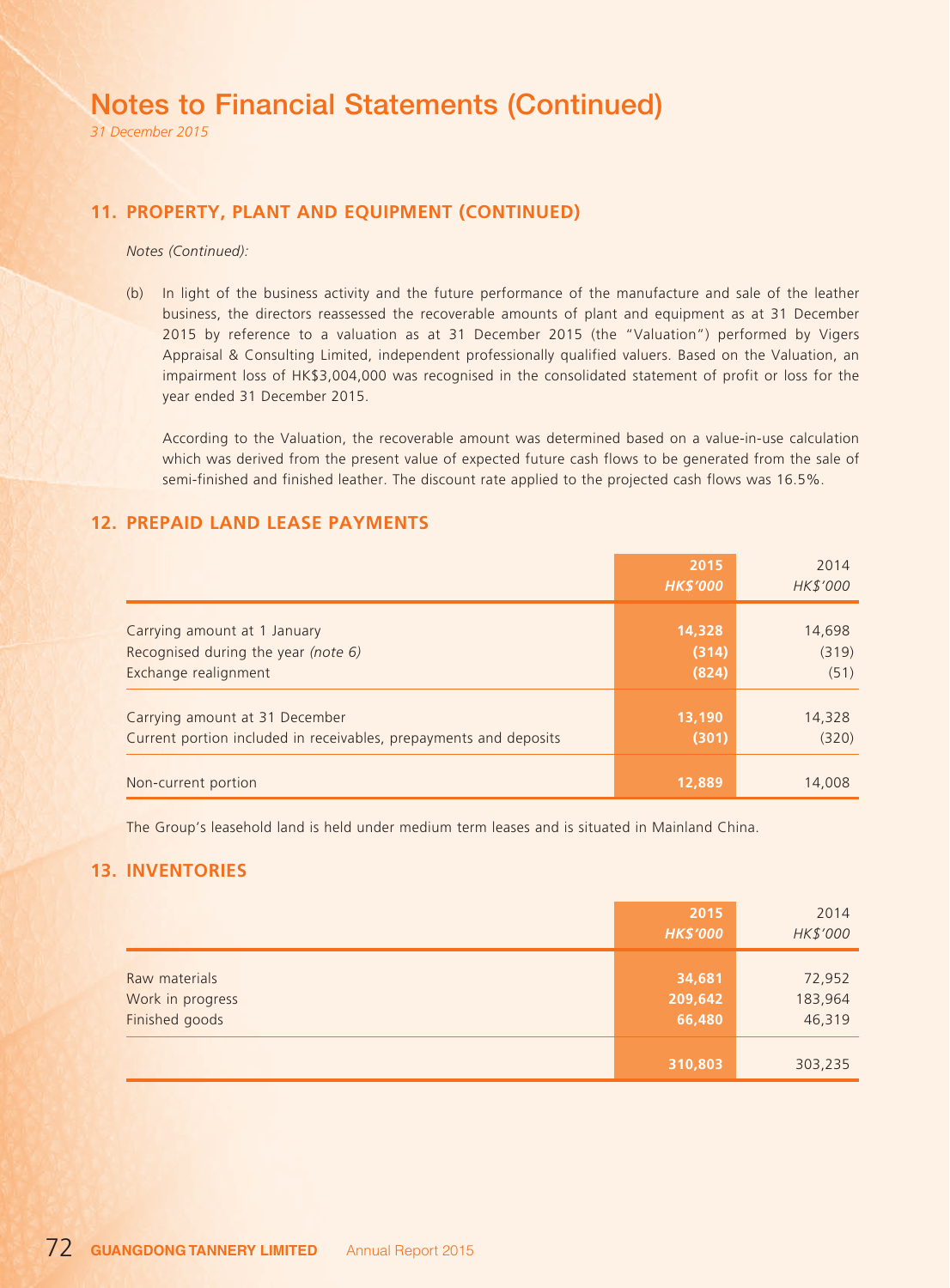*31 December 2015*

#### **14. RECEIVABLES, PREPAYMENTS AND DEPOSITS**

As at 31 December 2015, included in the Group's receivables, prepayments and deposits were trade and bills receivables with a net balance of HK\$126,952,000 (2014: HK\$275,240,000) due from the Group's customers.

The Group's trading terms with customers are mainly on credit, except for new customers, where payment in advance is normally required. Invoices are normally payable within 30 days of issuance, except for certain wellestablished customers, where the terms are extended to two to three months. Each customer has a maximum credit limit. The Group seeks to maintain tight control over its outstanding receivables in order to minimise credit risk. Overdue balances are reviewed regularly by senior management. In view of the aforementioned and the fact that the Group's trade receivables relate to a large number of diversified customers, there is no significant concentration of credit risk. The Group does not hold any collateral or other credit enhancements over its trade receivable balances. Trade receivables are non-interest-bearing. The carrying amounts of trade receivables approximate their fair values.

An aged analysis of the trade and bills receivables as at the end of the reporting period, based on the settlement due date, is as follows:

|                                                                 | 2015<br><b>HK\$'000</b>         | 2014<br>HK\$'000 |
|-----------------------------------------------------------------|---------------------------------|------------------|
| Current<br>Less than 3 months<br>3 to 6 months<br>Over 6 months | 125,724<br>1,228<br>$\sim$<br>- | 275,350<br>73    |
| Impairment                                                      | 126,952<br>$\sim$               | 275,423<br>(183) |
|                                                                 | 126,952                         | 275,240          |

Movements in the provision for impairment of trade and bills receivables are as follows:

|                                                                    | 2015<br><b>HK\$'000</b> | 2014<br>HK\$'000    |
|--------------------------------------------------------------------|-------------------------|---------------------|
| At 1 January<br>Impairment losses reversed<br>Exchange realignment | 183<br>(179)<br>(4)     | 818<br>(632)<br>(3) |
| At 31 December                                                     | $\sim$                  | 183                 |

As at 31 December 2014, included in the above provision for impairment of trade and bills receivables was a provision for individually impaired trade and bills receivables of HK\$183,000 with a carrying amount before provision of HK\$183,000. The individually impaired trade and bills receivables relate to debtors that were in default or delinquency payments and only a portion of receivables is expected to be recovered.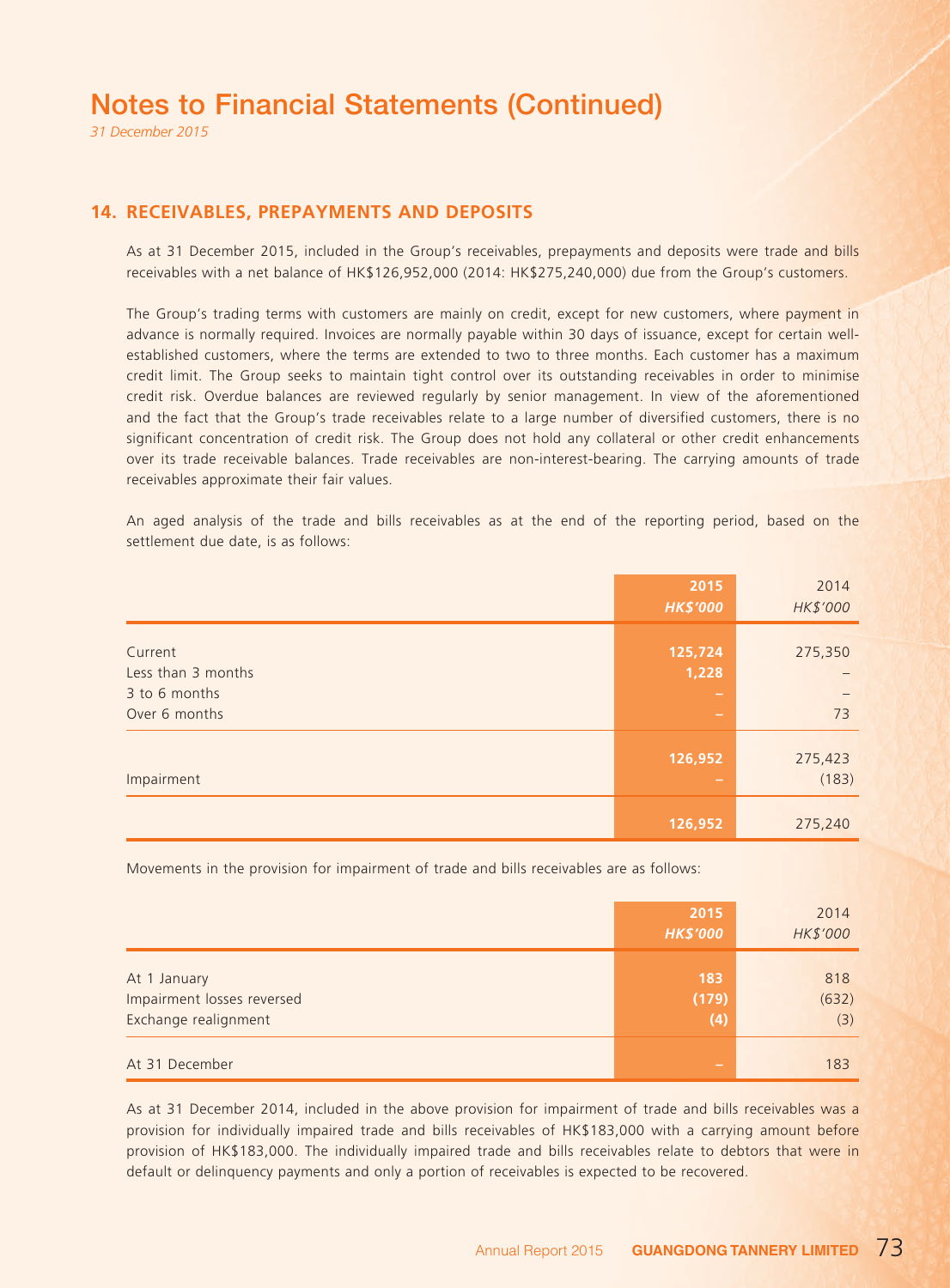## **14. RECEIVABLES, PREPAYMENTS AND DEPOSITS (Continued)**

The aged analysis of the trade and bills receivables that are not individually nor collectively considered to be impaired is as follows:

|                                                              | 2015<br><b>HK\$'000</b> | 2014<br>HK\$'000 |
|--------------------------------------------------------------|-------------------------|------------------|
| Neither past due nor impaired<br>Less than 3 months past due | 126,952<br>$\sim$       | 275,240          |
|                                                              | 126,952                 | 275,240          |

Receivables that were neither past due nor impaired relate to a large number of diversified customers for whom there was no recent history of default.

Receivables that were past due but not impaired relate to a number of independent customers that have a good track record with the Group. Based on past experience, the directors of the Company are of the opinion that no provision for impairment is necessary in respect of these balances as there has not been a significant change in credit quality and the balances are still considered fully recoverable.

As at 31 December 2015, a provision of HK\$307,000 (2014: HK\$382,000) was recognised for other receivables with gross carrying amount of HK\$307,000 (2014: HK382,000).

Movements in the provision for impairment of other receivables are as follows:

|                                                                    | 2015<br><b>HK\$'000</b> | 2014<br>HK\$'000 |
|--------------------------------------------------------------------|-------------------------|------------------|
| At 1 January<br>Impairment losses reversed<br>Exchange realignment | 382<br>(56)<br>(19)     | 384<br>(2)       |
| At 31 December                                                     | 307                     | 382              |

The carrying amounts of other receivables approximate their carrying values.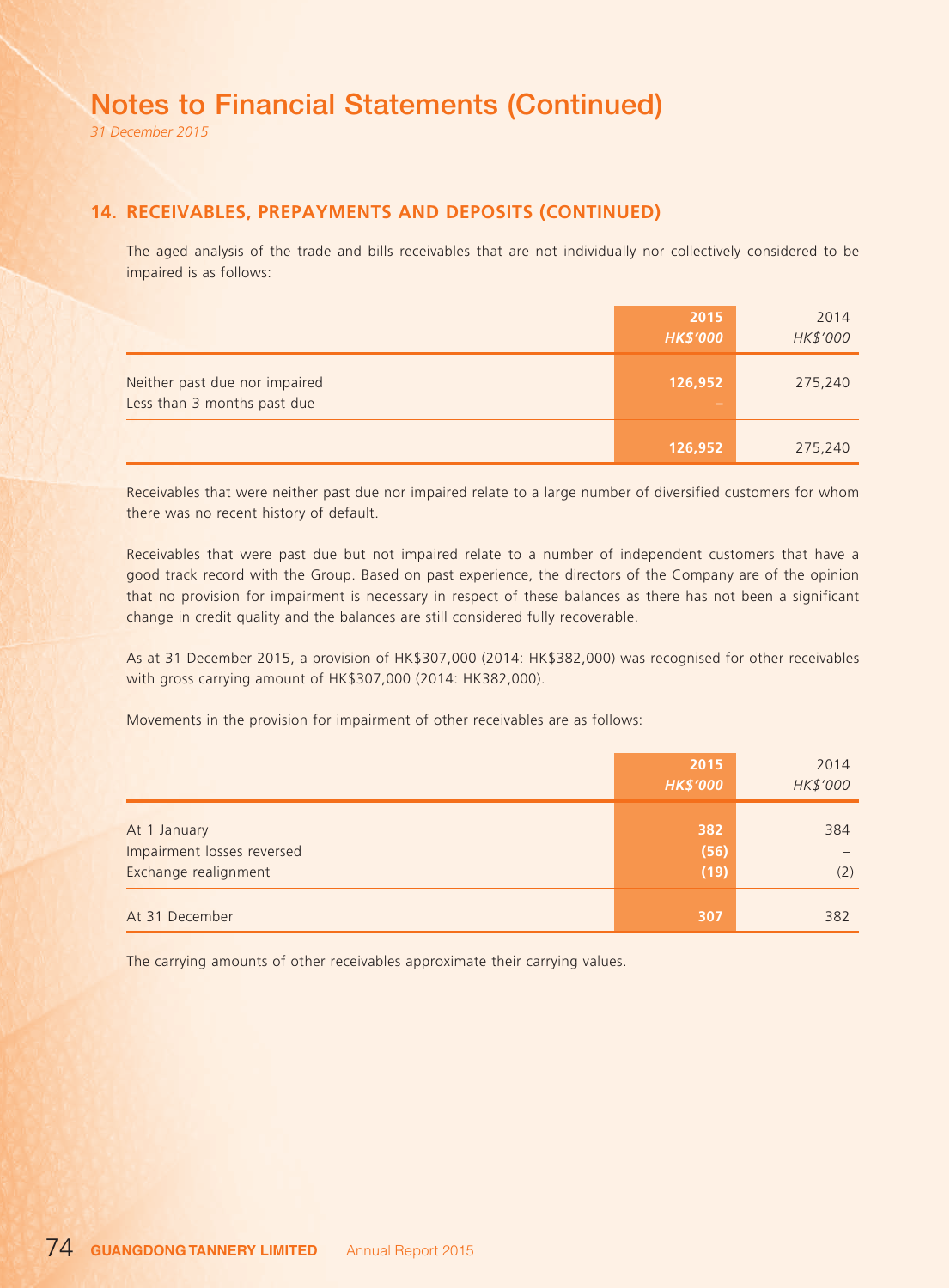# **15. CASH AND BANK BALANCES AND PLEDGED BANK BALANCES**

|                                                        | 2015<br><b>HK\$'000</b> | 2014<br>HK\$'000    |
|--------------------------------------------------------|-------------------------|---------------------|
| Cash and bank balances<br>Less: Pledged bank balances* | 50,566<br>(8, 410)      | 57,704<br>(37, 283) |
| Cash and bank balances                                 | 42,156                  | 20,421              |

These bank balances were pledged to banks for banking facilities granted to the Group (note 30).

At the end of the reporting period, the cash and bank balances of the Group denominated in Renminbi ("RMB") amounted to HK\$47,543,000 (2014: HK\$54,901,000). The RMB is not freely convertible into other currencies; however, under Mainland China's Foreign Exchange Control Regulations and Administration of Settlement, Sale and Payment of Foreign Exchange Regulations, the Group is permitted to exchange RMB for other currencies through banks authorised to conduct foreign exchange business.

Cash at banks earns interest at floating rates based on daily bank deposit rates. Short term time deposits are made for varying periods of between one day and three months depending on the immediate cash requirements of the Group, and earn interest at the respective short term time deposit rates. The bank balances and pledged bank balances are deposited with creditworthy banks with no recent history of default. The carrying amounts of cash and bank balances approximate their fair values.

## **16. TRADE PAYABLES, OTHER PAYABLES AND ACCRUALS**

An aged analysis of the trade payables as at the end of the reporting period, based on the date of receipt of goods, is as follows:

|                 | 2015<br><b>HK\$'000</b> | 2014<br>HK\$'000 |
|-----------------|-------------------------|------------------|
|                 |                         |                  |
| Within 3 months | 48,779                  | 66,526           |
| 3 to 6 months   | 34,319                  | 26,956           |
| Over 6 months   | 3,481                   | 4,236            |
|                 |                         |                  |
|                 | 86,579                  | 97,718           |

The trade payables of the Group are non-interest-bearing and are normally settled on terms of 90 days. Other payables of the Group are non-interest-bearing and have an average term of three months. The carrying amounts of trade and other payables approximate their fair values.

Included in the other payables are accrued interests of HK\$2,515,000 (2014: Nil) due to the immediate holding company which are repayable within twelve months, and was arisen from loans from the immediate holding company.

Details of the loans from the immediate holding company are included in note 19 to the financial statements.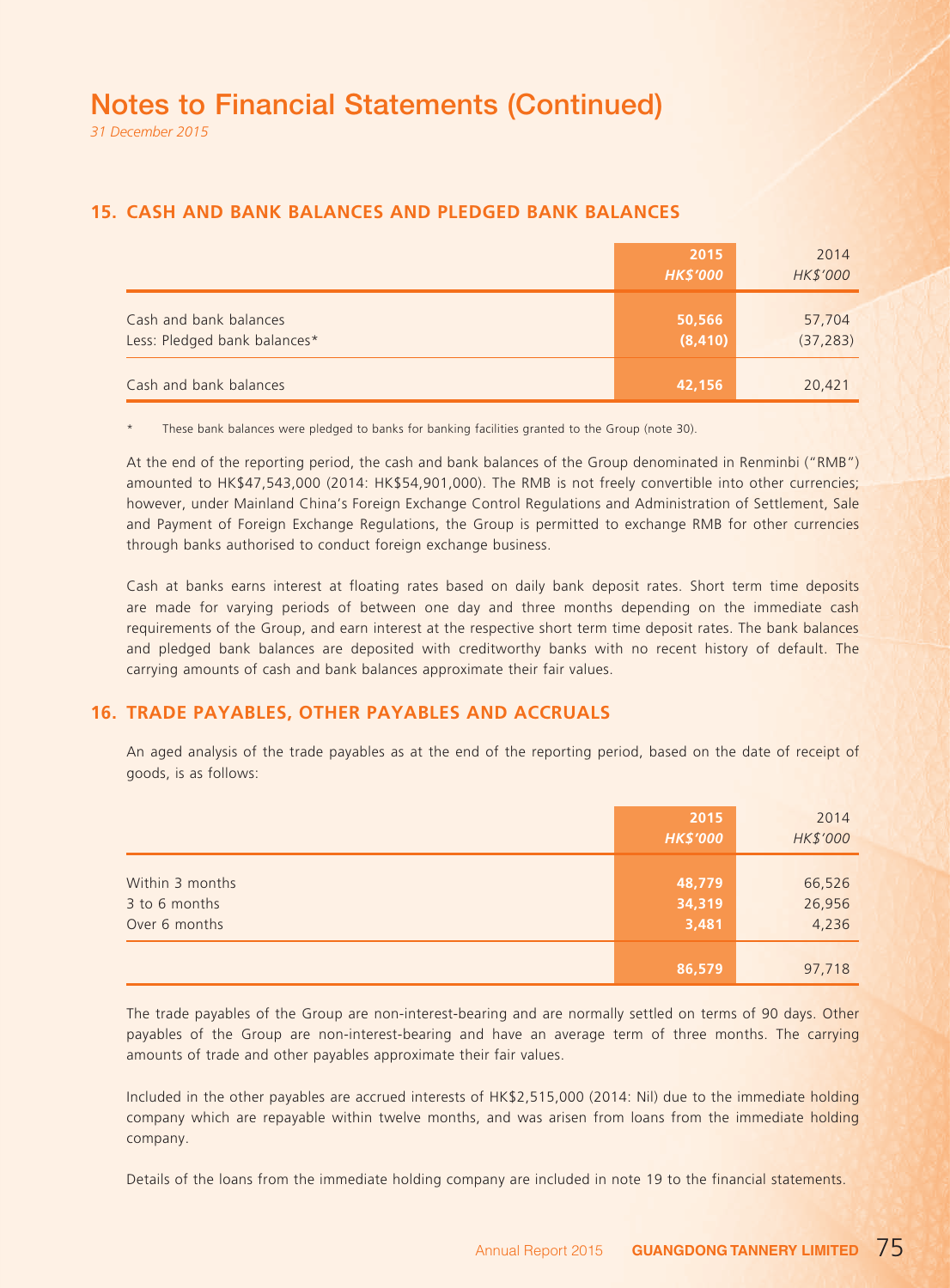# **17. INTEREST-BEARING BANK AND OTHER BORROWINGS**

|                                                                                                         |                                             | 2015            |                                  |                                              | 2014         |                    |
|---------------------------------------------------------------------------------------------------------|---------------------------------------------|-----------------|----------------------------------|----------------------------------------------|--------------|--------------------|
|                                                                                                         | <b>Effective</b><br>interest<br>rate<br>(%) | <b>Maturity</b> | <b>Amount</b><br><b>HK\$'000</b> | <b>Effective</b><br>interest<br>rate<br>(% ) | Maturity     | Amount<br>HK\$'000 |
| <b>Current</b><br>Trust receipt loans, secured<br>Loans from the immediate<br>holding company (note 19) | 2.90-3.02                                   | 2016            | 53,822                           | $2.93 - 3.10$<br>2.74-2.88                   | 2015<br>2015 | 135,838<br>142,379 |
|                                                                                                         |                                             |                 | 53,822                           |                                              |              | 278,217            |
| <b>Non-current</b><br>Loans from the immediate<br>holding company (note 19)                             | 2.33-2.40                                   | 2018            | 138,740                          |                                              |              |                    |
|                                                                                                         |                                             |                 | 192,562                          |                                              |              | 278,217            |

|                                               | 2015<br><b>HK\$'000</b> | 2014<br>HK\$'000 |
|-----------------------------------------------|-------------------------|------------------|
| Analysed into:                                |                         |                  |
| Trust receipt loans repayable within one year | 53,822                  | 135,838          |
| Other borrowings repayable                    |                         |                  |
| Within one year                               |                         | 142,379          |
| In the second year                            | -                       |                  |
| In the third to fifth years, inclusive        | 138,740                 |                  |
|                                               | 138,740                 | 142,379          |
|                                               | 192,562                 | 278,217          |

The Group's trust receipt loan facilities which are denominated in United States dollars and amounted to HK\$238,720,000 (2014: HK\$486,345,000) are secured by the pledge of certain of the Group's bank balances and supported by corporate guarantees executed by the Company. HK\$53,822,000 had been utilised at 31 December 2015 (2014: HK\$135,838,000).

Details of the pledge of assets are included in note 30 to the financial statements.

The carrying amounts of the Group's interest-bearing bank borrowings approximate their fair values.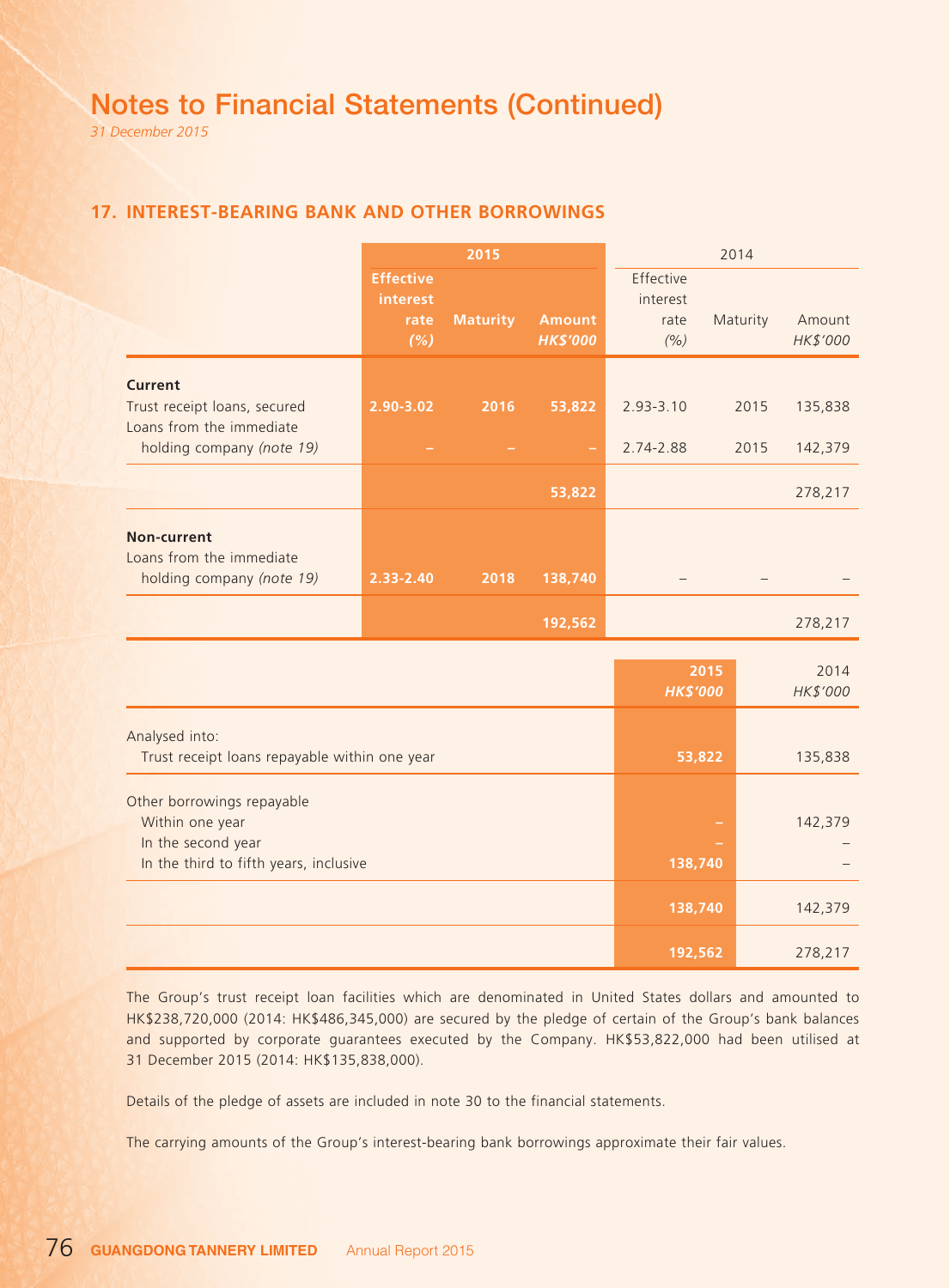*31 December 2015*

### **18. DUE TO A PRC JOINT VENTURE PARTNER**

The amount due to a PRC joint venture partner is unsecured, interest-free and has no fixed terms of repayment. The carrying amount approximates its fair value.

### **19. LOANS FROM THE IMMEDIATE HOLDING COMPANY**

The following table illustrates the loans from GDH, the Company's immediate holding company:

| <b>Notes</b>      | 2015<br><b>HK\$'000</b>    | 2014<br>HK\$'000           |
|-------------------|----------------------------|----------------------------|
| (a)<br>(b)<br>(c) | 22,779<br>65,000<br>50,961 | 22,779<br>65,000<br>54,600 |
|                   | 138,740                    | 142,379                    |

*Notes:*

- (a) The balance represents an unsecured loan of US\$2,920,000 (2014: US\$2,920,000), which bears interest at 3-month LIBOR + 2.5% for the period from 1 January 2015 to 31 July 2015 and 3-month LIBOR + 2% for period from 1 August 2015 to 31 December 2015 (2014: 3-month LIBOR + 2.5%) and is repayable on 31 July 2018 (2014: repayable on 31 July 2015).
- (b) The balance represents an unsecured loan of HK\$65,000,000 (2014: HK\$65,000,000), which bears interest at 3-month HIBOR + 2.5% for the period from 1 January 2015 to 9 August 2015 and 3-month HIBOR + 2% for the period from 10 August 2015 to 31 December 2015 (2014: 3-month HIBOR + 2.5%) and is repayable on 9 August 2018 (2014: repayable on 9 August 2015).
- (c) The balance represents an unsecured loan of US\$7,000,000 (2014: US\$7,000,000), which bears interest at 3-month LIBOR + 2.5% for the period from 1 January 2015 to 30 September 2015 and no interest for the period from 1 October 2015 to 31 December 2015 (2014: 3-month LIBOR + 2.5%) and is repayable on 30 December 2018 (2014: 30 December 2015).

The carrying values of the loans approximate their fair values.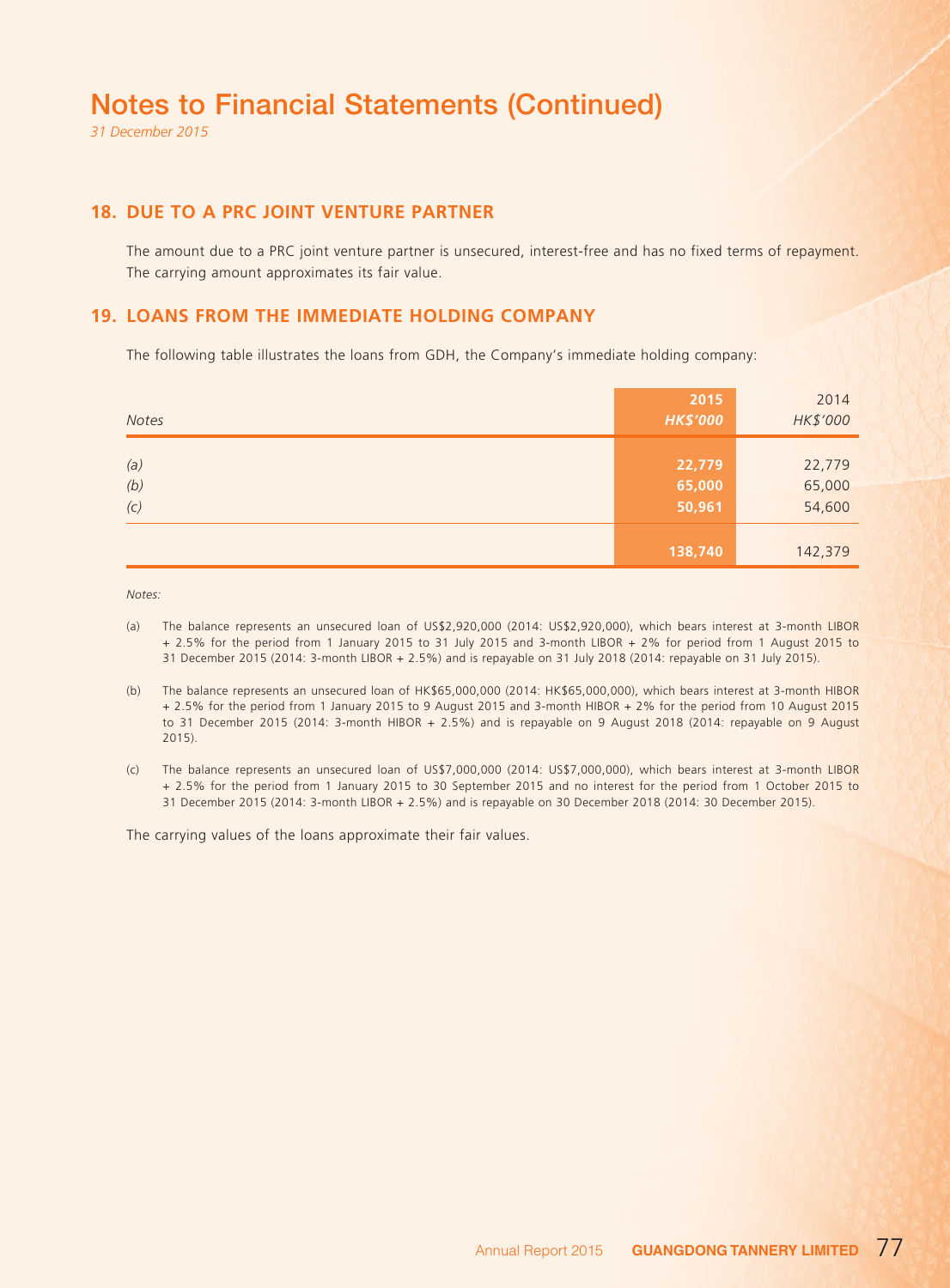*31 December 2015*

### **20. PROVISION**

|                      | <b>Early termination</b><br>of a joint venture |
|----------------------|------------------------------------------------|
|                      | agreement<br>HK\$'000                          |
| At 1 January 2015    | 4,042                                          |
| Exchange realignment | (236)                                          |
| At 31 December 2015  | 3,806                                          |

With respect to the Group's decision in August 2001 to curtail the operations of 青島南海皮廠有限公司 (Qingdao Nanhai Tannery Co., Ltd.) ("Qingdao Tannery"), a subsidiary of the Group, due to its continuous losses, provisions of RMB3,000,000 were made for (a) staff redundancy payments of RMB2,000,000; and (b) compensation of RMB1,000,000 to the PRC joint venture partner for early termination of the joint venture agreement with Qingdao Tannery. These provisions were determined based on the relevant employment contracts and the terms of the joint venture agreement.

Qingdao Tannery is a Sino-foreign co-operative joint venture. Pursuant to the joint venture agreement, the registered capital of Qingdao Tannery was solely contributed by the Company. The PRC joint venture partner contributed its plant and equipment for the operations of Qingdao Tannery. The Company is entitled to all its distributable profits after the payment of an agreed annual fee to the PRC joint venture partner.

During the year ended 31 December 2004, the arbitration proceedings undertaken by the Group and the PRC joint venture partner were concluded by the China International Economic and Trade Arbitration Commissions in Shenzhen and Beijing. These proceedings determined that (i) the joint venture agreement of Qingdao Tannery was terminated with effect from 23 August 2001; (ii) Qingdao Tannery should be liquidated in accordance with the joint venture agreement and the relevant laws and regulations in the PRC; and (iii) the PRC joint venture partner's claim against the Company for an economic loss of RMB15 million due to the termination of the joint venture agreement was revoked.

As the liquidation of Qingdao Tannery has not been completed, no payment for the provision, additional provision or reversal of provision was made during the year.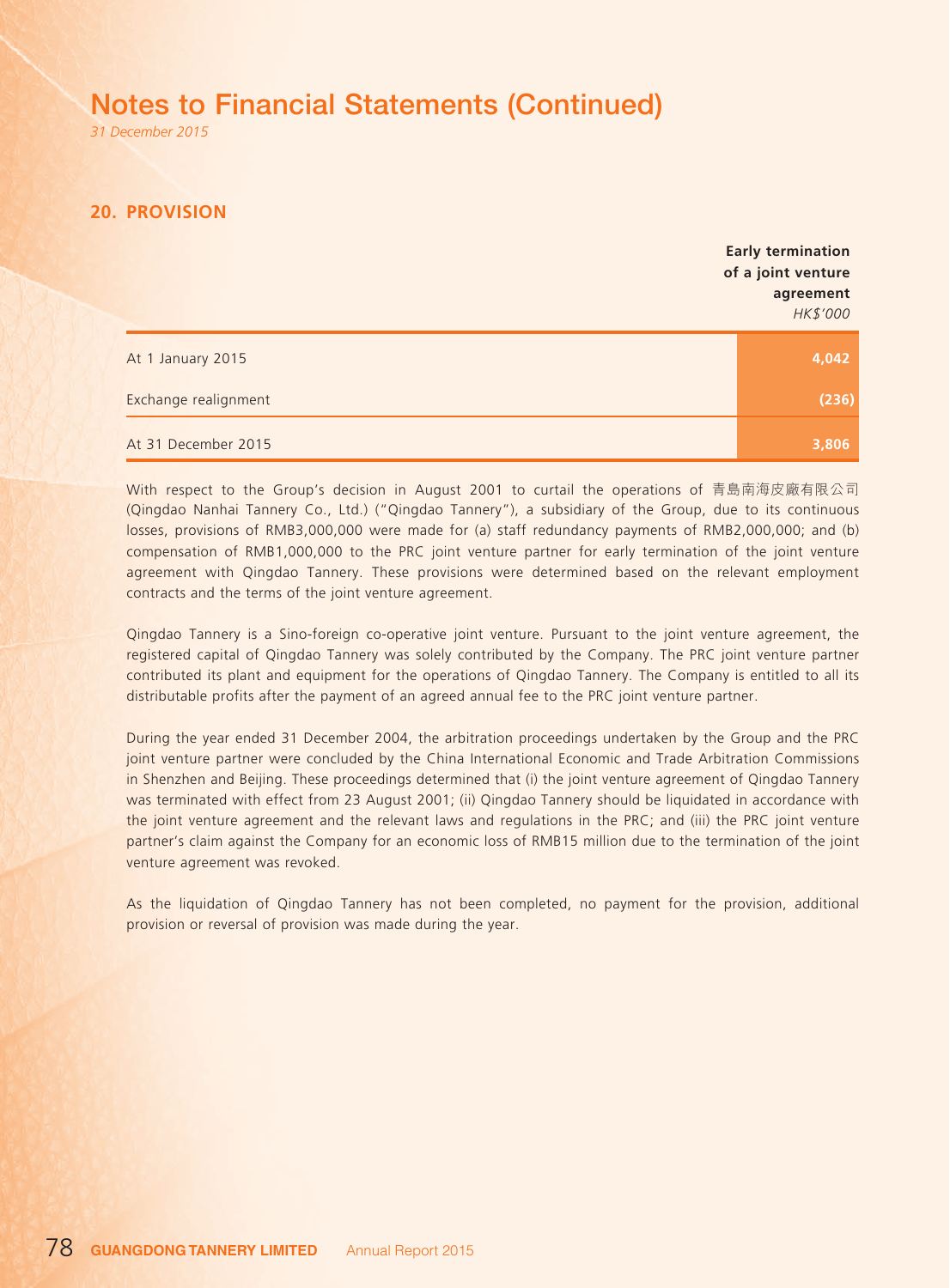*31 December 2015*

### **21. DEFERRED TAX LIABILITIES**

Movements in deferred tax liabilities/(assets) of the Group during the year are as follows:

|                                                                                                                                                                             | <b>Depreciation</b><br>in excess of related<br>tax depreciation<br>HK\$'000 | <b>Revaluation</b><br>of properties<br>HK\$'000 | <b>Total</b><br>HK\$'000      |
|-----------------------------------------------------------------------------------------------------------------------------------------------------------------------------|-----------------------------------------------------------------------------|-------------------------------------------------|-------------------------------|
| At 1 January 2014                                                                                                                                                           | (906)                                                                       | 2,210                                           | 1,304                         |
| Deferred tax credited to the property<br>revaluation reserve<br>Exchange realignment<br>Deferred tax debited to the statement of profit<br>or loss during the year (note 7) | $\overline{4}$<br>188                                                       | (12)<br>107                                     | (12)<br>$\overline{4}$<br>295 |
| At 31 December 2014 and 1 January 2015                                                                                                                                      | (714)                                                                       | 2,305                                           | 1,591                         |
| Deferred tax debited to the property<br>revaluation reserve<br>Exchange realignment                                                                                         | 42                                                                          | 316                                             | 316<br>42                     |
| At 31 December 2015                                                                                                                                                         | (672)                                                                       | 2,621                                           | 1,949                         |

The Group has tax losses arising in Hong Kong of HK\$72,038,000 (2014: HK\$72,038,000) that are available for offsetting against future taxable profits of the companies in which the losses arose. As at 31 December 2015, the Group had tax losses arising in Mainland China of HK\$27,976,000 (2014: HK\$6,116,000) that would expire in one to five years for offsetting against future taxable profits of the companies in which the losses arose. Deferred tax assets have not been recognised in respect of these losses as they have arisen in subsidiaries that have been loss-making for some time and the directors considered it is not probable that taxable profits will be available against which the tax losses can be utilised.

Pursuant to the PRC Corporate Income Tax Law, a 10% withholding tax is levied on dividends declared to foreign investors from the foreign investment enterprises established in Mainland China. The requirement is effective from 1 January 2008 and applies to earnings after 31 December 2007. A lower withholding tax rate may be applied if there is a tax treaty between Mainland China and the jurisdiction of the foreign investors. For the Group, the applicable rate is 5%. The Group is therefore liable for withholding taxes on dividends distributed by those subsidiaries established in Mainland China in respect of earnings generated from 1 January 2008.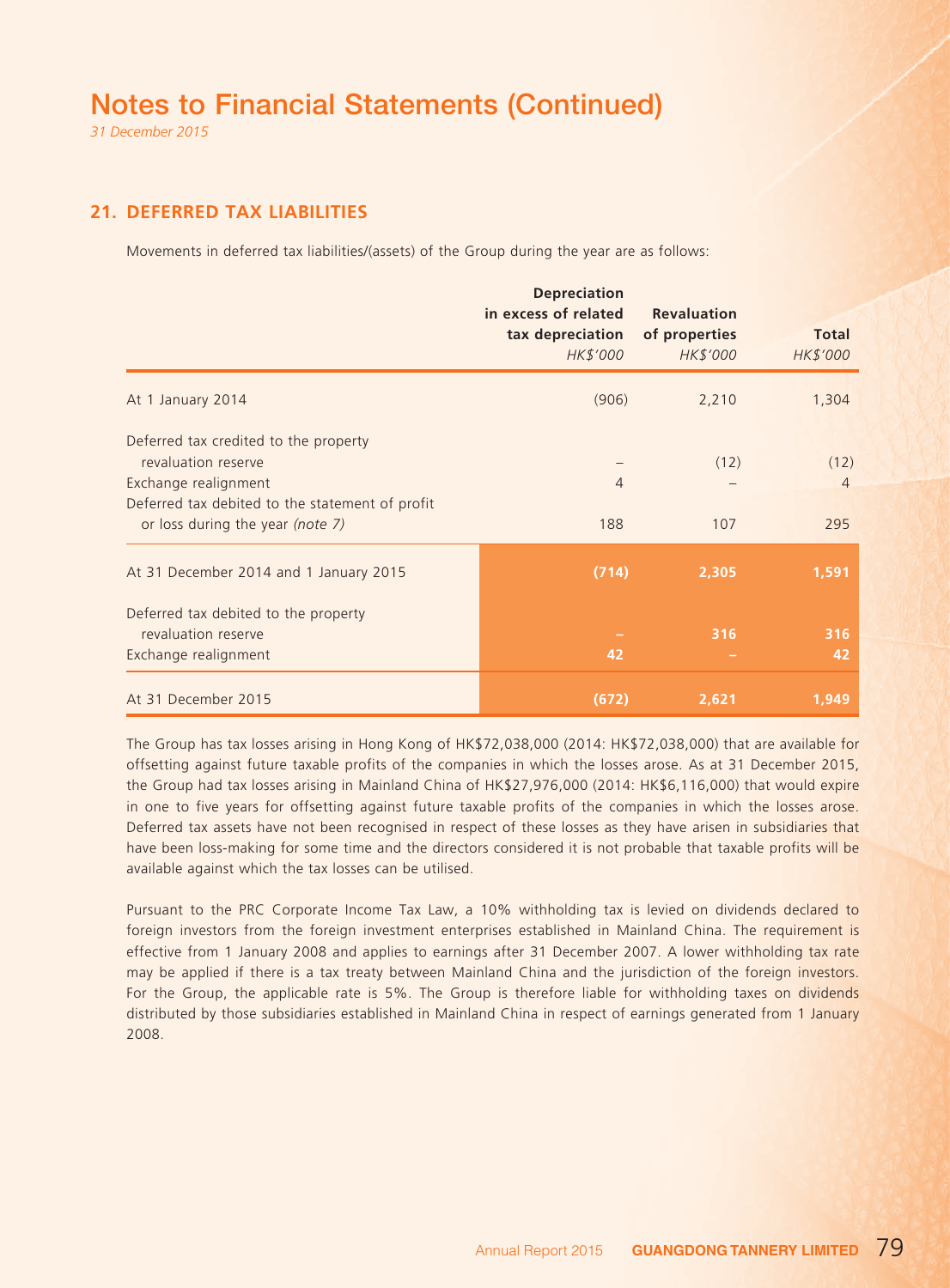#### **21. DEFERRED TAX LIABILITIES (continued)**

At 31 December 2015, no deferred tax has been recognised for withholding taxes that would be payable on the unremitted earnings that are subject to withholding taxes of the Group's subsidiaries established in Mainland China. In the opinion of the directors, it is not probable that these subsidiaries will distribute such earnings in the foreseeable future. The unremitted earnings of the subsidiaries in Mainland China which represented the aggregate amount of the temporary differences that deferred tax liabilities have not been recognised totalled approximately HK\$92,961,000 at 31 December 2015 (2014: HK\$127,065,000).

#### **22. SHARE CAPITAL**

**Shares**

|                                                                           | 2015<br><b>HK\$'000</b> | 2014<br>HK\$'000 |
|---------------------------------------------------------------------------|-------------------------|------------------|
| Issued and fully paid:<br>538,019,000 (2014: 538,019,000) ordinary shares | 75,032                  | 75,032           |

#### **23. SHARE OPTION SCHEME**

On 24 November 2008, the Company adopted a new share option scheme (the "2008 Scheme").

The purpose of the 2008 Scheme is to provide incentives to selected employees, officers and directors who contribute to the Group and to provide the Company with a flexible means of retaining, incentivising, rewarding, remunerating, compensating and/or providing benefits to such employees, officers and directors or to serve such other purposes as the board of directors of the Company (the "Board") may approve from time to time. Eligible persons of the 2008 Scheme include the employees, officers or directors of the members of the Group. The 2008 Scheme, unless otherwise terminated or amended, will remain in force for 10 years from 24 November 2008.

The total number of ordinary shares which may be issued upon exercise of all share options to be granted under the 2008 Scheme (excluding any which has lapsed) and any other schemes of the Company must not, in aggregate, exceed 10% of the ordinary shares in issue as at the date of the adoption of the 2008 Scheme.

The total number of ordinary shares issued and to be issued upon exercise of the share options granted and to be granted under the 2008 Scheme to each eligible person (including exercised, cancelled and outstanding options) in any 12-month period up to and including the date of grant of share options must not exceed 1% of the ordinary shares in issue at such date. Any further grant of share options under the 2008 Scheme in excess of this limit is subject to shareholders' approval in a general meeting of the Company.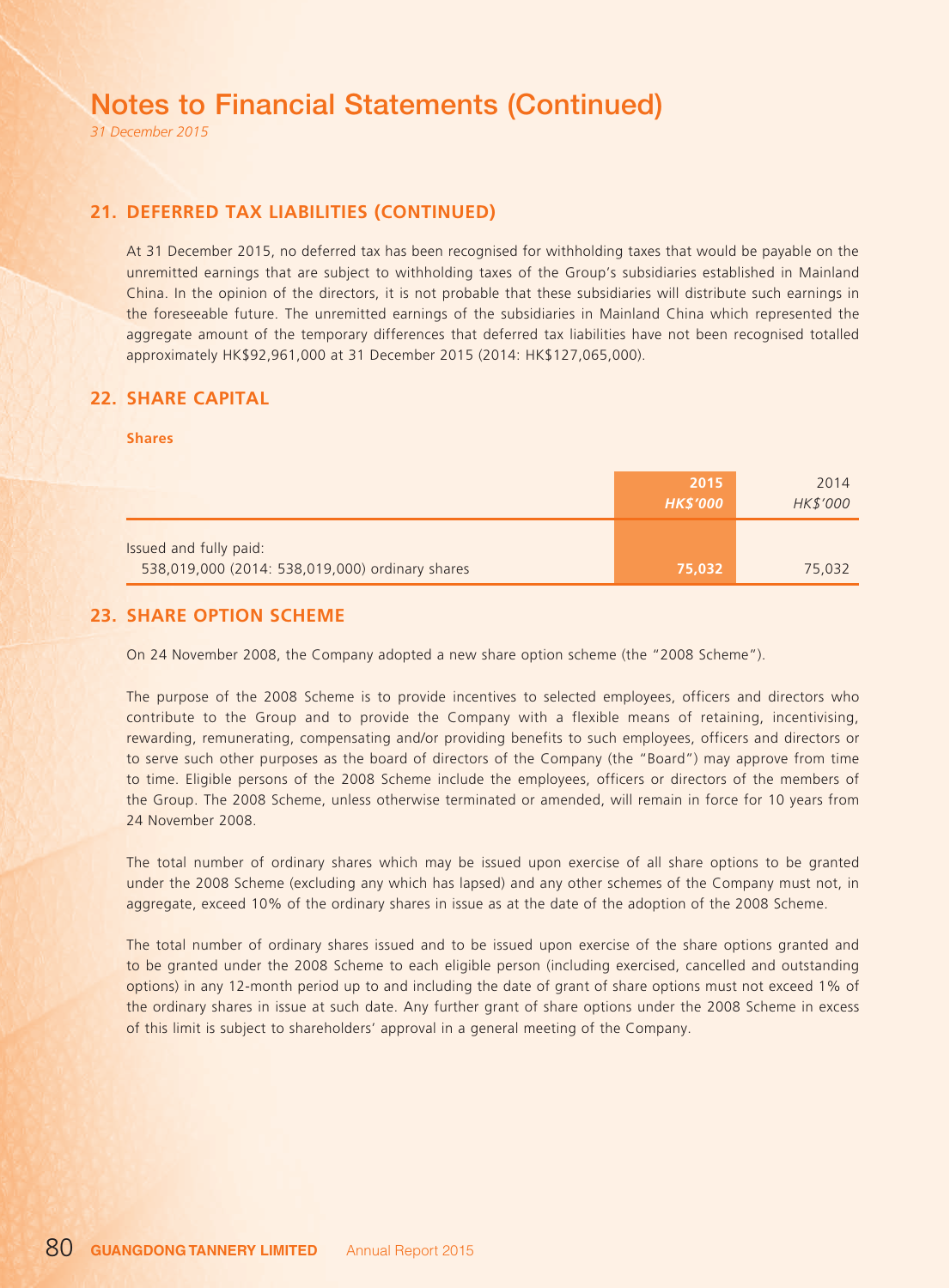*31 December 2015*

#### **23. SHARE OPTION SCHEME (continued)**

Share options granted to a director or chief executive of the Company, or any of their respective associates, under the 2008 Scheme must be approved by the independent non-executive directors of the Company. In addition, for any share options granted to an independent non-executive director of the Company, or any of their respective associates, which would result in the ordinary shares issued and to be issued upon exercise of all share options already granted or to be granted under the 2008 Scheme (including options exercised, cancelled and outstanding) to such person in the 12-month period up to and including the date of such grant (i) representing in aggregate over 0.1% of the ordinary shares in issue; and (ii) having an aggregate value (based on the closing price of the ordinary shares at the date of grant) in excess of HK\$5 million, such grant of options by the Board must be approved by shareholders in a general meeting.

An offer of grant of a share option under the 2008 Scheme may be accepted by the grantee within the period of the time stipulated by the Board, but no later than 14 days from the date of such offer. All share options under the 2008 Scheme will be unvested share options upon grant which will, subject to a grantee continuing to be an eligible person, vest with the grantee in accordance with the vesting schedules specified in their respective offer of grant. Subject to the rules of the 2008 Scheme and the relevant offer of the grant of a share option, a vested share option may be exercised in accordance with the terms of the rules of the 2008 Scheme at any time during the period to be determined and notified by the directors to each grantee, which period may commence on the date which is 2 years from the date of grant of the share option but shall end in any event no later than 10 years from the aforesaid date of grant. The exercise of any share option under the 2008 Scheme may be subject to the achievement of performance targets which may be determined by the Board, at its absolute discretion, on a case by case basis upon the grant of the relevant share option and stated in the offer of grant of such share option.

The exercise price of the share options under the 2008 Scheme is determinable by the Board and shall not be less than the highest of (i) the closing price of the ordinary shares as stated in the daily quotation sheet of The Stock Exchange of Hong Kong Limited (the "Stock Exchange") on the date of grant of the share options; (ii) the average closing price of the Company's ordinary shares as stated in the Stock Exchange's daily quotation sheets for the five business days immediately preceding the date of grant of the share options; and (iii) the nominal value of the ordinary shares.

No dividends (including distributions made upon the liquidation of the Company) will be payable and no voting rights will be exercisable in relation to any share option that has not been exercised.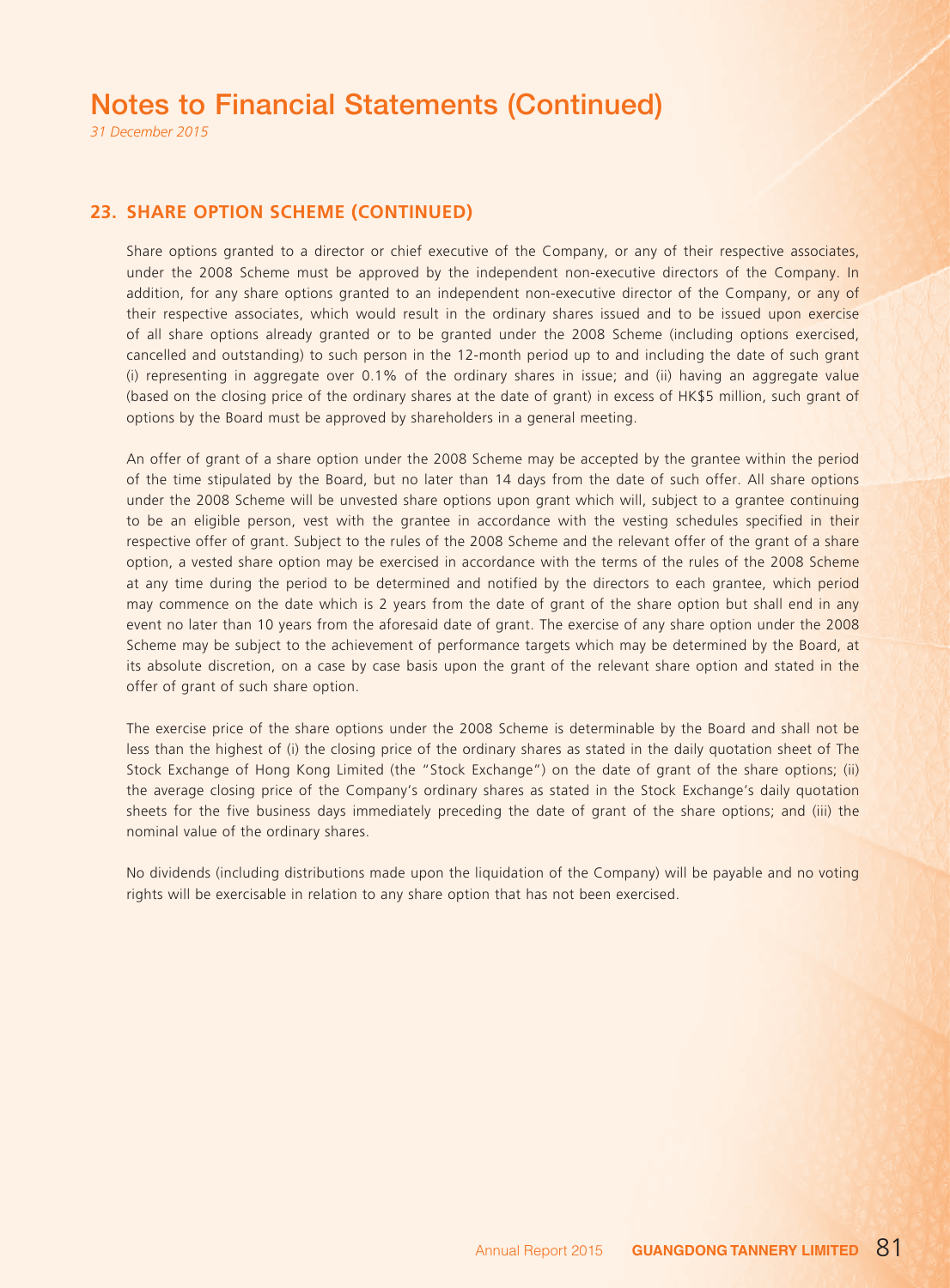## **23. SHARE OPTION SCHEME (continued)**

The following share options were outstanding during the year:

|                           |                | 2015          |                | 2014       |
|---------------------------|----------------|---------------|----------------|------------|
|                           | Weighted       |               | Weighted       |            |
|                           | average        |               | average        |            |
|                           | exercise price | <b>Number</b> | exercise price | Number     |
|                           | per share      | of options    | per share      | of options |
|                           | HK\$           | '000          | HK\$           | '000       |
|                           |                |               |                |            |
| At 1 January              | 0.435          | 2,634         | 0.435          | 5,247      |
| Forfeited during the year | 0.435          | (2,634)       | 0.435          | (2,613)    |
|                           |                |               |                |            |
| At 31 December            |                | ٠             | 0.435          | 2,634      |

The exercise prices and exercise periods of the share options outstanding as at 31 December 2014 are as follows:

2014

| Number of options | Exercise price per share* | Exercise period     |
|-------------------|---------------------------|---------------------|
| '000'             | HKS                       | $(dd.$ mm. $yyyy)$  |
| 2.634             | 0435                      | 14.7.2015-13.1.2016 |

\* The exercise price of the share options is subject to adjustment in the case of rights or bonus issues, or other similar changes in the Company's share capital.

The fair values of the share options granted in the years 2008 and 2010 were HK\$940,000 and HK\$4,225,000, respectively, of which the Group recognised an income of HK\$608,000 due to forfeiture (2014: HK\$546,000) in respect of equity-settled share option arrangements during the year ended 31 December 2015.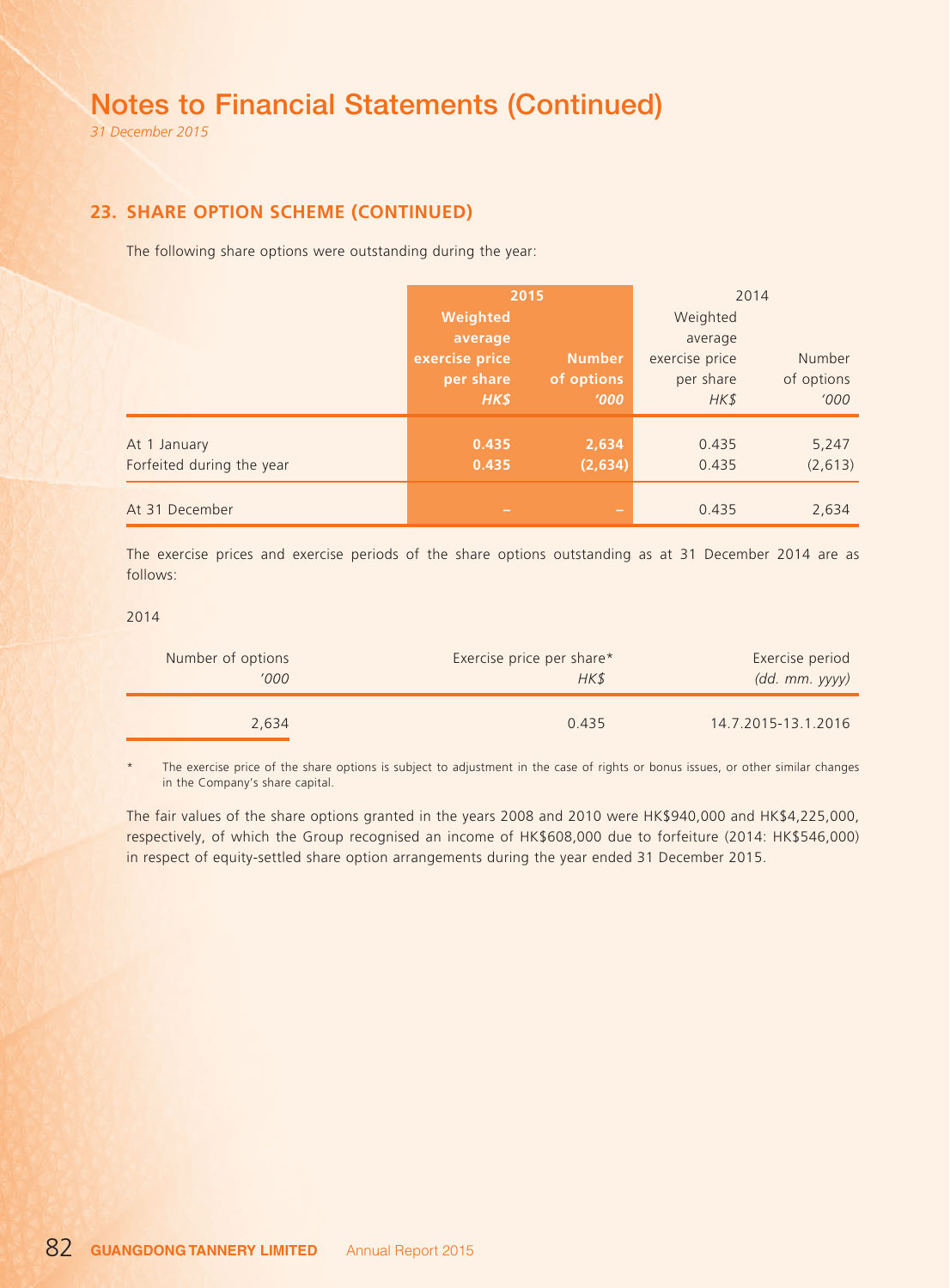*31 December 2015*

### **23. SHARE OPTION SCHEME (continued)**

The fair value of equity-settled share options granted under the 2008 Scheme in 2008 and in 2010 was estimated as at the date of grant, using a binomial model, taking into account the terms and conditions upon which the options were granted. The following table lists the inputs to the model used:

|                                             | 2008       | 2010       |
|---------------------------------------------|------------|------------|
| Dividend yield (%)                          | <b>Nil</b> | <b>Nil</b> |
| Expected volatility (%)                     | 91.26      | 70.261     |
| Risk-free interest rate (%)                 | 1.39       | 1.64       |
| Expected life of options (year)             | 5.5        | 5.5        |
| Closing share price at date of grant (HK\$) | 0.27       | 0.435      |

The expected life of the options is based on the historical data over the past five years and six months and is not necessarily indicative of the exercise patterns that may occur. The expected volatility reflects the assumption that the historical volatility is indicative of future trends, which may also not necessarily be the actual outcome.

No other feature of the options granted was incorporated into the measurement of fair value.

During the year ended 31 December 2015, 2,634,000 (2014: 2,613,000) share options under the 2008 Scheme granted in 2010 were forfeited.

As at 31 December 2015 and at the date of approval of these financial statements, the Company had no share option outstanding under the 2008 Scheme.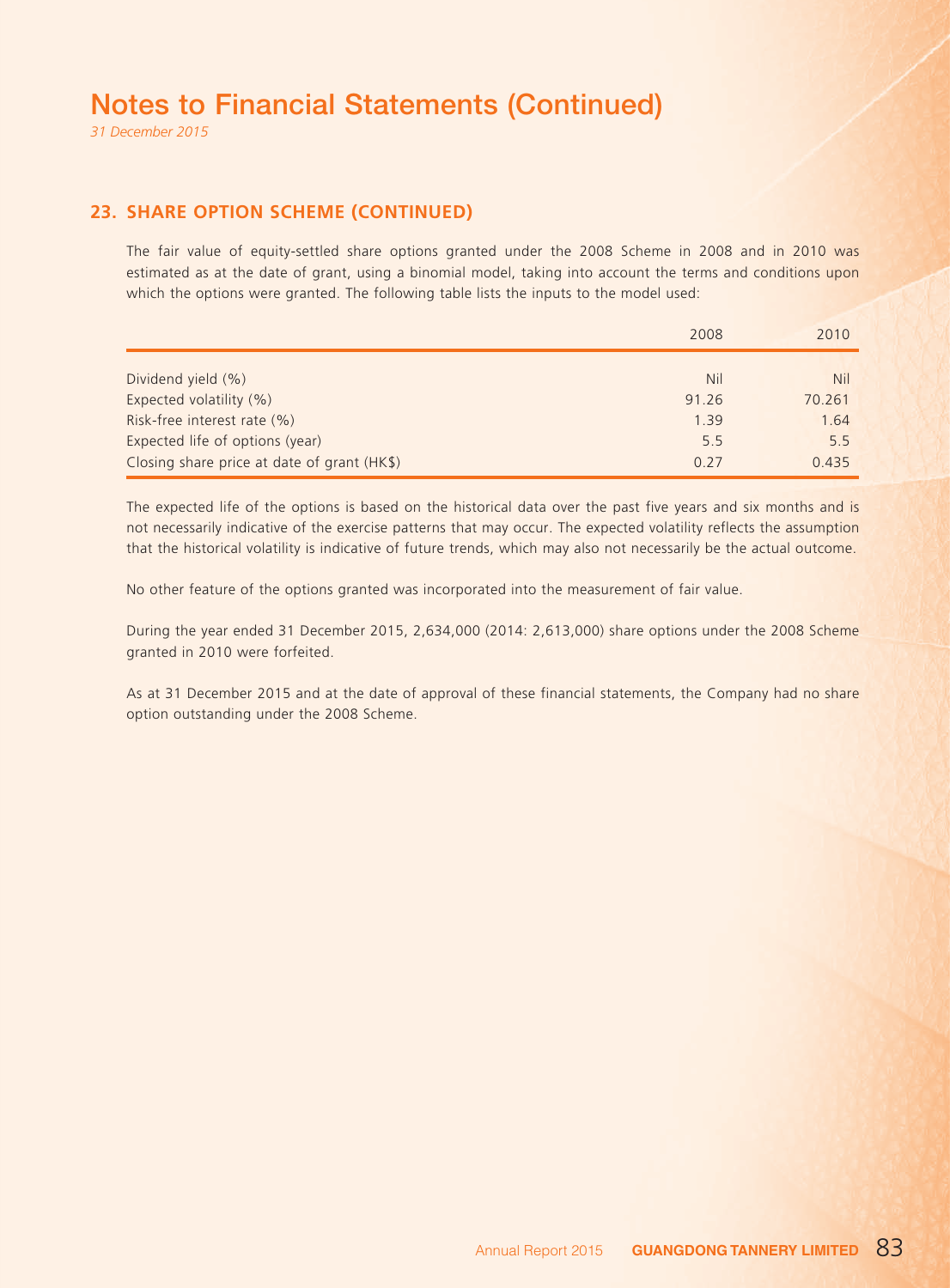*31 December 2015*

# **24. RESERVES**

The amounts of the Group's reserves and the movements therein for the current and prior years are presented in the consolidated statement of changes in equity of the financial statements.

(i) The general reserve fund of the Group is an undistributable reserve and may not be treated as realised profits.

On 25 November 1996, a court order confirming the reduction of the share premium account by HK\$133,349,000 was registered by the Registrar of Companies in Hong Kong and the credit arising therefrom was transferred to the general reserve fund against which goodwill arising on the acquisition of a subsidiary was eliminated in the consolidated financial statements. In the year ended 31 December 2002, there was a release of goodwill of HK\$133,349,000 in respect of impairment of an investment in a subsidiary relating to the goodwill arising from the acquisition of that subsidiary in 1996.

Pursuant to a special resolution passed in the Group's extraordinary general meeting held on 23 January 1998 and confirmed by the Order of the High Court of the Hong Kong Special Administrative Region of the PRC (the "Court") dated 2 March 1998, the share premium account was reduced by the amount of HK\$34,397,000 and, as undertaken by the Group, a general reserve fund was credited in the books of accounts of the Group in the same amount for the purpose of setting off, in the consolidated financial statements of the Group and its subsidiaries, goodwill arising on consolidation in 1997. In 2000 and 2001, there was a release of goodwill of HK\$12,478,000 and HK\$21,919,000, respectively, in respect of impairment of investments in subsidiaries relating to the goodwill arising from the acquisition of the subsidiaries in 1997.

(ii) On 1 February 2011, a special resolution was passed by the shareholders of the Company for approving the reduction in share premium of the Company (the "Share Premium Reduction"). The purpose of the Share Premium Reduction is to reduce the credit standing to the share premium account of the Company to the extent of HK\$393,345,845 and to apply the credit arising from such reduction to eliminate the accumulated losses of the Company by the same amount.

On 22 March 2011, the Court made an order (the "Order") confirming the Share Premium Reduction. An office copy of the Order was registered with the Registrar of the Companies on 29 March 2011 (the "Effective Date") in accordance with Section 61 of the Companies Ordinance. Accordingly, the Share Premium Reduction became effective immediately following the registration of the Order of the Court and the accumulated losses of the Company of HK\$393,345,845 were eliminated against the Company's share premium account.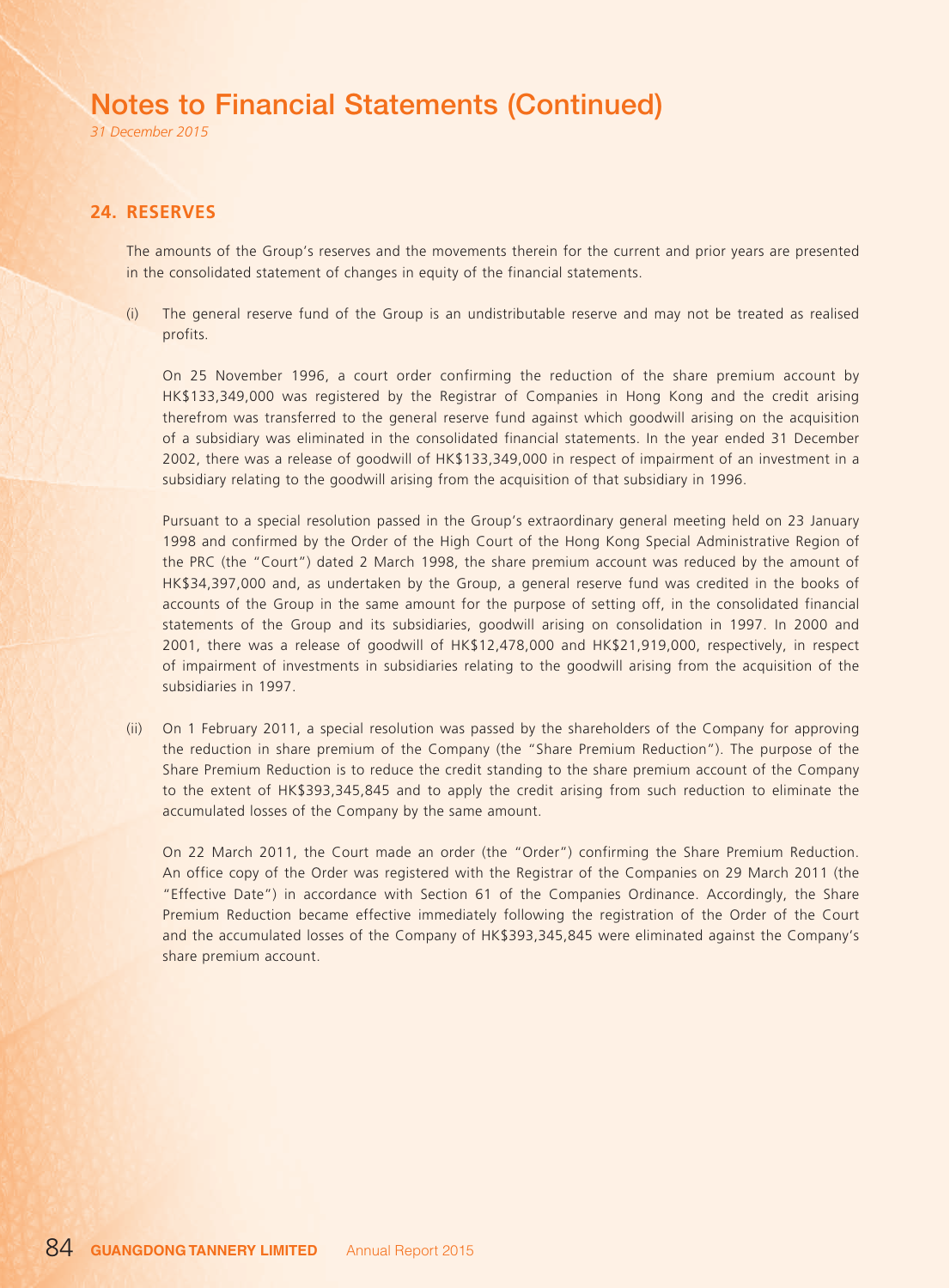*31 December 2015*

## **24. RESERVES (continued)**

(ii) (Continued)

In connection with the application for the Share Premium Reduction (the "Application"), the Company undertakes that in the event of the Company making any future recoveries of the assets identified in the Application for which provision for impairment in value or amortisation was made in the accounts of the Company between 31 December 2000 and 30 June 2010 (the "Assets"), beyond their written down values in the Company's accounts as at 30 June 2010, all such recoveries beyond that written down values up to an amount of HK\$150,345,170 (the "Limit"), will be credited to a special capital reserve in the accounting records of the Company (the "Special Capital Reserve") and that so long as there shall remain outstanding any debt of or claim against the Company which, if the Effective Date was the date of the commencement of the winding up of the Company, would be admissible to proof in such winding up and the persons entitled to the benefit of such debts or claims shall not have agreed otherwise, such reserve shall not be treated as realised profits for the purposes of ss291, 297 and 299 of the new Companies Ordinance (Cap. 622 of the Laws of Hong Kong) and shall (for so long as the Company shall remain a listed company) be treated as an undistributable reserve of the Company for the purposes of ss290 and 298 of the new Companies Ordinance (Cap. 622 of the Laws of Hong Kong), or any statutory re-enactments or modifications thereof provided that:

- (1) the Company shall be at liberty to apply the Special Capital Reserve for the same purposes as a share premium account may be applied;
- (2) the Limit in respect of the Special Capital Reserve may be reduced by the amount of any increase, after the Effective Date, in the amount standing to the credit of the share premium account of the Company as the result of the paying up of shares by the receipt of new consideration or the capitalisation of distributable profits;
- (3) the Limit in respect of the Special Capital Reserve may be reduced upon the disposal or other realisation, after the Effective Date, of the Assets by the amount of the impairment in value and amortisation made in relation to such asset as at 30 June 2010 less such amount (if any) as is credited to the Special Capital Reserve as a result of such disposal or realisation; and
- (4) in the event that the amount standing to the credit of the Special Capital Reserve exceeds the Limit thereof after any reduction of such Limit pursuant to provisions (2) and/or (3) above, the Company shall be at liberty to transfer the amount of any such excess to the general reserves of the Company and the same shall become available for distribution.

During the year ended 31 December 2015, an addition of provision for impairment of HK\$2,076,000 (2014: HK\$130,000) was made for the Assets. This resulted in a transfer of HK\$2,076,000 (2014: HK\$130,000) from the Special Capital Reserve to the accumulated losses.

The Limit as at 31 December 2015 was HK\$150,273,970 (2014: HK\$150,273,970) and the amount standing to the credit of the Group's Special Capital Reserve as at 31 December 2015 was HK\$1,190,000 (2014: HK\$3,266,000).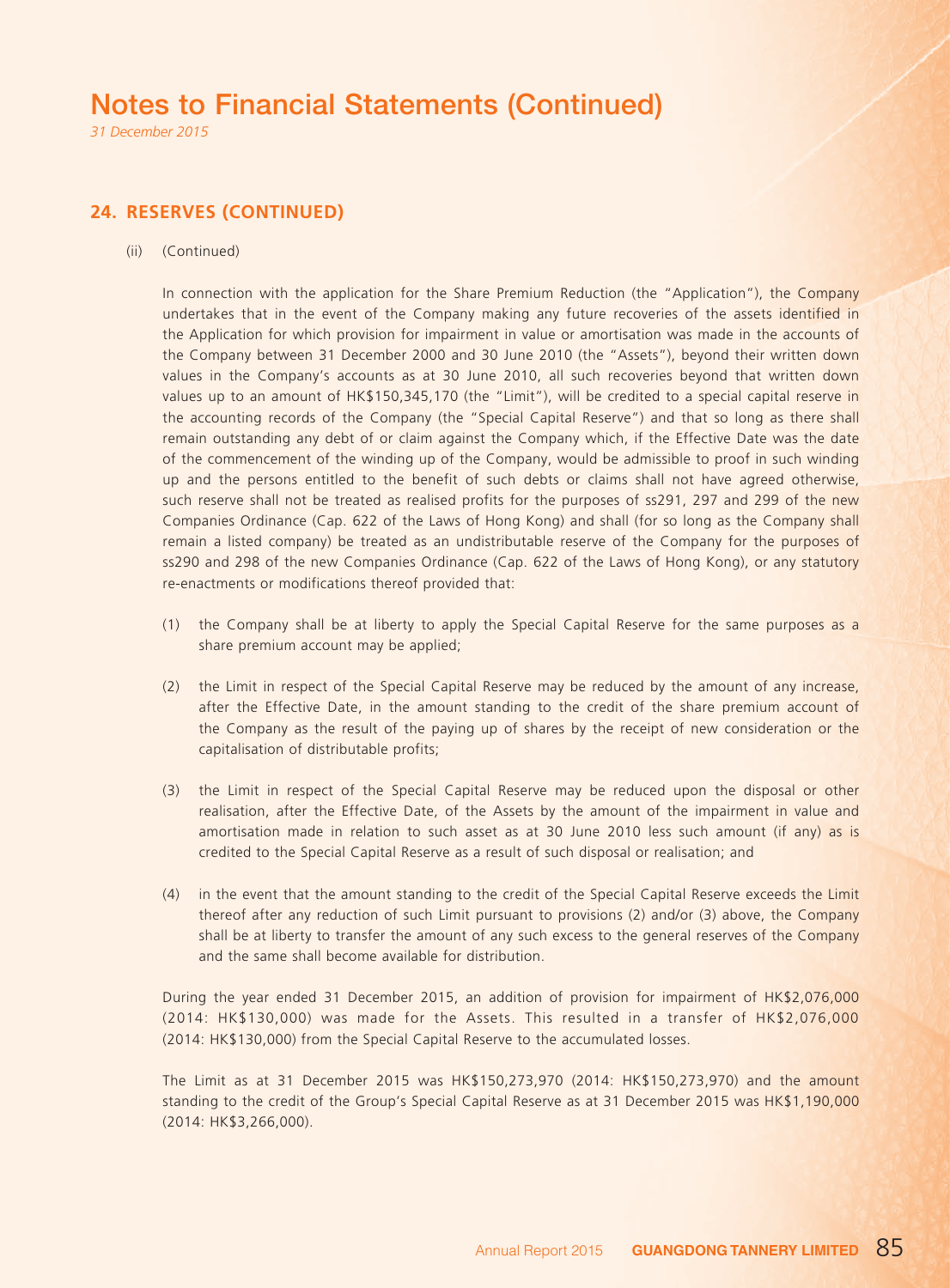*31 December 2015*

### 24. RESERVES (CONTINUED)

- (iii) Pursuant to the relevant PRC laws and regulations, a portion of the profits of the Group's subsidiaries which are established in Mainland China has been transferred to reserve funds which are restricted as to use.
- (iv) In accordance with the transitional provisions set out in section 37 of Schedule 11 to the Hong Kong Companies Ordinance (Cap. 622), on 3 March 2014, any amount standing to the credit of the share premium account has become part of the Company's share capital.

#### **25. CONTINGENT LIABILITIES**

At the end of the reporting period, the Group did not have any contingent liabilities which had not been provided for in the financial statements.

### **26. OPERATING LEASE ARRANGEMENTS**

#### **As lessee**

The Group leases certain of its office properties under operating lease arrangements. Leases for properties are negotiated for terms ranging from two to three years.

At 31 December 2015, the Group had total future minimum lease payments under non-cancellable operating leases falling due as follows:

|                                                            | 2015<br><b>HK\$'000</b> | 2014<br>HK\$'000 |
|------------------------------------------------------------|-------------------------|------------------|
| Within one year<br>In the second to fifth years, inclusive | 556<br>113              | 552<br>540       |
|                                                            | 669                     | 1,092            |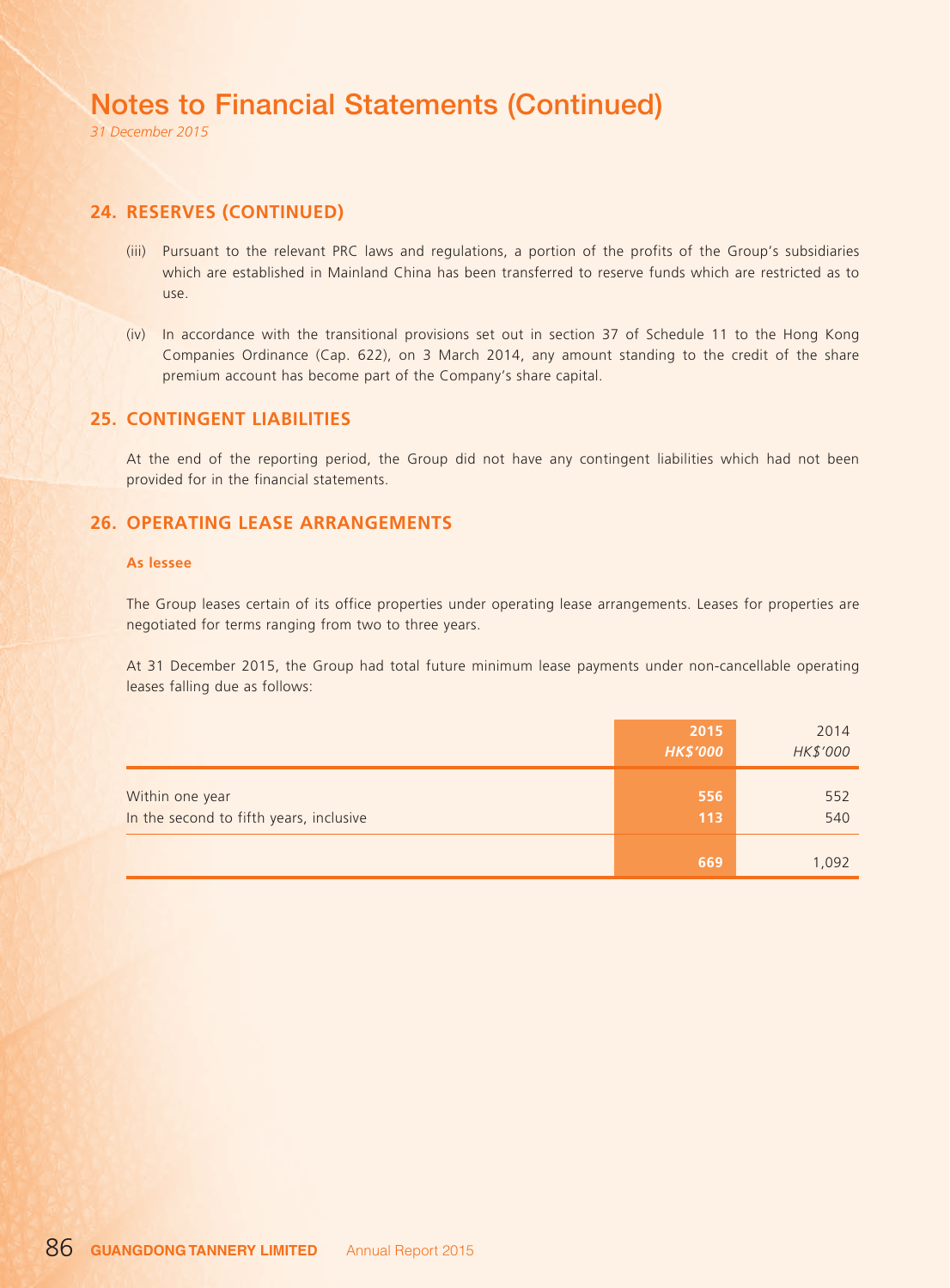*31 December 2015*

## **27. COMMITMENTS**

In addition to the operating lease commitments detailed in note 26 above, the Group had the following capital commitments at the end of the reporting period:

|                                                                                                          | 2015<br><b>HK\$'000</b> | 2014<br>HK\$'000     |
|----------------------------------------------------------------------------------------------------------|-------------------------|----------------------|
| Contracted, but not provided for:<br>Land and buildings<br>Leasehold improvements<br>Plant and machinery | 46<br>469<br>3,018      | 1,707<br>63<br>8,101 |
|                                                                                                          | 3,533                   | 9,871                |

## **28. NOTES TO THE CONSOLIDATED STATEMENT OF CASH FLOWS**

#### **Major non-cash transaction**

During the year ended 31 December 2014, the Group purchased items of equipment at HK\$3,486,000. A government grant of HK\$3,486,000 was received from the PRC local government to support the purchase of equipment which offset the purchase consideration. The acquisition had no impact on the addition of property, plant and equipment during the year ended 31 December 2014.

## **29. RELATED PARTY TRANSACTIONS**

(a) In addition to the transactions detailed elsewhere in these financial statements, the Group had the following material transactions with related parties during the year:

| <b>Notes</b> | 2015<br><b>HK\$'000</b> | 2014<br><b>HK\$'000</b> |
|--------------|-------------------------|-------------------------|
| (i)          | 492                     | 477                     |
| (ii)         | 208                     | 101                     |
|              |                         |                         |
|              |                         | 4,043                   |
| (v)          |                         | 197                     |
|              | (iii)<br>(iv)           | 21<br>3,516             |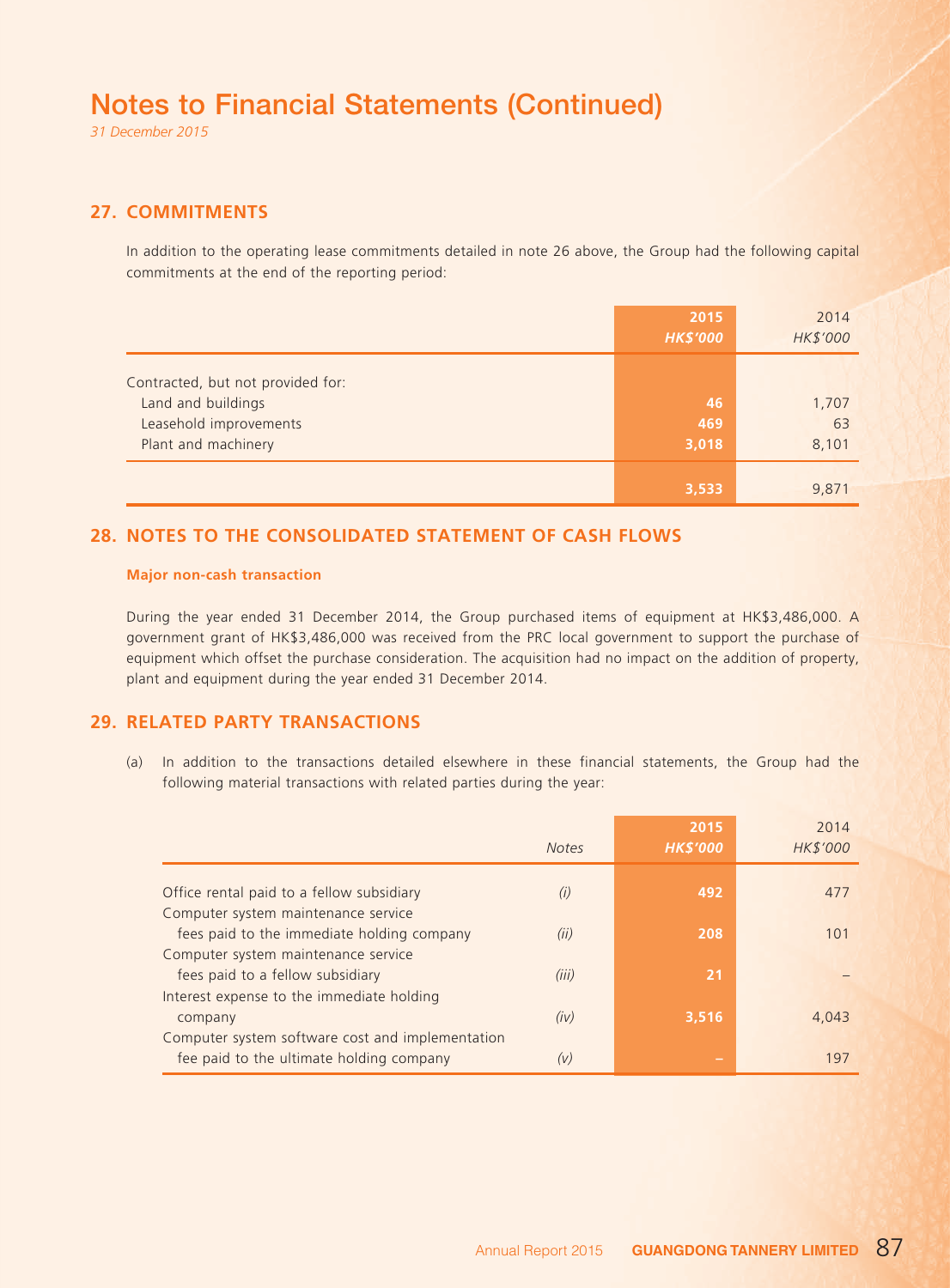## **29. RELATED PARTY TRANSACTIONS (continued)**

#### (a) (Continued)

*Notes:*

- (i) The office rental was charged by a fellow subsidiary at HK\$40,960 per month for the year ended 31 December 2015 (Period from 1 January 2014 to 5 February 2014: HK\$28,800 per month; Period from 6 February 2014 to 31 December 2014: HK\$40,960 per month) in accordance with the terms of the rental agreement between the Group and the fellow subsidiary. As at 31 December 2015, the Group had a rental deposit of HK\$138,786 (2014: HK\$138,786) with the fellow subsidiary.
- (ii) The immediate holding company charged maintenance service fees at HK\$20,775 per month during the period from 1 January 2015 to 31 October 2015 (2014: HK\$8,386 per month) for the computer system used by the Group.
- (iii) The fellow subsidiary charged maintenance service fees at HK\$10,349 per month during the period from 1 November 2015 to 31 December 2015 for the computer system used by the Group.
- (iv) The interest expense to the immediate holding company arose from the loans advanced from GDH. Further details of the loans, including the terms, are disclosed in note 19 to the financial statements.
- (v) The ultimate holding company charged a computer system software cost and an implementation fee at HK\$197,000 per year for the year ended 31 December 2014 for the computer system used by the Group.
- (b) Commitments with related parties:

On 29 November 2013, the Group entered into a three-year office rental agreement commencing 6 February 2014 and ending 5 February 2017 with Global Head Developments Limited, a fellow subsidiary of the Group. The total operating lease commitments due within one year and in the second to fifth years as at 31 December 2015 were approximately HK\$492,000 and HK\$48,000, respectively.

- (c) Outstanding balances with related parties:
	- (i) Details of the Group's loans from the immediate holding company as at the end of the reporting period are included in note 19 to the financial statements.
	- (ii) Details of the Group's accrued interests arising from loans from the immediate holding company as at the end of the reporting period are included in note 16 to the financial statements.
- (d) Compensation of key management personnel of the Group:

The key management personnel are the directors. Details of their remuneration are disclosed in note 8 to the financial statements.

The related party transactions in respect of items in note  $29(a)(i)$ ,  $29(a)(ii)$ ,  $29(a)(iii)$ ,  $29(a)(v)$  and  $29(b)$  above also constituted continuing connected transactions and those in note 29(a)(iv) and 29(c) above constituted connected transactions as defined in Chapter 14A of the Listing Rules. However, these transactions are fully exempt from shareholders' approval, annual review and all disclosure requirements under Chapter 14A of the Listing Rules.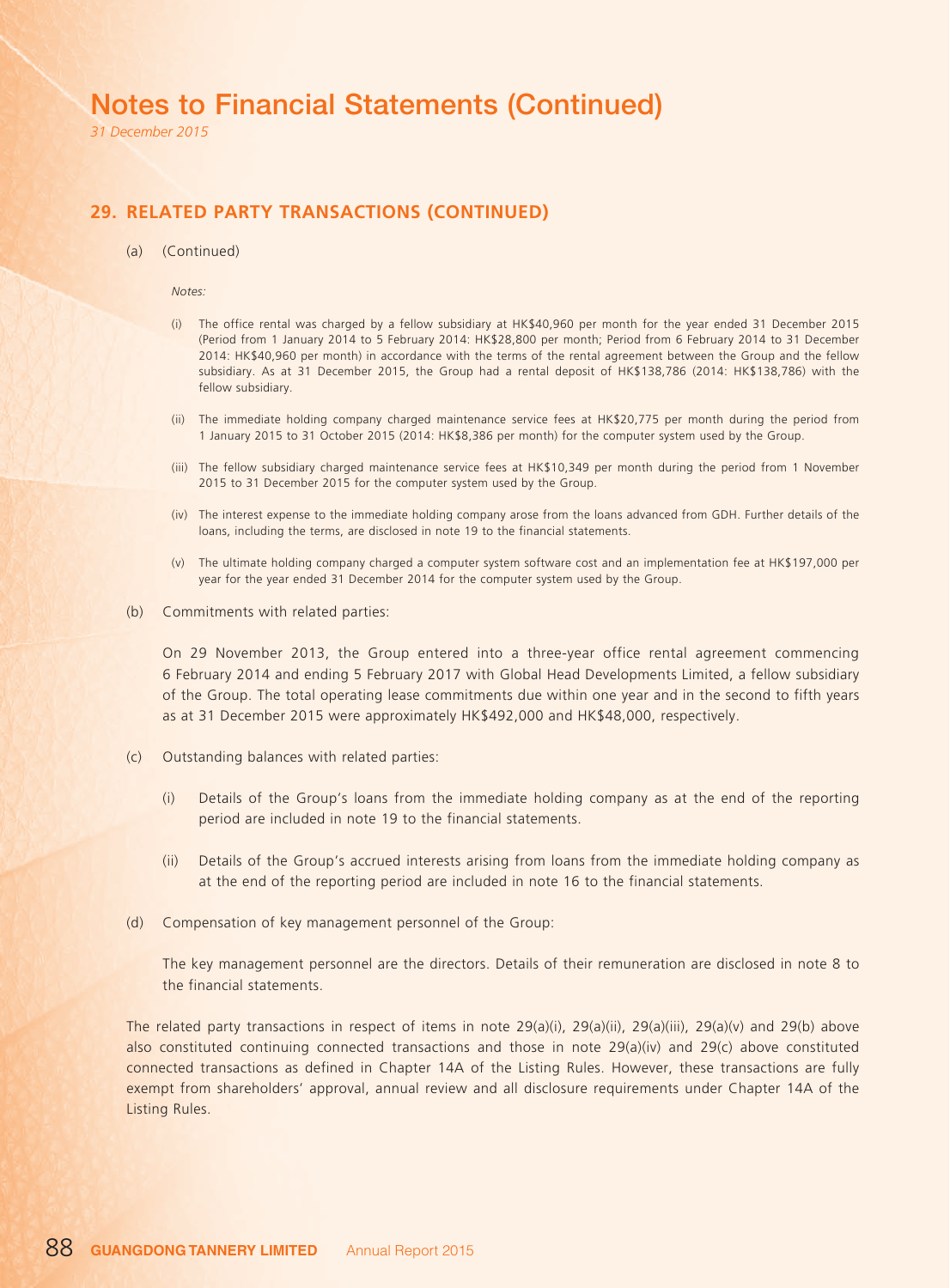*31 December 2015*

### **30. PLEDGE OF ASSETS**

As at 31 December 2015, assets of the Group pledged to banks to secure general banking facilities granted to the Group were as follows:

|               | <b>Note</b>    | 2015<br><b>HK\$'000</b> | 2014<br>HK\$'000 |
|---------------|----------------|-------------------------|------------------|
| Bank balances | 1 <sup>h</sup> | 8,410                   | 37,283           |

### **31. FINANCIAL INSTRUMENTS BY CATEGORY**

The carrying amounts of each of the categories of financial instruments as at the end of the respective reporting period are as follows:

#### **Financial assets**

|                                                             | 2015<br><b>Loans and</b><br>receivables<br><b>HK\$'000</b> | 2014<br>Loans and<br>receivables<br>HK\$'000 |
|-------------------------------------------------------------|------------------------------------------------------------|----------------------------------------------|
| Trade and bills receivables                                 | 126,952                                                    | 275,240                                      |
| Financial assets included in deposits and other receivables | 1,674                                                      | 2,928                                        |
| Pledged bank balances                                       | 8,410                                                      | 37,283                                       |
| Cash and bank balances                                      | 42,156                                                     | 20,421                                       |

#### **Financial liabilities**

|                                                               | 2015             | 2014           |
|---------------------------------------------------------------|------------------|----------------|
|                                                               | <b>Financial</b> | Financial      |
|                                                               | liabilities at   | liabilities at |
|                                                               | amortised cost   | amortised cost |
|                                                               | <b>HK\$'000</b>  | HK\$'000       |
|                                                               |                  |                |
| Trade payables                                                | 86,579           | 97,718         |
| Financial liabilities included in other payables and accruals | 23,994           | 16,034         |
| Interest-bearing bank borrowings                              | 53,822           | 135,838        |
| Due to a PRC joint venture partner                            | 1,131            | 1,131          |
| Loans from the immediate holding company                      | 138,740          | 142,379        |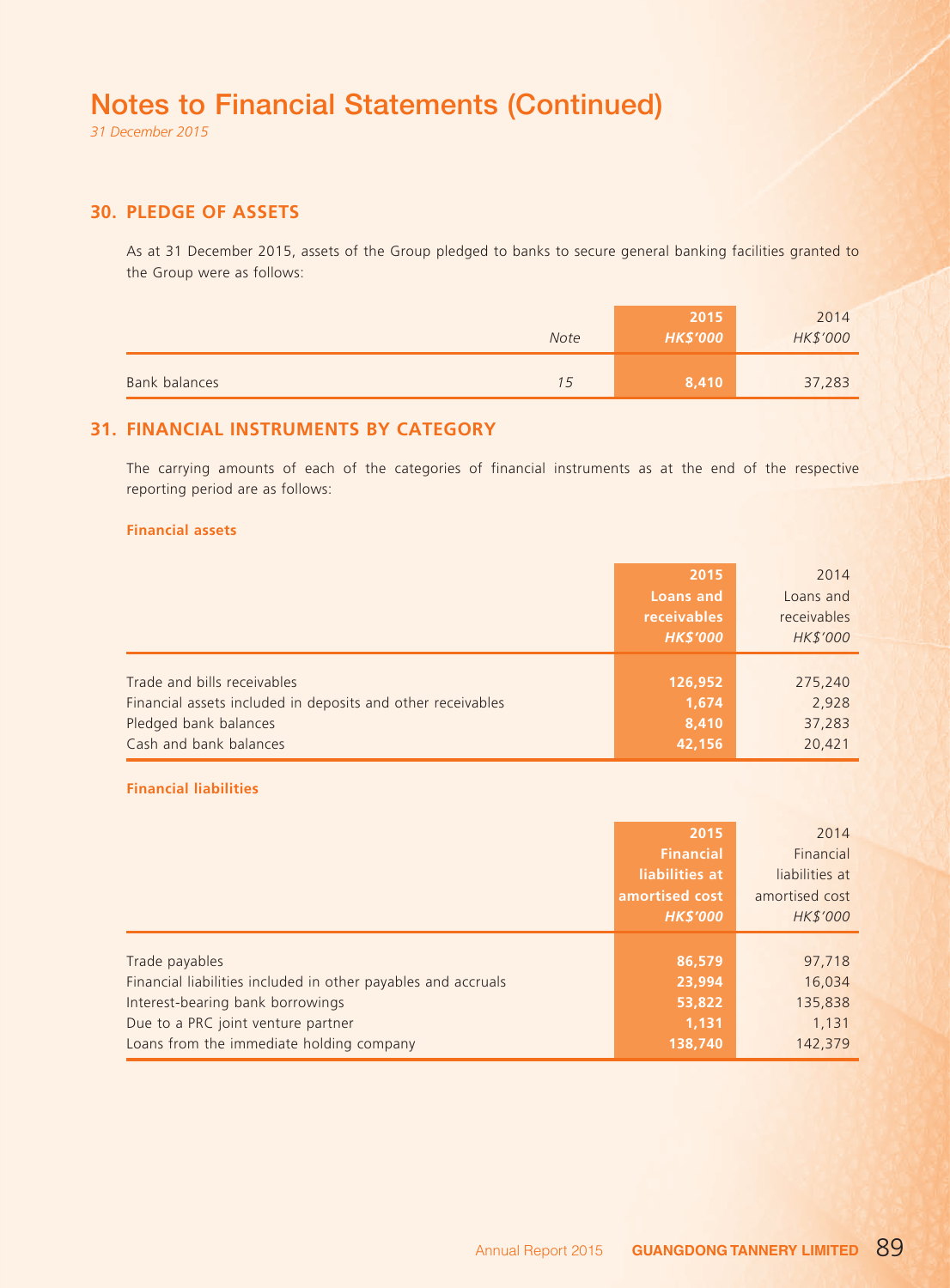*31 December 2015*

#### **32. TRANSFERS OF FINANCIAL ASSETS**

#### **Transferred financial assets that are not derecognised in their entirety**

At 31 December 2015, the Group endorsed certain bills receivable accepted by banks in Mainland China (the "Endorsed Bills") with a carrying amount of RMB11,465,000 (equivalent to HK\$13,685,000) (2014: RMB4,000,000 (equivalent to HK\$5,070,000)) to certain of its suppliers in order to settle the trade payables due to such suppliers (the "Endorsement"). In the opinion of the directors, the Group has retained the substantial risks and rewards, which include default risks relating to such Endorsed Bills, and accordingly, it continued to recognise the full carrying amounts of the Endorsed Bills and the associated trade payables. Subsequent to the Endorsement, the Group does not retain any rights on the use of the Endorsed Bills, including the sale, transfer or pledge of the Endorsed Bills to any other third parties. The aggregate carrying amount of the trade payables settled by the Endorsed Bills to which the suppliers have recourse was RMB11,465,000 (equivalent to HK\$13,865,000) (2014: RMB4,000,000 (equivalent to HK\$5,070,000)) as at 31 December 2015.

#### **Transferred financial assets that are derecognised in their entirety**

At 31 December 2015, the Group endorsed certain bills receivable accepted by banks in Mainland China (the "Derecognised Bills") to certain of its suppliers in order to settle the trade payables due to such suppliers with a carrying amount of RMB13,046,000 (equivalent to HK\$15,572,000) (2014: RMB33,282,000 (equivalent to HK\$42,188,000)). The Derecognised Bills have a maturity from one to six months at the end of the reporting period. In accordance with the Law of Negotiable Instruments in the PRC, the holders of the Derecognised Bills have a right of recourse against the Group if the banks default (the "Continuing Involvement"). In the opinion of the directors, the Group has transferred substantially all risks and rewards relating to the Derecognised Bills. Accordingly, it has derecognised the full carrying amounts of the Derecognised Bills and the associated trade payables. The maximum exposure to loss from the Group's Continuing Involvement in the Derecognised Bills and the undiscounted cash flows to repurchase these Derecognised Bills is equal to their carrying amounts. In the opinion of the directors, the fair values of the Group's Continuing Involvement in the Derecognised Bills are not significant.

During the year ended 31 December 2015, the Group has not recognised any gain or loss on the date of transfer of the Derecognised Bills. No gains or losses were recognised from the Continuing Involvement, both during the year or cumulatively. The endorsement has been made evenly throughout the year ended 31 December 2015.

#### **33. FINANCIAL RISK MANAGEMENT OBJECTIVES AND POLICIES**

The Group's principal financial instruments comprise interest-bearing secured bank borrowings, interest-bearing unsecured other borrowings from the immediate holding company, and cash and bank balances. The main purpose of these financial instruments is to raise finance for the Group's operations. The Group has various other financial assets and liabilities such as trade and bills receivables and trade payables, which arise directly from its operations.

The main risks arising from the Group's financial instruments are interest rate risk, foreign currency risk, credit risk and liquidity risk. The board of directors reviews and agrees policies for managing each of these risks and they are summarised below.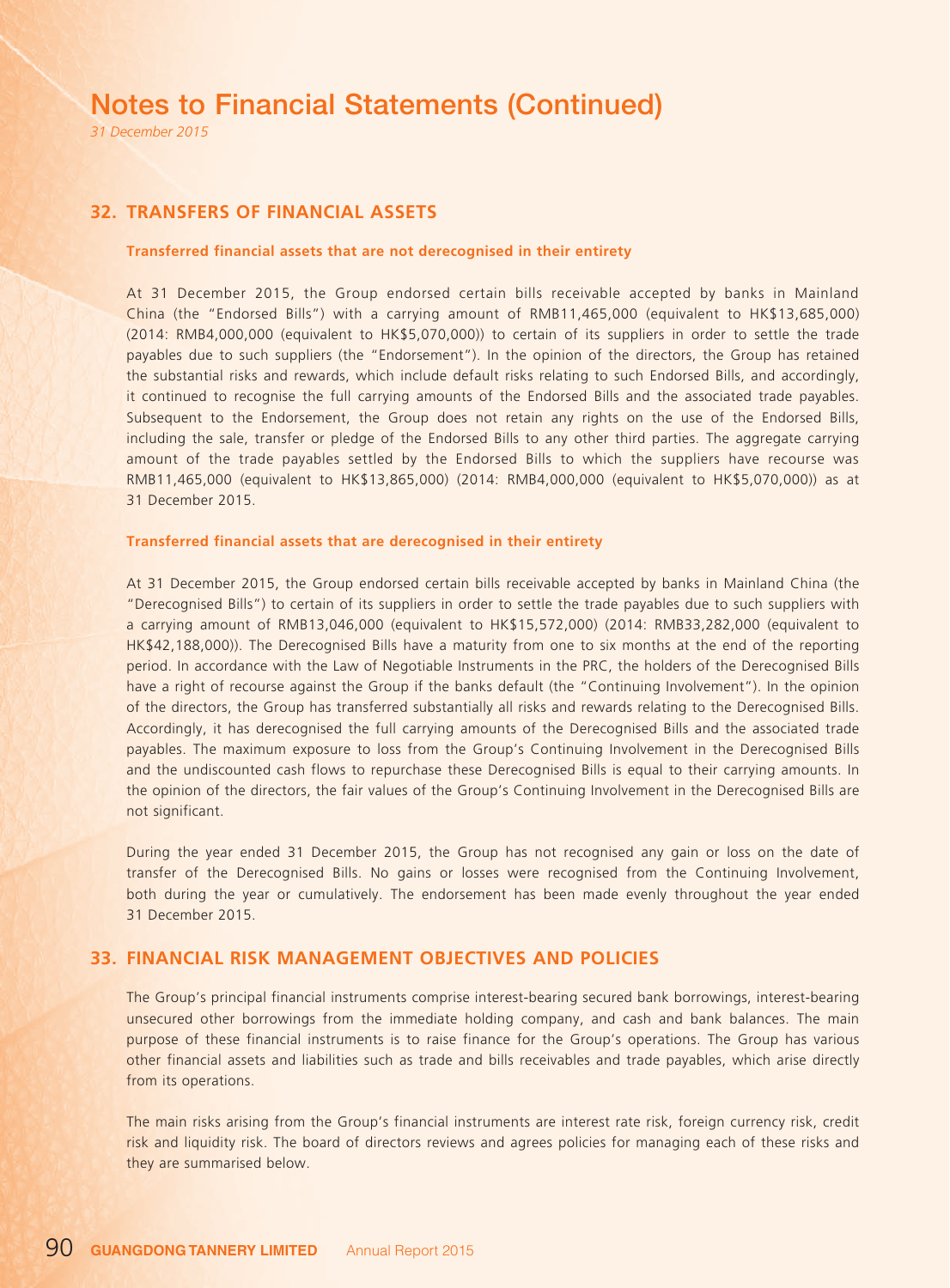### **33. FINANCIAL RISK MANAGEMENT OBJECTIVES AND POLICIES (CONTINUED)**

#### **Interest rate risk**

The Group's exposure to the risk of changes in market interest rates relates primarily to certain of the Group's debt obligations with floating interest rates.

The Group's policy is to manage its interest cost using an appropriate mix of fixed and floating rate borrowings. Despite the fact that the Group had its debt obligations at floating interest rates, in the opinion of the directors, the Group had no significant concentration of interest rate risk.

The following table demonstrates the sensitivity to a reasonably possible change in interest rates, with all other variables held constant, of the Group's profit/(loss) before tax (through the impact on floating rate borrowings).

|                               | Increase/<br>(decrease) in<br>basis points | Decrease/<br>(increase)<br>in loss<br>before tax<br>HK\$'000   |
|-------------------------------|--------------------------------------------|----------------------------------------------------------------|
| 2015                          |                                            |                                                                |
| Hong Kong dollar              | 100                                        | (650)                                                          |
| United States dollar ("US\$") | 100                                        | (228)                                                          |
| Hong Kong dollar              | (10)                                       | 65                                                             |
| US\$                          | (10)                                       | 23                                                             |
|                               | Increase/<br>(decrease) in<br>basis points | Increase/<br>(decrease)<br>in profit<br>before tax<br>HK\$'000 |
| 2014                          |                                            |                                                                |
| Hong Kong dollar              | 100                                        | (650)                                                          |
| US\$                          | 100                                        | (774)                                                          |
| Hong Kong dollar              | (10)                                       | 65                                                             |
| US\$                          | (10)                                       | 77                                                             |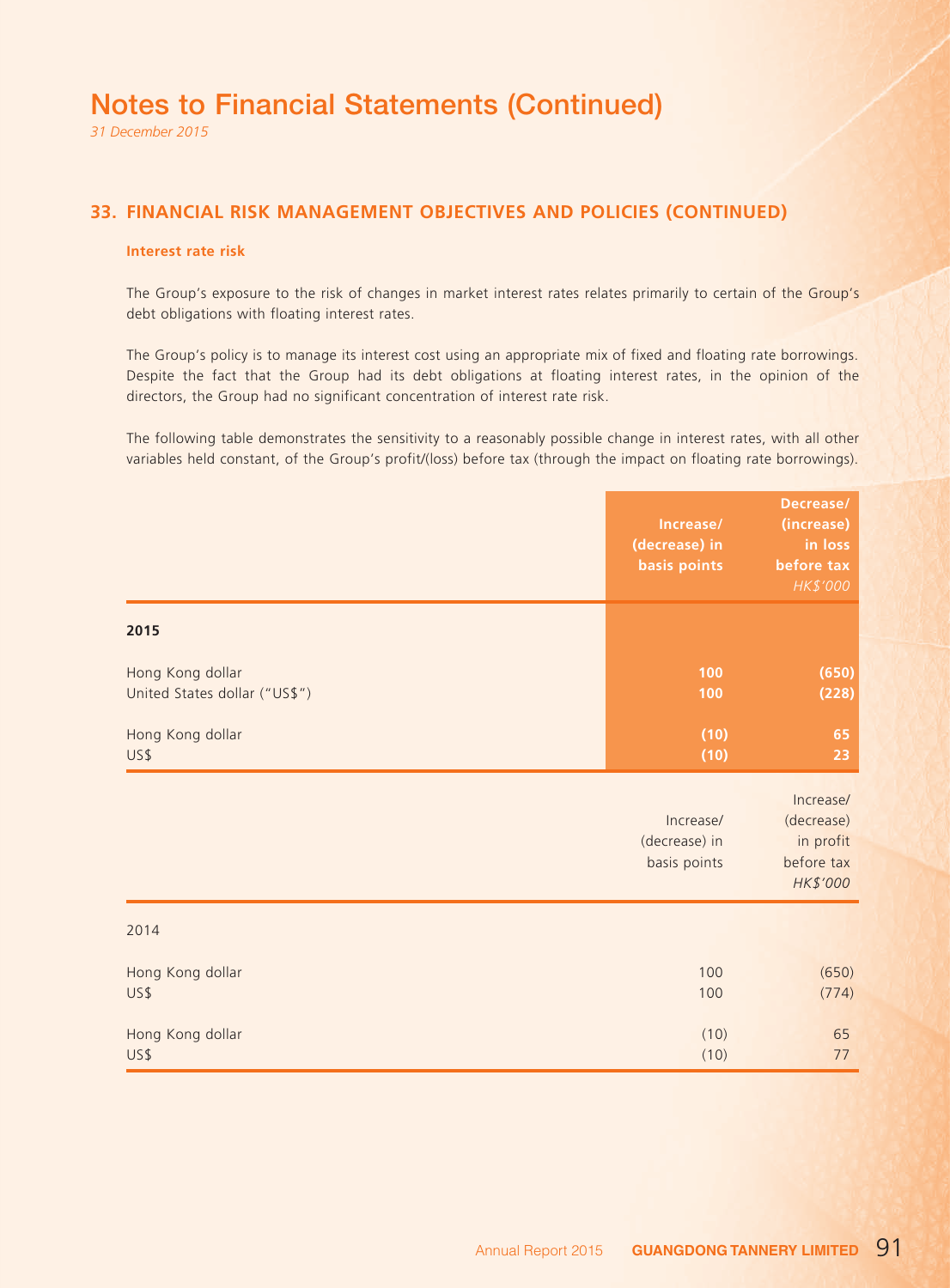### **33. FINANCIAL RISK MANAGEMENT OBJECTIVES AND POLICIES (continued)**

#### **Foreign currency risk**

The Group has transactional currency exposures. Such exposures arise from purchases by operating units in currencies other than the units' functional currencies. Approximately 70% (2014: 62%) of the Group's purchases was denominated in currencies other than the functional currencies of the operating units making the purchases, whilst all sales are denominated in the units' functional currency.

The following table demonstrates the sensitivity at the end of the reporting period to a reasonably possible change in the US\$-RMB exchange rates, with all other variables held constant, of the Group's profit/(loss) before tax (due to changes in the fair value of monetary assets and liabilities). There is no impact on the equity of the Group.

|                                                                        | Increase/<br>(decrease) in<br>exchange<br>rate<br>$\frac{0}{0}$ | Decrease/<br>(increase)<br>in loss<br>before tax<br>HK\$'000   |
|------------------------------------------------------------------------|-----------------------------------------------------------------|----------------------------------------------------------------|
| 2015<br>If RMB weakens against US\$<br>If RMB strengthens against US\$ | (3)<br>3                                                        | (13, 302)<br>13,302                                            |
|                                                                        | Increase/<br>(decrease) in<br>exchange<br>rate<br>$\frac{0}{0}$ | Increase/<br>(decrease)<br>in profit<br>before tax<br>HK\$'000 |
| 2014<br>If RMB weakens against US\$<br>If RMB strengthens against US\$ | (3)<br>3                                                        | (13,092)<br>13,092                                             |

#### **Credit risk**

The Group trades only with recognised and creditworthy third parties. It is the Group's policy that all customers who wish to trade on credit terms are subject to credit verification procedures. In addition, receivable balances are monitored on an ongoing basis and the Group's exposure to bad debts is not significant.

Further details of the credit policy and quantitative data in respect of the Group's exposure to credit risk arising from trade receivables are disclosed in note 14 to the financial statements.

The credit risk of the other financial assets, which comprise cash and bank balances, pledged bank balances and, bills and other receivables, arises from default of the counterparty, with a maximum exposure equal to the carrying amounts of these instruments.

Since the Group trades only with recognised and creditworthy third parties, there is no requirement for collateral. Concentrations of credit risk are managed by customer. As the Group's exposure spreads over a diversified portfolio of customers, there are no significant concentrations of credit risk within the Group.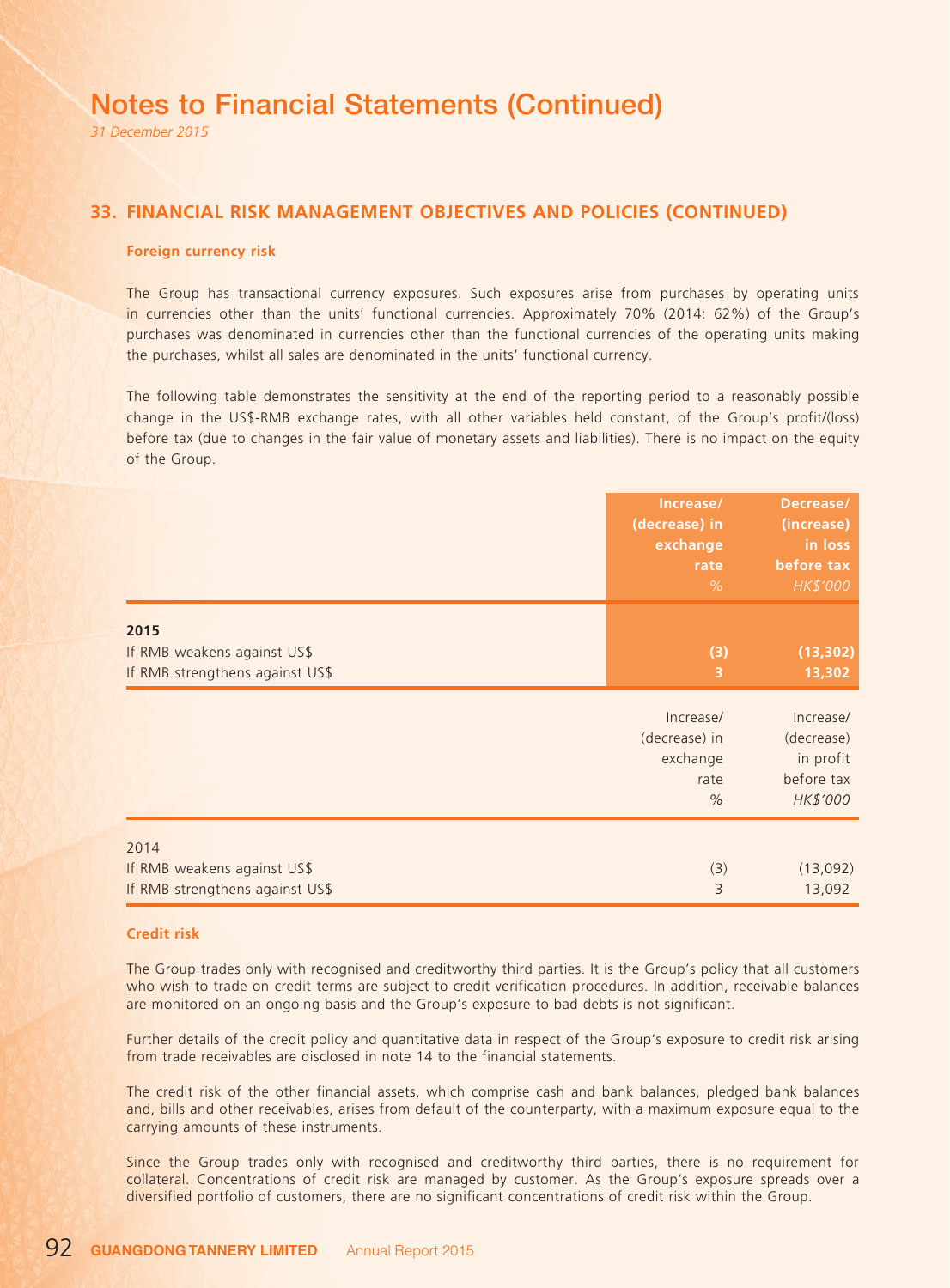### **33. FINANCIAL RISK MANAGEMENT OBJECTIVES AND POLICIES (continued)**

#### **Liquidity risk**

The Group's objective is to maintain a balance between continuity of funding and flexibility through the use of bank loans and other interest-bearing loans.

The Group's policy is to regularly monitor its liquidity to ensure it maintains sufficient reserves of cash and cash equivalents and adequate committed lines of funding from major financial institutions and the immediate holding company to meet its liquidity requirements in the short and longer term.

The maturity profile of the Group's financial liabilities as at the end of the respective reporting period, based on the contractual undiscounted payments, is as follows:

| 2015                                     | On demand<br><b>HK\$'000</b> | 3 months<br><b>HK\$'000</b> | Less than 3 to less than<br>12 months<br><b>HK\$'000</b> | $1$ to 5<br>years<br><b>HK\$'000</b> | <b>Total</b><br><b>HK\$'000</b> |
|------------------------------------------|------------------------------|-----------------------------|----------------------------------------------------------|--------------------------------------|---------------------------------|
|                                          |                              |                             |                                                          |                                      |                                 |
| Trade payables                           | 37,800                       | 48.779                      |                                                          |                                      | 86,579                          |
| Other payables                           | 21,479                       |                             | 2.515                                                    | -                                    | 23,994                          |
| Interest-bearing bank borrowings         | $\sim$                       | 53,907                      |                                                          |                                      | 53,907                          |
| Due to a PRC joint venture partner       | 1,131                        |                             |                                                          |                                      | 1,131                           |
| Loans from the immediate holding company | ۰                            |                             | н.                                                       | 147.974                              | 147,974                         |
|                                          | 60.410                       | 102.686                     | 2.515                                                    | 147.974                              | 313,585                         |

| 2014                                     | On demand<br>HK\$'000 | Less than<br>3 months<br>HK\$'000 | 3 to less than<br>12 months<br>HK\$'000 | Total<br><b>HK\$'000</b> |
|------------------------------------------|-----------------------|-----------------------------------|-----------------------------------------|--------------------------|
|                                          |                       |                                   |                                         |                          |
| Trade payables                           | 31,192                | 66,526                            |                                         | 97,718                   |
| Other payables                           | 16,034                |                                   |                                         | 16,034                   |
| Interest-bearing bank borrowings         |                       | 136,823                           |                                         | 136,823                  |
| Due to a PRC joint venture partner       | 1,131                 |                                   |                                         | 1,131                    |
| Loans from the immediate holding company |                       |                                   | 145,378                                 | 145,378                  |
|                                          | 48,357                | 203,349                           | 145,378                                 | 397,084                  |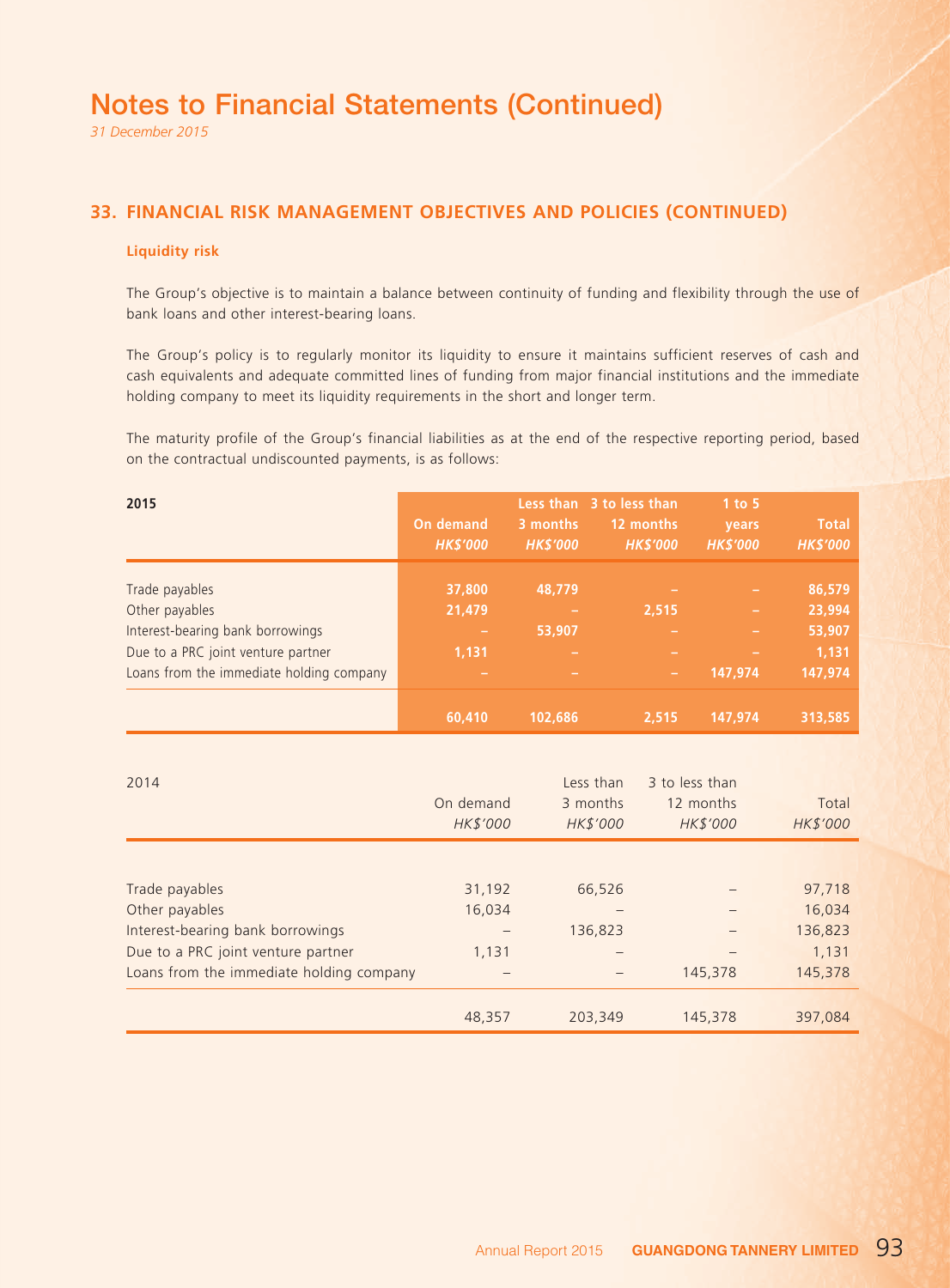## **33. FINANCIAL RISK MANAGEMENT OBJECTIVES AND POLICIES (continued)**

#### **Liquidity risk (Continued)**

#### *Capital management*

The primary objectives of the Group's capital management are to safeguard the Group's ability to continue as a going concern and to maintain healthy capital ratios in order to support its business and maximise shareholders' value.

The Group manages its capital structure and makes adjustments to it in light of changes in economic conditions. To maintain or adjust the capital structure, the Group may adjust return capital to shareholders or issue new shares. The Group is not subject to any externally imposed capital requirements. No changes were made in the objectives, policies or processes for managing capital during the years ended 31 December 2015 and 2014.

The Group monitors capital using a gearing ratio, which is total debt divided by the equity attributable to equity holders of the Company plus total debt. Total debt includes interest-bearing bank borrowings and loans from the immediate holding company. The gearing ratios as at the end of the respective reporting periods were as follows:

|                                                                              | 2015<br><b>HK\$'000</b> | 2014<br>HK\$'000   |
|------------------------------------------------------------------------------|-------------------------|--------------------|
| Interest-bearing bank borrowings<br>Loans from the immediate holding company | 53,822<br>138,740       | 135,838<br>142,379 |
| Total debt                                                                   | 192,562                 | 278,217            |
| Equity attributable to equity holders of the Company                         | 290,615                 | 352,553            |
| Total debt and equity                                                        | 483,177                 | 630,770            |
| Gearing ratio                                                                | 40%                     | 44%                |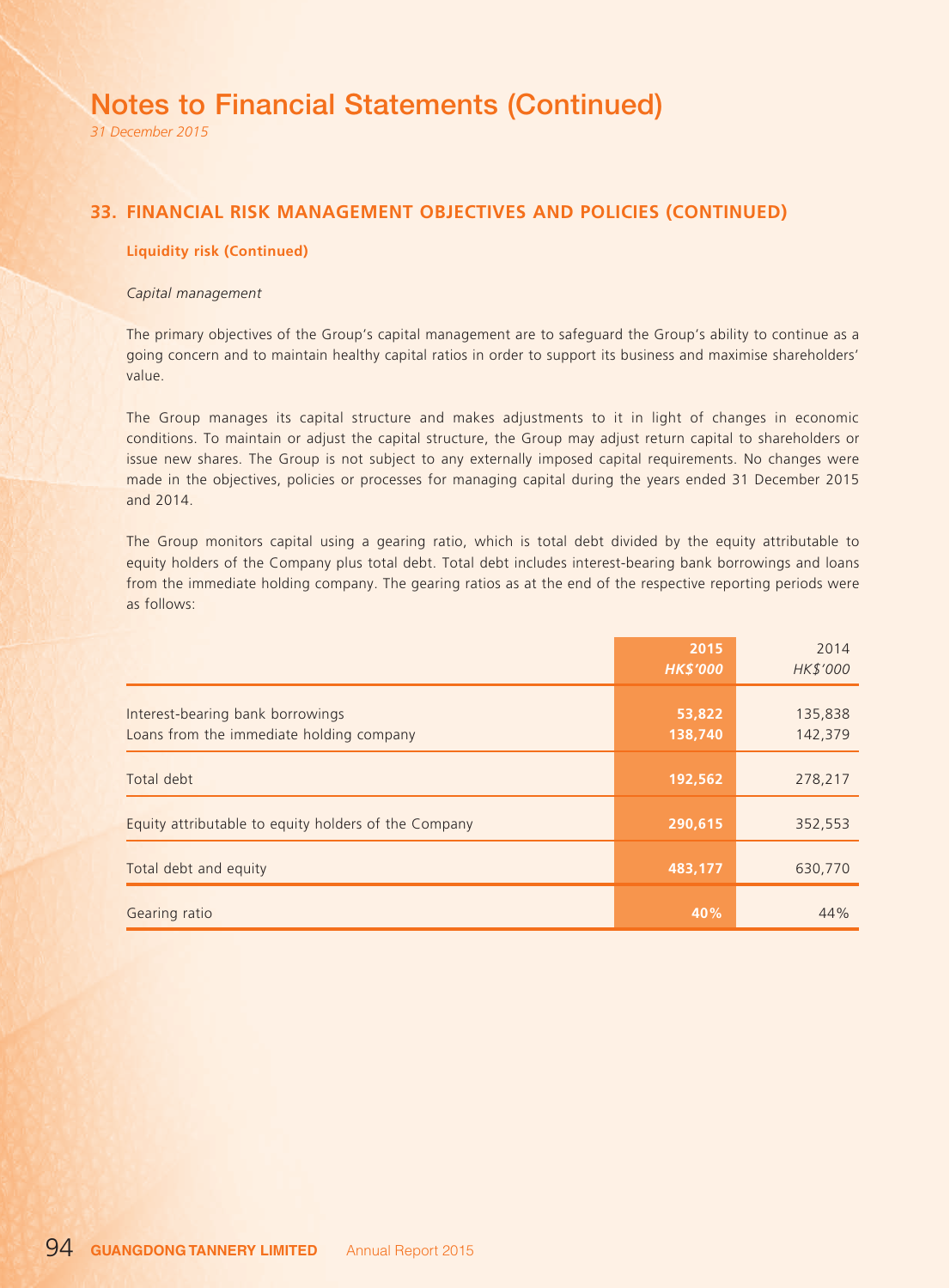*31 December 2015*

## **34. STATEMENT OF FINANCIAL POSITION OF THE COMPANY**

Information about the statement of financial position of the Company at the end of the reporting period is as follows:

|                                              | 2015<br><b>HK\$'000</b> | 2014<br>HK\$'000 |
|----------------------------------------------|-------------------------|------------------|
| <b>NON-CURRENT ASSETS</b>                    |                         |                  |
| Property, plant and equipment                | 25                      | 37               |
| Interests in subsidiaries                    | 282,532                 | 289,988          |
| Total non-current assets                     | 282,557                 | 290,025          |
| <b>CURRENT ASSETS</b>                        |                         |                  |
| Prepayments, deposits and other receivables  | 203                     | 203              |
| Cash and bank balances                       | 1,431                   | 2,145            |
| Total current assets                         | 1,634                   | 2,348            |
| <b>CURRENT LIABILITIES</b>                   |                         |                  |
| Other payables and accruals                  | 2,368                   | 307              |
| Loans from the immediate holding company     |                         | 87,779           |
| Total current liabilities                    | 2,368                   | 88,086           |
| <b>NET CURRENT LIABILITIES</b>               | (734)                   | (85, 738)        |
| <b>TOTAL ASSETS LESS CURRENT LIABILITIES</b> | 281,823                 | 204,287          |
| <b>NON-CURRENT LIABILITY</b>                 |                         |                  |
| Loans from the immediate holding company     | 87,779                  |                  |
| Total non-current liability                  | 87,779                  |                  |
| Net assets                                   | 194,044                 | 204,287          |
| <b>EQUITY</b>                                |                         |                  |
| Share capital                                | 75,032                  | 75,032           |
| Other reserves (note)                        | 119,012                 | 129,255          |
| Total equity                                 | 194,044                 | 204,287          |

*Director Director*

**Sun Jun Xiao Zhaoyi**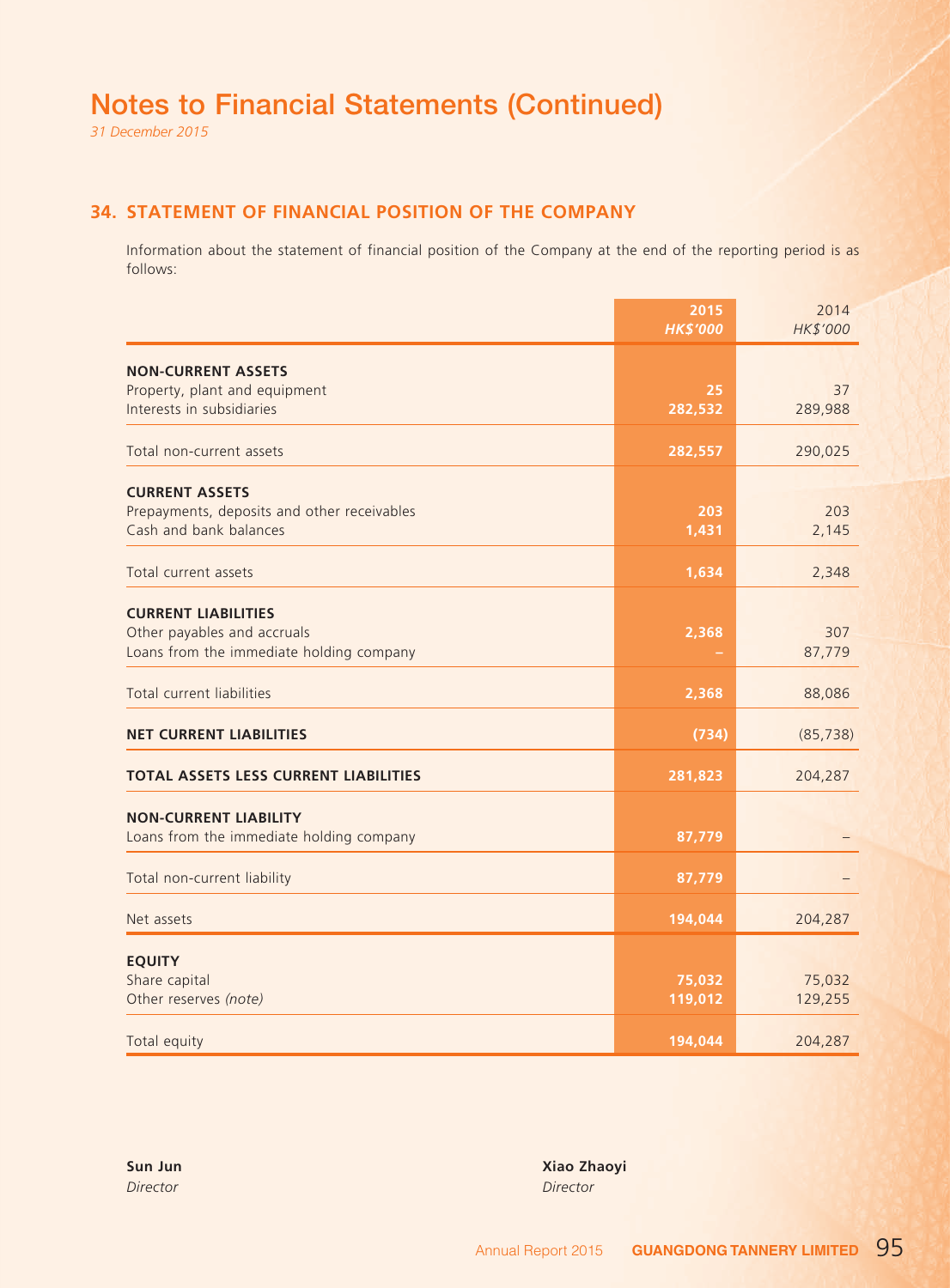## **34. STATEMENT OF FINANCIAL POSITION OF THE COMPANY (continued)**

#### *Note:*

A summary of the Company's reserves is as follows:

|                                                                                                | Share<br>premium<br>account<br>HK\$'000 | <b>Equity</b><br>component<br>of<br>convertible<br>notes<br>HK\$'000 | General<br>reserve<br>fund<br>HK\$'000 | Share<br>option<br>reserve<br>HK\$'000 | <b>Capital</b><br>redemption<br>reserve<br>HK\$'000 | <b>Special</b><br>capital<br>reserve<br>HK\$'000 | Accumulated<br>losses<br>HK\$'000 | <b>Total</b><br>HK\$'000 |
|------------------------------------------------------------------------------------------------|-----------------------------------------|----------------------------------------------------------------------|----------------------------------------|----------------------------------------|-----------------------------------------------------|--------------------------------------------------|-----------------------------------|--------------------------|
| At 1 January 2014                                                                              | 20,785                                  | 5,545                                                                | 167,746                                | 1,154                                  | 445                                                 | 3,396                                            | (38, 207)                         | 160,864                  |
| Equity-settled share<br>option arrangements<br>Transfer to accumulated<br>losses in accordance |                                         |                                                                      |                                        | (546)                                  |                                                     |                                                  |                                   | (546)                    |
| with the undertaking                                                                           |                                         |                                                                      |                                        |                                        |                                                     | (130)                                            | 130                               |                          |
| Transition to no-par value<br>regime                                                           | (20, 785)                               |                                                                      |                                        | $\qquad \qquad -$                      | (445)                                               |                                                  | $\overline{a}$                    | (21, 230)                |
| Total comprehensive loss<br>for the year                                                       |                                         |                                                                      |                                        |                                        |                                                     |                                                  | (9,833)                           | (9,833)                  |
| At 31 December 2014                                                                            |                                         |                                                                      |                                        |                                        |                                                     |                                                  |                                   |                          |
| and 1 January 2015                                                                             |                                         | 5,545                                                                | 167,746                                | 608                                    |                                                     | 3,266                                            | (47, 910)                         | 129,255                  |
| Equity-settled share<br>option arrangements<br>Transfer to accumulated<br>losses in accordance |                                         |                                                                      |                                        | (608)                                  |                                                     |                                                  |                                   | (608)                    |
| with the undertaking<br>Total comprehensive                                                    |                                         |                                                                      |                                        |                                        |                                                     | (2,076)                                          | 2,076                             |                          |
| loss for the year                                                                              |                                         |                                                                      |                                        |                                        |                                                     |                                                  | (9,635)                           | (9,635)                  |
| At 31 December 2015                                                                            |                                         | 5,545                                                                | 167,746                                |                                        |                                                     | 1,190                                            | (55, 469)                         | 119,012                  |

The share option reserve comprises the fair value of share options granted which are yet to be exercised, as further explained in the accounting policy for share-based payments in note 2.4 to the financial statements. The amount will either be transferred to the share capital account when the related options are exercised, or be transferred to retained profits should the related options expire or be forfeited.

#### **35. APPROVAL OF THE FINANCIAL STATEMENTS**

The financial statements were approved and authorised for issue by the board of directors on 24 March 2016.